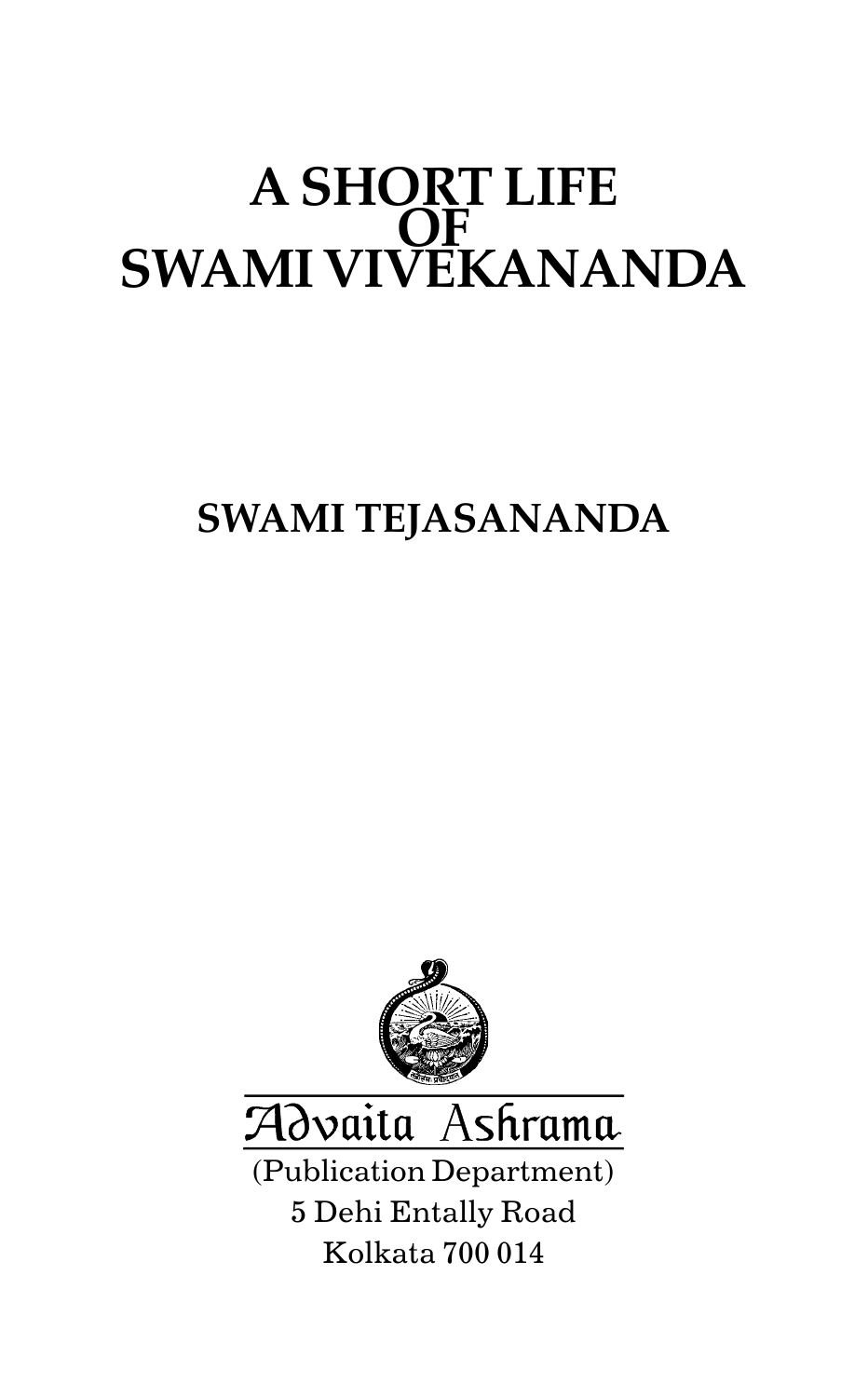Published by Swami Mumukshananda President, Advaita Ashrama Mayavati, Pithoragarh, Himalayas from its Publication Department, Calcutta

#### © All Rights Reserved Fifteenth Impression, June 1995 16M3C

#### ISBN 81-7505-030-6

Printed in India at Gipidi Box Co. 3B Chatu Babu Lane Calcutta 700 014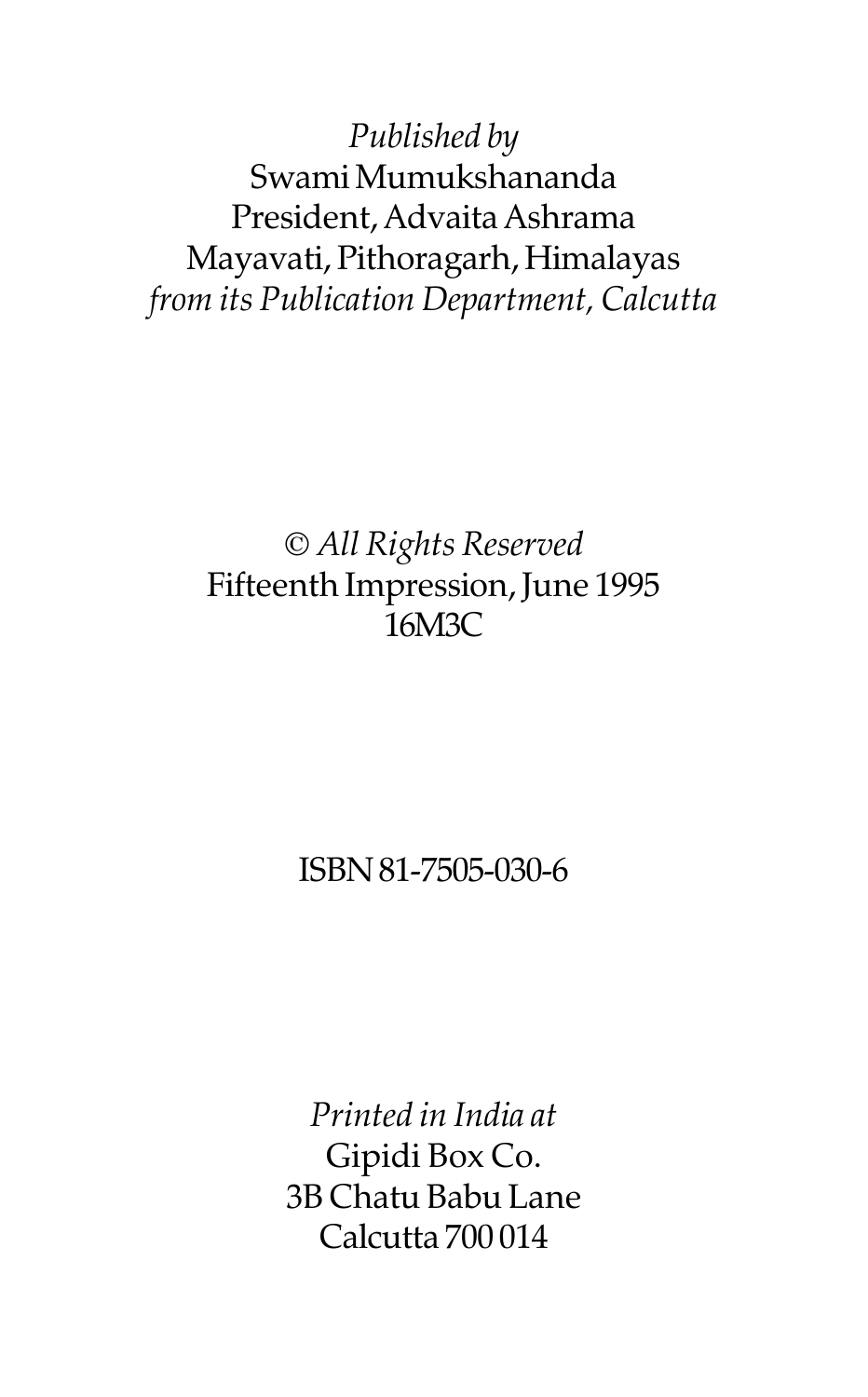#### PUBLISHER'S NOTE TO THE SECOND EDITION

Since the first appearance of the book certain new findings about the life of Swami Vivekananda have been made. In the present edition the book has therefore been slightly edited and corrected accordingly. We are indebted to Amrita Salm of the Vedanta Society of Southern California for her help in this regard.

10 April 1995 PUBLISHER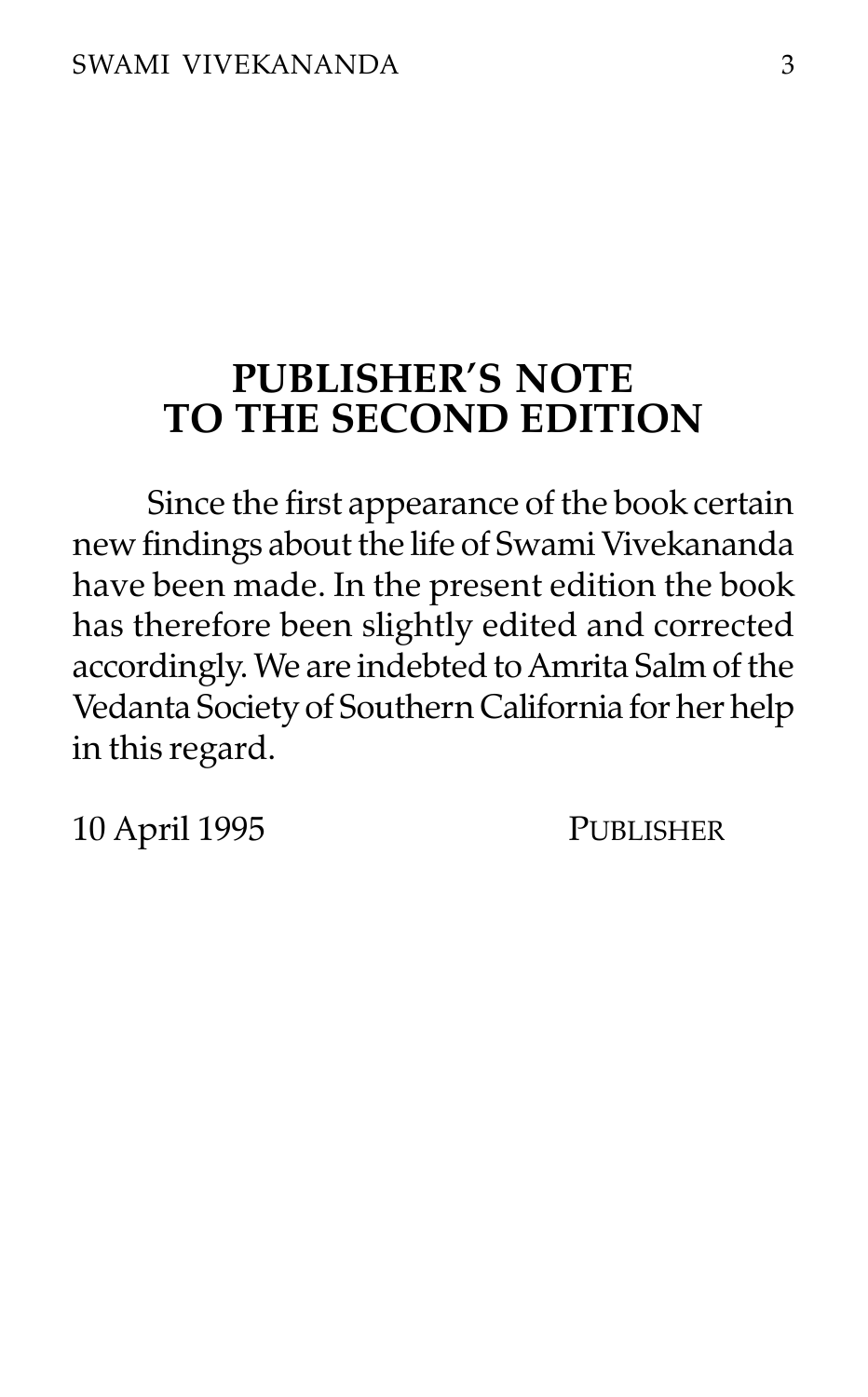#### **PREFACE**

During his last illness, when Sri Ramakrishna could not talk, he wrote on a piece of paper that Swami Vivekananda (then known as Narendra Nath) should have to work for the good of humanity. But Swami Vivekananda did not relish this idea, since he was yearning to remain absorbed in meditation and enjoy perennial Bliss. Sri Ramakrishna then remarked that if Swami Vivekananda would not willingly plunge into work, the Divine Mother would force him to do it. Afterwards, when Swami Vivekananda was in the ceaseless turmoil of work, moving like a meteor from the East to the West, and the West to the East, he used to say, 'Something has possessed me and is giving me no rest. The period of his active work was short, but posterity will some day be able to assess at its true value all that he has done for his motherland as well as for the world.

Meantime, one is concerned with the fact that the life and message of Swami Vivekananda are a source of great inspiration to many in their individual as well as collective life. His words give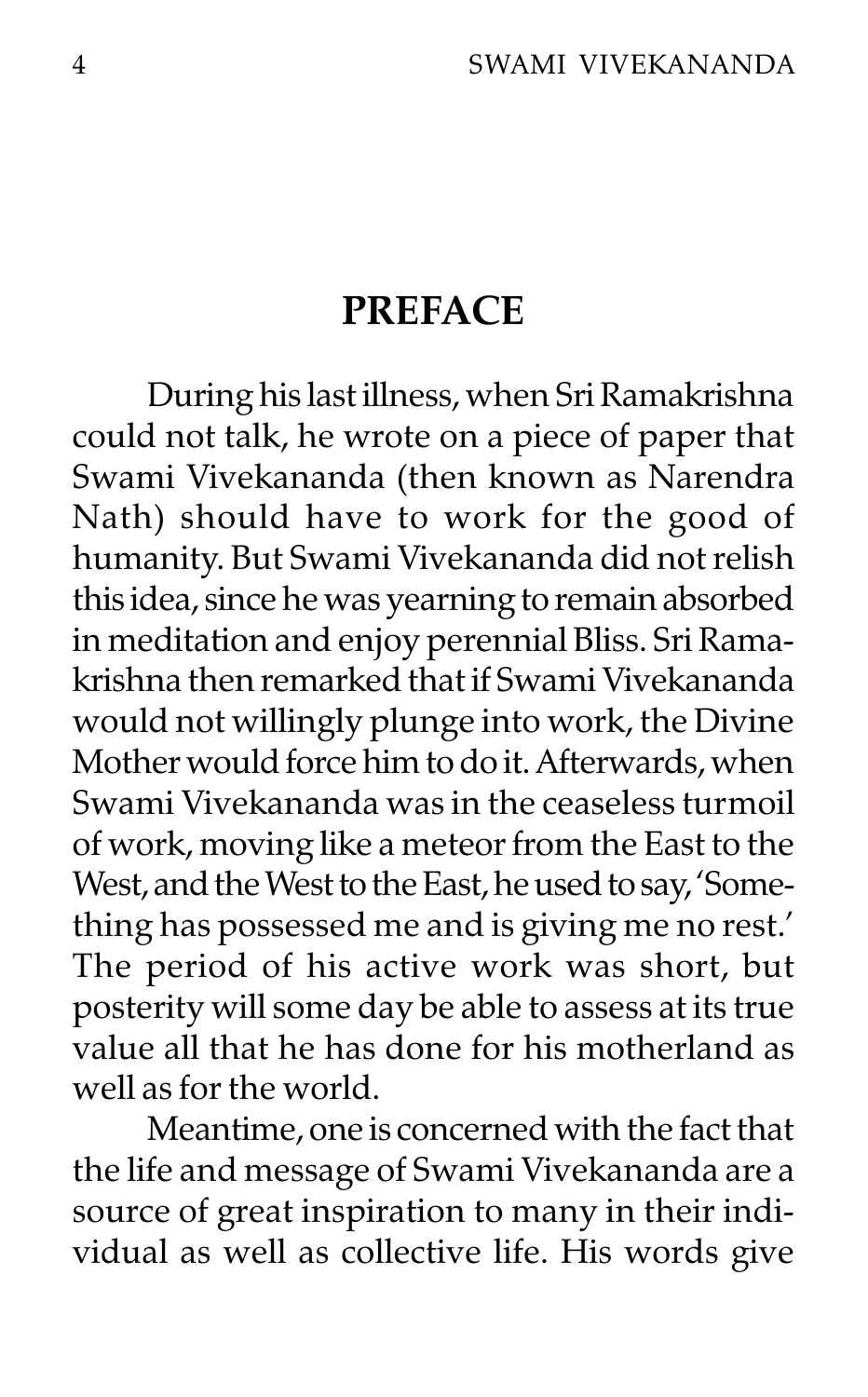courage to a drooping soul, his message brings new hope for a sinking nation. Swami Vivekananda was the embodiment of strength, and if all his teachings were to be summed up in one word, that word would be STRENGTH-a dynamic strength. It is for the want of strength that individuals fail in life, nations suffer, and the world is in torment. As such, the number of persons who are eager to know about Swami Vivekananda or are likely to be benefited by his message is legion.

The present short biography is intended to meet the needs of those who, with all their earnestness, have neither the time nor the opportunity to read longer works about the Swami. A versatile genius as Swami Vivekananda was, and manysided as were his activities, it is idle to hope or to expect that a complete picture of that mighty soul could be given in such a small compass. The attempt is here made only to give a glimpse, so that people may become interested to know more about him.

In preparing this book, we have utilized the materials found in the Advaita Ashrama publications about Swami Vivekananda. The present book is a companion volume to A Short Life of Sri Ramakrishna.

December 21, 1940 MAYAVATI PUBLISHER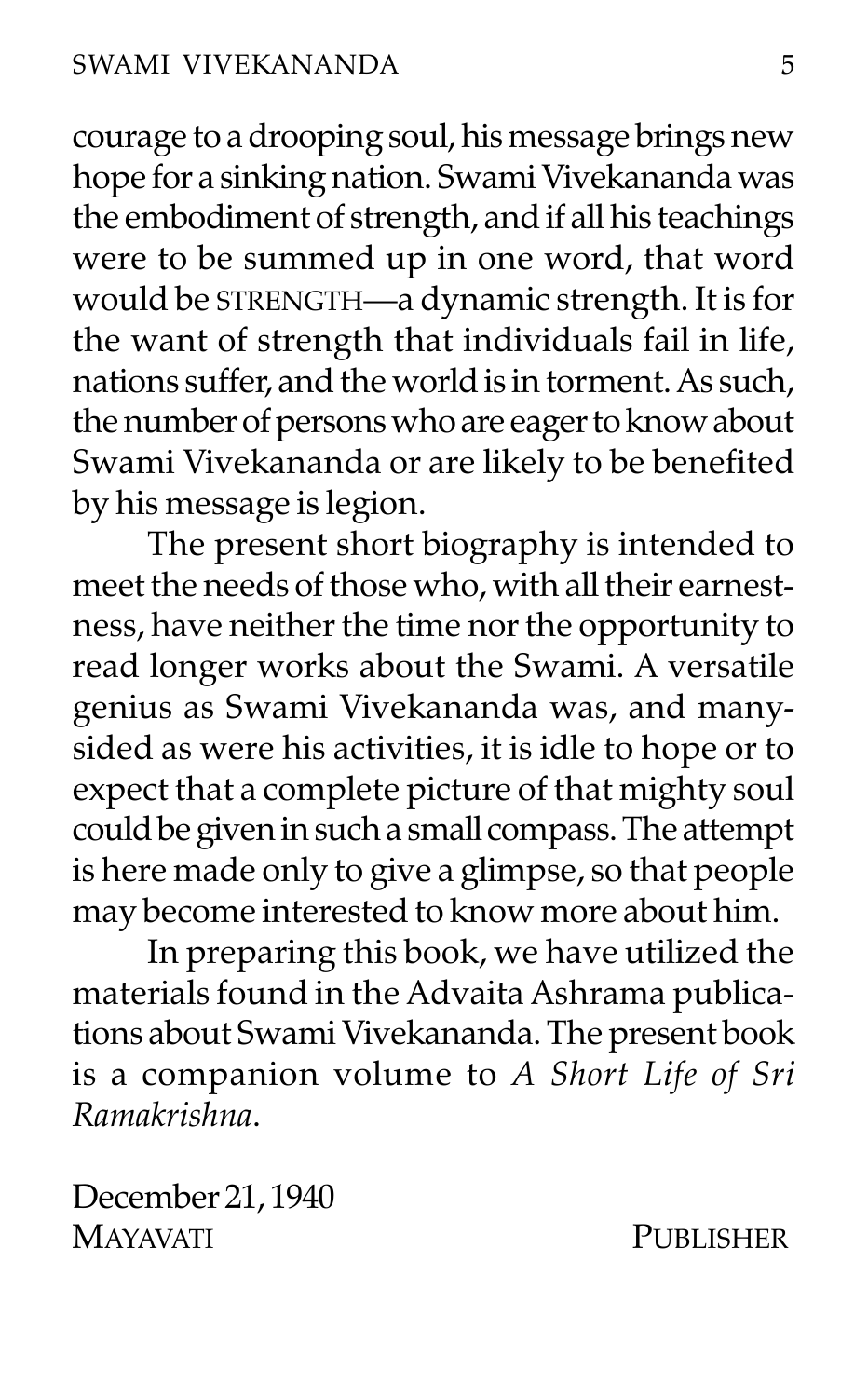# **CONTENTS**

| <b>CHAPTER</b> |                                | <b>PAGE</b> |
|----------------|--------------------------------|-------------|
| T              | Boy Narendra Nath              | 9           |
| Π              | Meeting With Sri Ramakrishna   | 22.         |
| Ш              | Transformation                 | 34          |
| IV             | A Wandering Monk               | 42          |
| V              | From the Old World to the New  | 56          |
| VI             | In the Parliament of Religions | 62          |
| VП             | As a Teacher in America        | 70          |
| VШ             | In England                     | 77          |
| IX             | Beloved India                  | 84          |
| X              | Message to his Countrymen      | 88          |
| XI             | In the Company of Western and  |             |
|                | Eastern Disciples              | 101         |
| XII            | Second Visit to the West       | 106         |
| XIII           | Parting Glimpses               | 110         |
|                | XIV The Passing                | 117         |
|                | Some Utterances                | 120         |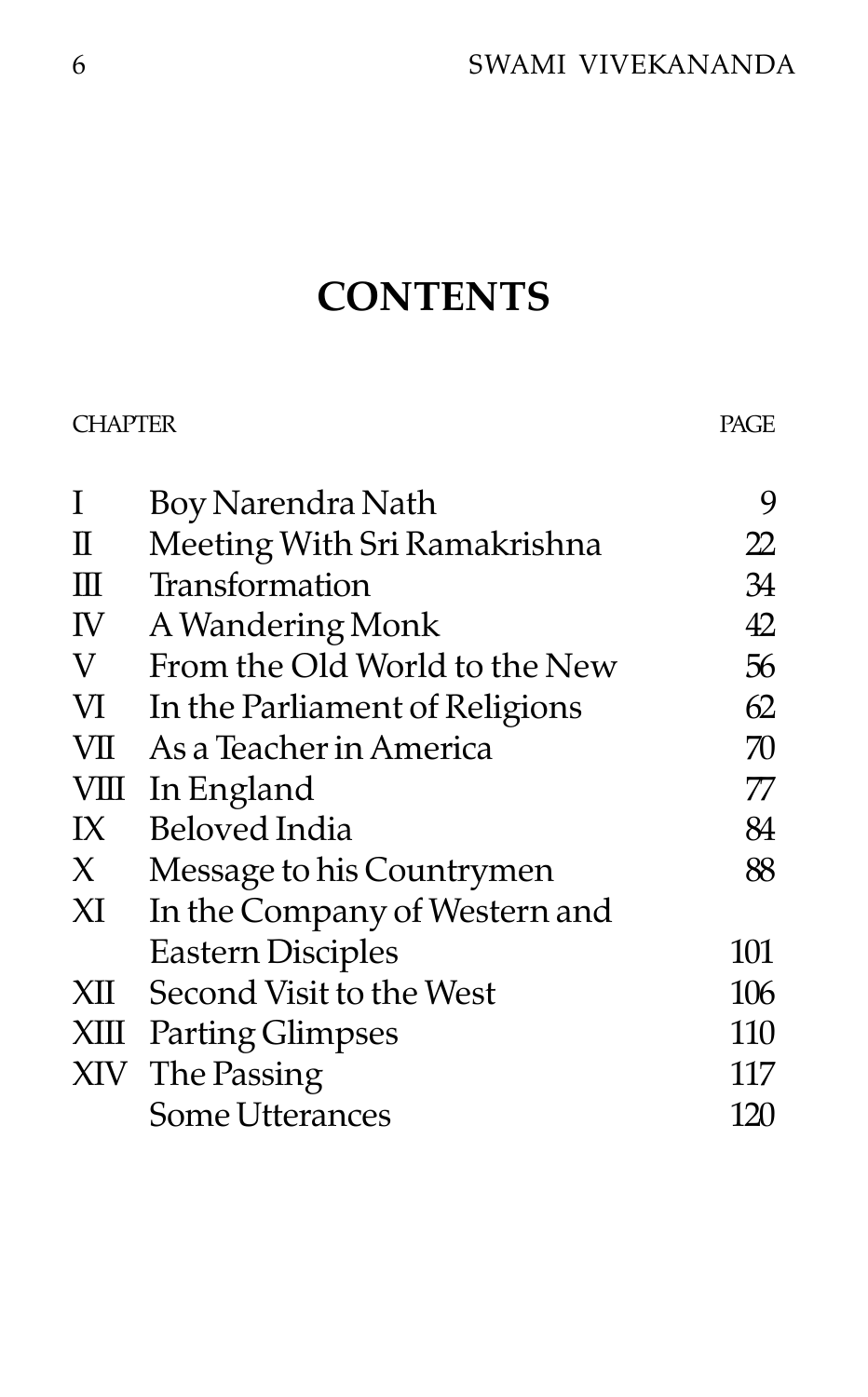## A SHORT LIFE OF SWAMI VIVEKANANDA

#### BOY NARENDRA NATH

The future Swami Vivekananda was born in the famous Datta family of Simla, in Calcutta. His family name was Narendra Nath Datta. His grandfather, Durga Charan Datta, was a gifted man, well versed in Persian and Sanskrit and had a great aptitude for law. But at the age of twenty-five, after the birth of his son, Vishwanath, he renounced worldly life and became a monk. Vishwanath Datta, father of Swami Vivekananda, was also endowed with many qualities of head and heart, for which he commanded great respect from one and all. He was proficient in English and Persian, and took delight in the study of the Bible and the poems of the Persian poet Hafiz. He took to law as a profession and became a successful attorney-at-law in the High Court of Calcutta. He was a man of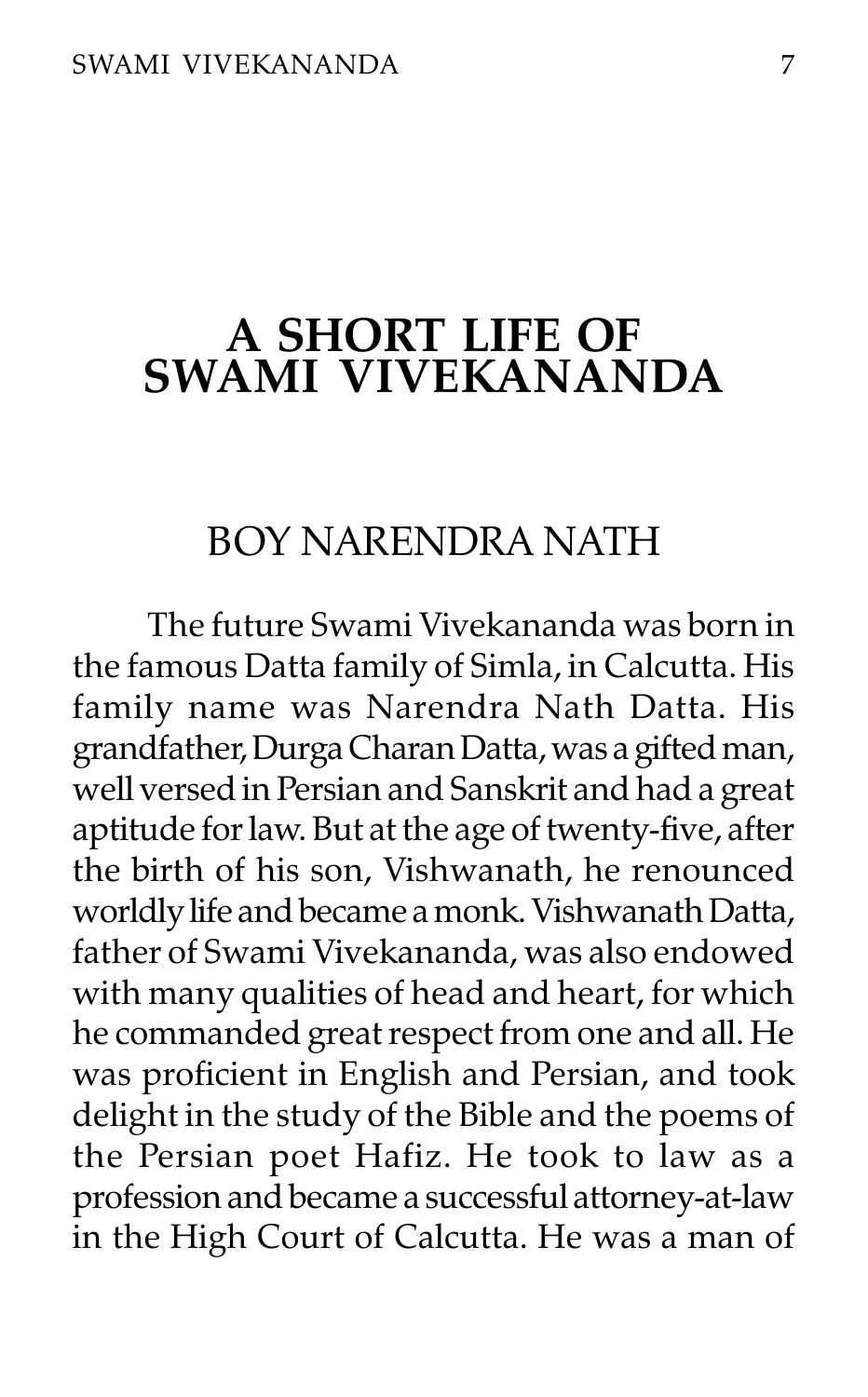deep compassion and great sympathy, and his charity very often knew no discrimination. Vishwanath was a great lover of music and had a very good voice. He it was who insisted that his son Narendra Nath should study music, for he looked upon it as the source of much pleasure.

Vishwanath was blessed with a wife who was his peer in all respects. She was exceptionally intelligent and possessed royal dignity and fire of one born, as it were, to regal estate. She won the respect and veneration of all who came in contact with her, and her judgement was followed in the conduct of all affairs that mattered. Calm resignation to the will of God in all circumstances, strength, and reserve characterized this Hindu woman. The poor and the helpless were the special objects of her solicitude. She was noted for her unusual memory and knew by heart long passages from the great epics, the Ramayana and the Mahabharata, which she read daily.

Of such parents was born, on Monday the 12th January 1863, Narendra Nath, who afterwards as Swami Vivekananda shook the world, and ushered in a new age of glory and splendour for India.

The influence of the mother in the formation of the character and the development of the mind of a child is always very great. Narendra Nath used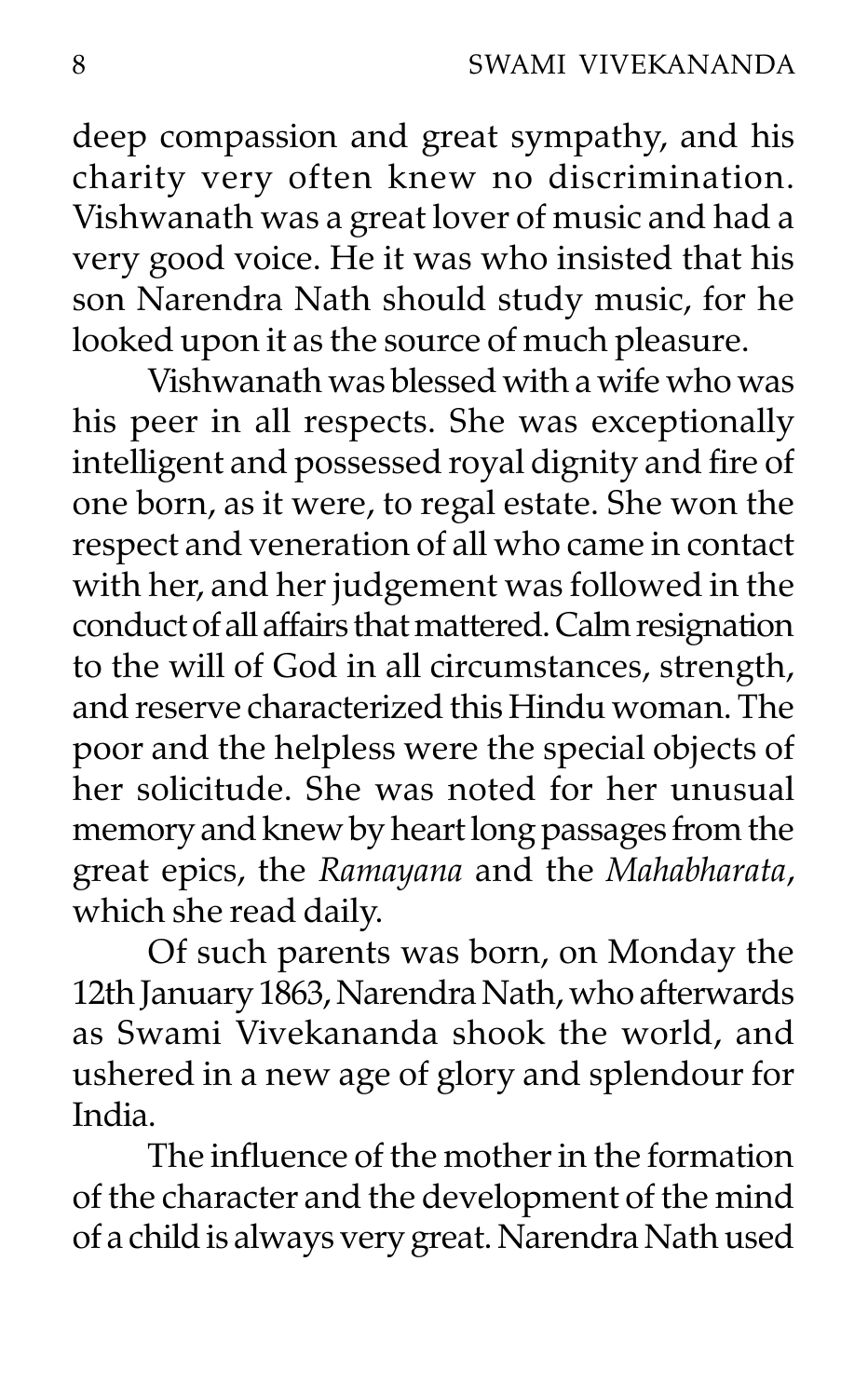to tell later how his mother had taught him his first English words; and he mastered the Bengali alphabet under her tutorship. It was at her knee that he first heard the tales of the Ramayana and the Mahabharata. His boyish imagination was captivated by the life of Sri Rama, an incarnation of God, and he purchased a clay image of Sita-Rama and worshipped it with flowers. Sometimes Shiva took the place of Rama as the object of worship by Narendra Nath. But nevertheless the Ramayana had the greatest fascination for him; and whenever the Ramayana was to be read in the neighbourhood, he was sure to be there. Sometimes he was so enraptured by the thrilling episodes of Rama's life that he forgot all about home. Naren-as he was now called—liked to play at meditation. Though it was play, sometimes it awakened in him deep spiritual emotions which made him unconscious of the outer world. One day he lost himself so much in this mimic meditation in a secluded corner of the house that his relatives had to force open the door and shake him to bring him back to normal consciousness.

Naren had a fascination for wandering monks. Whenever a sadhu came to the door, Naren would be delighted and give him anything from the house as an offering. Naren would also have a peculiar experience when he would try to go to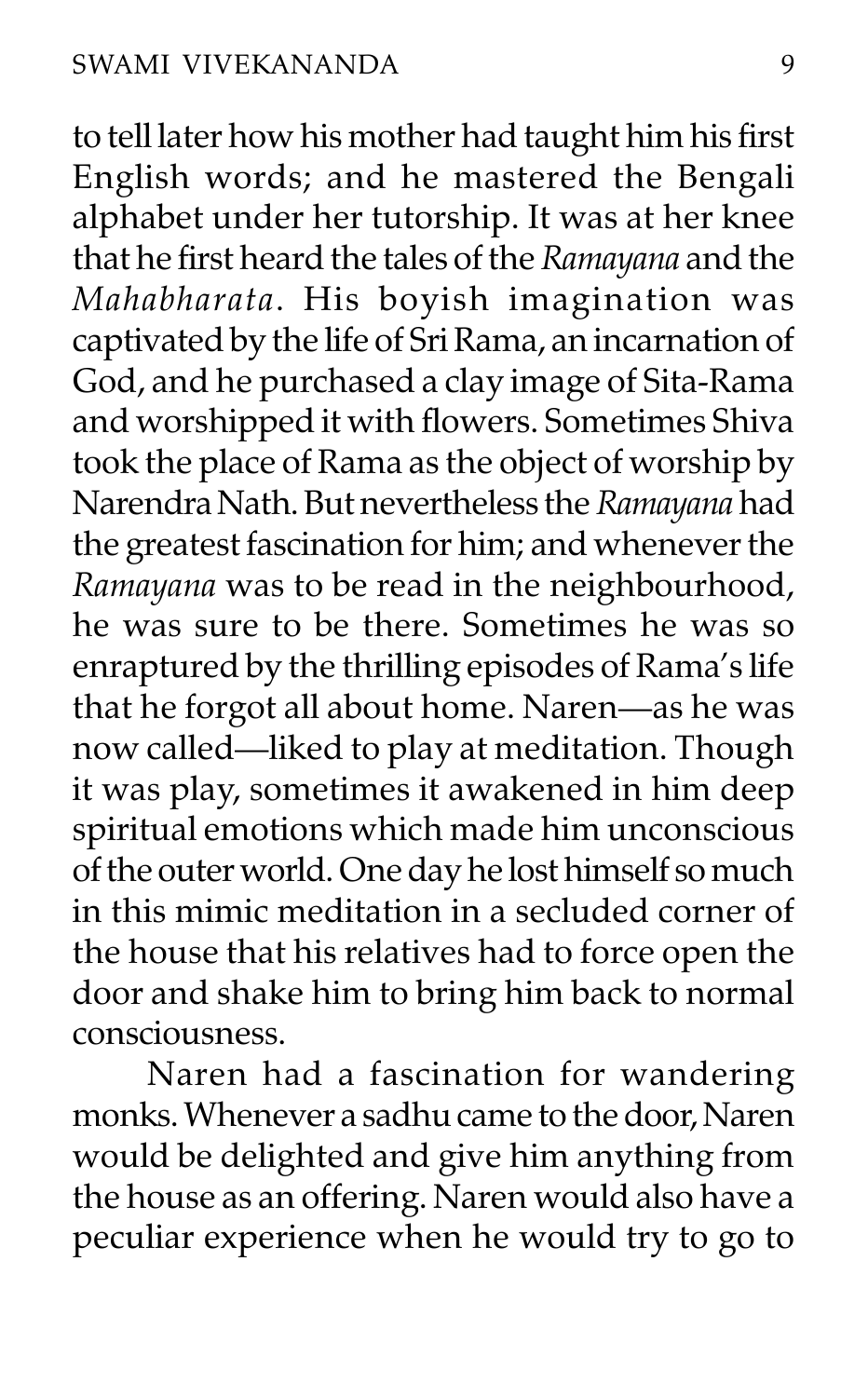sleep. As soon as he closed his eyes there appeared between his eyebrows a wonderful spot of light of changing colours, which would expand and burst and bathe his whole body with a flood of white radiance. As the mind became preoccupied with this phenomenon, the body would fall asleep. It was a regular occurrence with him, and Narendra Nath thought this phenomenon was natural with everybody. But it indicated his great spiritual potentiality.

There was, however, another side of his character. As a child Narendra Nath was very naughty, and hard to manage. It needed two nurses to take care of him. He was of extraordinary restlessness and at times beyond control. Referring to this, his mother used to say, 'I prayed to Shiva for a son and He has sent me one of His demons.

He was also a great tease. He would annoy his sisters and when chased would take refuge in the open drain, grinning and making faces at them in safety, for they would not follow him there. The family cow was one of his playmates, and he had a number of pet animals and birds, among which were a monkey, a goat, a peacock, pigeons, and two or three guinea-pigs. Of the servants the coachman was his special friend, and one of the ambitions of his childhood was to become a syce or groom. To him the syce with his turban and his whip, which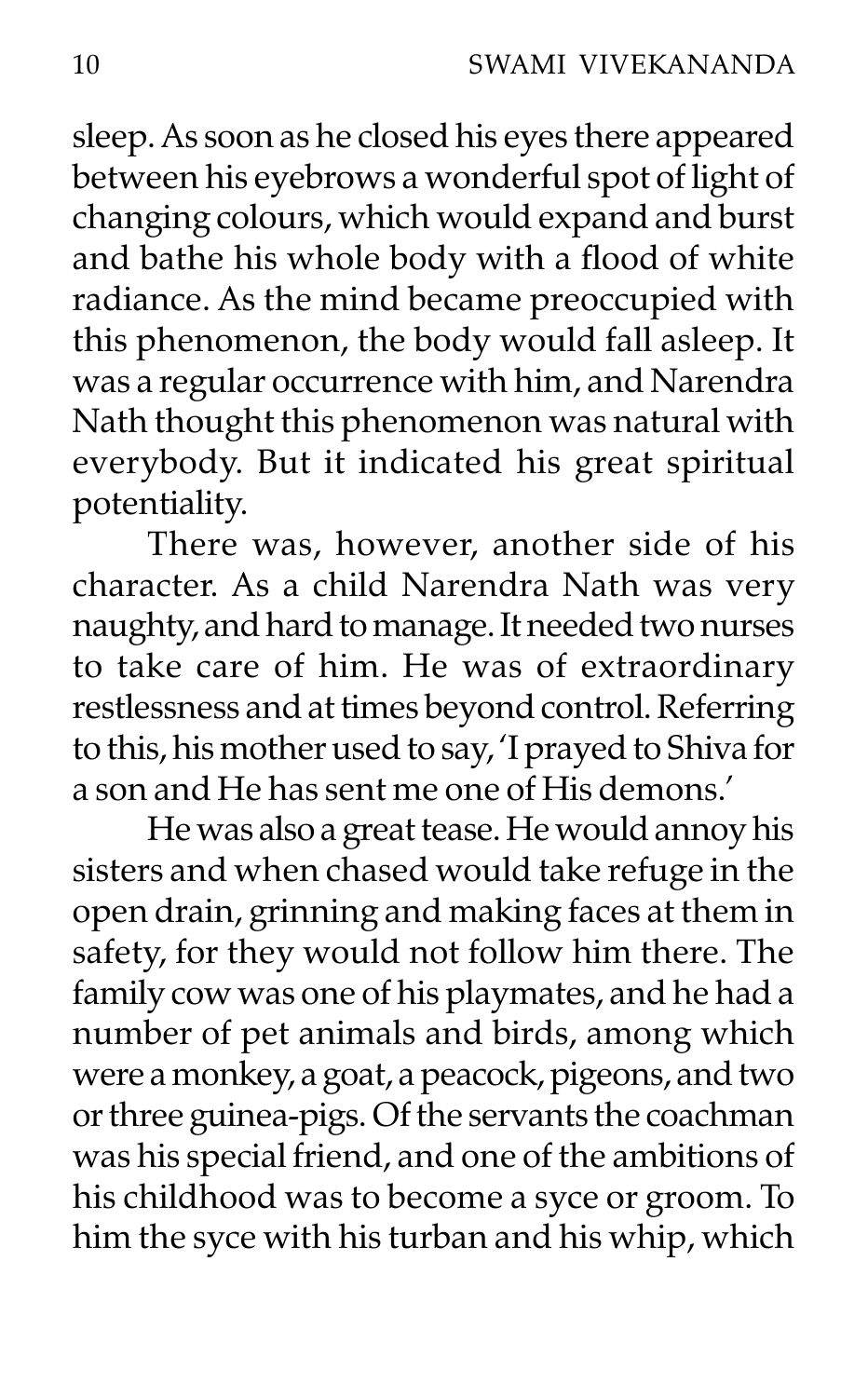he flourished as the carriage rolled on, was a magnificent person!

At the age of six Naren was sent to a primary school. At schools one is apt to meet with strange comrades, and after a few days he had acquired a vocabulary which quite upset the family's sense of propriety. So he was removed from the school, and a private tutor was engaged for him. Soon Naren showed remarkable intelligence in his studies. He learned to read and write while other boys were wrestling with the alphabet. His memory was prodigious. He had only to listen to the tutor's reading to learn the lessons. At the age of seven he knew by memory almost the whole of Mugdhabodha, a Sanskrit grammar, as well as passages of great length from the Ramayana and the Mahabharata.

When seven years old, Narendra joined the Metropolitan Institution founded by Pandit Ishwar Chandra Vidyasagar. His exceptional intelligence was at once recognized by teachers and class-mates. But he was so restless that, they say of him, he never really sat down at his desk at all.

Narendra was a favourite of his companions. He was always the leader among his friends. His favourite game was 'King and the Court'. The throne was the highest step of the stairs in a room. There he would install himself. No one was allowed to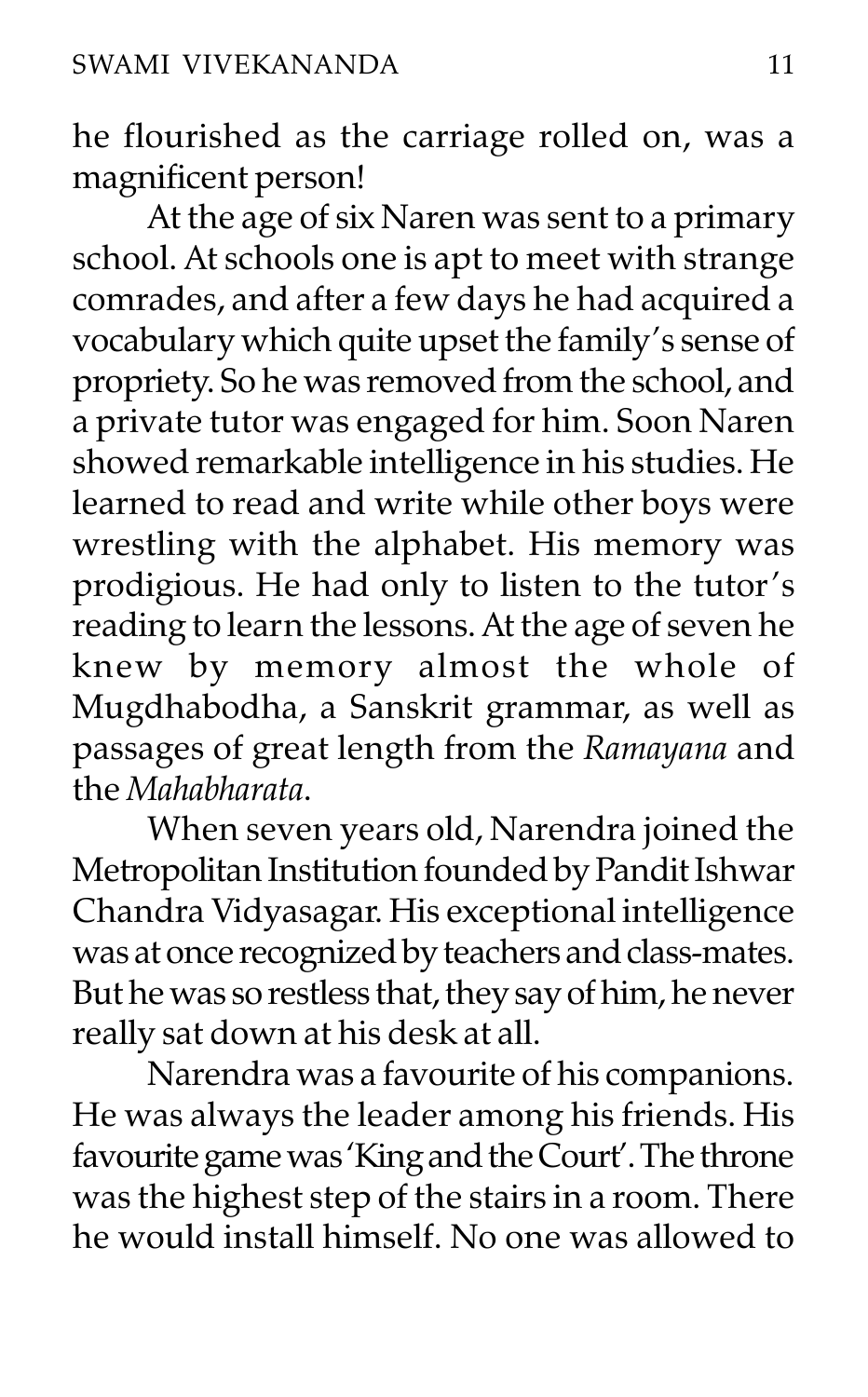sit on the same level. From there he created his Prime Minister, Commander-in-Chief, Tributary Princes, and other state officials and seated them on steps according to their rank. He enacted a Durbar and administrated justice with royal dignity. The slightest insubordination was put down by a disapproving glare.

When he played, his play was lively. At the school, when the class was dispersed for lunch, he would be the first to finish and run back to the playground. New games always fascinated him, and he invented many to amuse himself and his friends. Disputes often arose among the boys, and it was to Naren that the disputants came as to a court of arbitration. Often he would turn the classroom into his playground. Even during the lessons he would entertain his friends with stories of the wild pranks he had played at home or with tales from the Ramayana or the Mahabharata.

Once during a lesson the teacher suddenly asked Naren and his friends, who were talking amongst themselves, to repeat what he had been saying. All were silent; but Naren, having the power to double his mind, was able to listen to the lesson, while he amused the boys. He answered correctly all the questions put to him. The teacher then asked who had been talking during the lesson, and would not believe the boys when they pointed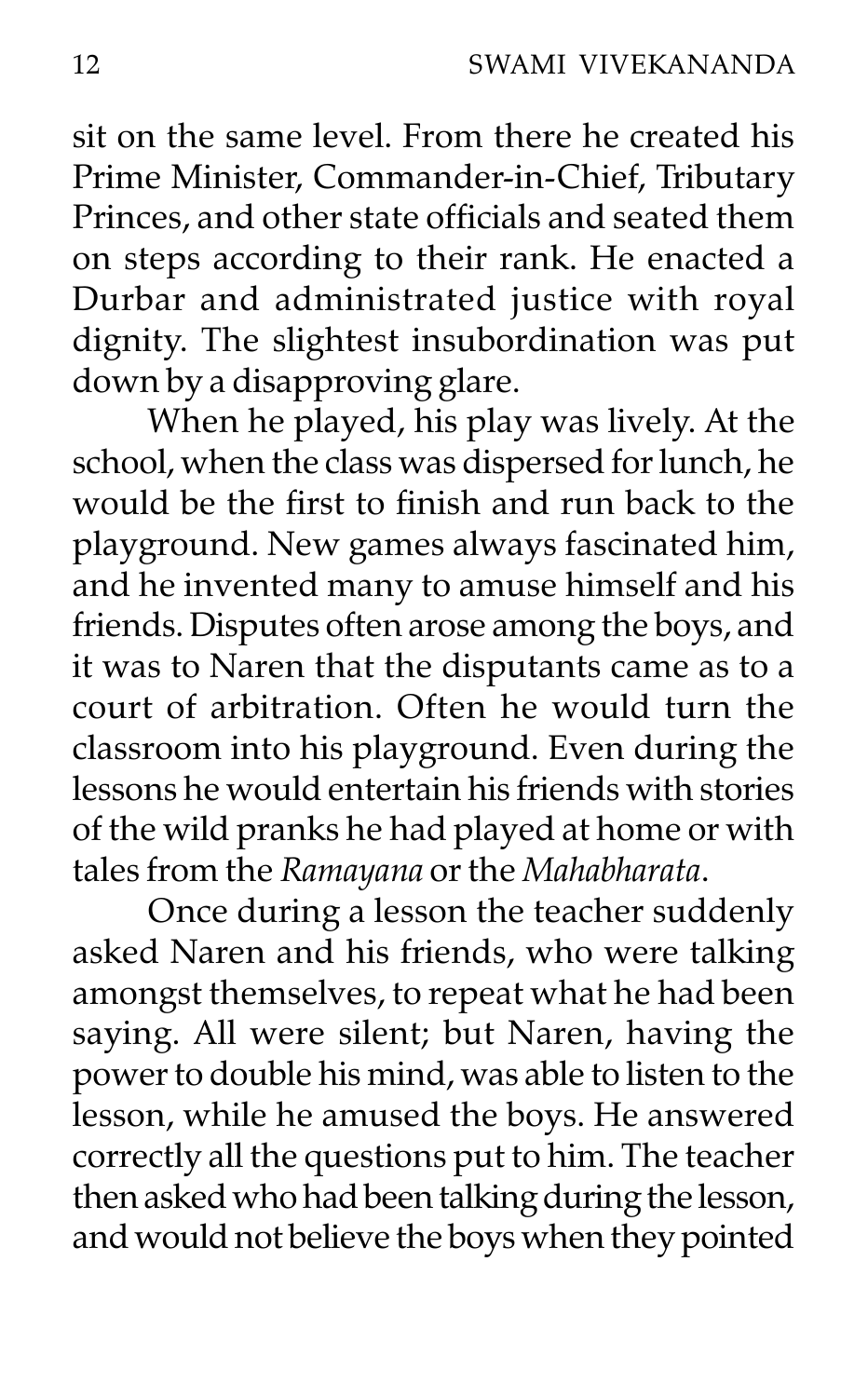to Naren. Teachers would often find it difficult to tackle such a student.

A Story is told of him showing how dauntless in spirit and impatient of superstition he was: Narendra Nath was in the habit of climbing a tree in the compound of one of his friends, not only to gather flowers, but to get rid of his superfluous energy by swinging to and fro, head downward, and then somersaulting to the ground. These antics annoyed the old, half-blind grandfather of the house, and he thought to stop them by telling Naren that the tree was haunted by an evil spirit that broke the necks of those who climbed the tree. Naren listened politely; but when the old man was out of sight, he again began to climb the tree. His friend who had taken the words of the old man seriously remonstrated. But Naren laughed at his seriousness and said, ëWhat an ass you are! Why, my neck would have been off long before this if the old grandfather's ghost story was true!'

Naren was the beloved of all. With every family in the locality, of high or low caste, rich or poor, he established some sort of relationship. If any of the boys whom he knew suffered any bereavement, he was the first to offer consolation. His ready wit and pranks kept everybody amused, sometimes, indeed, making even the grave-minded elders burst out into peals of laughter. He never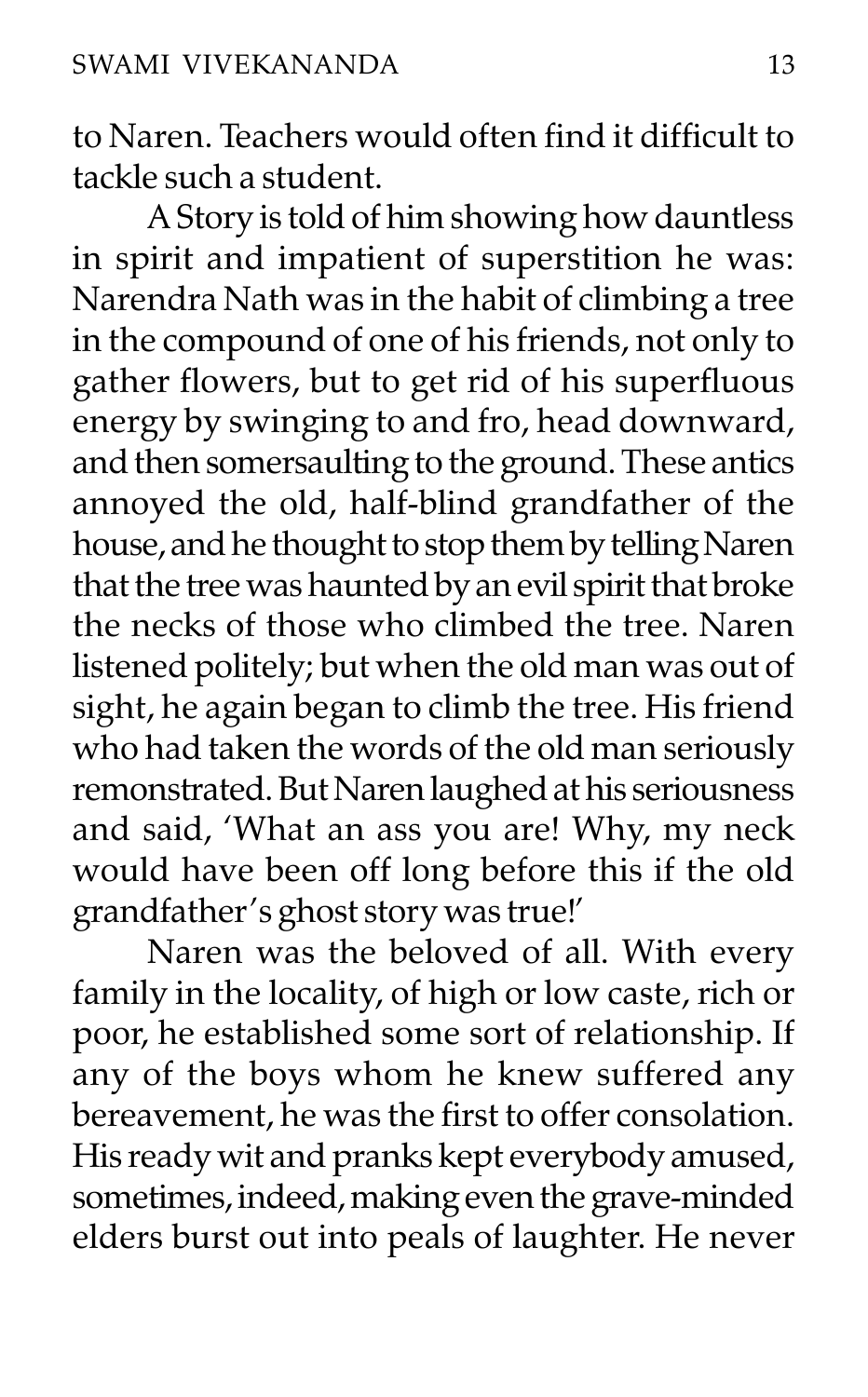suffered from shyness and he made himself at home everywhere.

Naren disliked monotony. He organized an amateur theatrical company and presented plays in the worship-hall of his home. Then he started a gymnasium in the courtyard of the house, where his friends used to take regular physical exercises. It went on for some time till one of his cousins broke his arm. Then it was stopped. Thereupon Naren joined the gymnasium of a neighbour with his friends and began to take lessons in fencing, lathiplay, wrestling, rowing, and other sports. Once he carried off the first prize in general athletic competition. When tired of these, he showed magic lantern pictures in his home.

At this time he conceived the idea of learning to cook, and he induced his playmates to subscribe according to their means towards the project, he himself, however, bearing the greater part of the expenses. He was the chief cook, and the others were his assistants.

Though the boy was full of wild pranks, he had no evil associate. His instinct kept him away from the dubious ways of the world. Truthfulness was the backbone of his life. Occupied during the day in games and various amusements, he was beginning to mediate during the night and soon was blessed with some wonderful vision. As Naren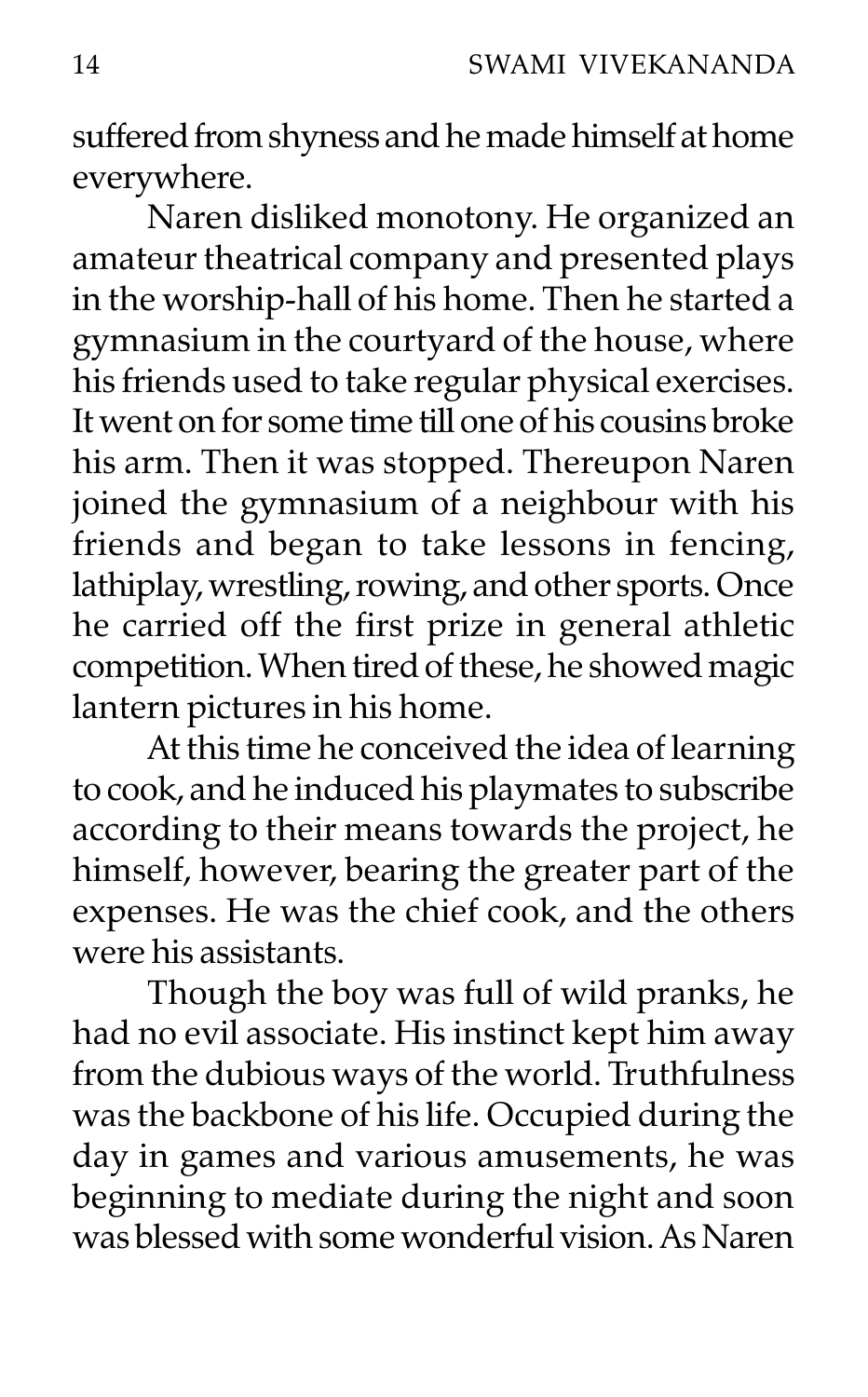grew older, a definite change in his temperament was noticeable. He had a preference for intellectual pursuits, and he began to read books and newspapers, and to attend public lectures regularly. He was able to repeat the substance of these to his friends with such original criticism that they were astonished, and he developed an argumentative power which none could compete.

In the year 1877, while Naren was a student of the eighth class, his father went to Raipur in Madhya Pradesh. Naren also was taken there. There was no school in Raipur. This gave Naren the time and opportunity to become very intimate with his father-a great privilege, for his father had a noble and cultured mind. Vishwanath Datta attracted the intellect of his son. He would hold long conversations with him on topics that demanded depth, precision, and soundness of thought. He gave the boy free intellectual rein, believing that education is a stimulus to thought and not a superimposition of ideas. Many noted scholars visited Vishwanath. Naren would listen to their discussions, and he occasionally joined in them. In these days he demanded intellectual recognition from everyone. So ambitious was he in this respect that if his mental powers were not given recognition, he would feel indignant and made no secret about it. His father could not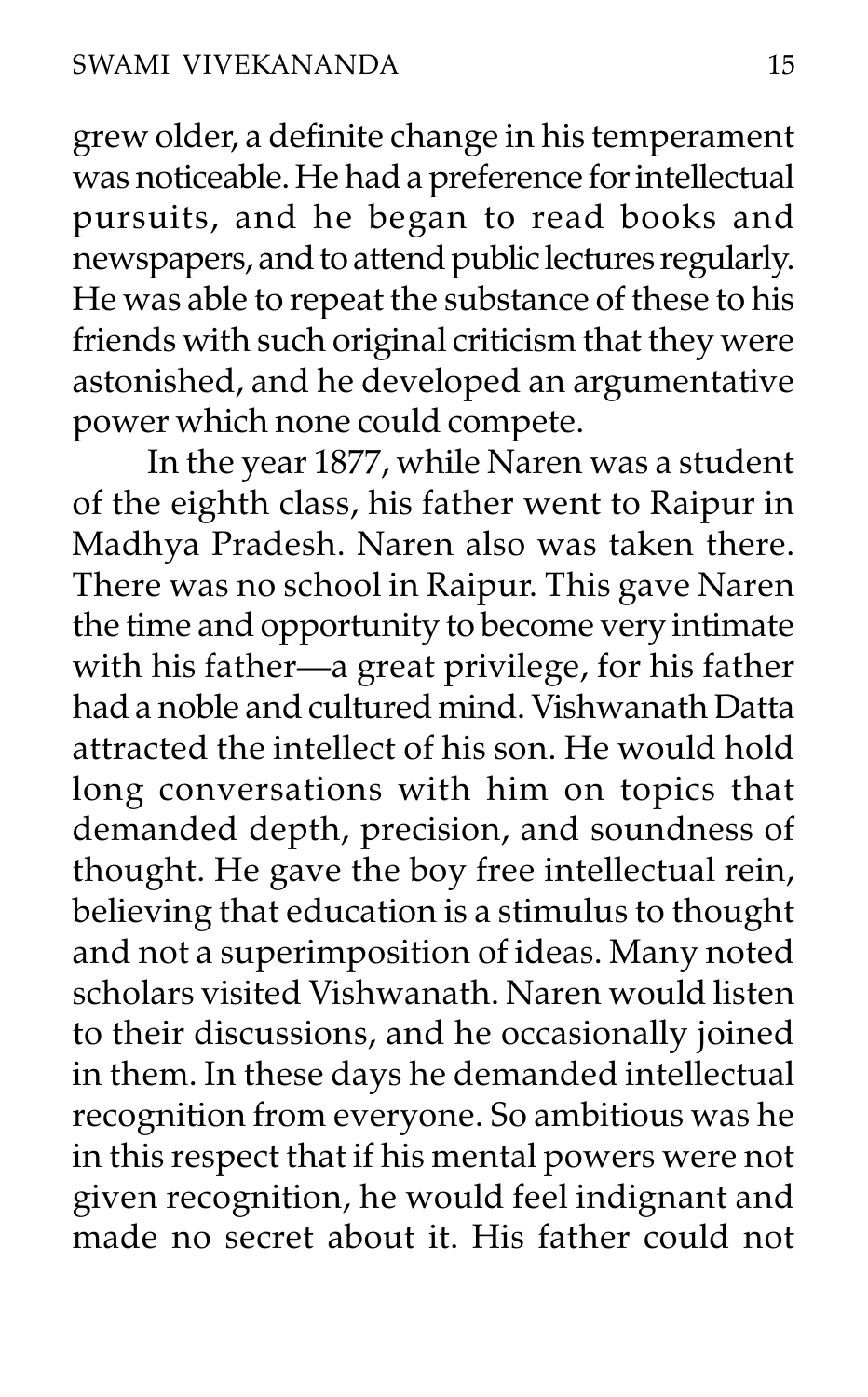sanction such outbursts and reprimanded the boy, but at the same time in his heart he was proud of the intellectual acumen and keen sense of selfrespect of his son.

Vishwanath Datta returned to Calcutta with his family in 1879. There was some difficulty about getting Naren to school, for he had been absent for two years. But his teachers loved him and remembering his ability made an exception in his case. Then he gave himself up to study, mastering three years' lessons in one, and passed the college Entrance Examination creditably.

At this time Naren made great progress in acquiring knowledge. Even while in the Entrance class he had mastered a great many standard works of English and Bengali literature and had read many books of history. He keenly studied standard works on Indian history. At this time he acquired a power of reading which he described as flowers: 'It so happened that I could understand an author without reading his book line by line. I could get the meaning by just reading the first and the last line of a paragraph. As this power developed, I found it unnecessary to read even the paragraphs. I could follow by reading only the first and last lines on a page. Further, where the author introduced discussion to explain a matter and it took him four or five or even more pages to clear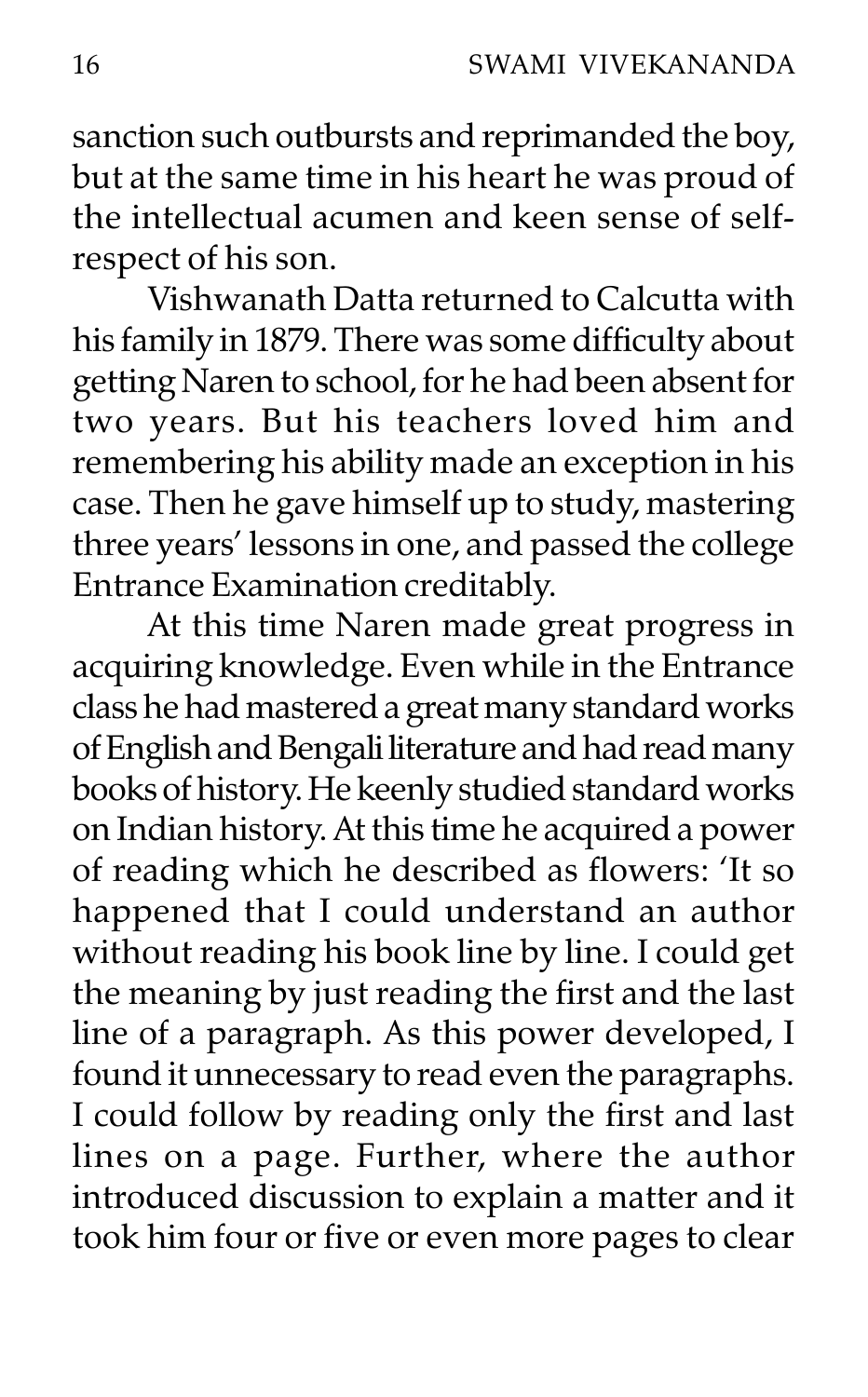the subject, I could grasp the whole trend of his argument by only reading the first few lines.'

After passing the Entrance Examination, Narendra Nath entered college. He first studied at the Presidency College, Calcutta, and then joined the General Assembly's Institution founded by the Scottish General Missionary Board. In college, he attracted the attention of both Indian and British professors, who were astounded by his brilliant intellect. Principal W.W. Hastie once said, 'I have travelled far and wide, but I have never yet come across a lad of his talents and possibilities. He is bound to make his mark in life.' Naren did not limit his studies to the curriculum. During the first two years of his college life he acquired a thorough grasp of all the masterpieces of Western logic, and in his third and fourth year classes he set himself to mastering Western philosophy as well as ancient and modern history of the different nations of Europe.

With all his seriousness there was another side to Naren. He had a great love for pleasure and gave himself up to it whole-heartedly. He was the soul of social circles, a brilliant conversationalist, a sweet singer, and the leader in all innocent fun. No party was complete without him. He was unconventional in manners and with flashes of keen wit would often expose all shows and mummeries of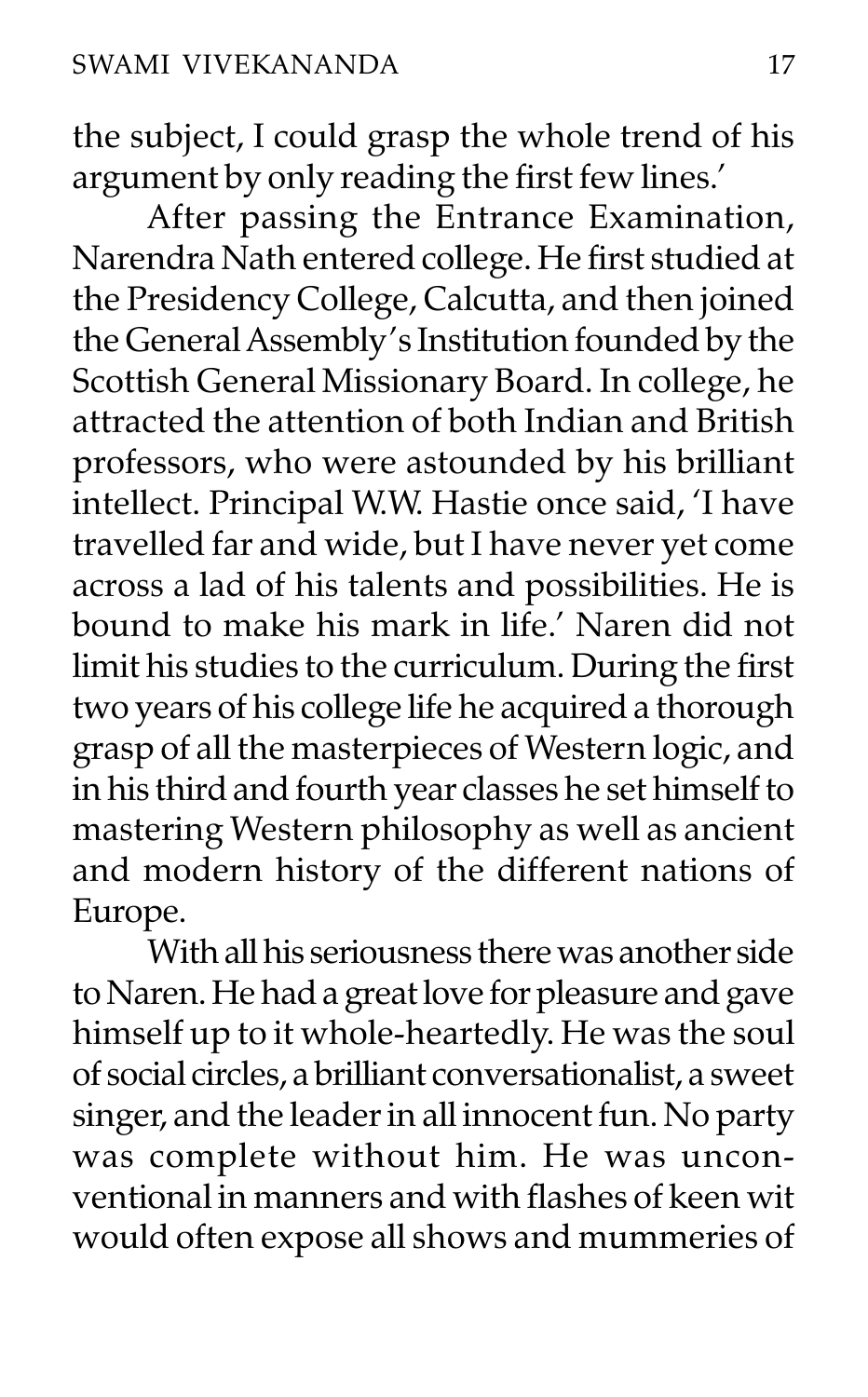the world almost to the point of cynicism. He was as keen for adventure as ever and detested any sort of weakness. By far the most important trait in his character was purity. The opportunities for questionable adventures were many; but the influence of his mother made itself felt here, for she had made purity a criterion of loyalty to herself and family. Then, too, 'something' always held him back, as he himself said later on. He had a monastic instinct underneath the surface of the frivolous life he seemed to live. When his father began to urge him to marry, with the tempting prospect of opportunities for a good career, Naren rebelled. And strange to say, every time the subject of marriage came up, some unforeseen difficulty would arise, and the matter would be abandoned.

### MEETING WITH SRI RAMAKRISHNA

We have seen something of the religious disposition of Naren, his love for gods and goddesses, and his tendency to meditate. But as his intellectual horizon began to widen and he came more and more in contact with Western philosophy and science, Narendra Nath began to question his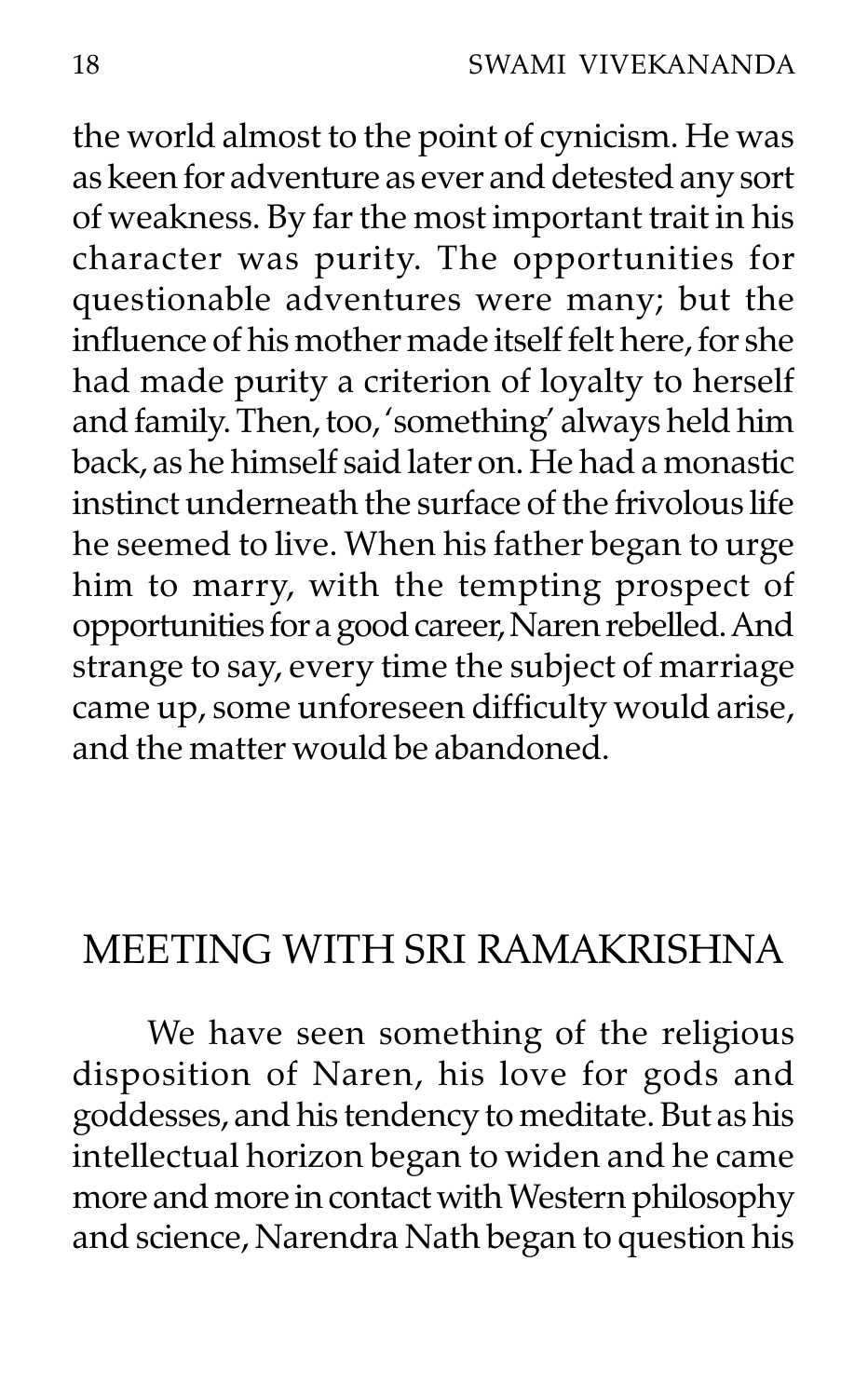youthful theism and orthodox beliefs. Gradually his doubts and questionings took the form of an intellectual tempest which raged furiously and made him restless. He had faith and devotion, but he wanted reason to support them. At times he would think reason was the surest guide in life and reason could lead one to the realization of the ultimate Reality. But it was patent that a pale, bloodless reason could not satisfy human emotions, nor could it save one in the hour of trials and temptations. The study of John Stuart Mill, Hume, and Herbert Spencer raised a tumult of thoughts in him till his harassing doubts turned into a settled philosophical scepticism. But even in this, his innate religious nature gave him no rest. He longed for the Unknown, hungered for the realization of the Reality.

At this time the influence of the renowned Brahmo leader, Keshab Chandra Sen, over the young Bengali intellectuals was strong. Narendra Nath also was captivated by the lectures and writings of Keshab Chandra Sen. He began to interest himself in the Brahmo movement and actually became a member of the Sadharan Brahmo Samaj. The Brahmo movement protested against certain forms and tenets of the orthodox Hindu, such as polytheism, image worship, Divine Incarnation, and the need of a Guru (spiritual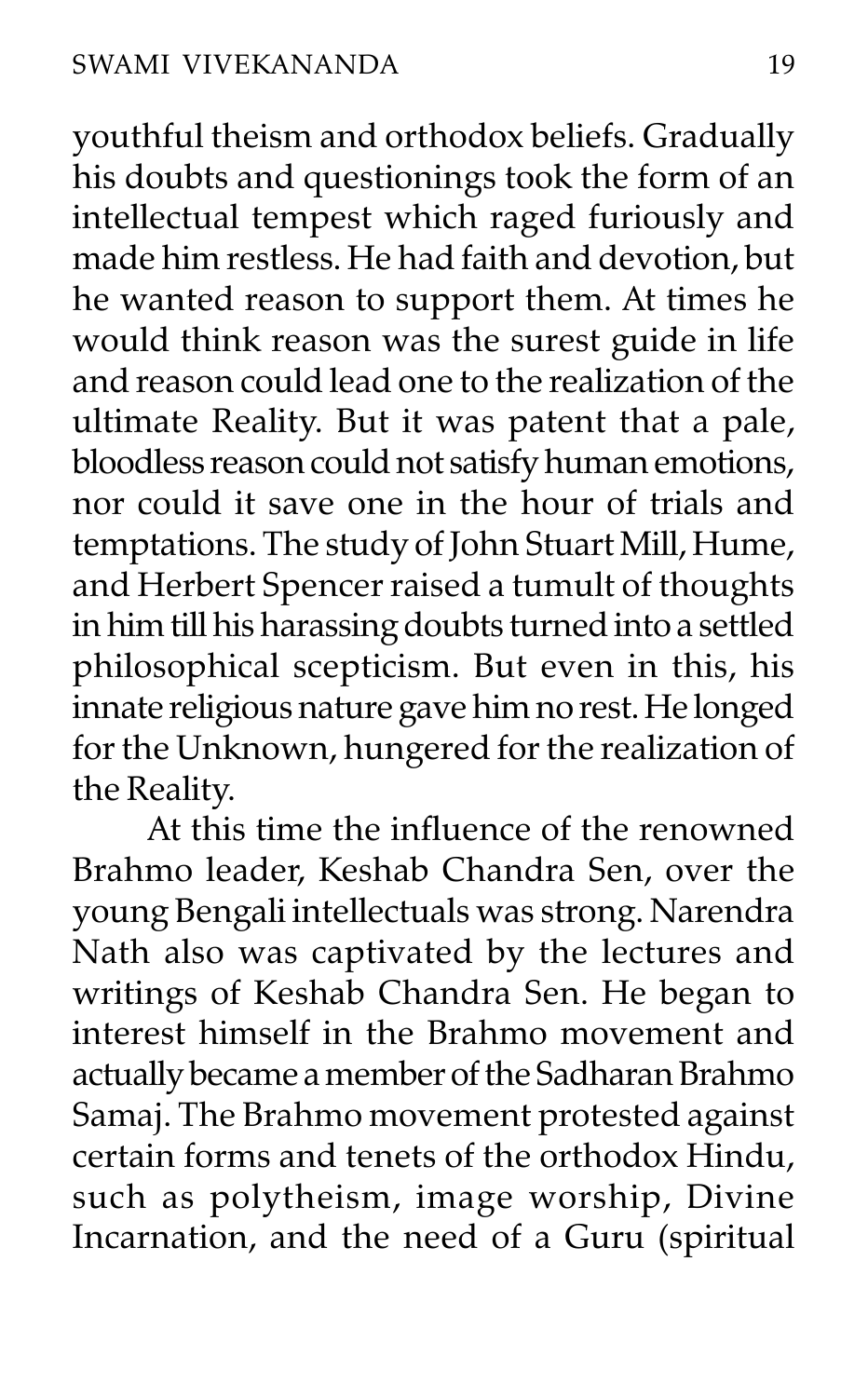guide). It offered a monotheistic religion which repudiated all these. On the social side, it stood for reforms in the way of breaking up of the caste system and the caste consciousness, the recognition of the equality of man, the education and emancipation of women, and so on. It is not surprising that this movement captured the imagination of young Bengal. Naren came to regard the Samaj as an ideal institution in which might be solved all problems of life, individual and national. He chafed under the rigidity of caste and had no sympathy with polytheism and image worship. He espoused the cause with all earnestness and became imbued with the same ideas as the Brahmo leaders.

For a time the intellectual atmosphere of the Brahmo Samaj satisfied him; he felt uplifted during the prayer and devotional songs. Gradually it began to dawn on him that, if God was to be realized, he was no nearer the goal than before he joined it. What were philosophies and Vedas but attempts to describe the Indescribable? They were useless if they did not bring one to the feet of the Lord!

In his longing to know the Truth he turned to Maharshi Devendra Nath Tagore, the Brahmo leader, who was regarded by many as one of the best of spiritual teachers. Tense with excitement, one day he approached him and burst out with the question: 'Sir, have you seen God?' The Maharshi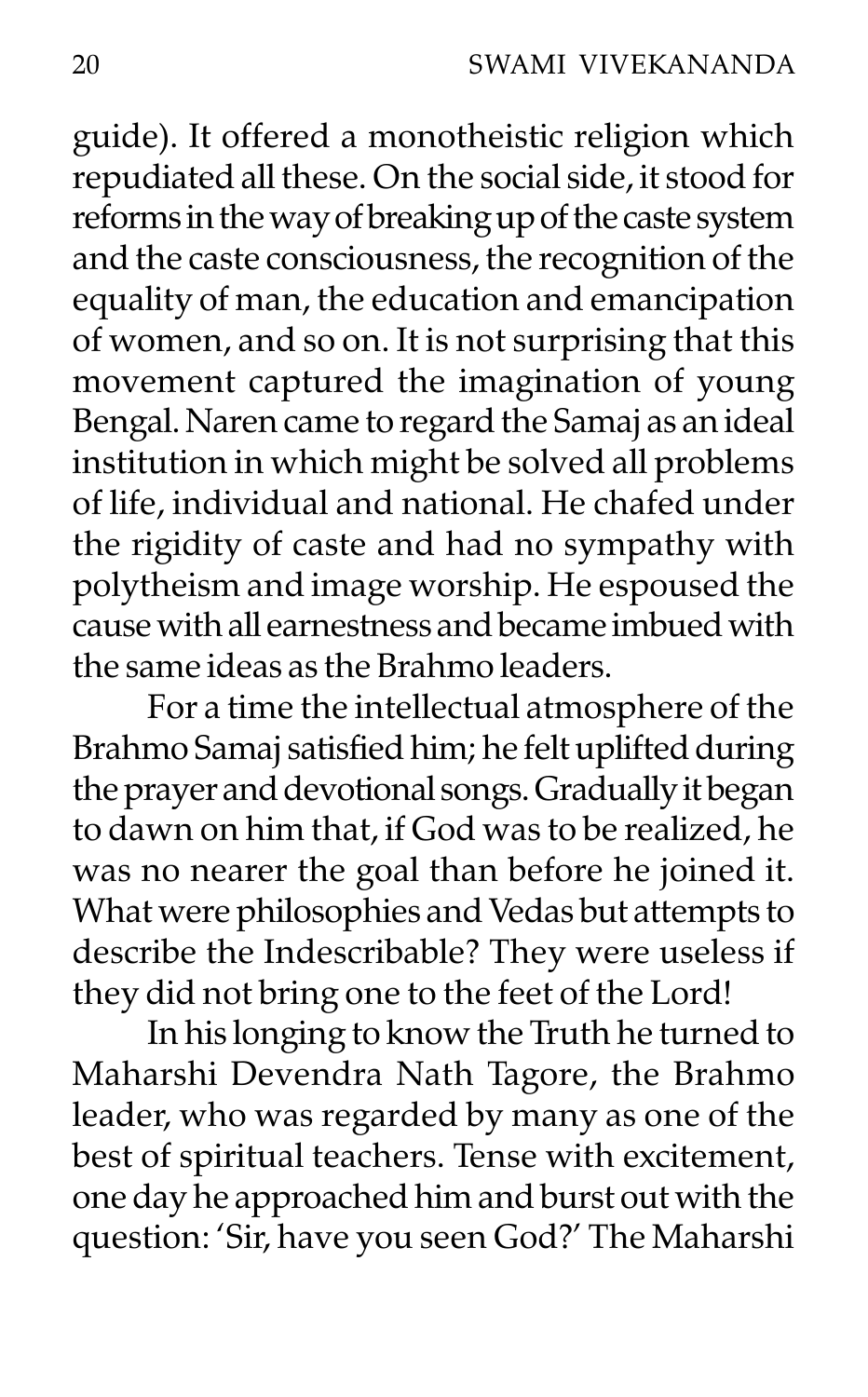was startled by such a question. Mad in his spiritual longing, Narendra Nath went to the leaders of other religious sects, but not one of them could satisfy him.

While Narendra Nath was thus sufferinghis faith in Hinduism being undermined, and himself prey to the conflict of his own thoughts there lived, four miles to the north of Calcutta, one whom people knew as Sri Ramakrishna and whose life was one long-drawn spiritual ecstasy-a bliss of the highest kind. The life of Sri Ramakrishna was just the antithesis of that of Narendra Nath. Sri Ramakrishna came of a poor, orthodox Brahmin family of a village in the district of Hooghly, where a ray of Western civilization had not reached. He had scarcely any secular learning and became a priest in the temple of Goddess Kali at Dakshineswar. Soon by his sincerity and intense Sadhana (spiritual endeavour) he realized a living presence in the image of Kali, who was now more than an earthly mother to him. Afterwards he performed spiritual practices as advocated by almost all schools of Hindu thought, and his life covered, as it were, the whole gamut of Hinduism. Not content with this he practised other religions also and came to the direct conclusion that all religions pointed to the same goal. Afterwards he lived a life more in tune with God than with the external world.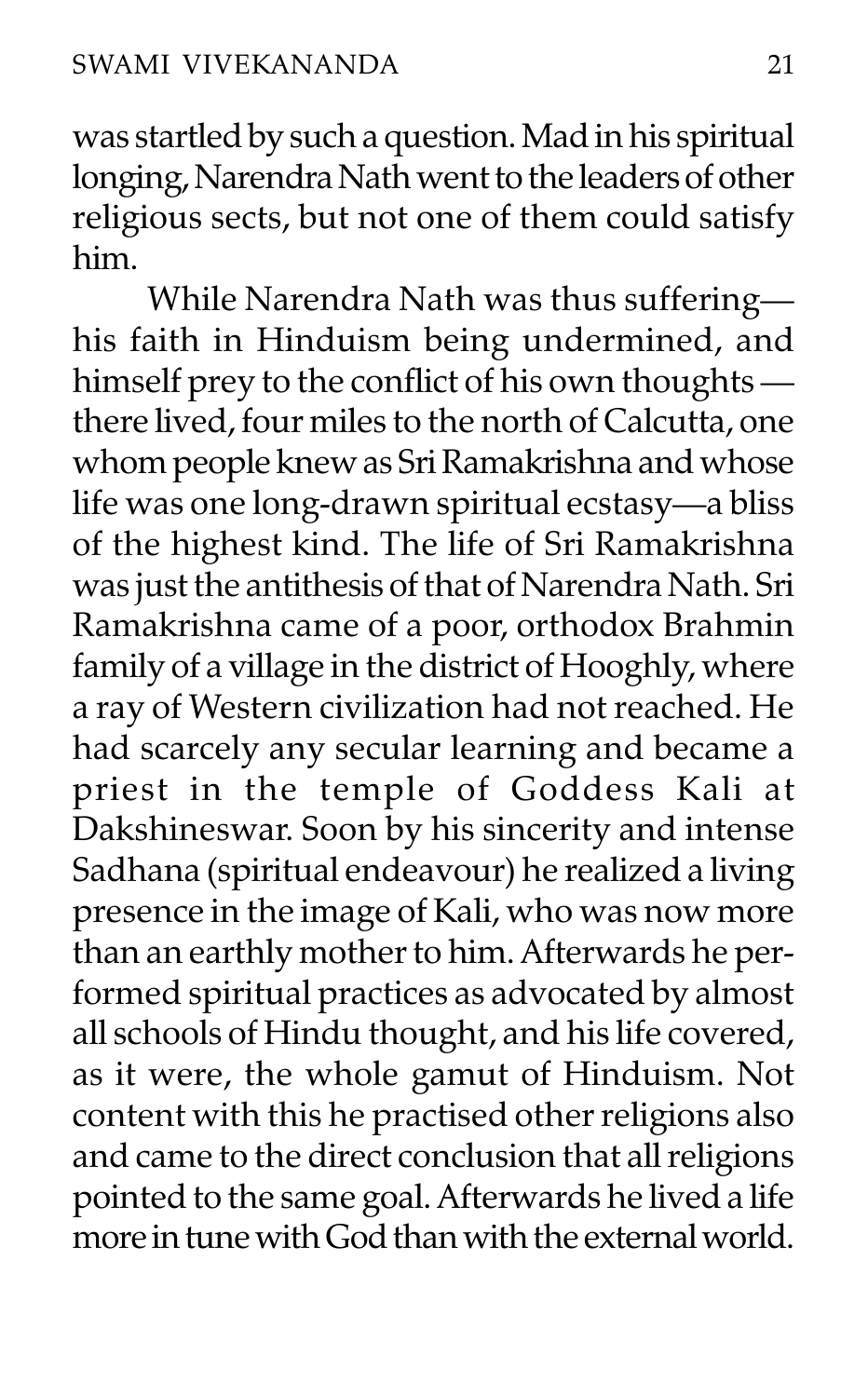Narendra Nath once heard about Sri Ramakrishna from the principal of his college, William Hastie. One day Principal Hastie, while holding a class on Wordsworth, found it difficult to explain the ecstasy of the poet to his students. Then he said that for visual proof of such an experience one might go to Dakshineswar to see Ramakrishna, whom he had witnessed as enjoying that blessed state. Narendra Nath also once met Sri Ramakrishna at the house of a devotee in Calcutta, where Narendra Nath was invited to sing. Now, in his mental crisis, Narendra Nath suddenly remembered Sri Ramakrishna and decided to go to Dakshineswar to find out if Sri Ramakrishna had the direct experience of God.

Narendra Nath went to Dakshineswar with some friends. Wrapped in his own thought, careless about his body and dress, and unmindful of the external world, Naren entered the room of Sri Ramakrishna. His eyes bespoke an introspective mind, as if some part of it were always concentrated upon something within. Sri Ramakrishna was surprised to find such a spiritual soul coming from the material atmosphere of Calcutta, as he said afterwards. Narendra Nath sang two Bengali songs at the request of Sri Ramakrishna. There was so much feeling and devotion in these songs that Sri Ramakrishna fell into Samadhi. After that Sri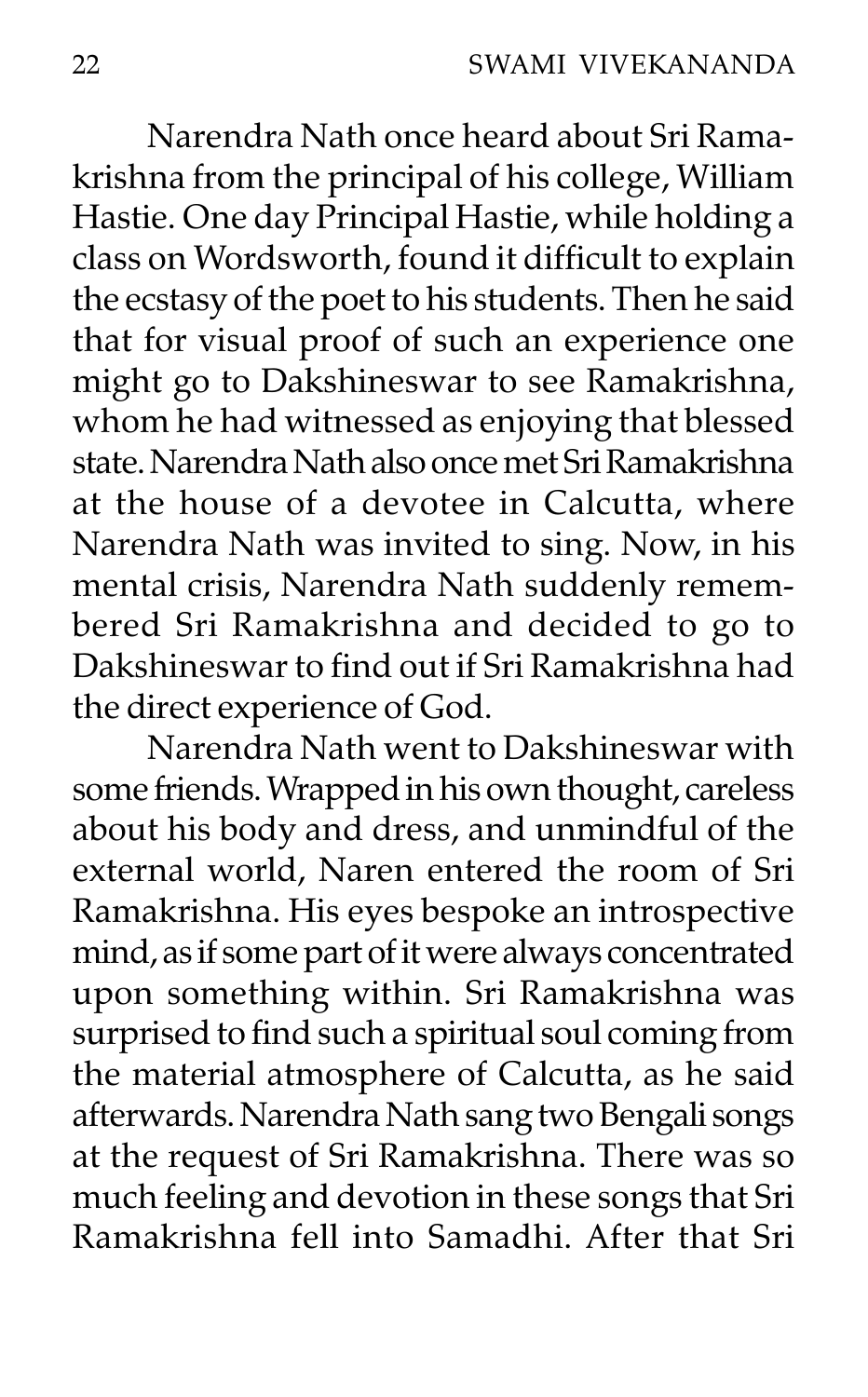Ramakrishna beckoned Naren to go to the side room as if to give some private instructions. When Narendra Nath did so, Sri Ramakrishna began to shed tears of joy like one meeting a long-lost dear one. Then amidst sobs and with great tenderness Sri Ramakrishna began to tell how he was waiting for him for a long time, for his ears were well-nigh burnt in listening to the profane words of worldly people and he wanted the companionship of one who could appreciate his innermost experience. Narendra Nath was also told that he had a great spiritual mission to fulfil.

Narendra Nath was bewildered and thought Sri Ramakrishna must be a madman in talking that way. Before Sri Ramakrishna returned to his room, Narendra Nath promised that he would come again. In great amazement Narendra Nath came back to his friends. He now began to watch Sri Ramakrishna, and to his great surprise there was no strangeness in his behaviour. From his words and ecstatic states it transpired he was a genuine man of God. In the course of conversation Sri Ramakrishna said, 'God can be realized. One can see and talk to Him as I am doing with you. But who cares to do so?<sup>'</sup> There was so much ring of sincerity in these words that Narendra Nath could not disbelieve Sri Ramakrishna. It became apparent to him that these words came from the depth of his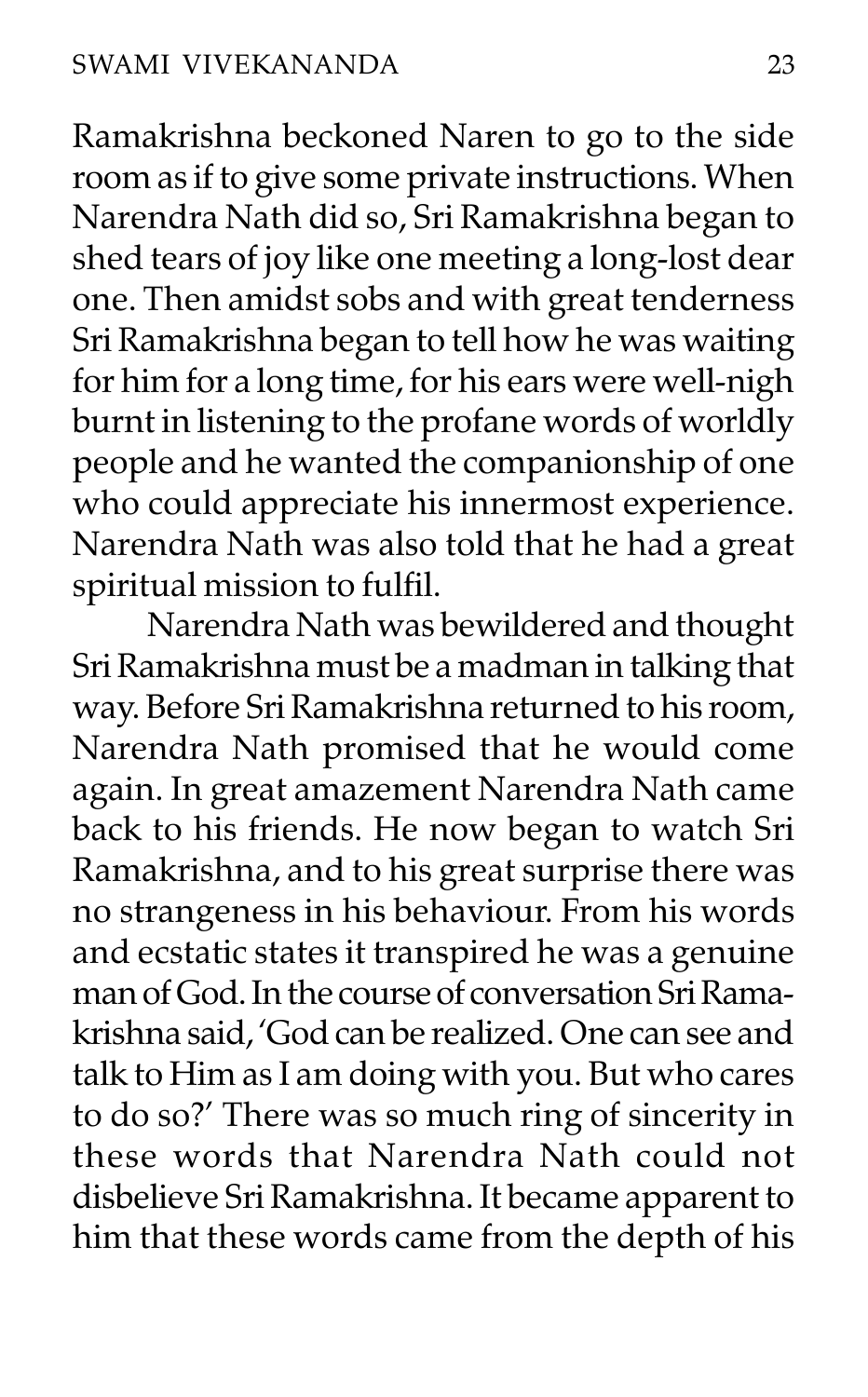realization. But how to reconcile this with the strange conduct he had witnessed just now? Narendra Nath was in a great conflict. With utter confusion he returned to Calcutta. He could not decide whether Sri Ramakrishna was a monomaniac or not. But he could not deny that he was a great saint. He was at a loss to account for the strange feeling of blessedness that he experienced in the presence of Sri Ramakrishna. In spite of himself, Narendra Nath was drawn to Sri Ramakrishna.

In about a month Narendra Nath once again set out for Dakshineswar, this time to encounter a stranger experience. Sri Ramakrishna received him very affectionately and called him to sit on the bed by his side. Then as Sri Ramakrishna in an ecstatic mood touched Narendra Nath, the latter became unconscious of the external world. To quote the words of Narendra Nath as he described the incident afterwards: 'The touch at once gave rise to a unique experience within me. With my eyes open I saw the walls and everything in the room whirl rapidly and vanish into naught, and the whole universe together with my individuality was about to merge in an all-encompassing mysterious Void! I was terribly frightened and thought I was facing death....Unable to control myself, I cried out, ?What is this that you are doing to me? I have my parents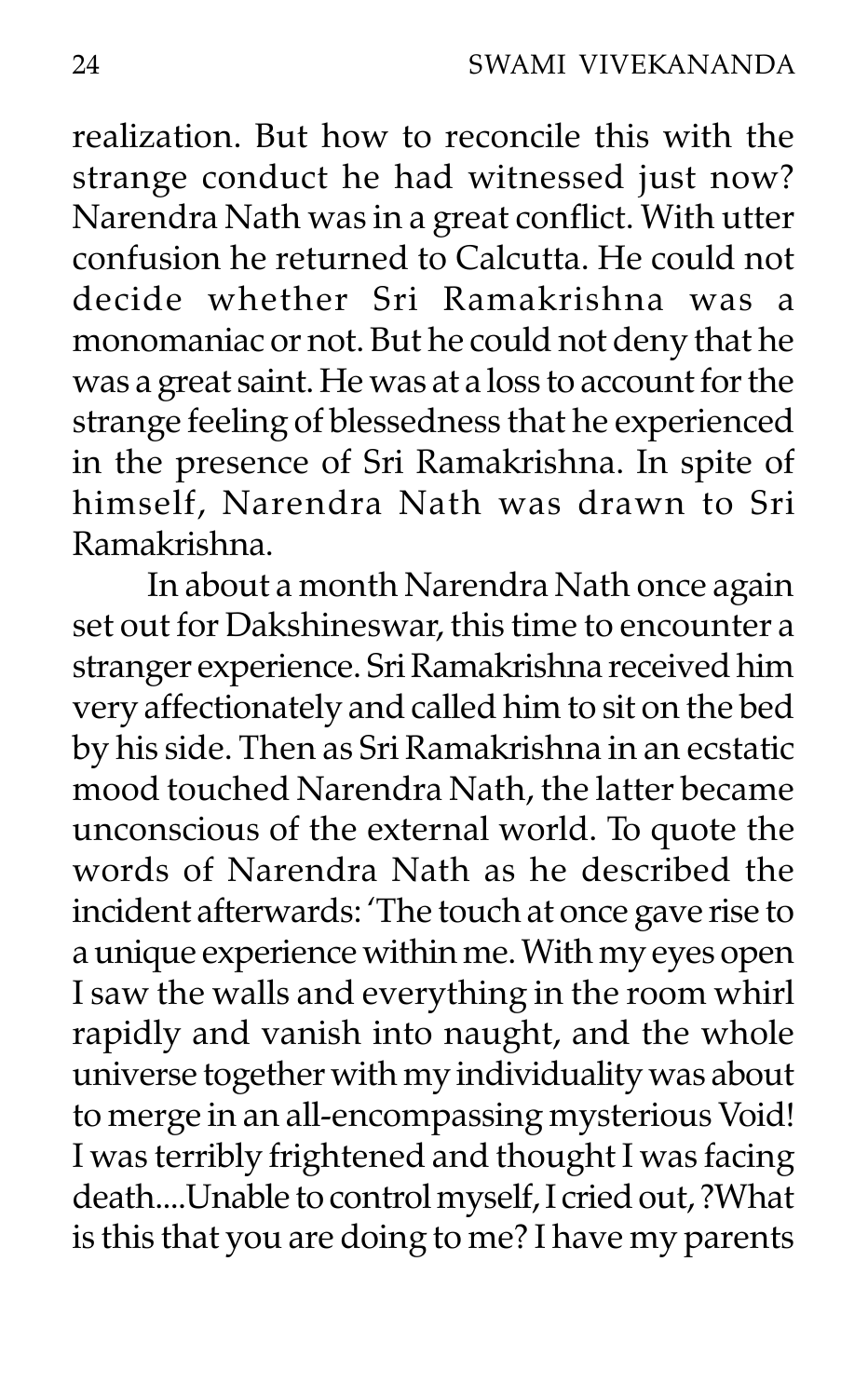at home!? He laughed aloud at this and stroking my breast said, ?All right, let it rest now. Everything will come in time!? The wonder of it was that no sooner had he said this than that strange experience of mine vanished. I was myself again and found everything within and without the room as it had been before'

This incident wounded the vanity of Narendra Nath very much. He could not account for the fact that one, by mere touch, could revolutionize his mind. Was it mesmerism or hypnotism? It could be possible only with respect to weak minds. But Narendra Nath had so long prided himself on being just the reverse! This man could not be a lunatic as he thought him to be. Everything seemed like an enigma to him. The rationalistic mind of Narendra Nath received an unpleasant rebuff at this failure in judging the true state of things. In any case Narendra Nath was on guard to resist similar experiences. But at the same time he was fascinated by the remarkable personality of Sri Ramakrishna. He looked as pure and simple as a child! Narendra Nath was extremely drawn to him. So in about a week's time he came to Dakshineswar again.

But in the third visit Narendra Nath did no better, though he was on the defensive against any influence on the part of Sri Ramakrishna. This time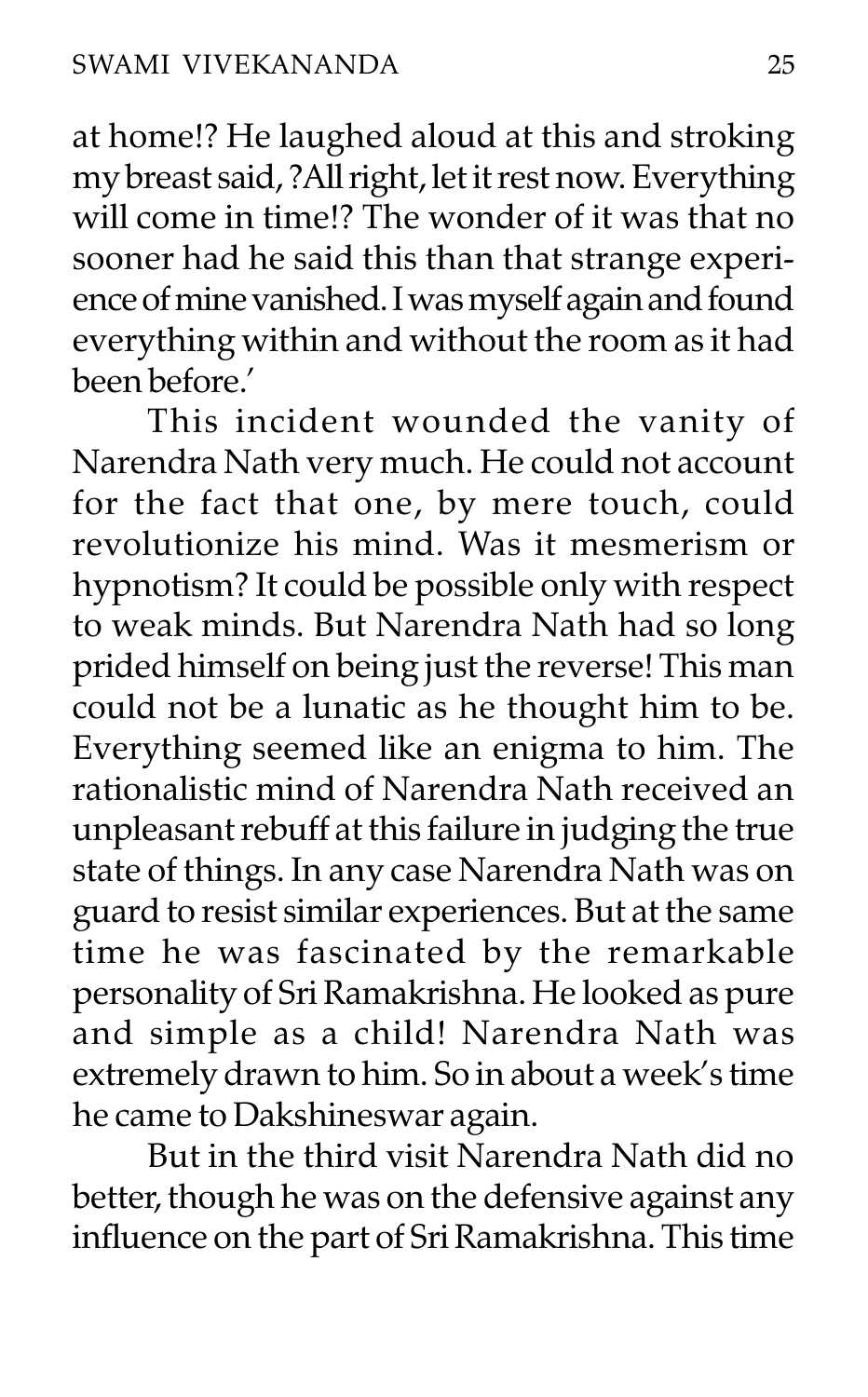Sri Ramakrishna took him to an adjacent garden and fell into ecstasy. In that state as he touched Narendra Nath, the latter, in spite of all precautions, was overwhelmed and lost all outward consciousness. When he came to himself he found Sri Ramakrishna stroking his chest.

Narendra had no idea of what had happened in the meantime. But it was then that Sri Ramakrishna learnt many things about him. Referring to this incident Sri Ramakrishna said later on that in that state as Narendra Nath dived deep into himself, Sri Ramakrishna studied his inner life, and the study only confirmed what he had inferred about his future disciple.

Narendra Nath was fully convinced of the extraordinary nature of that mighty power which was working through Sri Ramakrishna. The idea that Sri Ramakrishna was a monomaniac was replaced by a feeling of profound respect for him. He recognized Sri Ramakrishna as a great spiritual personality, but his mind was not fully prepared to accept him as a Guru. His mental make-up as well as his associations with the Brahmo Samaj prevented him from believing in the necessity of a Guru. How could a man, however great, be an unerring guide? So he would not accept any word of Sri Ramakrishna without testing it by his own experience or reason.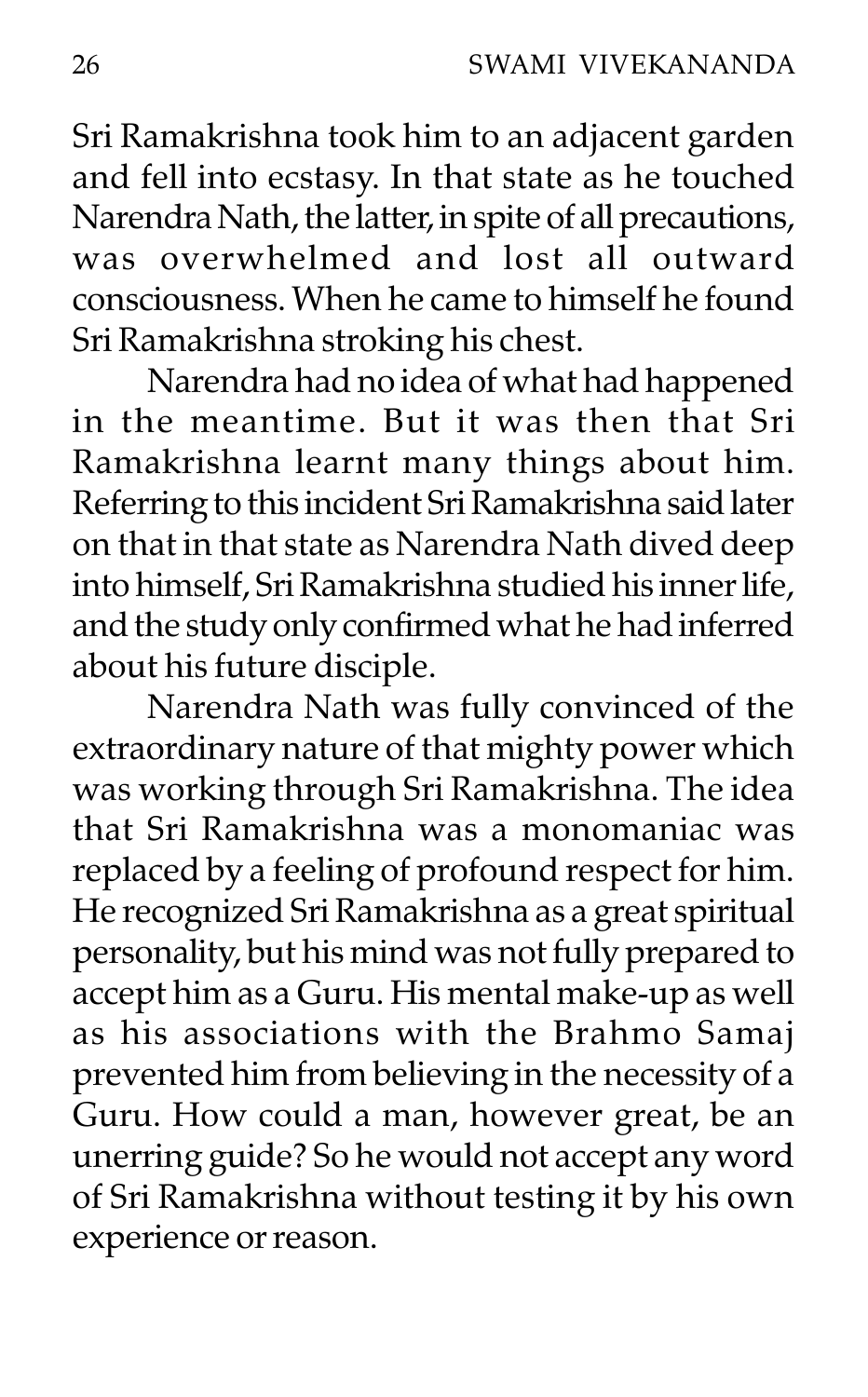But Narendra Nath was conquered by the love of Sri Ramakrishna. He would now be coming to Dakshineswar as often as he could. Sri Ramakrishna also would be eagerly waiting for him. If Narendra Nath did not meet him for a long period, Sri Ramakrishna would pass sleepless nights. A mother suffering bereavement of her only child does not feel so much pang and anguish as Sri Ramakrishna did at the absence of Narendra Nath. And when Narendra Nath would come, at his very sight Sri Ramakrishna sometimes would go into ecstasy. There were many occasions when at the singing of Narendra Nath, Sri Ramakrishna would be lost in Samadhi.

Sri Ramakrishna saw the potential greatness of Narendra Nath. He was all praise for him. If other devotees could be likened to stars, Narendra Nath was a sun; if others were lotuses of six or ten or sixteen petals, Narendra Nath was a lotus of a thousand petals. Narendra Nath was a liberated soul from his very birth, born on this earth for the good of humanity. Often Sri Ramakrishna praised Narendra Nath so much that the latter had to remonstrate with him, saying that those conclusions were the outcome of his weak mind a mind weakened by too much love for him.

With all his love for Sri Ramakrishna, Naren did not cease to wrestle with him. Naren did not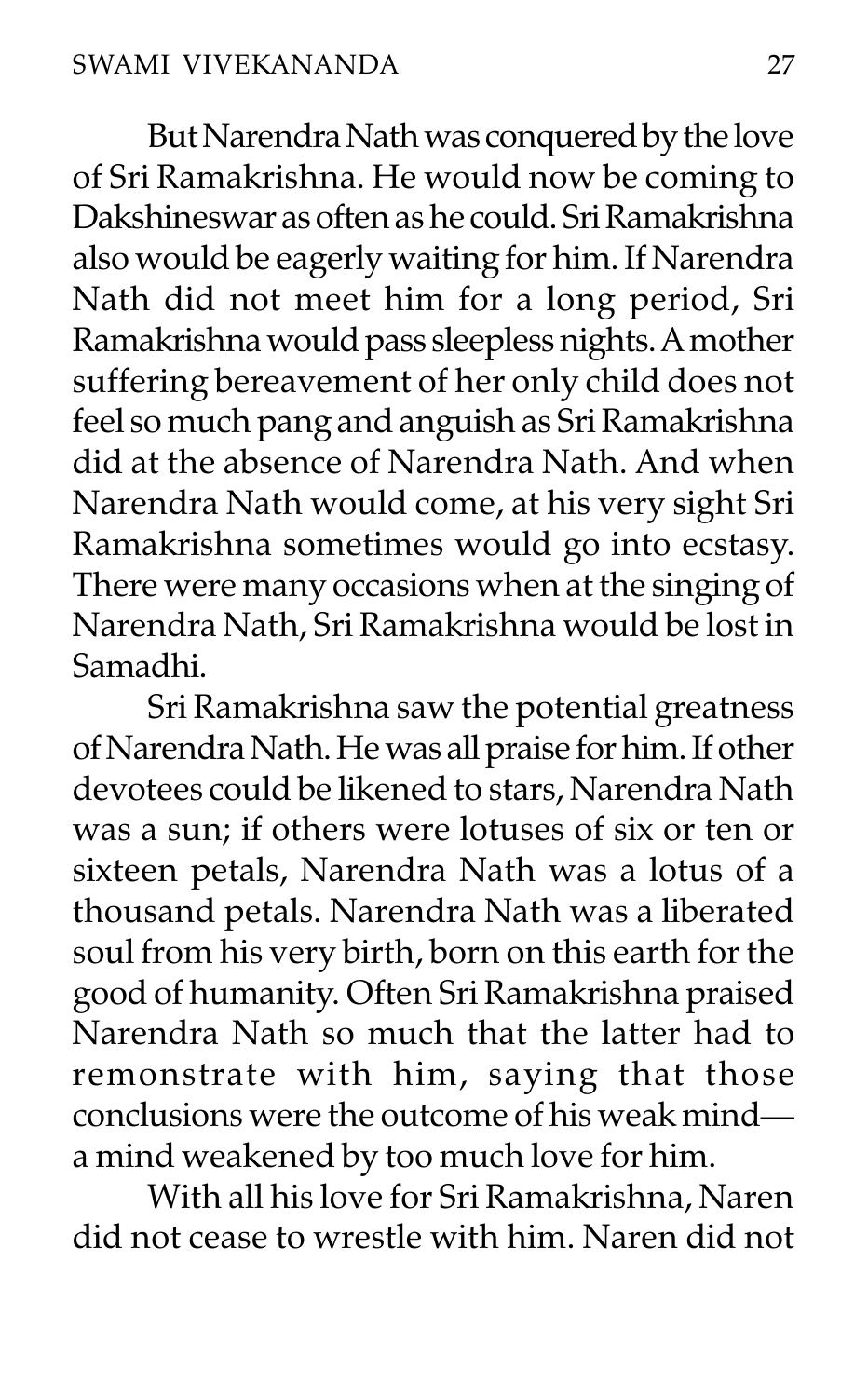believe in the need of a Guru, Naren did not believe in image worship, Naren did not believe in spiritual monism. Sri Ramakrishna had a hard time convincing his dear Naren about these. Sometimes exasperated, Sri Ramakrishna said to Narendra Nath, 'If you do not believe in my words, why do you come to me?' Immediately came the reply from Naren, 'Because I love you. But that does not mean that I shall accept your words without exercising my critical judgment.' Sri Ramakrishna only rejoiced at the intellectual sincerity of Narendra Nath. Of all the disciples Narendra Nath was the only one who would dare to challenge the very realizations of Sri Ramakrishna—so much so that at times Sri Ramakrishna had to go to the Divine Mother at the temple for a solution of the perplexity created in his mind by Narendra Nath. Naren would take the utmost liberty with Sri Ramakrishna. For others Sri Ramakrishna would prescribe this or that restriction as a spiritual guidance. But for Narendra Nath, there was no restriction whatsoever. Naren was a roaring fire. No impurity could touch him. He could not go wrong. So there was no necessity for any imposition on Narendra Nath.

It is very difficult to describe the sweet relationship that existed between Sri Ramakrishna and Narendra Nath. Sri Ramakrishna confided the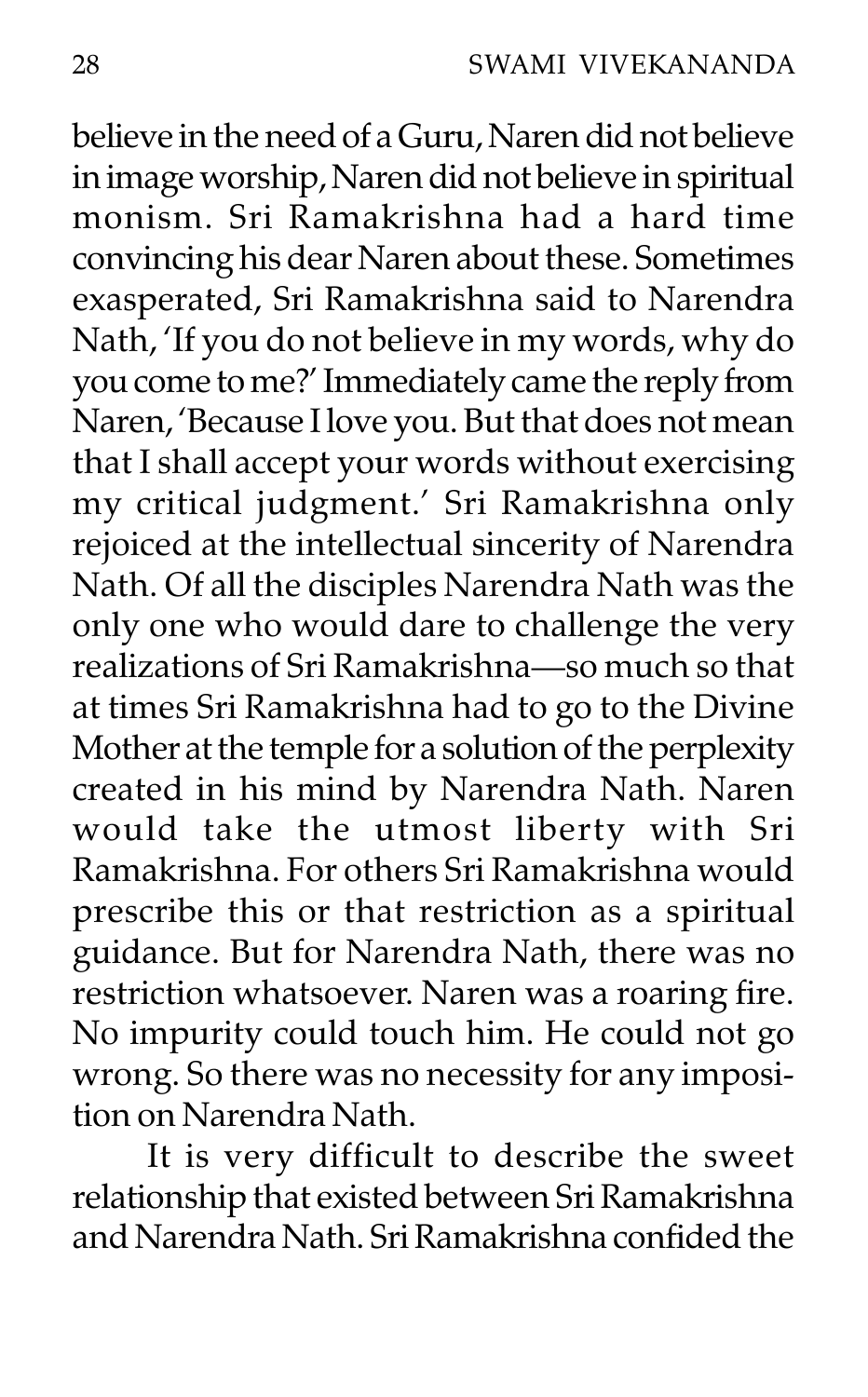innermost secrets of his heart to Naren and helped him in a variety of ways to develop independence of thought, thus increasing thousandfold Naren's self-reliance, regard for truth, and innate spirituality. Naren's regard for Sri Ramakrishna also increased thousandfold as days rolled on, and he was beginning to accept him as the highest ideal of spirituality.

When Narendra Nath was dreaming of the fulfilment of his spiritual longing, an unexpected trouble came for him which upset him altogether. In the first part of 1884 Narendra Nath's father, who was the only support of the family, suddenly died of heart problems. He had spent more than he had earned, and at his death the family was faced with dire poverty. The creditors were knocking at the door. Narendra Nath's relatives, for whom his father had done so much, became enemies, even threatening to oust the family from the home. The burden of support of six or seven people, therefore, fell upon Narendra Nath. He had passed his B.A. Examination and was admitted to Law college. The son of a rich father, he was now the poorest of the poor in the college. Even shoes became a luxury, his garments were of the coarsest cloth, and many times he went to his classes hungry.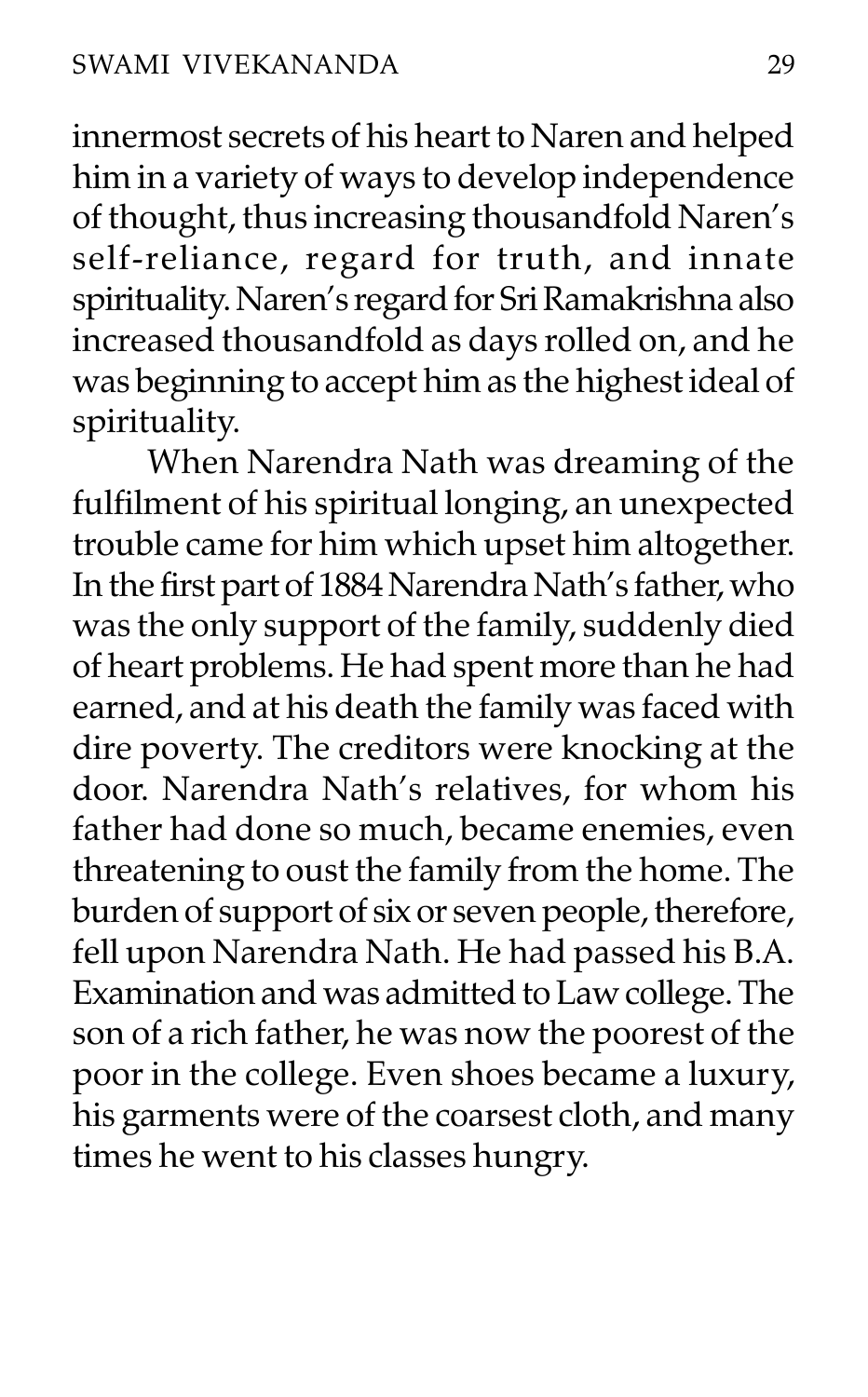#### TRANSFORMATION

It was the abiding confidence of Sri Ramakrishna in the integrity of Naren's character as also the Master's selfless love for him that conquered his powerful heart. With the growing intimacy with the Master, Naren's tendency to resist lessened and eventually led to complete self-surrender. Afterwards Naren often said, 'Sri Ramakrishna was the only person who, ever since he had met me, believed in me uniformly throughout—even my mother and brothers did not do so. It was his unflinching trust and love for me that bound me to him for ever. He alone knew how to love another'

With the ever increasing desire for illumination, the studies for the Law examination became a torment to Narendra Nath. His buoyant imagination which had already caught fire from the flame of his Master's spiritual life now refused to be satisfied with worldly aspirations. His soul wanted freedom from the galling fetters of existence. Very often, for the relaxation of his mental tension, he would run away from the stifling atmosphere of his home and take shelter at the feet of the Master in the holy temple-garden of Dakshineswar. The inner aspirations of Naren's soul were fully visible to the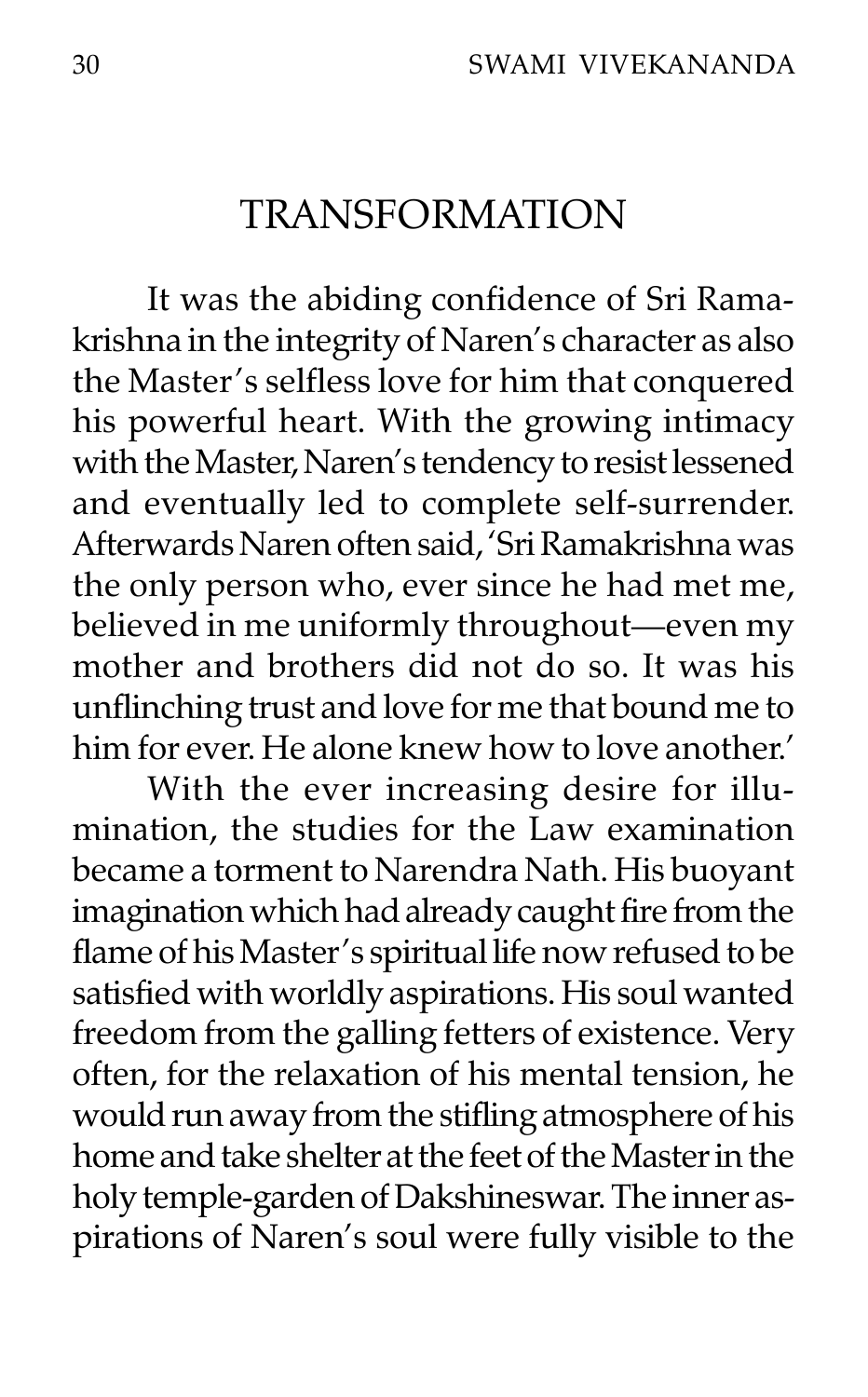spiritually illumined vision of Sri Ramakrishna, who with infinite love and patience began to train him. Naren, his gifted disciple, was also astute enough to rise to his lofty teaching, and with his brilliant intellect and fiery enthusiasm was able to follow in life whatever practical suggestion and words of wisdom fell from the lips of the Master. He was also the readiest among the disciples in arriving at the true spirit of the Master's pregnant gospel. One instance will suffice. One day, some time during the year 1884, Sri Ramakrishna was seated in his room at Dakshineswar surrounded by his disciples. The conversation drifted to the Vaishnava religion. The Master gave the gist of the belief of some of its followers and finished saying, 'This religion enjoins upon its followers the practice of three things: relish for the name of God, compassion for all living creatures and service to the Vaishnavas-the devotees of the Lord.' Hardly had he uttered these words when he fell into Samadhi. After a while he came to a semi-conscious state of mind and said to himself: 'Compassion for creatures! Compassion for creatures! Thou fool! An insignificant worm crawling on earth, thou to show compassion to others! Who art thou to show compassion? No, it cannot be. It is not compassion for others, but rather service to man, recognizing him to be the veritable manifestation of God!'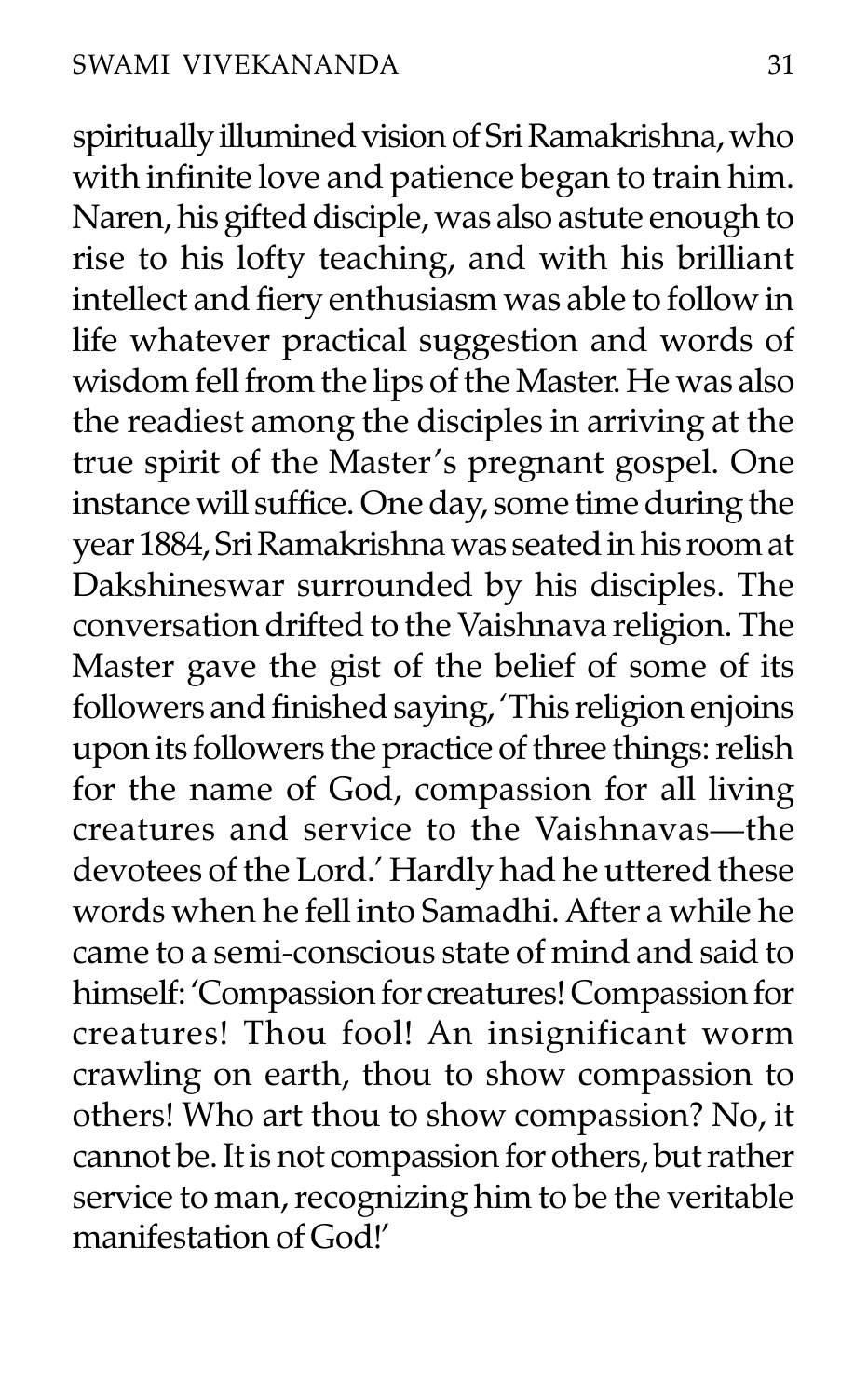Everyone present there, no doubt, heard those words of Sri Ramakrishna, but none but Naren could gauge their meaning. When Naren left the room he said to others, 'What a strange light have I discovered in those wonderful words of the Master! How beautifully has he reconciled the ideal of Bhakti (devotion) with the knowledge the Vedanta (non-dualism). I have understood from these words of wisdom that the ideal of Vedanta lived by the recluse outside the pale of society can be practised even from hearth and home and applied to all our daily schemes of life. Whatever may be the vocation of a man, let him understand and realize that it is God alone who has manifested Himself as the world and created beings. He is both immanent and transcendent. It is He who had become all diverse creatures, objects of our love, and yet He is beyond all these. Such realization of Divinity in humanity leaves no room for egotism. By realizing it, a man cannot have any jealousy or ?pity? for any other being. Service of man, knowing him to be the manifestation of God, purifies the heart; and, in no time, such an aspirant realizes himself as part and parcel of God-Existence-Knowledge-Bliss Absolute. However, if it be the will of the Lord, the day will soon come when I shall proclaim this grand truth before the world at large. I shall make it the common property of all, the wise and the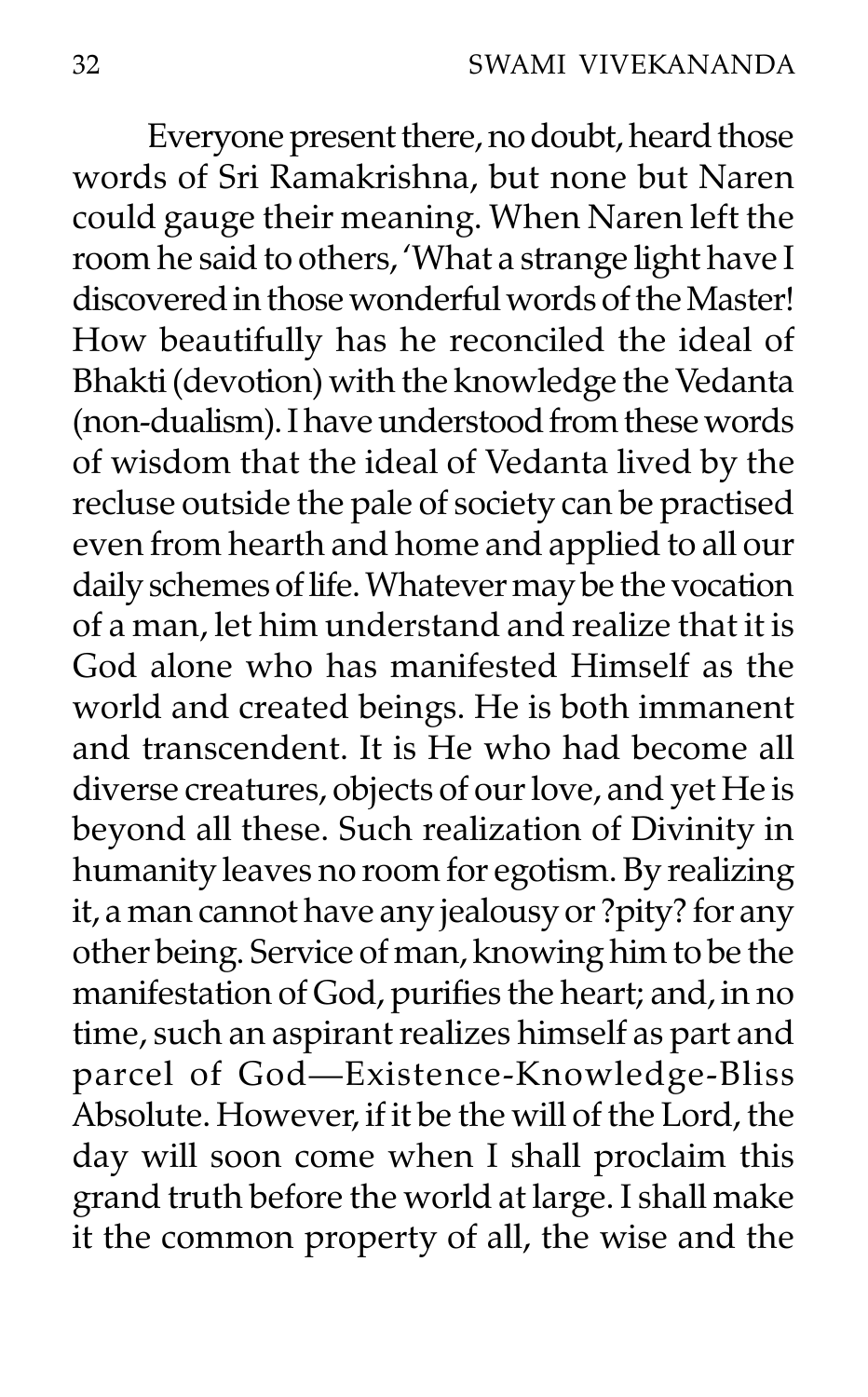fool, the rich and the poor, the Brahmin and the pariah.' In the fullness of time this high-souled desire of Narendra Nath came to be fulfilled to the letter and spirit. He proclaimed unto humanity this splendid ideal of service, based on knowledge, which he received as a sacred legacy from his Master in the serene peace of Dakshineswar.

It was in the middle of 1885 that Sri Ramakrishna showed the first symptom of throat trouble which ultimately ended in the fatal cancer. He was at first lodged in a house at Shyampukur for treatment and afterwards removed to a gardenhouse at Cossipore. The Master, knowing that he was approaching the end of his mortal existence, was eager to kindle in the heart of his chief disciples a burning desire for the realization of God. He not only imparted his spiritual instructions to his disciples, but he gave them likewise the stimulus and the strength to follow those teachings. His own life, the force of his utterances, the ease with which he entered into the highest Samadhi and his constant communion with the Divine—all these were a source of perennial inspiration to these young souls.

At the Cossipore garden Sri Ramakrishna was practically alone with his young disciples. Having given up their homes for the time at the urgent desire of Naren, they dedicated themselves in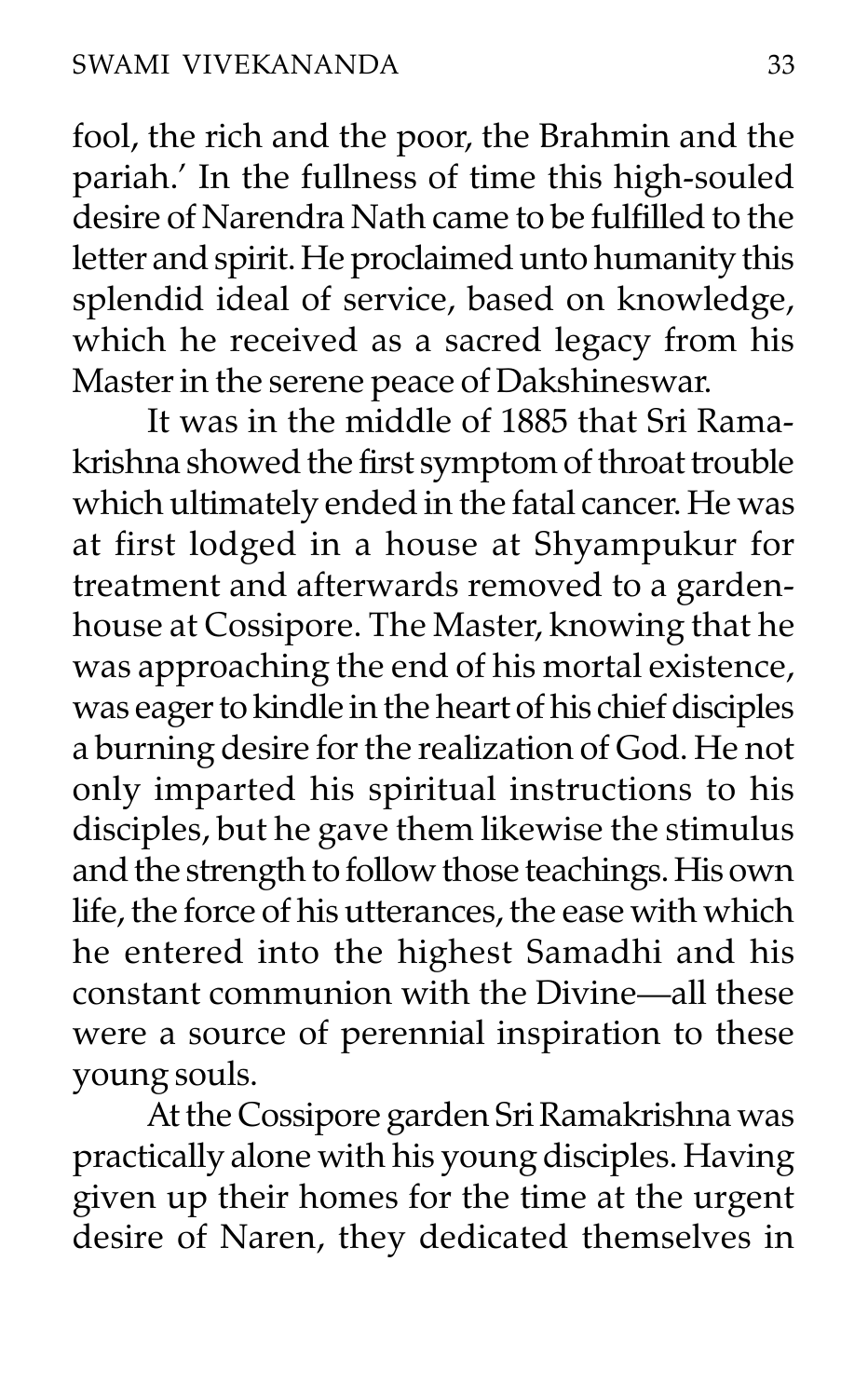loving and devoted service to the Master. Naren was to them a constant source of inspiration. During their leisure periods, he would gather them together, and the time was spent in study, music, conversation, and discussions of the divine traits of their Masterís character. Naren was the leader in every respect.

As the end of the Master came nearer, Narendra Nath's passionate desire for the realization of God increased and intensified. The Master would often send Naren and other disciples to meditate; and Naren, in the intensity of his meditations, became blessed with many rare spiritual experiences. The Master had already initiated him into various paths of spiritual discipline and was preparing him to be the head of the group of young monks who were to consecrate their lives in the near future to carrying out his mission. One day the Master expressly commissioned him to look after the young devotees, saying, 'I leave them to your care. See that they practise spiritual exercises even after my passing away and that they do not return home.' Another day, in preparation for the prospective monastic life, the Master commanded the young boys to beg their food from door to door as monks do. The food which they collected in this manner was cooked in the garden and offered to the Master, who was overjoyed. The Master knew that soon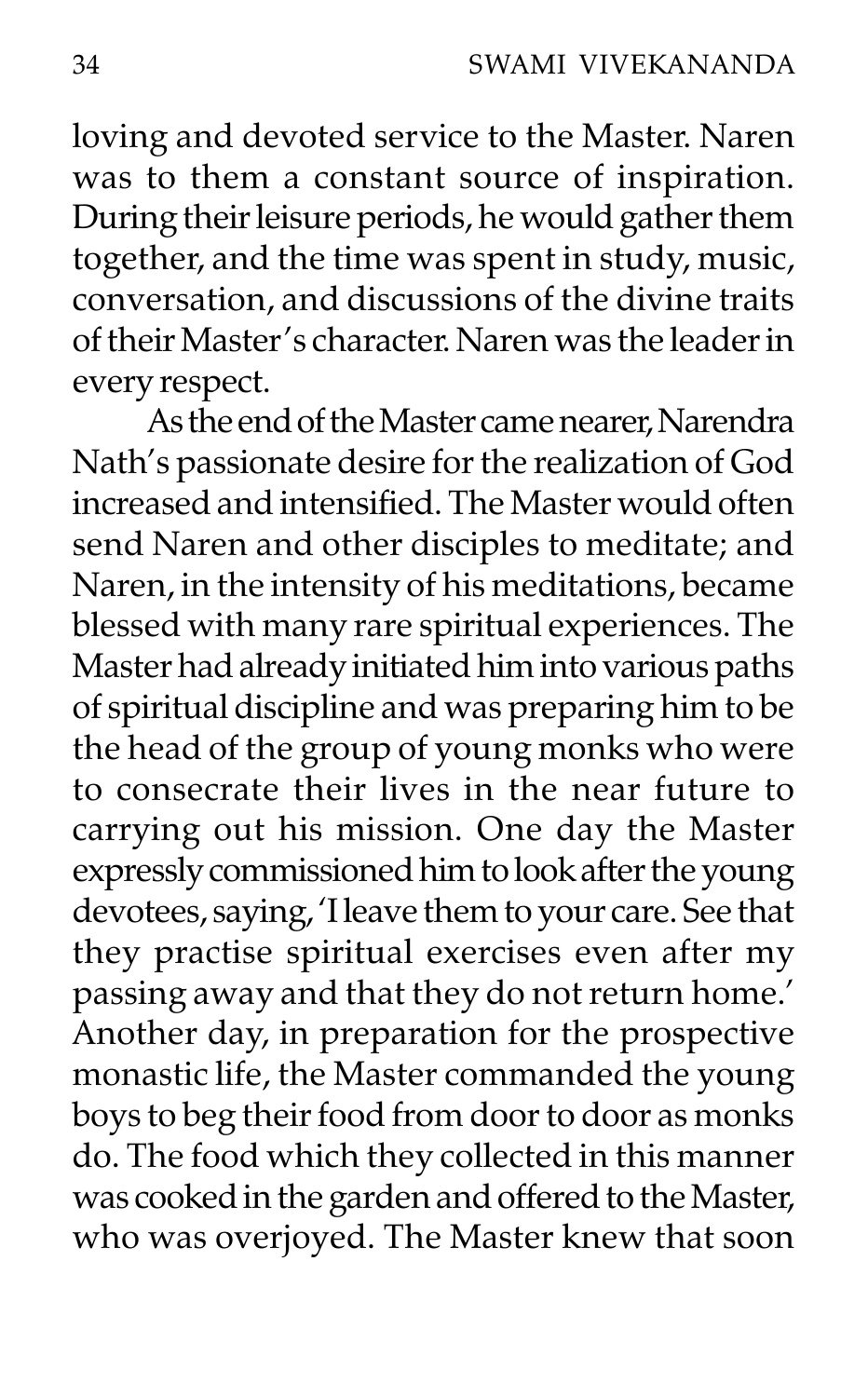these young boys would put on the ochre robe of renunciation and go forth in quest of God, begging what food was necessary from householders. The Master himself initiated them as monks-thus fulfilling their heart's desire.

Now we come to the greatest moment of Naren's Sadhana, the very crest and glory of his spiritual realizations. Naren was pining for a vision of the Absolute. He prayed to feel Divinity. To lose the 'I' in the vastness of Consciousness which is beyond thought—was Narendra Nath's intense desire. Long did he pray to Sri Ramakrishna for this realization. One evening, however, it came unexpectedly. As he was meditating, he lost all body-consciousness and his mind plunged into the superconscious state. It was a state of Nirvikalpa Samadhi.

Referring to this incident Sri Ramakrishna said afterwards, 'I have prayed that the Divine Mother may keep this realization of the Absolute veiled from Naren. There is much work to be done by him. But this veil is so very thin that it may give way at any time.' It was because of Naren's intense desire to realize the Absolute Brahman that Sri Ramakrishna decided to give that experience to him. But the Master had no intention of permitting him to stay there, since much work was waiting for Narendra Nath. Three or four days before his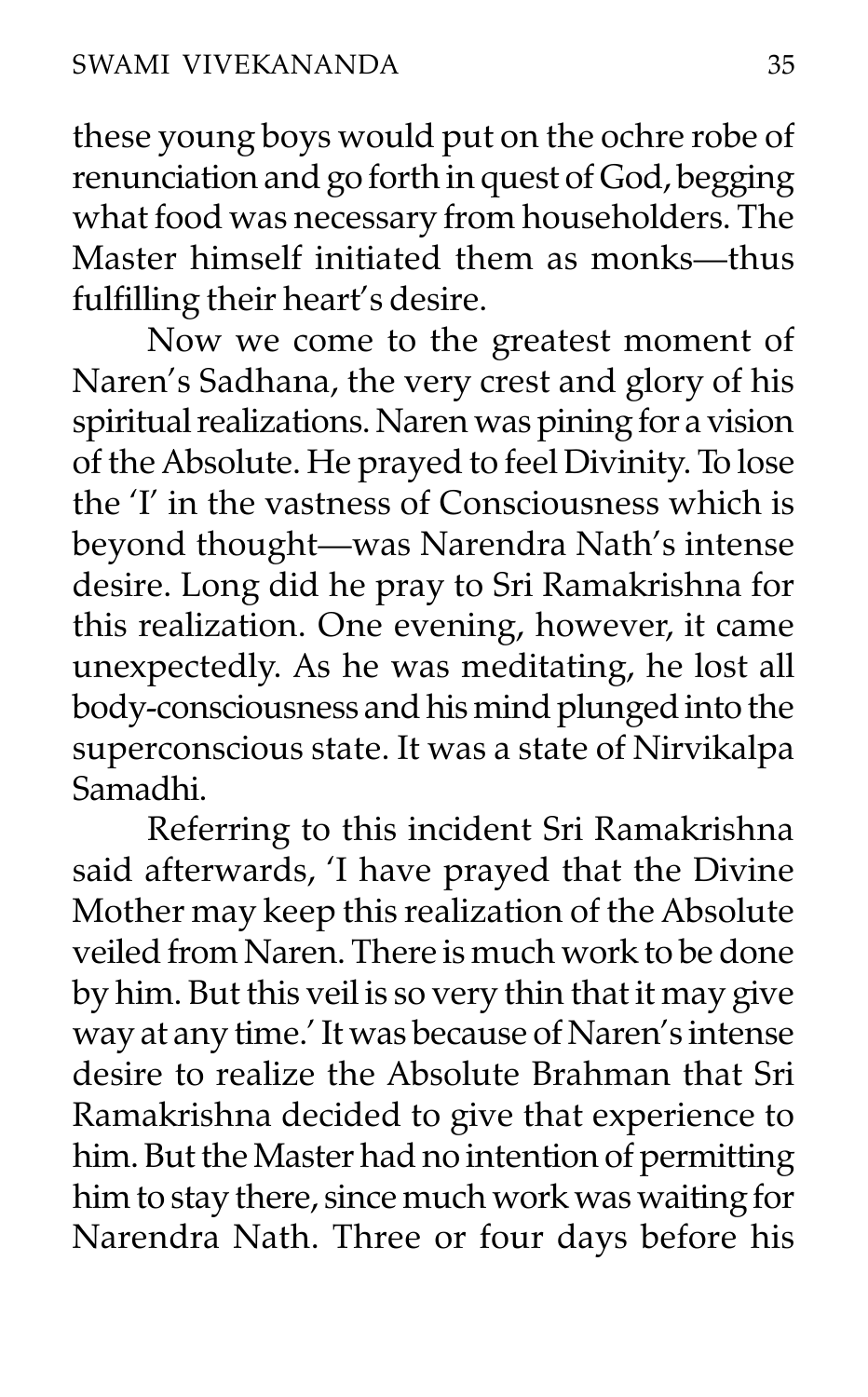passing away, Sri Ramakrishna called Naren near and actually commissioned him for future work.

It was on August 16, 1886, that Sri Ramakrishna passed away leaving his disciples in deep gloom. After the death of the Master, Naren began to organize these disciples into a monastic brotherhood. He went to the homes of those boys who had resumed their studies, and, by a whirlwind of enthusiasm, tried to induce them to return to Baranagore where the first monastery of the Ramakrishna Order was started. Once at the monastery, they could not resist the spiritual impetus of Naren's songs and thrilling conversations. One by one the young disciples joined together and ultimately banded themselves into a holy brotherhood under the inspiring leadership of Narendra Nath. The boys were now in the midst of extreme privations. They were so determined in their desire to follow the injunctions of the Master that, forgetting sleep, they spent night after night in prayer and spiritual exercises. Naren always spurred them on to burning renunciation and intense devotion. Hours were also consumed in the study of philosophy, both Eastern and Western, to intensify their struggle for the realization of the highest Truth. All who came within the sphere of their influence were also caught up in their spirit of God-intoxication. With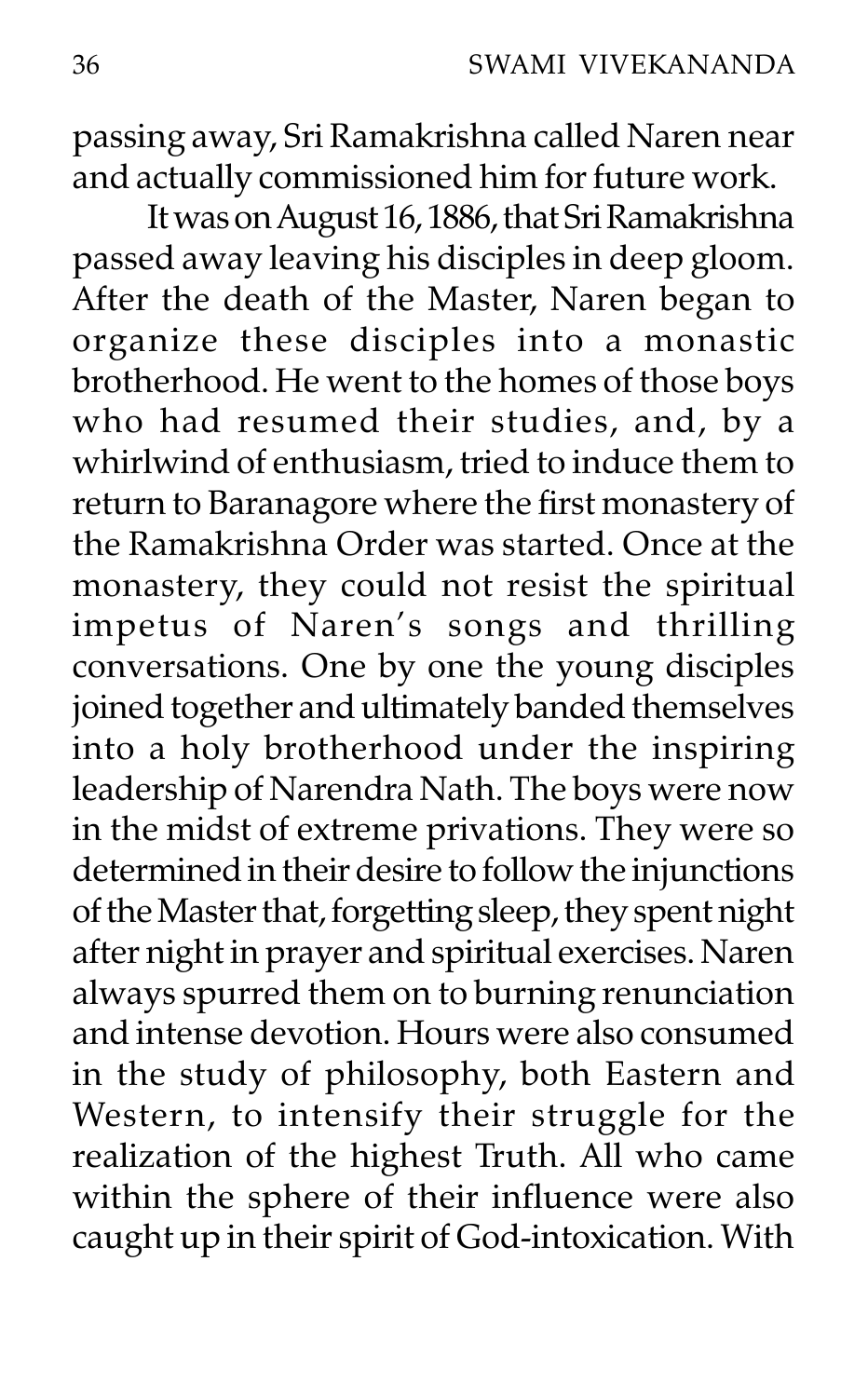the delight of a martyr these monks practised the severest of spiritual austerities, and the world had no meaning for them at that time. Some time during this period they performed the sacred Viraja ceremony and formally took the vows of lifelong celibacy and poverty, dedicating their lives to the realization of God. The old names were changed for new ones to complete their severance from their earlier life and its associations.

## A WANDERING MONK

Soon a tendency to embrace a wandering life, according to the traditions of monks, was most irresistibly felt by most of these young monks. Naren, in spite of his anxiety to maintain the ties of uniting the brotherhood, was himself tormented with the same desire to strike out into the unknown paths of the monks' life and to lose himself in the silence of the wild, under the wide canopy of heavens. Naren resisted the call to flight for two years, and apart from his short visits to some neighbouring places, he practically remained at Baranagore until 1888. But he was determined to break away from the monastery to test his own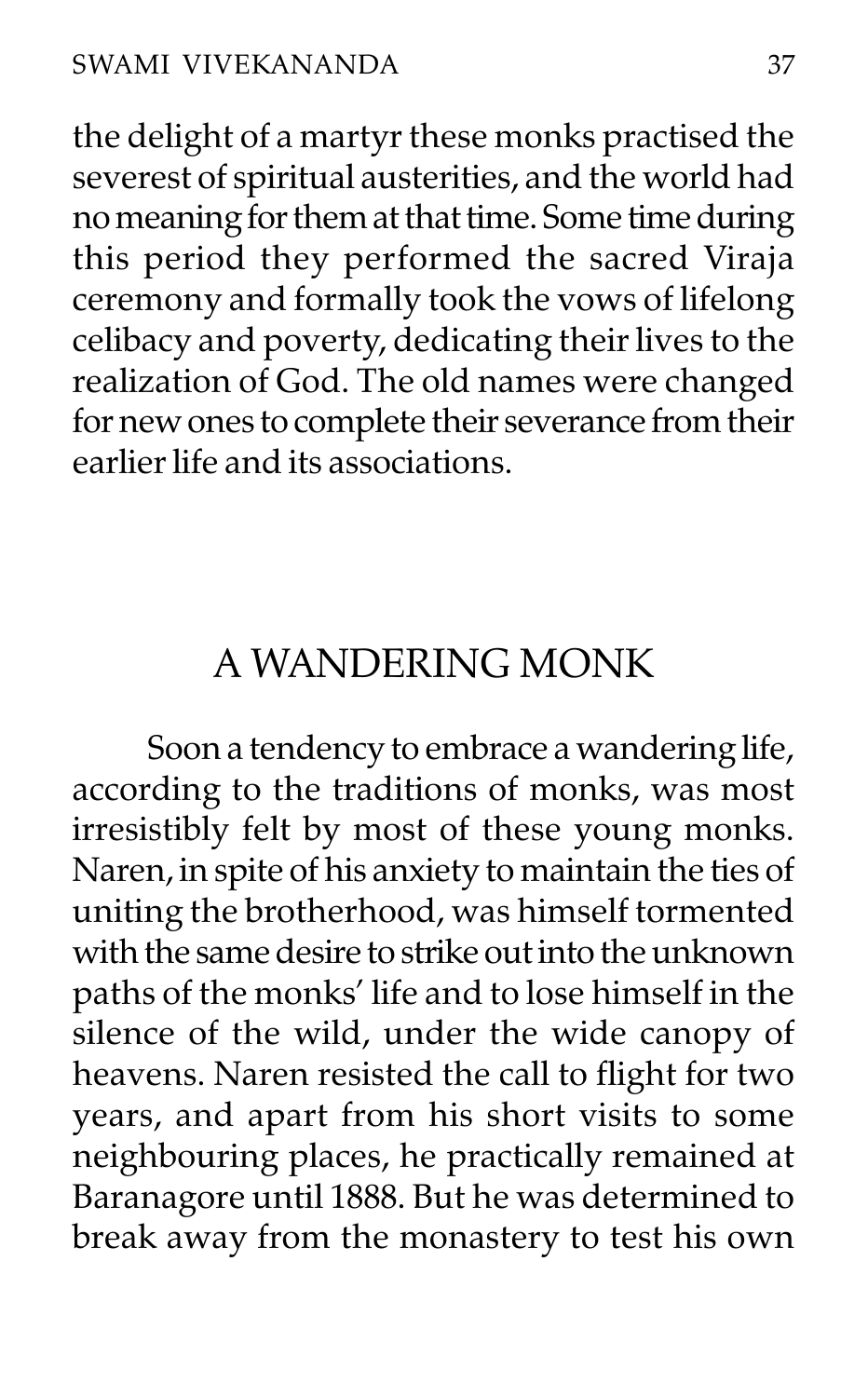strength, to gather experiences of a new life, to make himself absolutely fearless, and at the same time to force his brother-disciples to learn self-reliance and to stand alone. He therefore suddenly left Calcutta in 1888 and went to Varanasi, Ayodhya, Lucknow, Agra, Vrindaban, Hathras, and the Himalayas. At the railway station of Hathras he quite unintentionally made Sharat Chandra Gupta, the station-master, his disciple, who afterwards took the name of Sadananda. Sharat Chandra, without a moment's hesitation, left his hearth and home and followed the Swami gladly in his itineracy through the hills. For some time both were lost in the silence of the Himalayas and were almost dead to the outside world. But physical hardship and severe spiritual austerities undermined their health, and both had to come back to the Baranagore monastery after gathering manifold experiences.

After a year the Swami again went out and visited, among other places, Ghazipur. During his stay at Ghazipur, he met the illustrious saint Pavhari Baba who had attained to great spiritual heights through hard austerities and Yogic practices. Despite the useful lessons which he was able to gather from his travels, his heart still panted for a life of absolute freedom from all external trammels. He wanted to plunge into the depths of the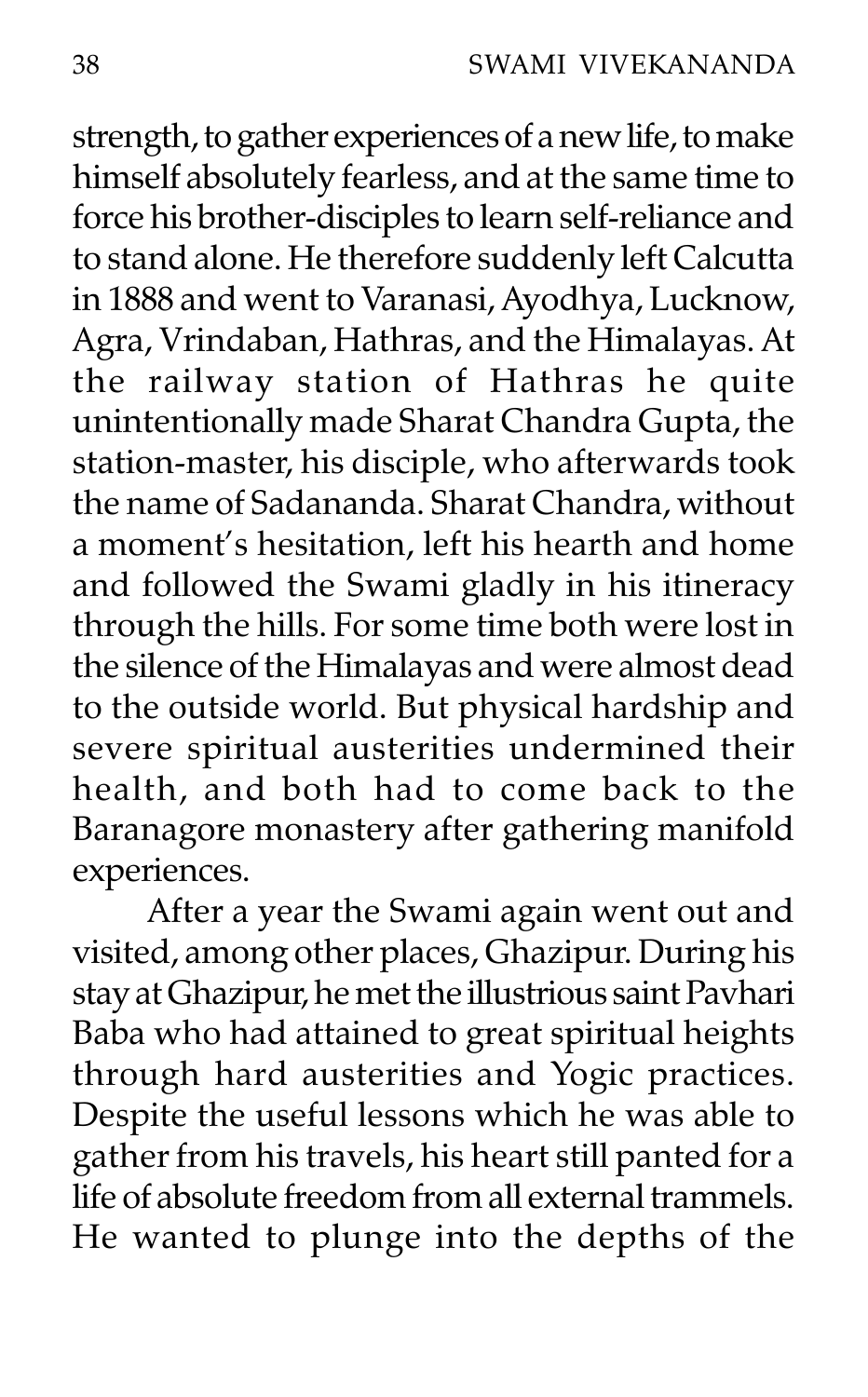Himalayas to acquire through extreme forms of mental discipline a tremendous spiritual power which would enable him to carry on his Master's mission without let or hindrance. With this end in view he broke loose at the beginning of July 1890, this time for many years, from the Baranagore monastery. Swami Akhandananda, one of his brother-disciples, who had just returned from his Tibetan travels with a fund of wonderful experiences of the life and manners of the people of the Himalayas, became his companion. At Varanasi the Swami wrote to his friend, Pramadadas Mitra, a great Sanskrit scholar, 'I am going away; but I shall never come back until I can burst on society like a bomb, and make it follow me like a dog.' From the moment he left Calcutta he was happy. The solitude, the village air, the sight of new places, the meeting with new people and getting rid of old impressions and worry delighted him. When they reached the Himalayas, the splendid scenery with its waterfalls, streams, wild forests, and its serenity and quietude and, above all, its invigorating atmosphere buoyed up the spirit of the Swami, and the occasional glimpses of the eternal snows filled his heart with unspeakable emotion and joy. They wanted to go to Kedarnath and Badrikashrama, but they had to give up their idea of visiting those ancient places of pilgrimage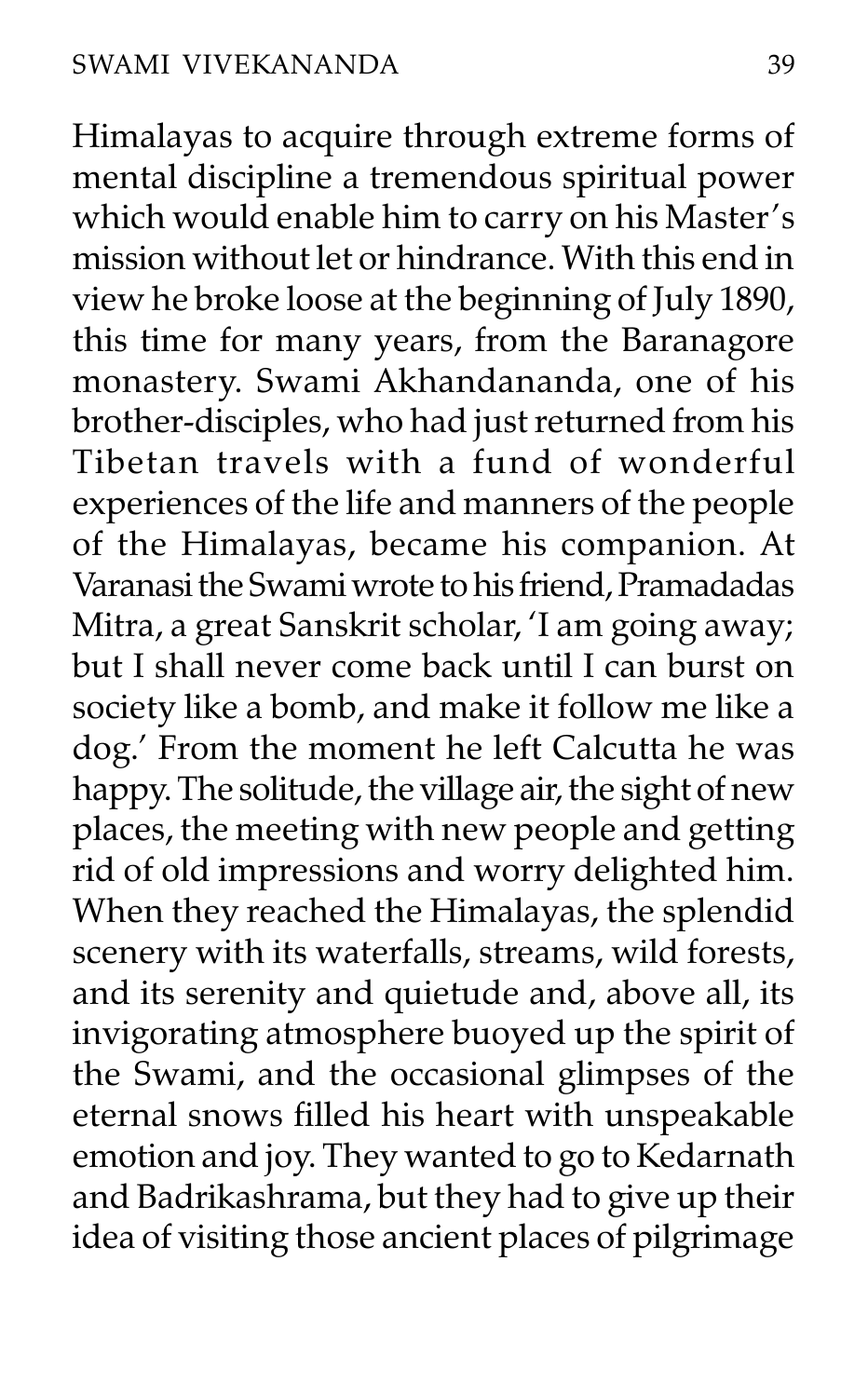as the road was closed by the Government on account of famine.

By February 1891, the Swami finally became a solitary monk and began his historic wandering of two years through India. He wandered, free from any plan, constantly with the thought of God in his mind. The Swami, in the course of his pilgrimage around India, met with all sorts and conditions of men and found himself-today a despised beggar sheltered by pariahs or a brother of the oppressed identifying himself in keen sympathy with their misery, and tomorrow a guest of the princes, conversing on equal terms with Prime Ministers and Maharajas and probing the luxury of the great, and awakening care for the public weal in their torpid hearts.

First he visited Rajputana, the land of heroes, where he met some of the most enlightened princes of the day. While at Alwar the Swami had a very interesting discussion with Prince Mangal Singh. The Maharaja asked the Swami, 'Well, I have no faith in idol worship. I cannot worship wood, earth, stone, or metal, like other people. Does this mean that I shall fare worse in the life hereafter?' The eyes of the Swami alighted on a picture of the Maharaja which was hanging on the wall. At his express desire it was passed to him. Holding it in his hand, the Swami asked, 'Whose picture is this?'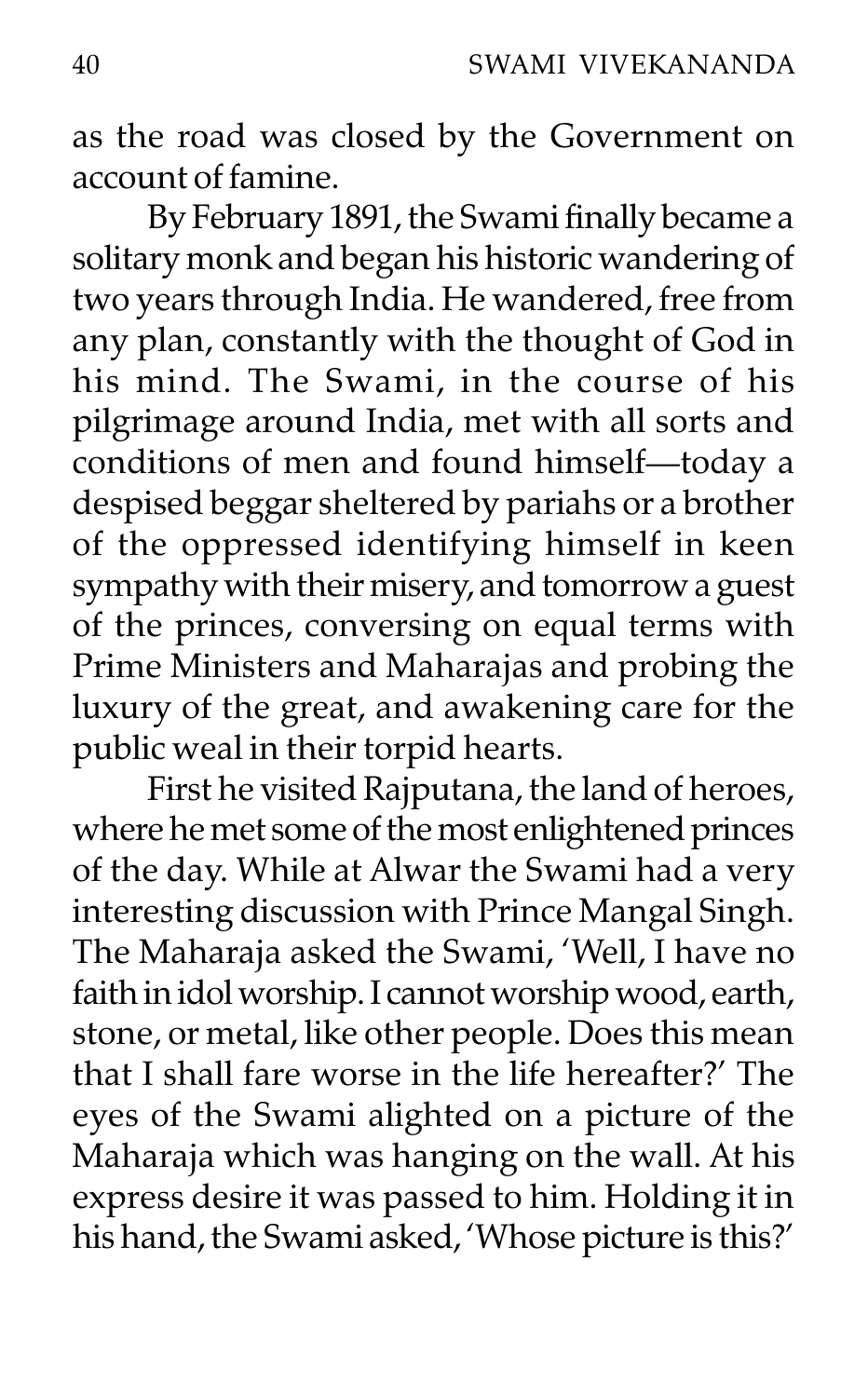The Dewan answered, 'It is the likeness of our Maharaja.' A moment later those present trembled with fear when they heard the Swami commanding the Dewan to spit on it. The Dewan was thunderstruck, and the eyes of all glanced in terror and awe from the Prince to the monk, from the monk to the Prince. But all the while the Swami insisted, 'Spit on it! I say, spit on it!' And the Dewan in fear and bewilderment cried out, 'What! Swamiji! What are you asking me to do? This is the likeness of our Maharaja. How can I do such a thing?' 'Be it so,' said the Swami, 'but the Maharaja is not bodily present in this photograph. This is only a piece of paper. It does not contain his bones and flesh and blood. It does not speak or behave or move in any way as does the Maharaja. And yet all of you refuse to spit on it, because you see in this photo the shadow of the Maharaja's form. Indeed, in spitting upon the photo, you feel that you insult your master, the Prince himself.' Turning to the Maharaja, he continued: 'See, Your Highness, though this is not you in one sense, in another sense it is you. That was why your devoted servants were so perplexed when I asked them to spit upon it. It has a shadow of you; it brings you into their minds. One glance at it makes them see you in it! Therefore they look upon it with as much respect as they do upon your own person. Thus it is with the devotees who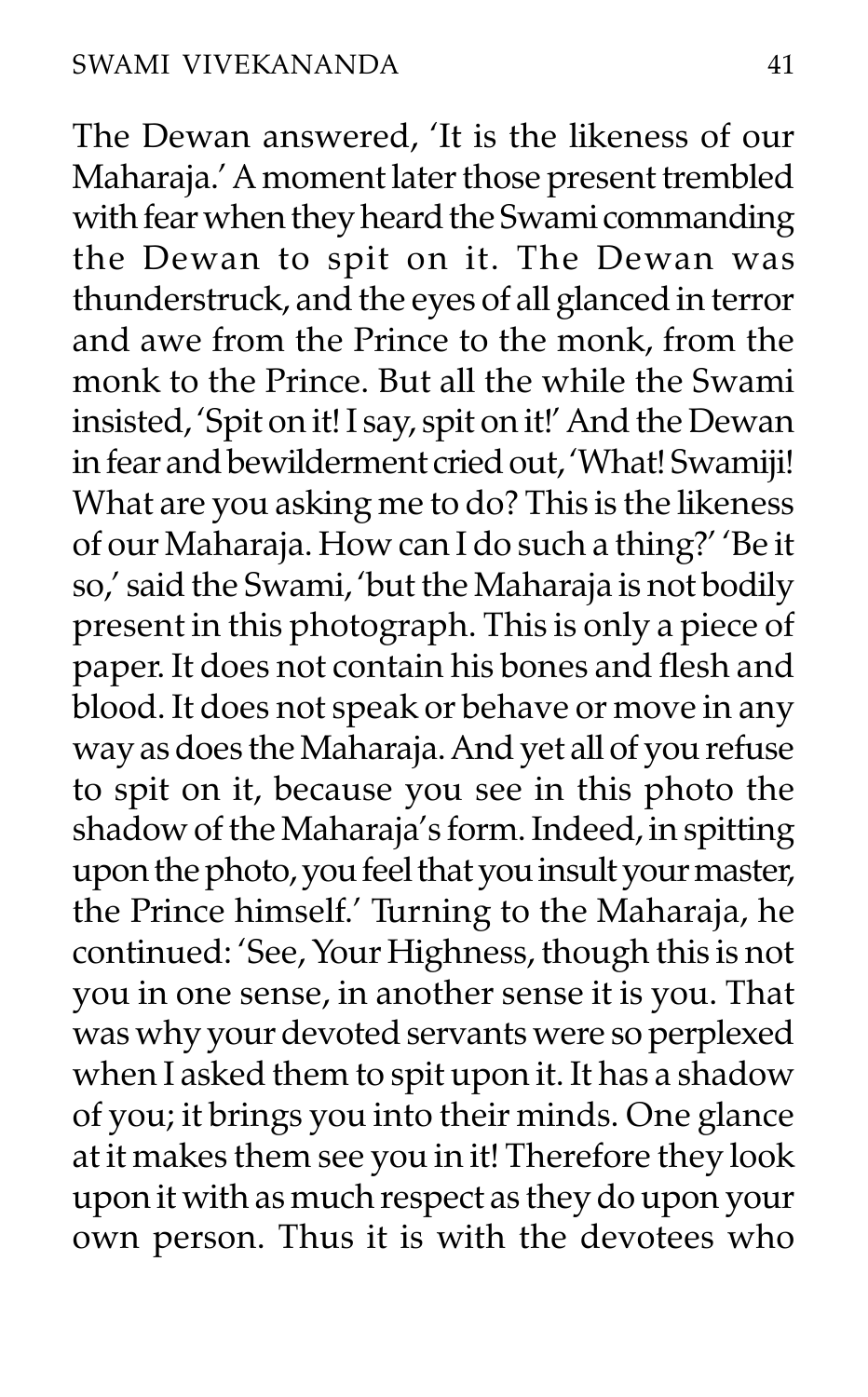worship stone and metal images of gods and goddesses. It is because an image brings to their minds their Ishta (chosen deity), or some special form and attribute of the Divinity, and helps them to concentrate, that the devotees worship God in an image. They do not worship the stone or the metal as such. Everyone, O Maharaja, is worshipping the same one God who is the Supreme Spirit, the Soul of Pure Knowledge. And God appears to all according to their understanding and their representation of Him.' The Maharaja who had been listening attentively all this time said with folded hands: ëSwamiji! I must admit that according to the light you have thrown upon image worship, I have never yet met anyone who had worshipped stone, or wood, or metal. Heretofore I did not understand its meaning. You have opened my eyes.'

This is but one of the numerous instances to show what illuminating discourses the Swami had, in the course of his tour, with men of learning and influence, and how, with his characteristic frankness and boldness, he told all whatever he felt to be true and proper in the inmost core of his heart. But occasions were not wanting when the Swami learnt lessons of the highest wisdom even from the lowliest and the lost. One instance would suffice. Just before the Swami's departure for the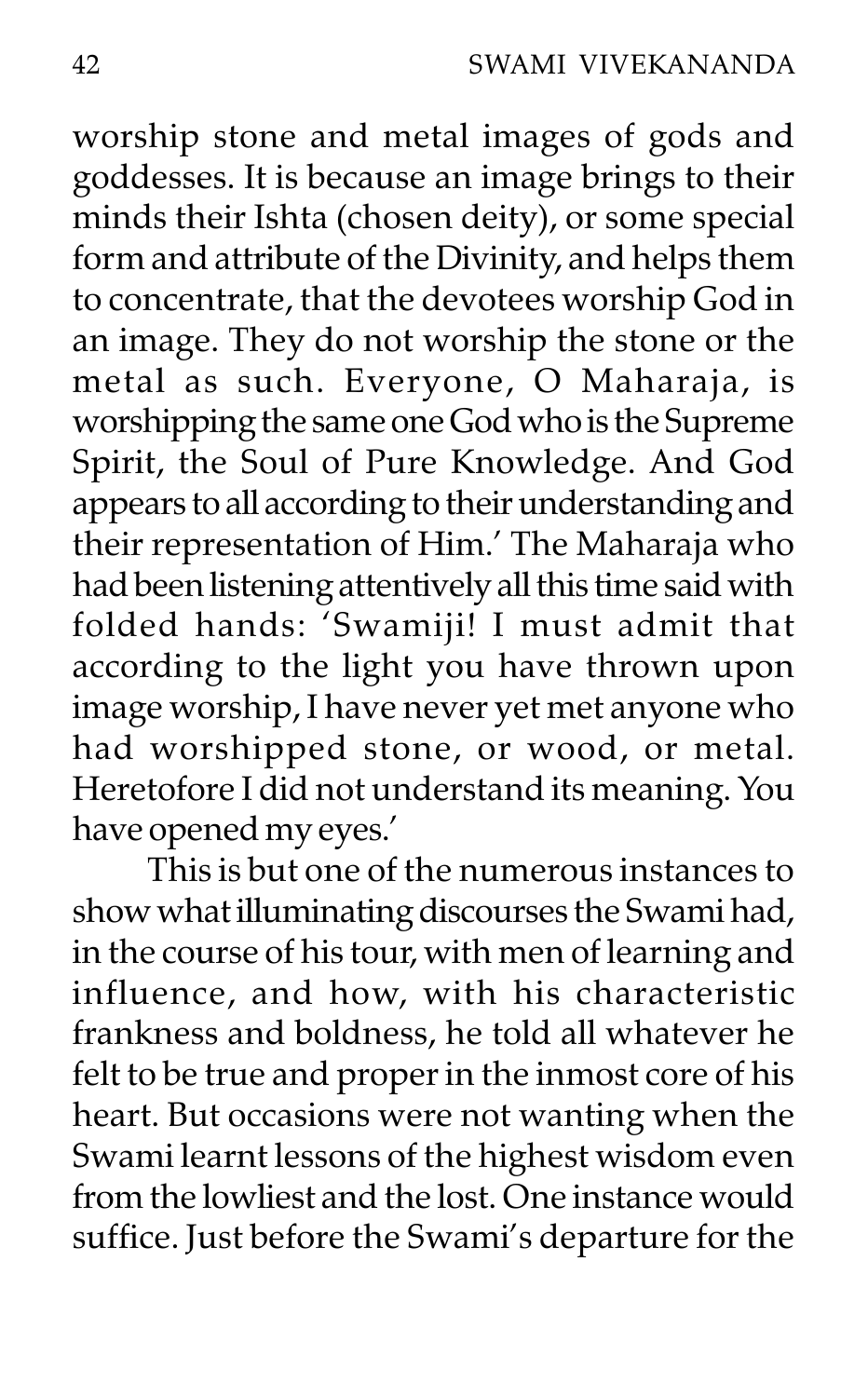West, the Maharaja of Khetri, who had already become his initiated disciple, accompanied the Swami as far as Jaipur. On this occasion the Maharaja was being entertained one evening with music by a nautch-girl. The Swami was in his own tent when the music commenced. The Maharaja sent a message to the Swami asking him to come and join the party. The Swami sent word in return that as a Sannyasin he could not comply with such a request. The singer was deeply grieved when she heard this, and sang in reply, as it were, a song of the great Vaishnava saint, Surdas. Through the still evening air, to the accompaniment of music, the girl's melodious voice ascended to the ears of the Swami<sub>—</sub>

ëO Lord, look not upon my evil qualities! Thy name O Lord, is Same-sightedness. One piece of iron is in the image in the temple, And another is the knife in the hand of the butcher;

But when they touch the philosophers' stone, Both alike turn to gold.

So, O Lord, look not upon my evil qualities! One drop of water is in the sacred Jumna, And another is foul in the ditch by the roadside; But when they fall into the Ganga Both alike become holy.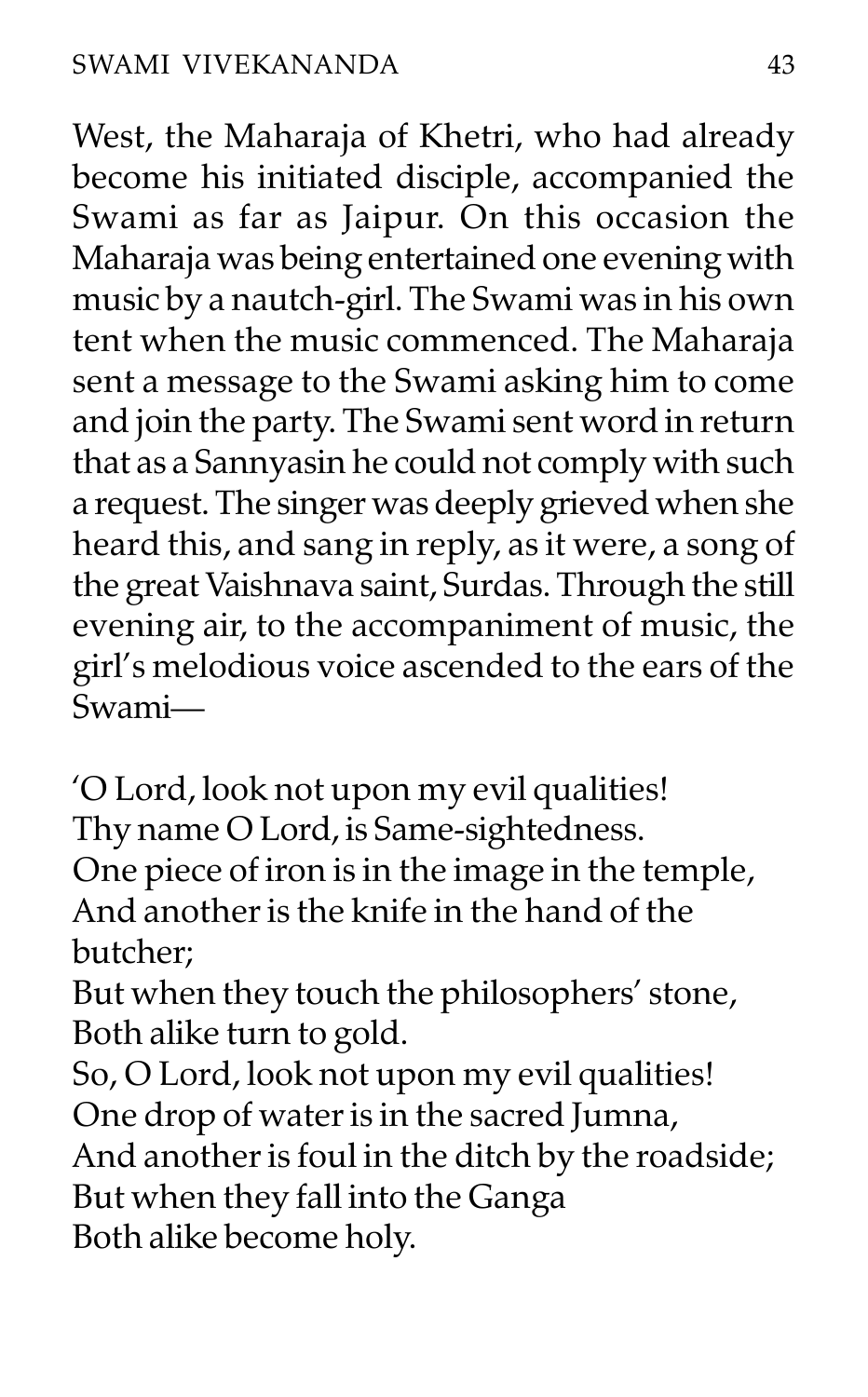So, Lord, do not look upon my evil qualities! Thy name, O Lord, is Same-sightedness.'

The Swami was completely overwhelmed. The woman and her meaningful song at once reminded him that the same Divinity dwells in the high and the low, the rich and the poor-in the entire creation. The Swami could no longer resist the request, and took his seat in the hall of audience to meet the wishes of the Maharaja. Speaking of this incident later, the Swami said, 'That incident removed the scales from my eyes. Seeing that all are indeed the manifestations of the One, I could no longer condemn anybody.'

The Swami's itineracy led him through almost all the historic places of Rajputana, Bombay State, and Southern India till at last he reached Kanyakumari in all probability on 23 December 1892. No doubt, every moment of these travels of his with an open mind for several years throughout the length and breadth of India-from the dreamy poetic regions of the snow-capped Himalayas down to Kanyakumari, the last promontory of the land where the mighty ocean spreads out into infinity—were eventful. All this wandering had a great educational value for him, opening up, as it did, opportunities for original thought and observation, the most striking element in all of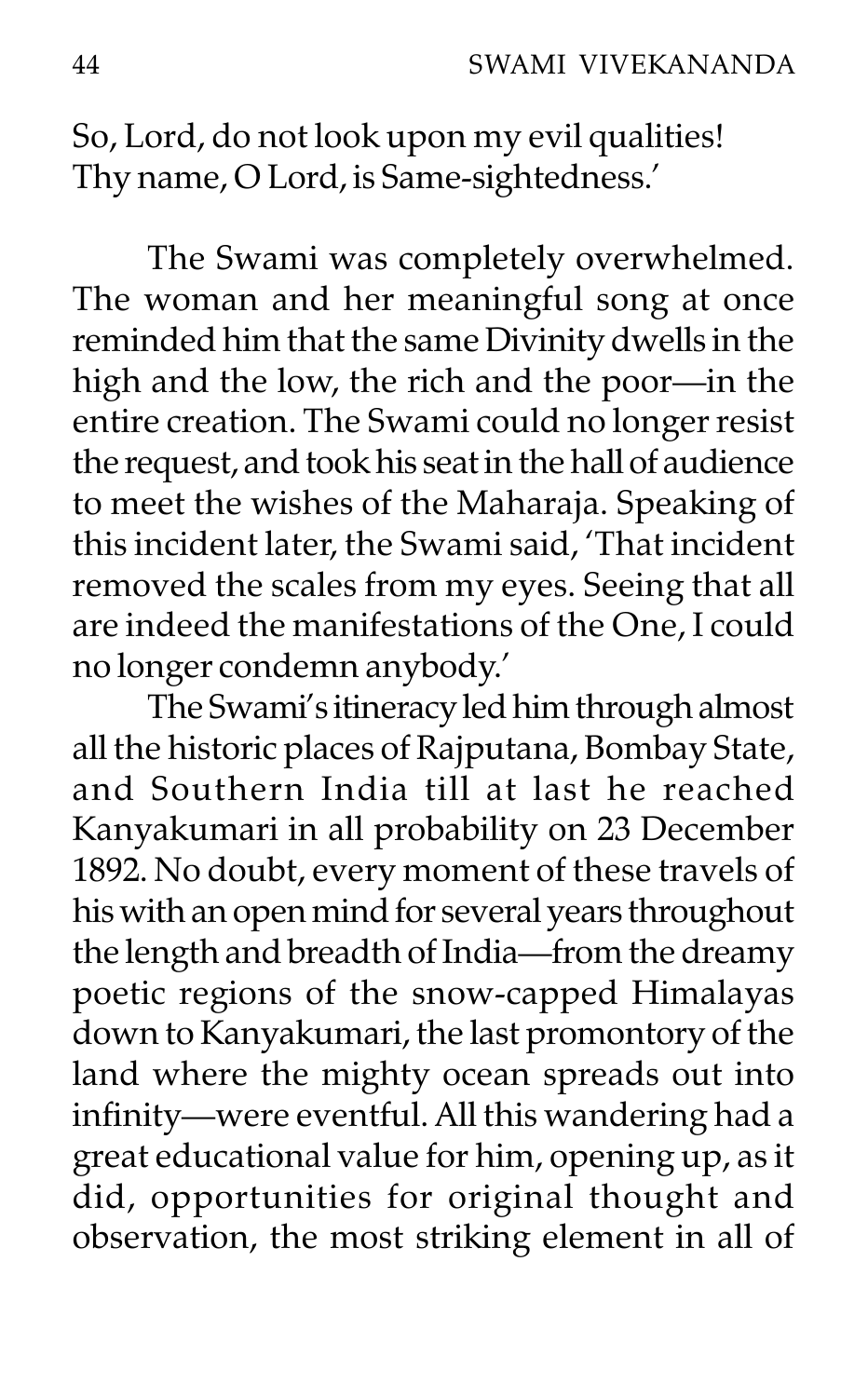which was his tireless search for unity in the world of Indian ideals. Nevertheless, it was at Kanyakumari that his pilgrimage throughout his motherland, and his days and months of thought on the problem of the Indian masses bore fruit.

Happy as a child is to be back with its mother, so was the Swami when he prostrated before the image of the Divine Mother in the seashore temple at Kanyakumari. After worshipping the Mother, he swam across some two furlongs of the sharkinfested ocean and reached the farther of the two rocks that form the southernmost extremity of India. Over the three days he sat there, he was in a long and deep meditation. The Swami himself has told of the thoughts that moved through his mind during that period. He saw, as it were, the whole of India-her past, present, and future, her centuries of greatness and also her centuries of degradation. He saw that it was not religion that was the cause of Indiaís downfall but, on the contrary, the fact that her true religion, the very life and breath of her individuality, was scarcely to be found, and he knew that her only hope was a renascence of the lost spiritual culture of the ancient rishis. His mind encompassing both the roots and the ramifications of Indiaís problem, and his heart suffering for his countryís downtrodden, poverty-stricken masses, he 'hit', as he later wrote, 'upon a plan.'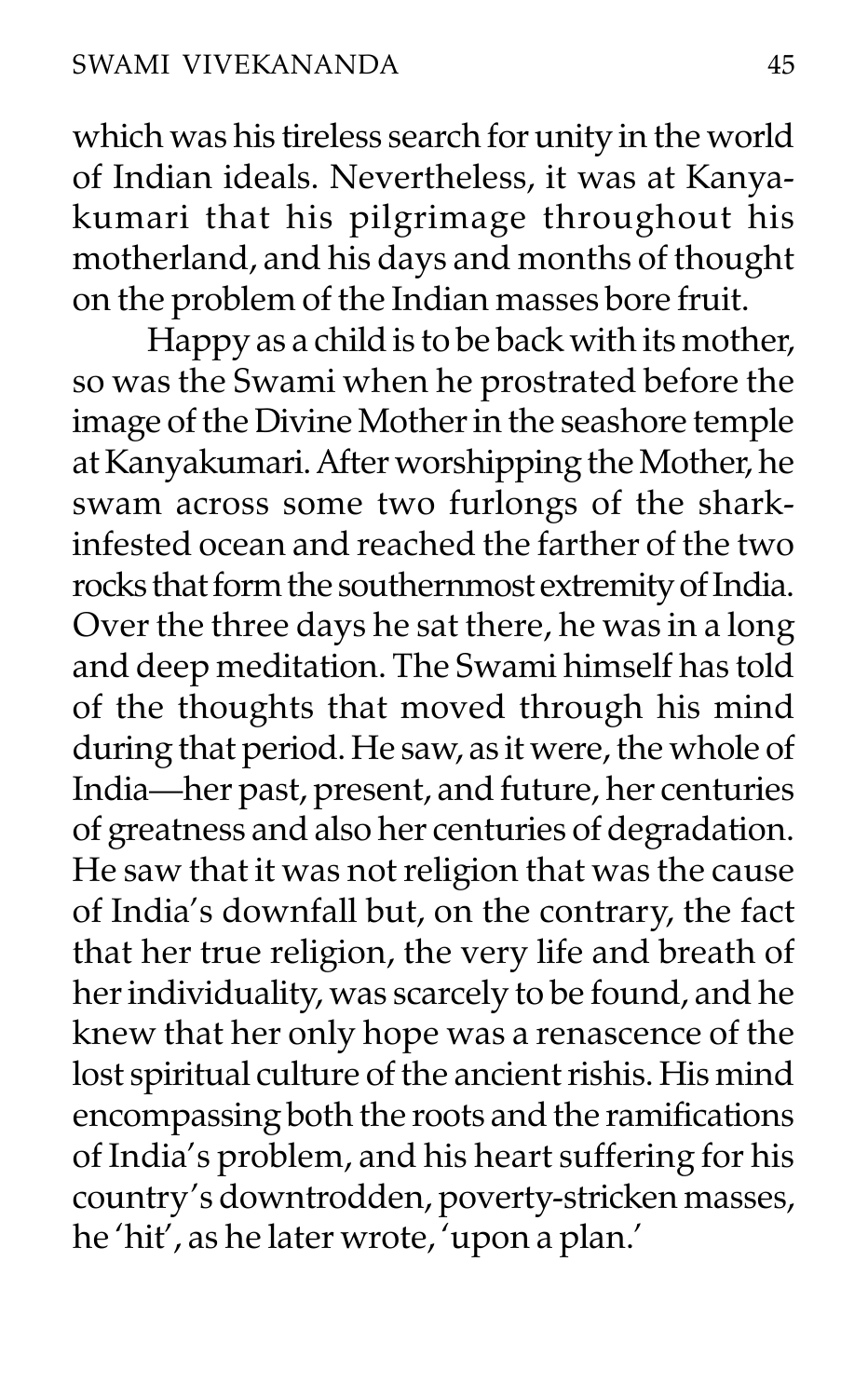We are so many sannyasins wandering about and teaching the people metaphysics-it is all madness. Did not our Gurudeva use to say, 'An empty stomach is no good for religion'? That those poor people are leading the life of brutes is simply due to ignorance. We have for all ages been sucking their blood and trampling them under foot.

ÖSuppose some disinterested sannyasins, bent on doing good to others, go from village to village, disseminating education, and seeking in various ways to better the condition of all down to the Chandala, through oral teaching, and by means of maps, cameras, globes, and other accessories—can't that bring forth good in time? All these plans I cannot write out in this short letter. The long and short of it is—if the mountain does not come to Mohammed, Mohammed must go to the mountain. The poor are too poor to come to schools,?and they will gain nothing by reading poetry and all that sort of thing. We as a nation have lost our individuality, and that is the cause of all mischief in India. We have to give back to the nation its lost individuality and raise the masses. The Hindu, the Mohammedan, the Christian, all have trampled them under foot. Again, the force to raise them must come from inside, that is, from the orthodox Hindus. In every country the evils exist not with, but against religion. Religion therefore is not to blame, but men.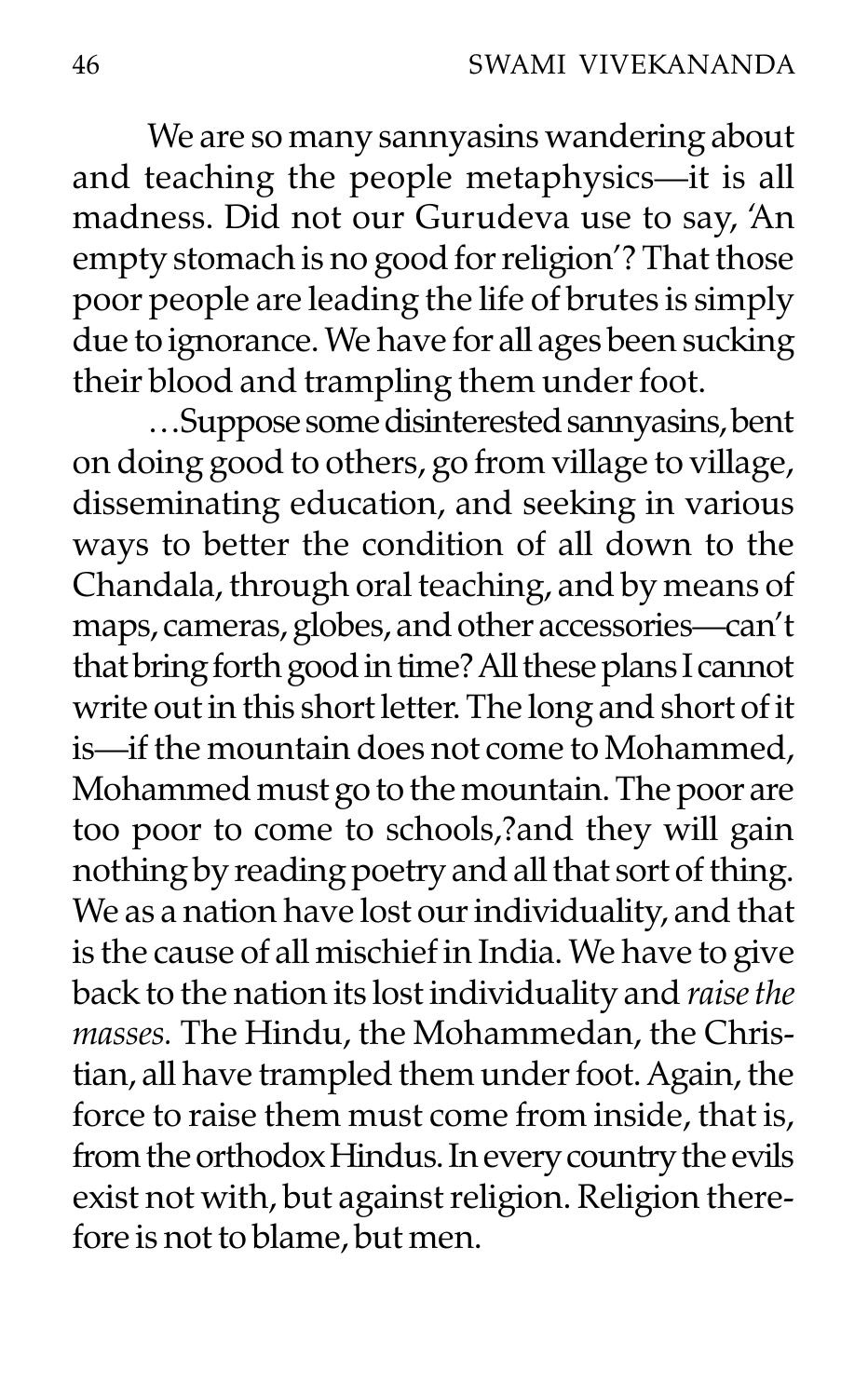To effect this, the first thing we need is men, and the next is funds.

And that is why, in the presence of the Maharaja of Mysore, the Swami burst forth into an eloquent description of what was prompting him to go the West.<sup>1</sup> He told the Maharaja that he intended to go to America to ask the West for the means to ameliorate the material condition of India and to take to it in exchange the gospel of Vedanta.

The Swami again spoke of the same mission when he met by chance two of his brother-disciples, Swamis Brahmananda and Turiyananda, at the Abu Road train station. To them he said with a pathetic appeal, 'I have travelled all over India. But alas, it was agony to me, my brothers, to see with my own eyes the terrible poverty and misery of the masses, and I could not restrain my tears! It is now my firm conviction that it is futile to preach religion amongst them without first trying to remove their poverty and their suffering. It is for this reason-to find more means for the salvation of the poor of India—that I am now going to America.<sup>'</sup> Of this meeting with the Swami at the above station, Swami Turiyananda said later on, 'I vividly remember some remarks made by Swamiji at that time. The accents and deep pathos with which they were uttered still ring in my ears. He said, ?Haribhai, I am still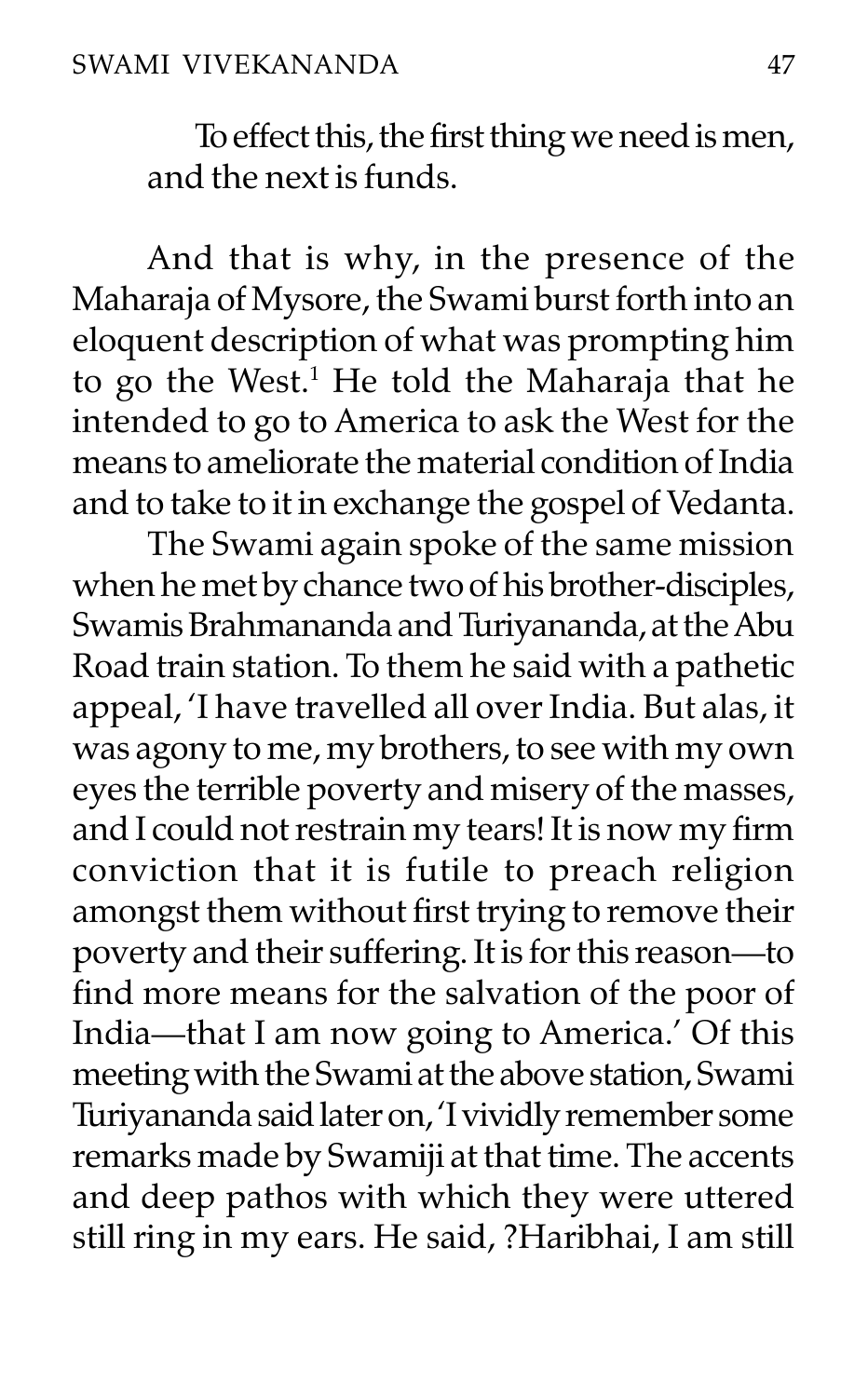unable to understand anything of your so-called religion.? Then with an expression of deep sorrow in his countenance and an intense emotion shaking his body, he placed his hand on his heart and added: ?But my heart has expanded very much, and I have learnt to feel. Believe me, I feel intensely indeed.? His voice was choked with feeling; he could say no more. For a time, profound silence reigned and tears rolled down his cheeks.' In telling of this incident Swami Turiyananda was also overcome with deep emotion. With a heavy sigh he said, 'Can you imagine what passed through my mind on hearing the Swami speak thus? ?Are not these,? I thought, ?the very words and feelings of Buddha???I could clearly perceive that the sufferings of humanity were pulsating in the heart of Swamiji-his heart was a huge cauldron in which the sufferings of mankind were being made into a healing balm. Nobody could understand Vivekananda unless he saw at least a fraction of the volcanic feelings which were in him.'

The Swami next journeyed from Kanyakumari to Rameswaram during the last days of 1892, and from there to Madras at the beginning of 1893. From the day of his arrival there he was besieged with numerous visitors and he seemed to be on the road to public recognition. It was in Madras that the message of the Master gained a ready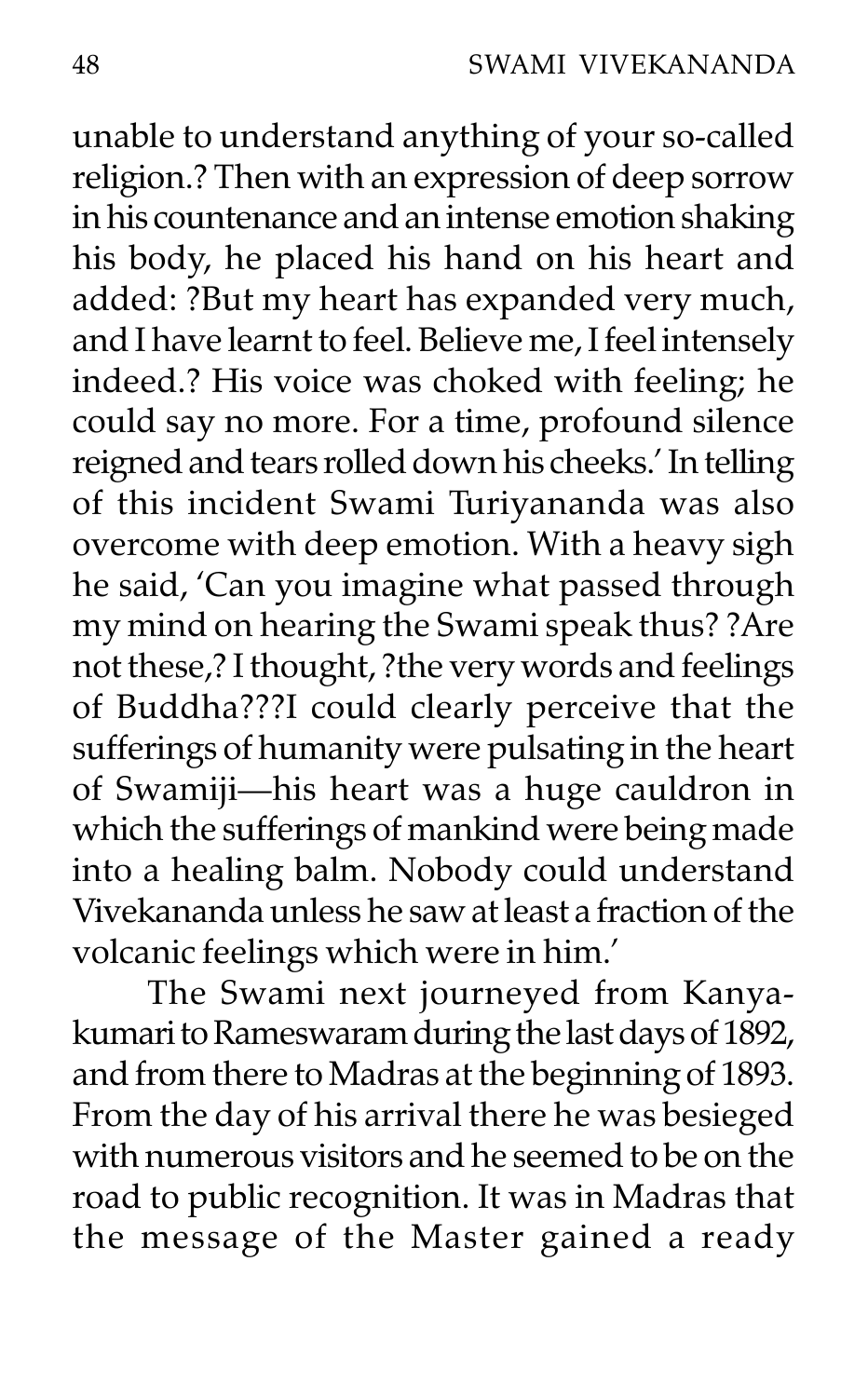acceptance, and a brilliant group of enthusiastic young men became his ardent adherents. It was here that his intention to attend the Parliament of Religions took a definite shape. During the months of March and April, 1893, the disciples of the Swami took active steps to raise requisite funds for this purpose. But before leaving for America, the Swami had to visit Khetri at the earnest importunities of the Maharaja, his disciple. It was at the court of the Maharaja of Khetri that the Swami, at the Maharaja's request, assumed the name of Vivekananda by which he was to be known in future. He sailed from Bombay on May 31, 1893—a memorable day for India.

### FROM THE OLD WORLD TO THE NEW

Swami Vivekananda went by way of Ceylon, Penang, Singapore, Hongkong, and then visited Canton and Nagasaki. From there he went by land to Yokohama, seeing Osaka, Kyoto, and Tokyo. The Swami gradually accustomed himself to the life on board the ship. His rich imaginative nature saw beauty, in a thousand forms, in the swelling and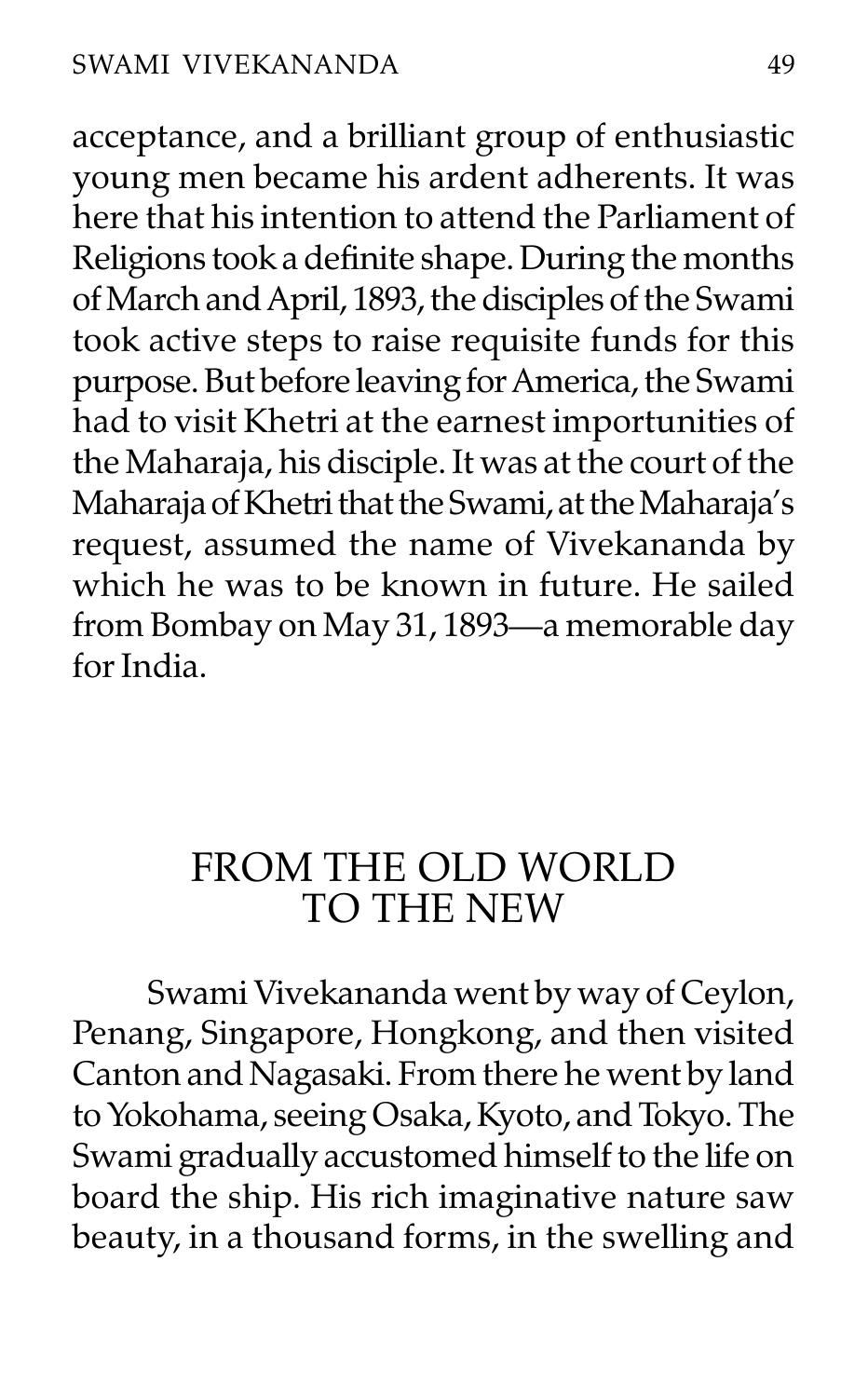falling of the waters, in every gust of wind and in ever-changing shapes of clouds. The mighty expanse of water, the invigorating air, the carefree atmosphere and the courtesy of all aboard reconciled him to his new surroundings. Besides, the sea voyage provided him a unique opportunity to gather new experiences and study the life and traditions of the people he came in contact with at different places. He was much impressed at the sight of the various remains of Indian religious influences in Chinese and Japanese temples. In China he found to his amazement Sanskrit manuscripts, and in Japan Sanskrit Mantras written in old Bengali script. In fact, everywhere in China and Japan his attention was attracted by all that might confirm his hypothesis alike of the religious influence of ancient India over the empires of the Far East and of the spiritual unity of Asia. From Yokohama the ship sailed on to Vancouver-from the Old World to the New; thence by train he reached Chicago towards the end of July.

A few days after his arrival at Chicago he went to the Information Bureau of the Columbian Exposition. But his hopes received a rude shock when he came to learn from this office that the Parliament would not commence until after the first week of September, that no one would be admitted as a delegate without proper references, and that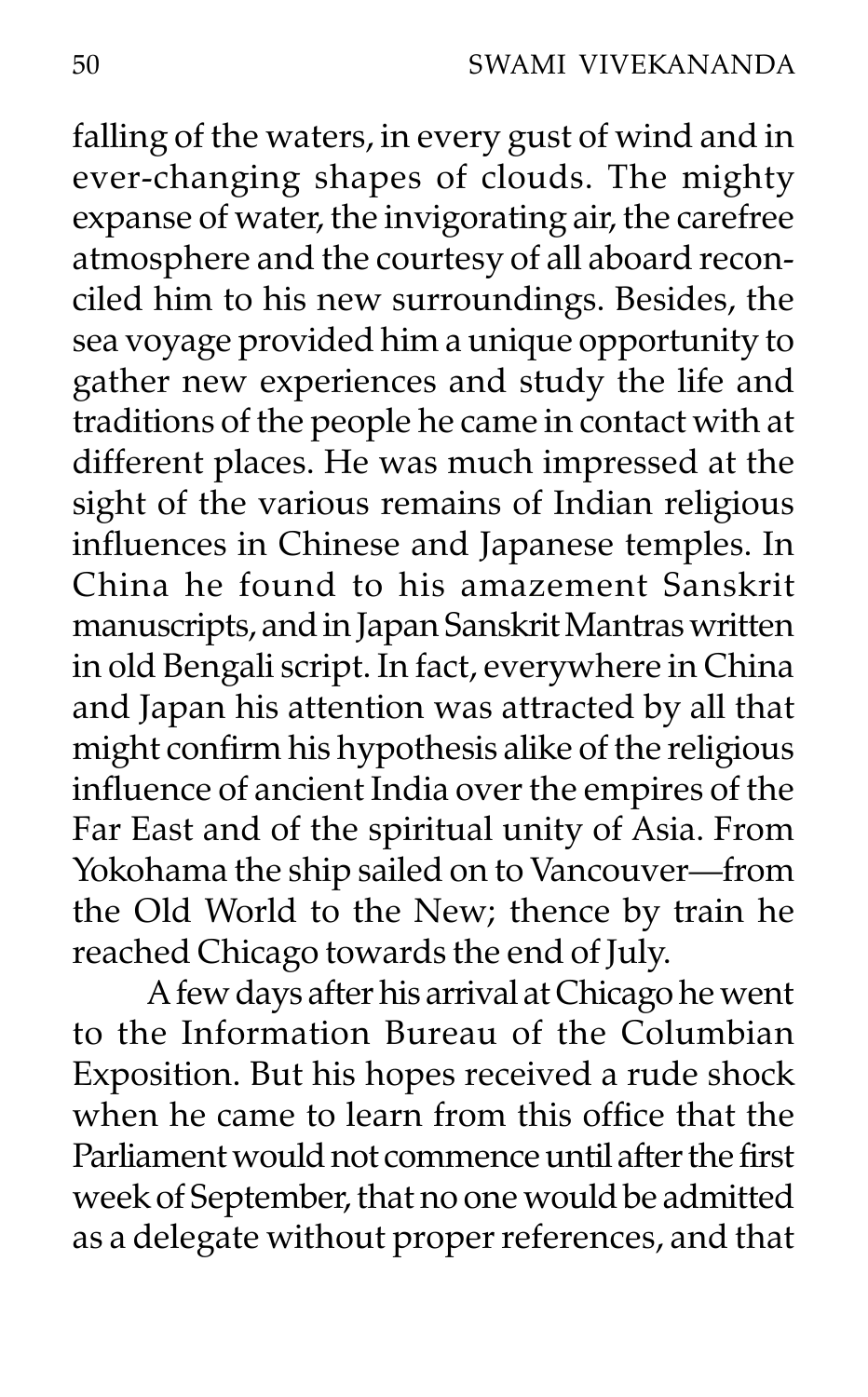even the time for being so admitted had expired! This was a great and unexpected blow. He found that he had left India much too early, and also discovered that he should have come as a representative of some recognized organization. Then, too, his purse was gradually being emptied. A great depression came over him. He cabled to his friends in Madras for help and applied to an official religious Society to appoint him as one of its delegates, but the chief of the Society sent him a very discouraging reply.

Girding up his loins even in the face of these overwhelming odds of a discouraging situation, the Swami proceeded to Boston, which was much less expensive than Chicago. In the train from Vancouver he had made his first American friend a rich lady from Massachusetts who struck by his noble personality and illuminating talks, gladly asked him to stay in her house. She introduced him to Professor J.H. Wright, of the Greek department in Harvard University. The Swami discussed all manner of subjects with the learned Professor for four hours. The Professor became so deeply impressed with his rare ability that he insisted that he should represent Hinduism in the Parliament, saying, 'This is the only way you can be introduced to the nation at large.' The Swami explained his difficulties and said that he had no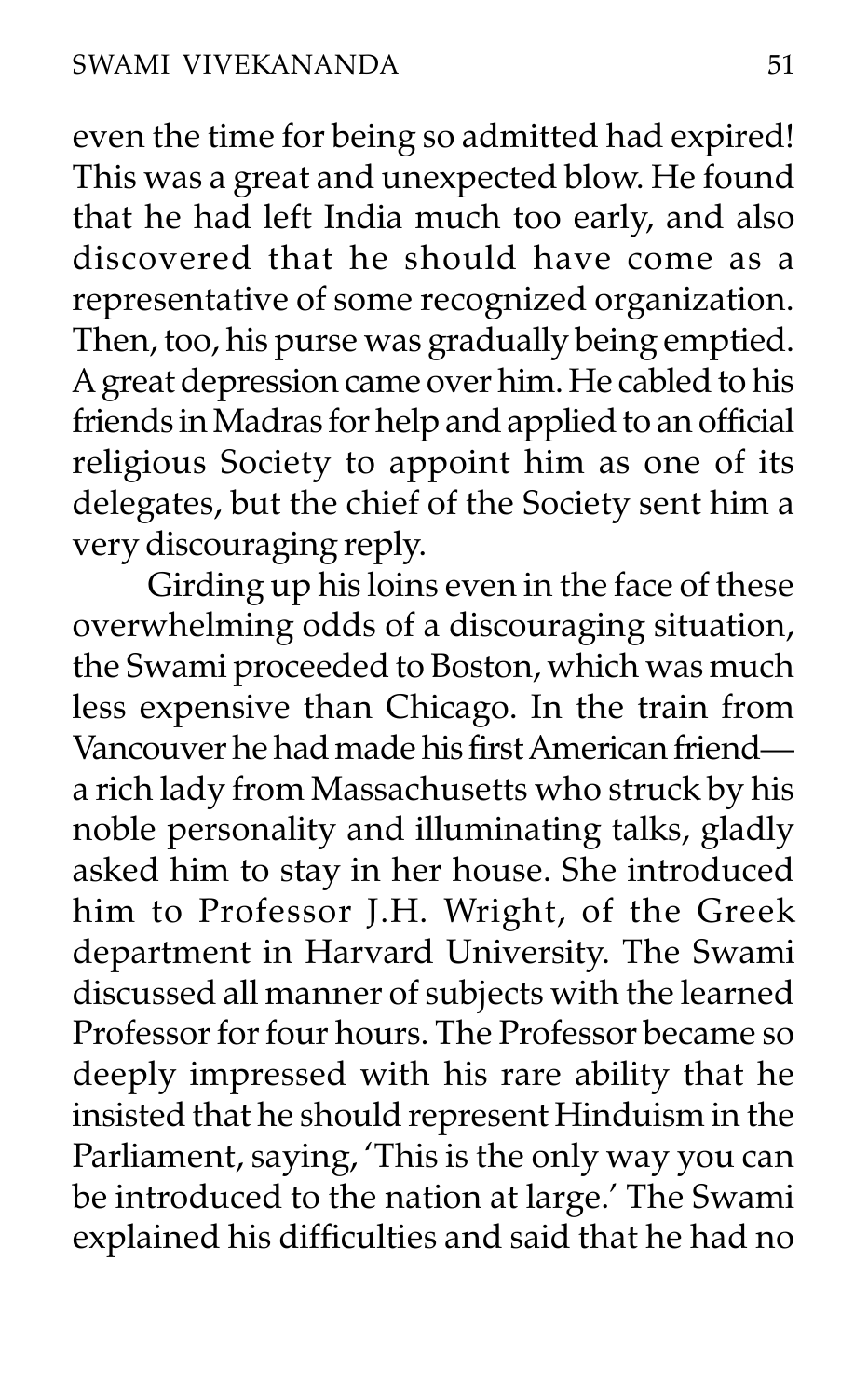credentials. Professor Wright, recognizing his genius, said, 'To ask you, Swami, for your credentials is like asking the sun to state its right to shine!' The Professor wrote at once to his friend, Dr. Barrows, the Chairman of the Committee on the selection of delegates stating, 'Here is a man who is more learned than all our learned professors put together.' He further presented him with a ticket to Chicago, and also gave him letters of introduction to the Committee. The Swami rejoiced at this literal manifestation of Divine Providence.

But on his arrival at the Chicago train station he found to his dismay that he had lost the address of the Committee. He was lost and did not know where to go. Nobody would deign to inform a coloured man. At length, tired and helpless, he passed the chilly night in a big empty box<sup>2</sup> found in the railway freightyard. In the morning he wandered from door to door for food only to meet with insults and rebuffs from the fashionable residents of the metropolis. On and on he went. At length exhausted, he sat down quietly on the roadside, determined to abide by the Will of God. At this juncture, the door of a fashionable residence opposite to him opened and a regal looking woman descended and accosted him in a soft voice in accents of culture and refinement, 'Sir, are you a delegate to the Parliament of Religions?' The Swami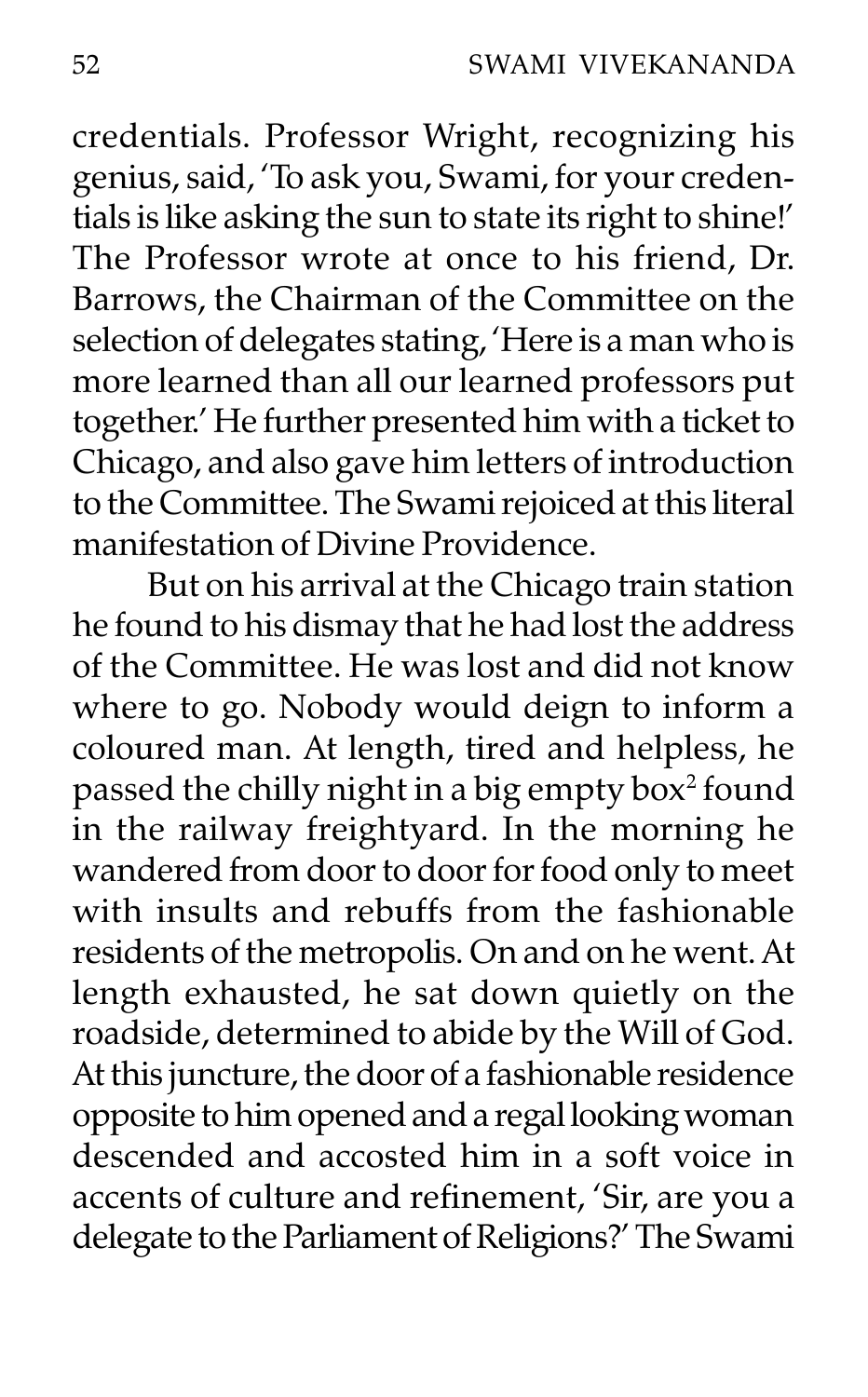told her his difficulties. The kind-hearted lady invited him into her house and promised him that after breakfast she herself would accompany him to the offices of the Parliament of Religions. The Swami was grateful beyond words to his deliverer, Mrs. George W. Hale. From now on the generous lady, her husband and children became his dearest friends.

With Mrs. Hale he called on the officers of the Parliament, gave his credentials, was gladly accepted as a delegate, and found himself lodged with the other Oriental delegates. He soon made acquaintance with many distinguished personages who were to attend the Parliament. In the grand circle of ecclesiastics that came and went in and about Chicago, he moved as one lost in rapture and in prayer to the Master whose mission he had come to fulfil in this distant part of the world.

## IN THE PARLIAMENT OF RELIGIONS

On Monday, September 11, 1893, the first session of the Parliament was opened in the great Hall of Columbus, where were seated repres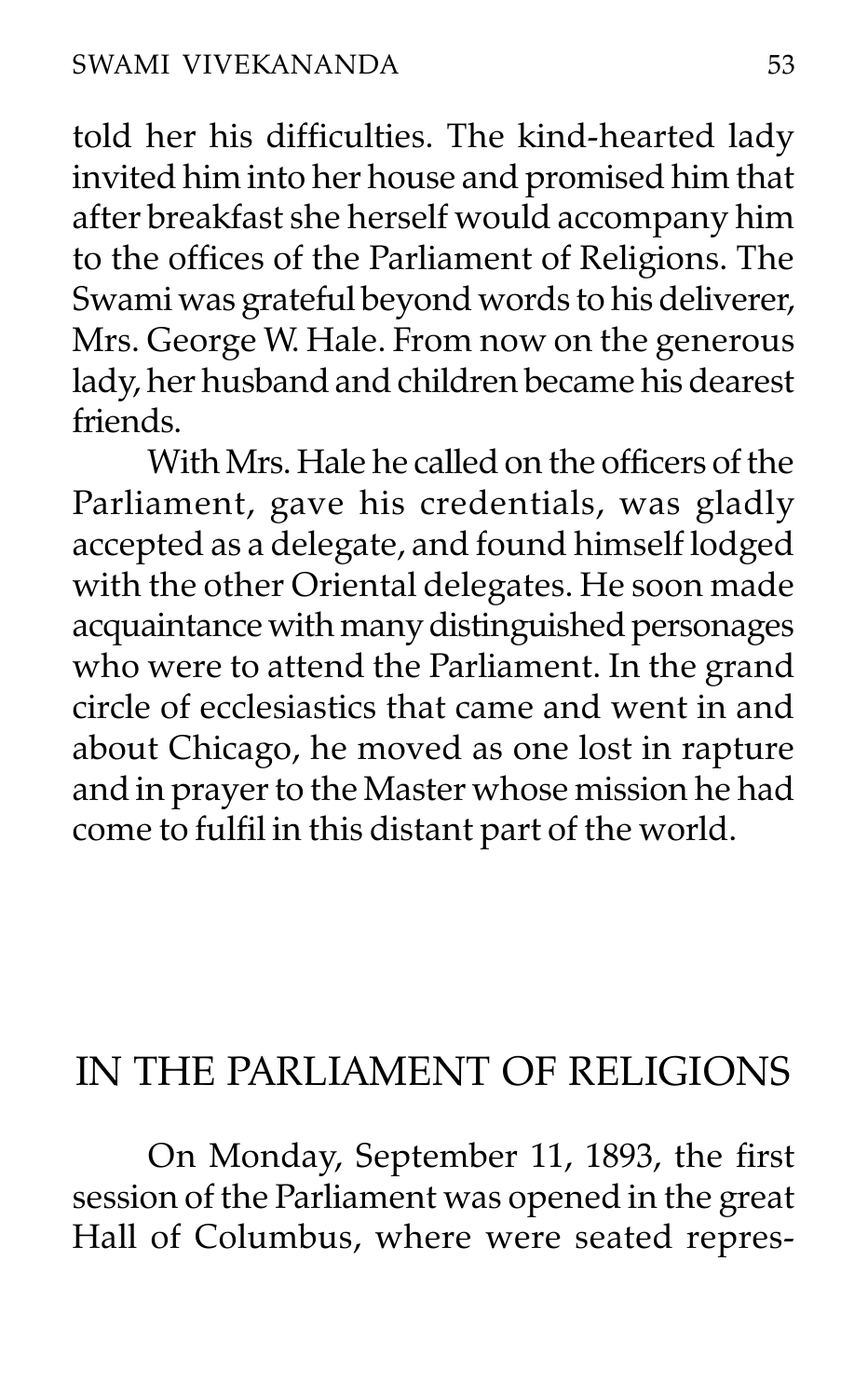entatives of the religious beliefs of twelve hundred millions of the human race. In the centre sat Cardinal Gibbons, the highest prelate of the Roman Catholic Church on the Western Continent. On the right and left of him were gathered the Oriental delegates-Pratap Chandra Majumdar of Bengal and Nagarkar of Bombay who were representatives of the Brahmo Samaj; Dharmapala who represented the Buddhists of Ceylon; Gandhi (a distant relation of Mahatma Gandhi) representing the Jains, and Mr. Chakravarty representing Theosophy with Mrs. Annie Besant. Among them was also seated Swami Vivekananda who, with his noble bearing, bright countenance and gorgeous apparel, drew the attention of the assembled thousands and soon became the cynosure of all eyes. It was the first time that he had to speak before such an august assembly; and as the delegates, presented one by one, had to announce themselves in public in brief speeches, the Swami let his turn go by hour after hour until the end of the day.

At length, in the late afternoon, when the Chairman insisted, the Swami rose and bowed down to Saraswati, the Goddess of Learning. His face glowed like fire. His eyes surveyed in a sweep the huge assembly before him. When he opened his lips, his speech was like a tongue of flame. Hardly had he pronounced the very simple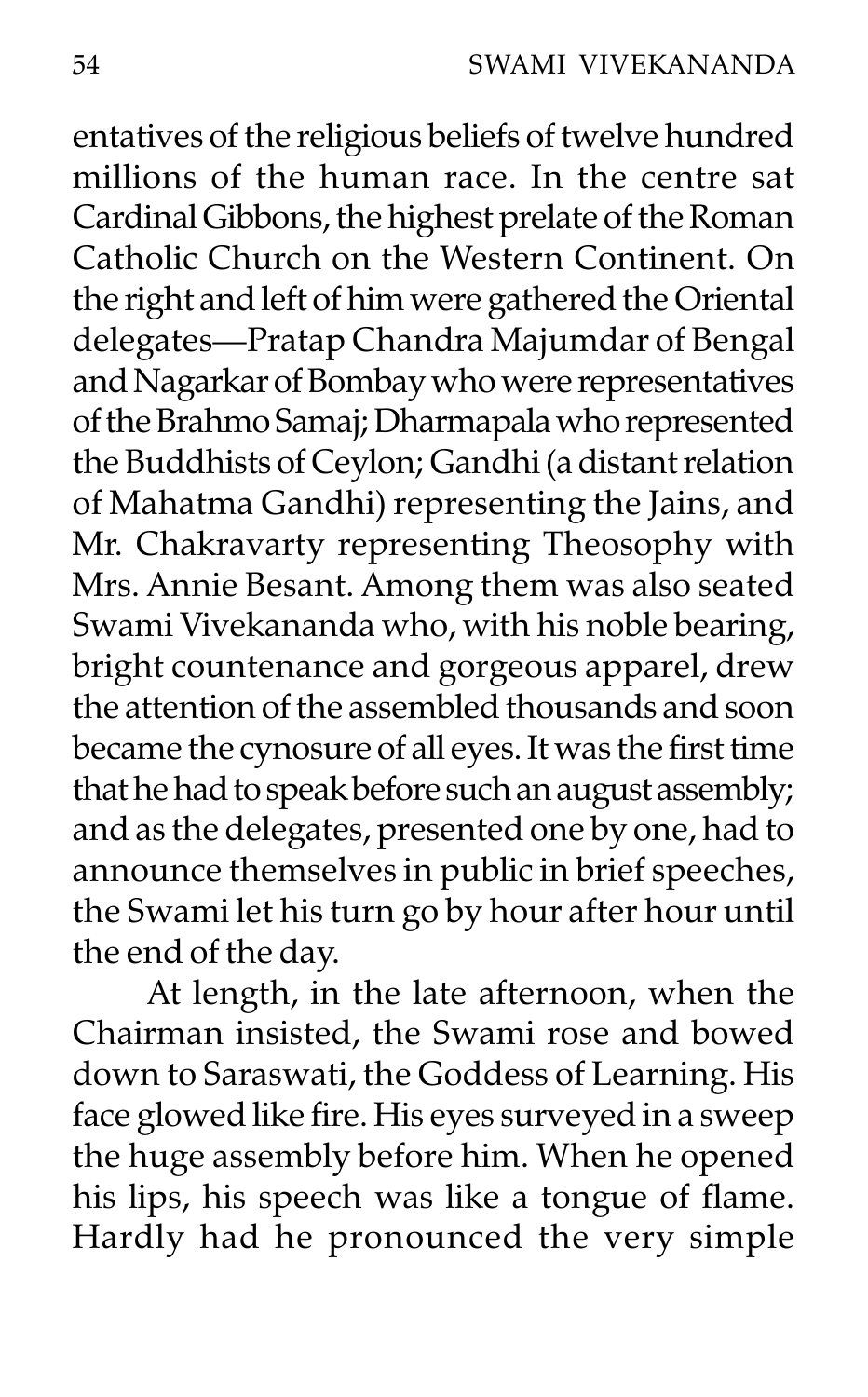opening words, 'Sisters and Brothers of America', when hundreds rose to their feet with deafening shouts of applause. The Parliament had gone mad—everyone cheering the Swami enthusiastically. For two minutes he attempted to speak, but the wave of wild enthusiasm created by this significant form of address prevented it. He was certainly the first to cast off the formalism of the Congress and speak to the audience in the language for which they were waiting. When silence was restored, the Swami greeted the youngest of the nations in the name of the most ancient order of monks in the world-the Vedic order of Sannyasins, and presented Hinduism as the mother of religions - a religion which had taught the world both tolerance and universal acceptance. He quoted two beautiful, illustrative passages taken from the scriptures of Hinduism:

ëAs the different streams having their sources in different places all mingle their water in the sea, so O Lord, the different paths which men take, through different tendencies, various though they may appear, crooked or straight, all lead to Thee.<sup>'</sup>

ëWhosoever comes to Me, through whatsoever form, I reach him; all men are struggling through paths which in the end lead to Me.<sup>'</sup>

It was only a short speech, but its spirit of universality, its fundamental earnestness and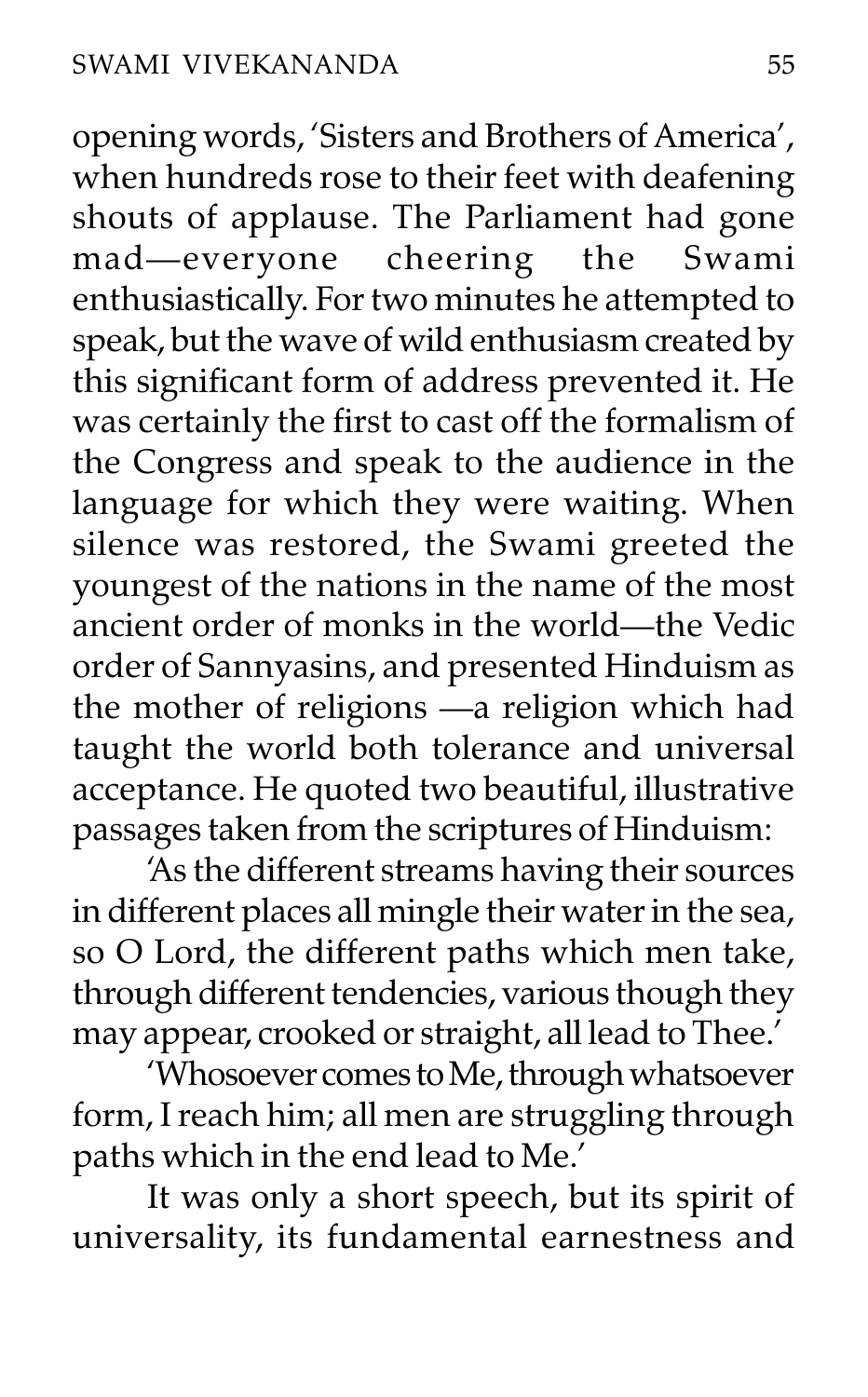broadmindedness completely captivated the whole assembly. There were other Hindu delegates who stood for societies or churches or sects, but the Swami, who belonged to no sect but rather to India as a whole, proclaimed the universality of religious truths and the sameness of the Goal of all religious realizations. In the course of his illuminating addresses during the sessions of the Parliament, the Swami placed before the distinguished audience the cardinal truths of Vedanta, the universal religion of humanity.

He said: 'If there is ever to be a universal religion, it must be one which will have no location in place or time; which will be infinite, like the God it will preach, and whose sun will shine upon the followers of Krishna and Christ, on saint and sinners alike; which will not be Brahminic or Buddhistic, Christian or Mohammedan, but the sum total of all these, and still have infinite space for development; which in its catholicity will find a place for every human being, from the lowest grovelling savage not far removed from the brute to the highest man towering by the virtues of his head and heart almost above humanity. It will be a religion which will have no place for persecution or intolerance in its polity, which will recognize divinity in every man and woman, and whose whole scope, whose whole force, will be centred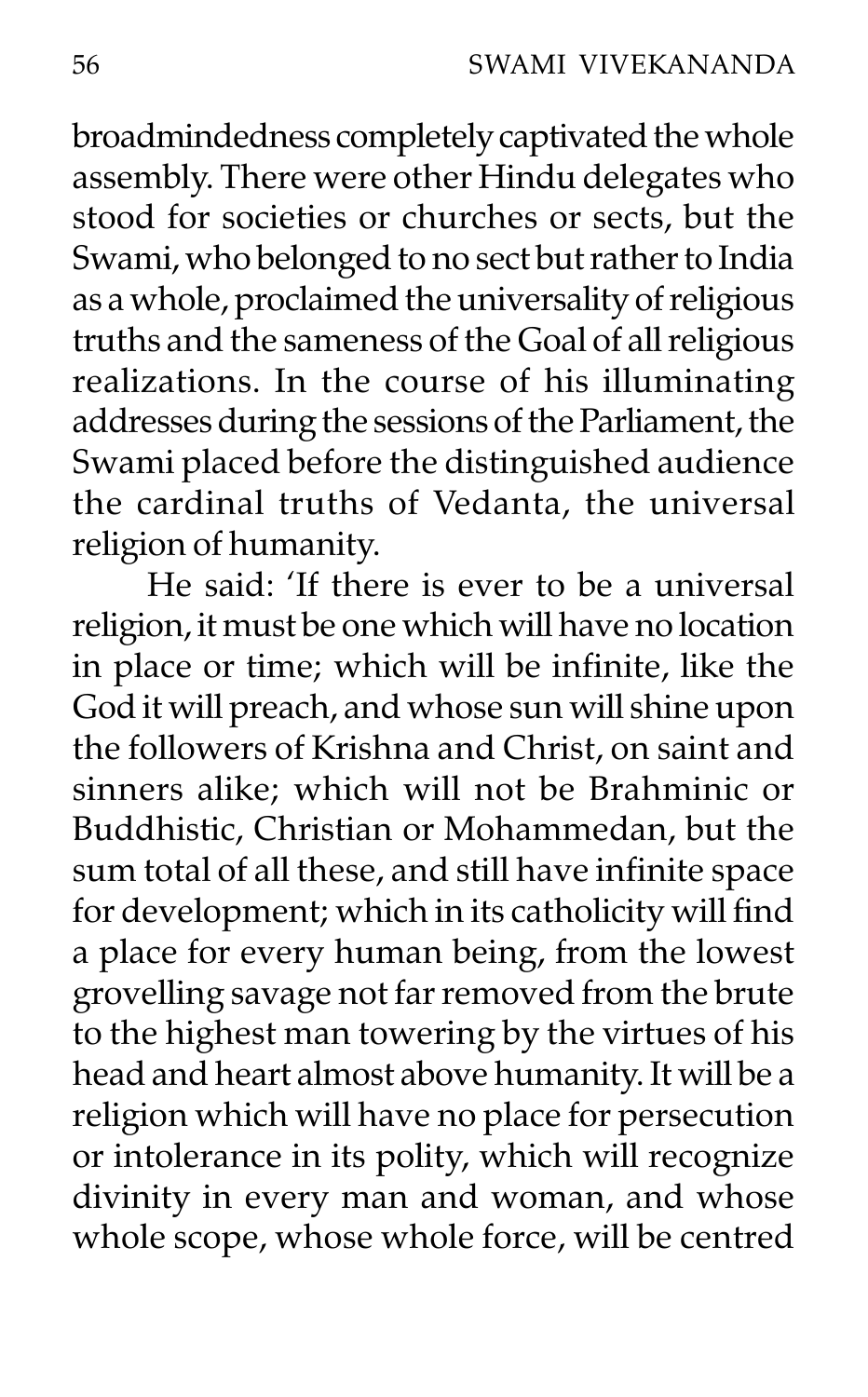in aiding humanity to realize its own true, divine nature. Offer such a religion and all the nations will follow you.? The Christian is not to become a Hindu or a Buddhist, nor a Hindu or a Buddhist to become a Christian. But each must assimilate the spirit of the others and yet preserve his individuality and grow according to his own law of growth.'

The Parliament of Religions, he concluded, had shown to the world that holiness, purity, and charity were not the exclusive possession of any church in the world and that every system had produced men and women of the most exalted character. In the face of this evidence, if anybody dreamt of the exclusive survival of his own religion and the destruction of others, he was to be pitied and told that upon the banner of every religion will soon be written, in spite of resistance: 'Help and not fight,' 'Assimilation and not Destruction', 'Harmony and Peace and not Dissension'.

The effect of these mighty words was tremendous. Over the heads of the official representatives of the Parliament they were addressed to a wider public, and Swami Vivekananda at once became the most celebrated personality of the Parliament. The American press rang with his fame. The best known and most conservative of the metropolitan newspapers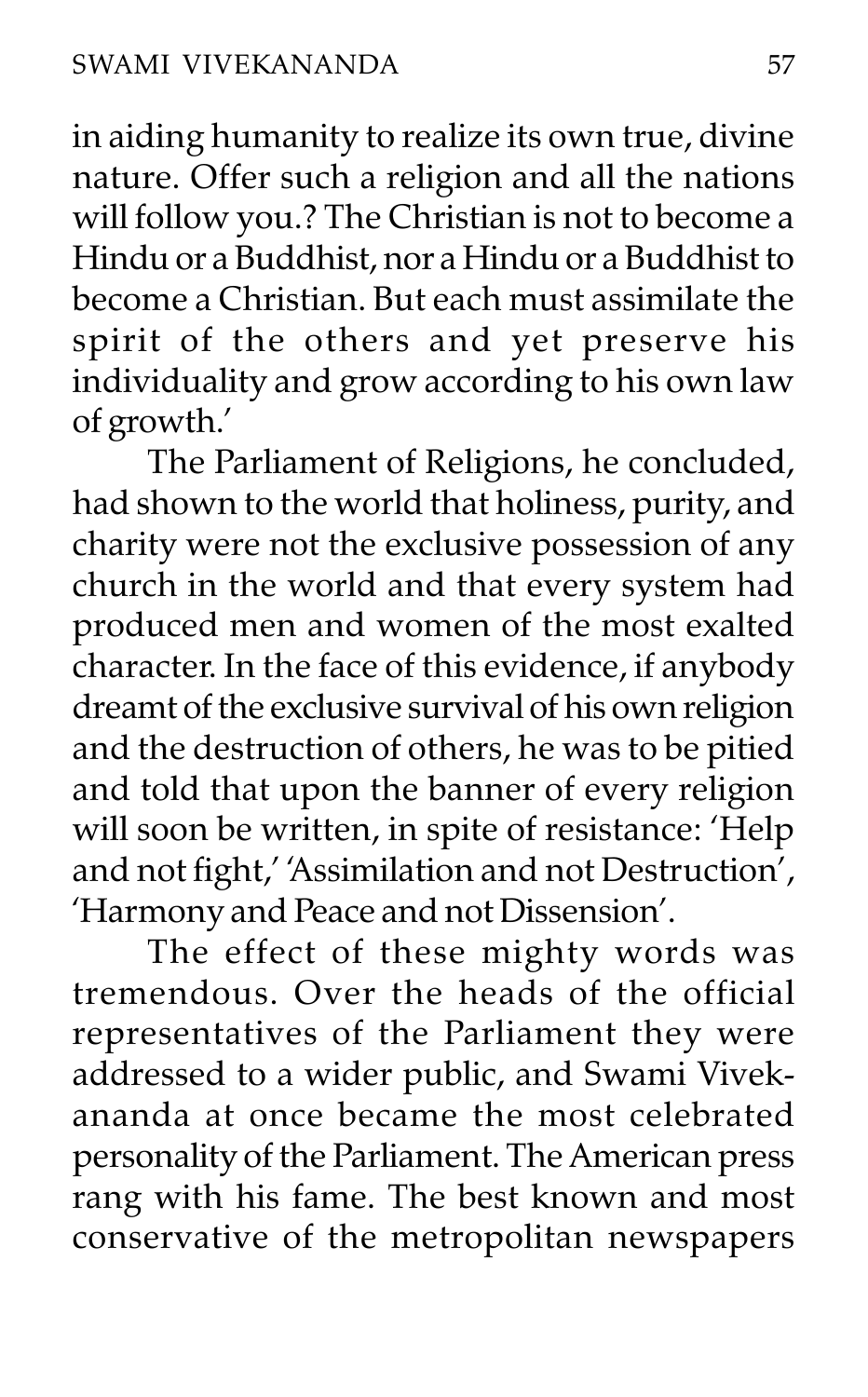proclaimed him a Prophet and a Seer. The New York Herald referred to him as 'undoubtedly the greatest figure in the Parliament of Religions', and added, 'After hearing him we feel how foolish it is to send missionaries to this learned nation.

The news of Swami Vivekananda's unparalleled success soon poured into India as well. Indian journals and magazines-from Madras to Almora, from Calcutta to Bombay—were filled with the American reports of his triumph at the Parliament. The happiness of the monks of the Ramakrishna Order at Baranagore knew no bounds when they came to learn that it was their beloved leader who had taken the New World by storm. The citizens of Calcutta organized a great representative meeting in the Town Hall to thank the Swami and the American people. The name Vivekananda rang with acclaim throughout the length and breadth of Hindusthan. Everywhere he was recognized as the man who had come to fulfil a great need. The unknown monk without titles and ties blossomed into a world-figure and became the man of the hour.

But in the midst of this recognition of his genius, universal applause, and immense popularity, the Swami was never found for a moment forgetful of his duties to the sunken masses of India. On the very day of his triumph when he was invited by a man of great wealth and distinction to his home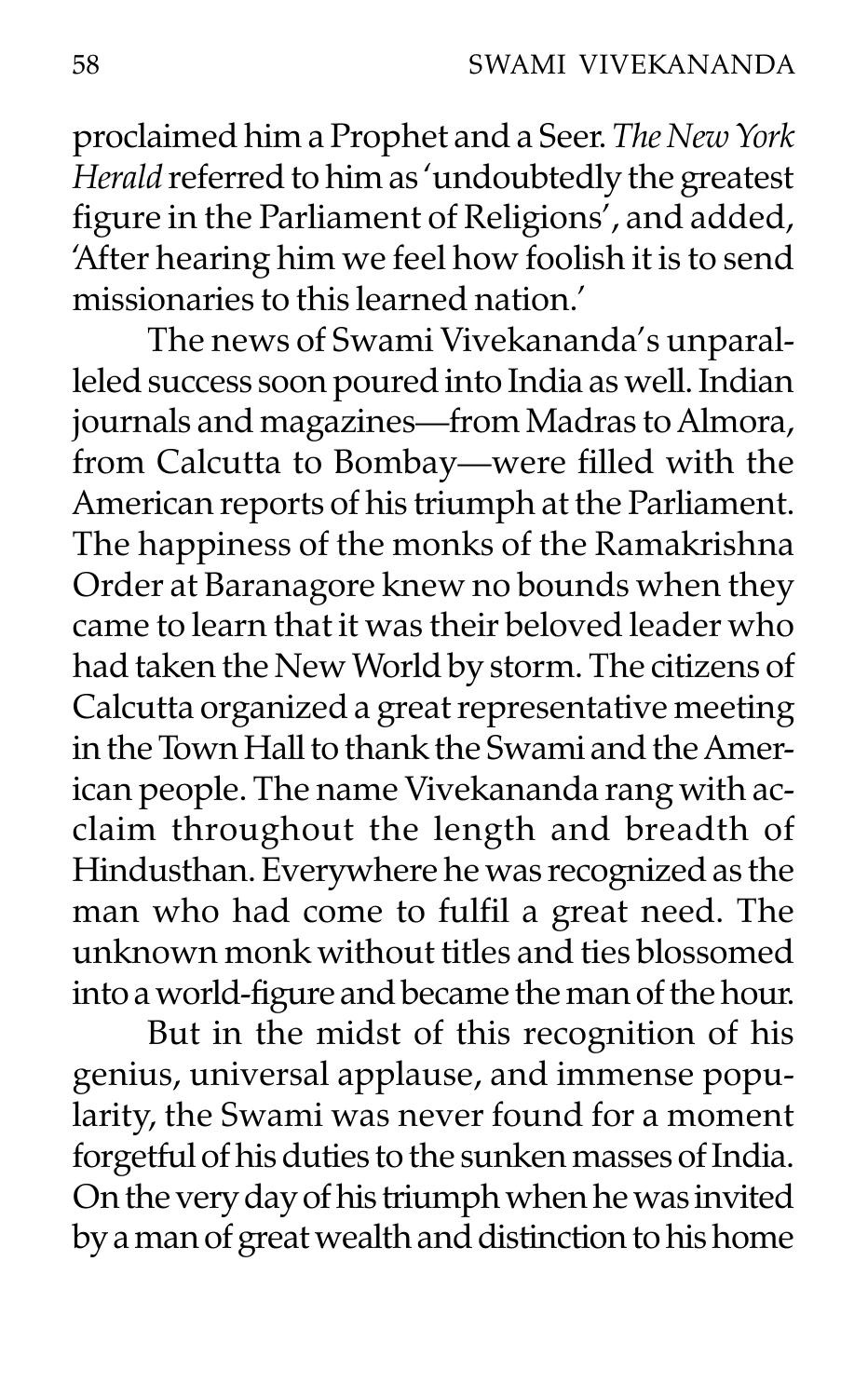and lodged in a princely room fitted with luxury beyond anything he could conceive, instead of feeling happy in this splendid environment he was miserable. He could not sleep, pondering, in contrast, over Indiaís plight. The bed of down became to him a bed of thorns. He rolled down on the empty floor and in agony of his heart cried, 'O Mother, what do I care for name and fame when my motherland remains sunk in utmost poverty? Who will raise the masses in India? Who will give them bread? Show me, O Mother, how I can help them.' He wrote inspiring letters to his disciples and admirers in India to stimulate their hearts into activity and a high pitch of patriotic fervour. 'Gird up your loins, my boys,' he once wrote, 'I am called by the Lord for this. The hope lies in you-in the meek, the lowly, but the faithful. Feel for the miserable and look up for help-it shall come. With a bleeding heart I have crossed half the world to this strange land seeking for help. The Lord will help me. I may perish of cold and hunger in this land, but I bequeath to you, young men, this sympathy, this struggle for the poor, the ignorant, the oppressed. Go down on your faces before Him and make a great sacrifice, the sacrifice of a whole life for them-these three hundred millions, going down and down every day. Glory unto the Lord, we will succeed. Hundreds will fall in the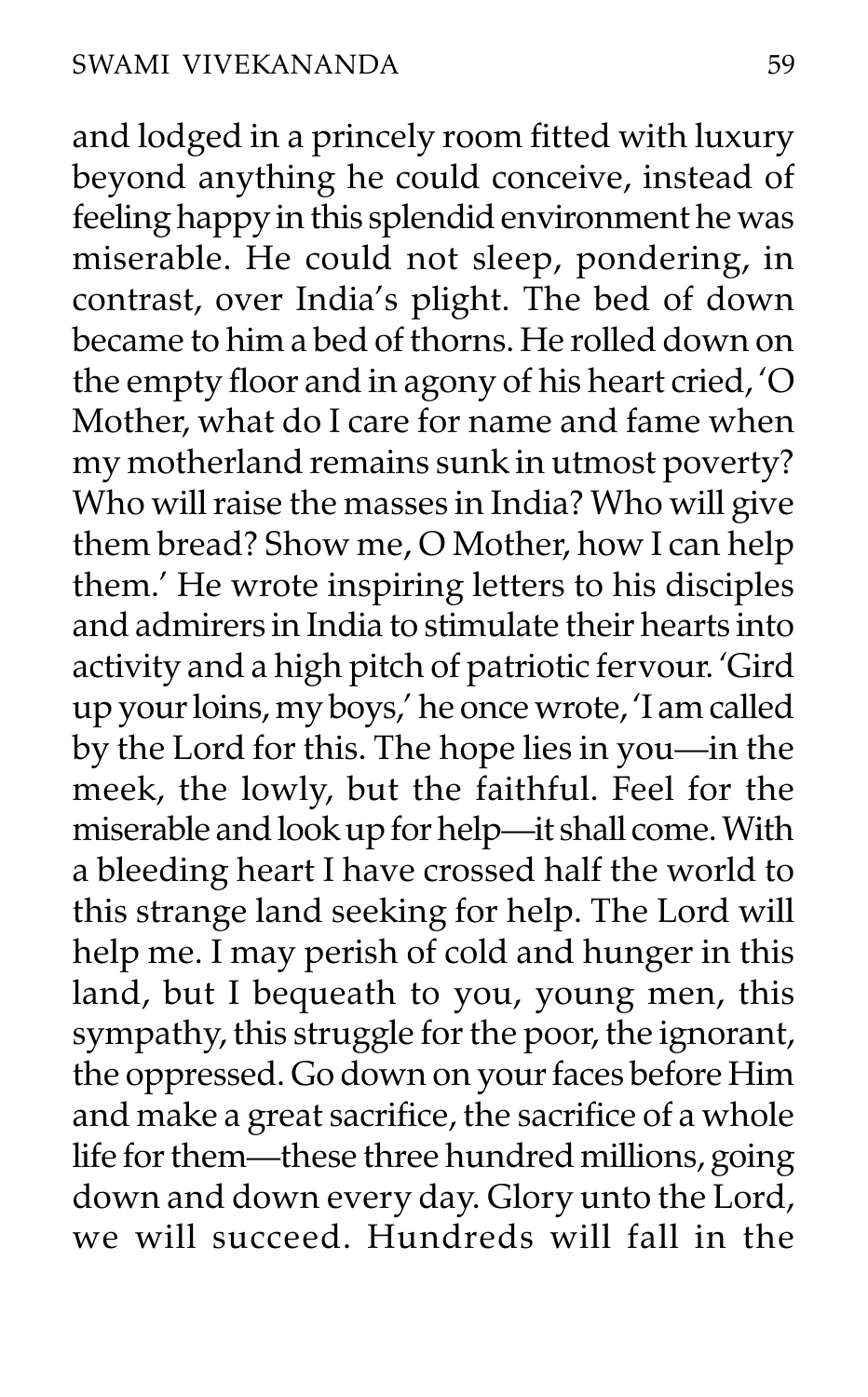struggle— hundreds will be ready to take it up. Life is nothing, death is nothing. Glory unto the Lord—march on, the Lord is our General. Do not look back to see who falls-forward, onward!'

The Swami never forgot in the midst of luxury the primary idea of his mission—to save his people, to mobilize them to help him in his task by widening his appeal until it became the cause of the people, the cause of the poor and the oppressed of the whole world.

In order to serve the cause of his motherland he accepted the offer of a lecture bureau for a tour of the United States. In the course of this apostolic campaign in America he began to tell of the glories of India and the greatness of Indian culture and spirituality.

# AS A TEACHER IN AMERICA

The Swami, finding that the lecture bureau was exploiting and defrauding him, soon shook himself free from American lecturing organizations. At the beginning of the winter of 1894, he returned to New York after a whirlwind tour through various centres of learning and culture in America. His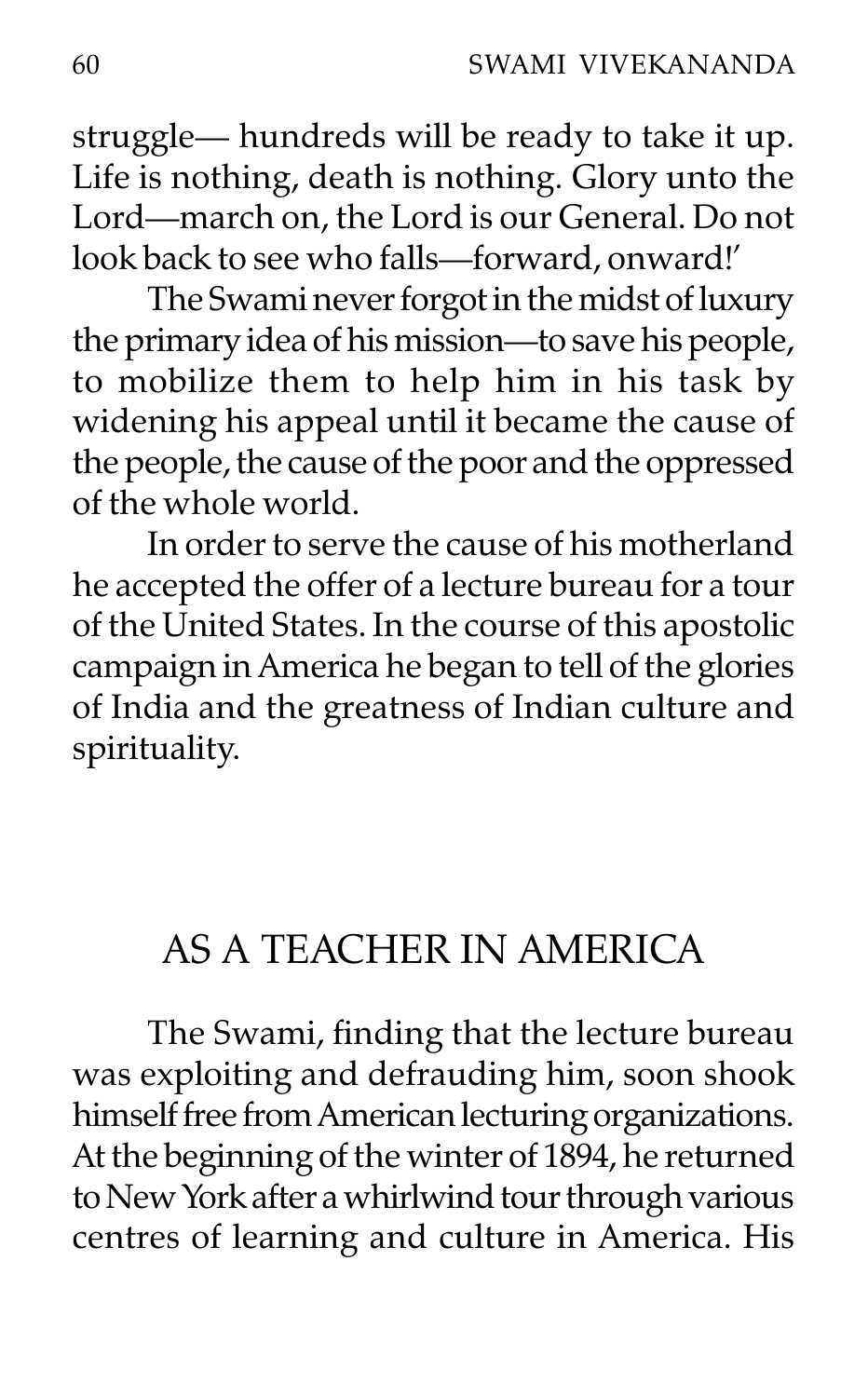previous visits to this noted city had been only casual. He had given only a few public lectures but was not in a position to begin any constructive work. With a view to starting regular work the Swami now readily accepted the invitation of the Brooklyn Ethical Association to deliver a series of lectures. These lectures produced the desired effect and opened a new avenue for organizing the work in America. He soon found a group of earnest souls who were seriously bent on following the guidance of the Swami for spiritual enlightenment. The Swami gave his whole time to teaching by means of talks and lectures, and every day instructed this band of chosen followers in the exercise of the double method of Raja-Yoga and Jnana-Yoga. His lectures at this time were replete with the deepest philosophical insight and with extraordinary outbursts of devotion, revealing his nature as essentially a combination of the Jnani and Bhakta-the illumined saint and true mystic in one.

Prominent among those who became his ardent followers at this time were Mrs. Ole Bull, Dr. Day, Miss S.E. Waldo, Professors Wyman and Wright, Dr. Street, and many clergymen and laymen of note. Mr. and Mrs. Francis Leggett and Miss MacLeod, well-known society people of New York, became his most intimate friends. By the month of June 1895, the Swami had placed his real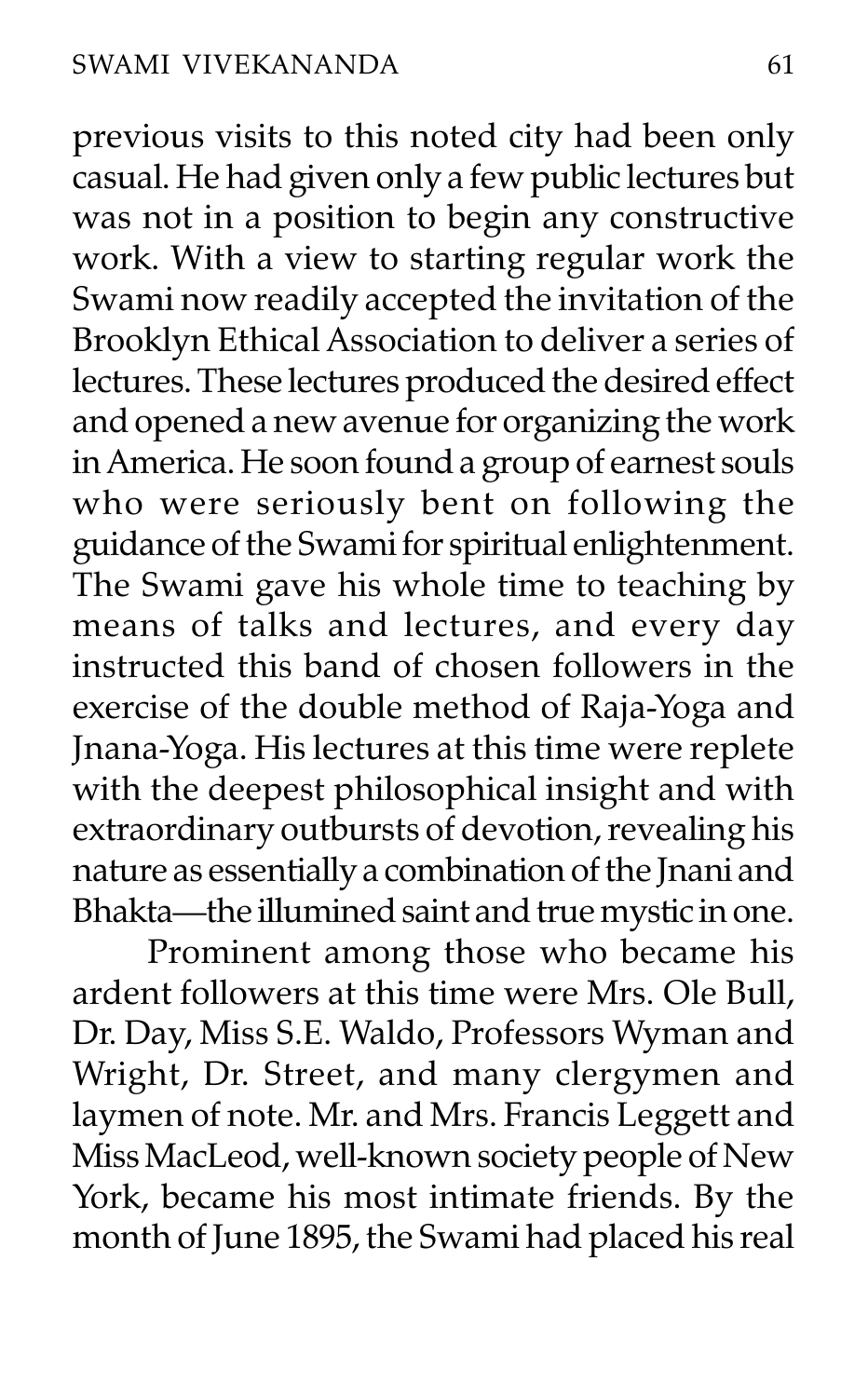constructive work on a solid foundation, and also finished writing his famous treatise on Raja-Yoga, dictated to Miss S.E. Waldo (afterwards Sister Haridasi), which soon attracted the attention of American psychologists like William James. The Swami also had support from wealthy and influential followers, and whatever he could save from the financial returns he received went towards further consolidation of his work. All through the year the Swami's work was enormous; he was working intensely; lecturing both privately and publicly, he began to feel himself wearing out. But the Swami was satisfied that the ideals of the Sanatana Dharma, the Eternal Religion, were spreading and percolating through the whole thought-world of America, and that they were very often echoed in pulpits and in rostrums, though it might be that he received no credit for them.

Having almost exhausted himself by this uninterrupted work of class and public lecturing, the Swami now eagerly sought a place of retreat where he could give a modicum of rest to his shattered nerves and train up a group of students for future action. One of the students, Miss Dutcher, owned a handsome cottage at Thousand Island Park, the largest island in the St. Lawrence River and she offered the use of it to the Swami and as many of the students as it would accommodate.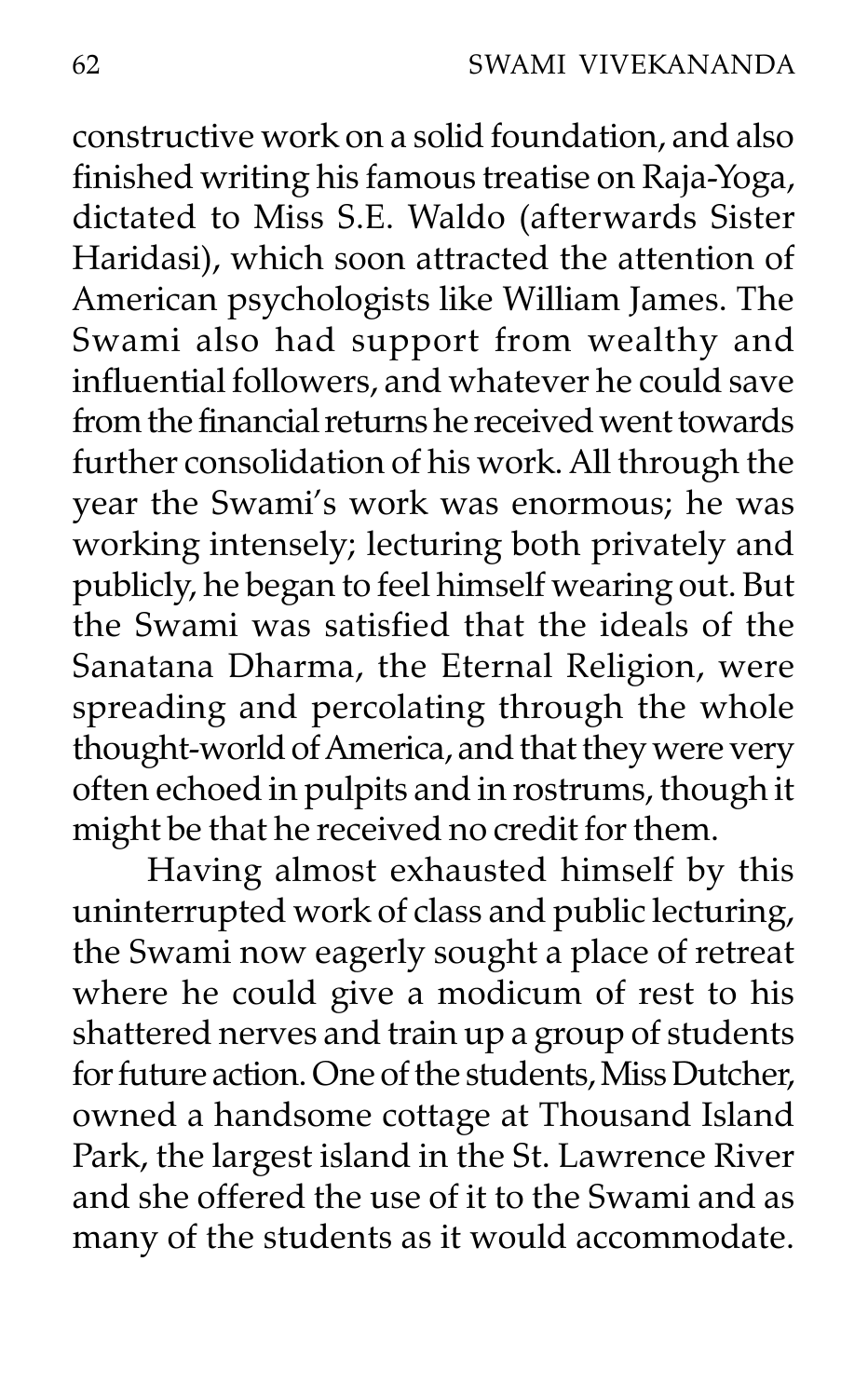The place was ideally situated, overlooking a wide sweep of the beautiful river with many of its farfamed Thousand Islands. Not a human sound penetrated the seclusion of the house. The inmates heard but the murmur of the insects, the sweet songs of the birds, or the gentle sighing of the wind through the leaves. Part of the time the scene was illumined by the soft rays of the moon and her face was mirrored in the shining waters beneath.

In this scene of enchantment, the devoted students spent seven blessed weeks with their beloved teacher, listening to his words of inspiration. This group of twelve included, Miss S.E. Waldo and Miss Greenstidel who later became Sister Christine and ably assisted Sister Nivedita in her educational work in India.

During the Swami's stay in this island he threw light upon all manner of subjects, historical and philosophical, spiritual and temporal. It was as if the contents of his nature were pouring themselves forth as a grand revelation of the manysidedness of the Eternal Truth. Certainly the seven weeks lived at Thousand Island Park were one of the freest and the greatest periods in the Swami's life. Surrounded by ardent disciples he was there in the uninterrupted stillness of the island retreat, in an atmosphere reminiscent of that in which his Master had lived and taught in the Dakshineswar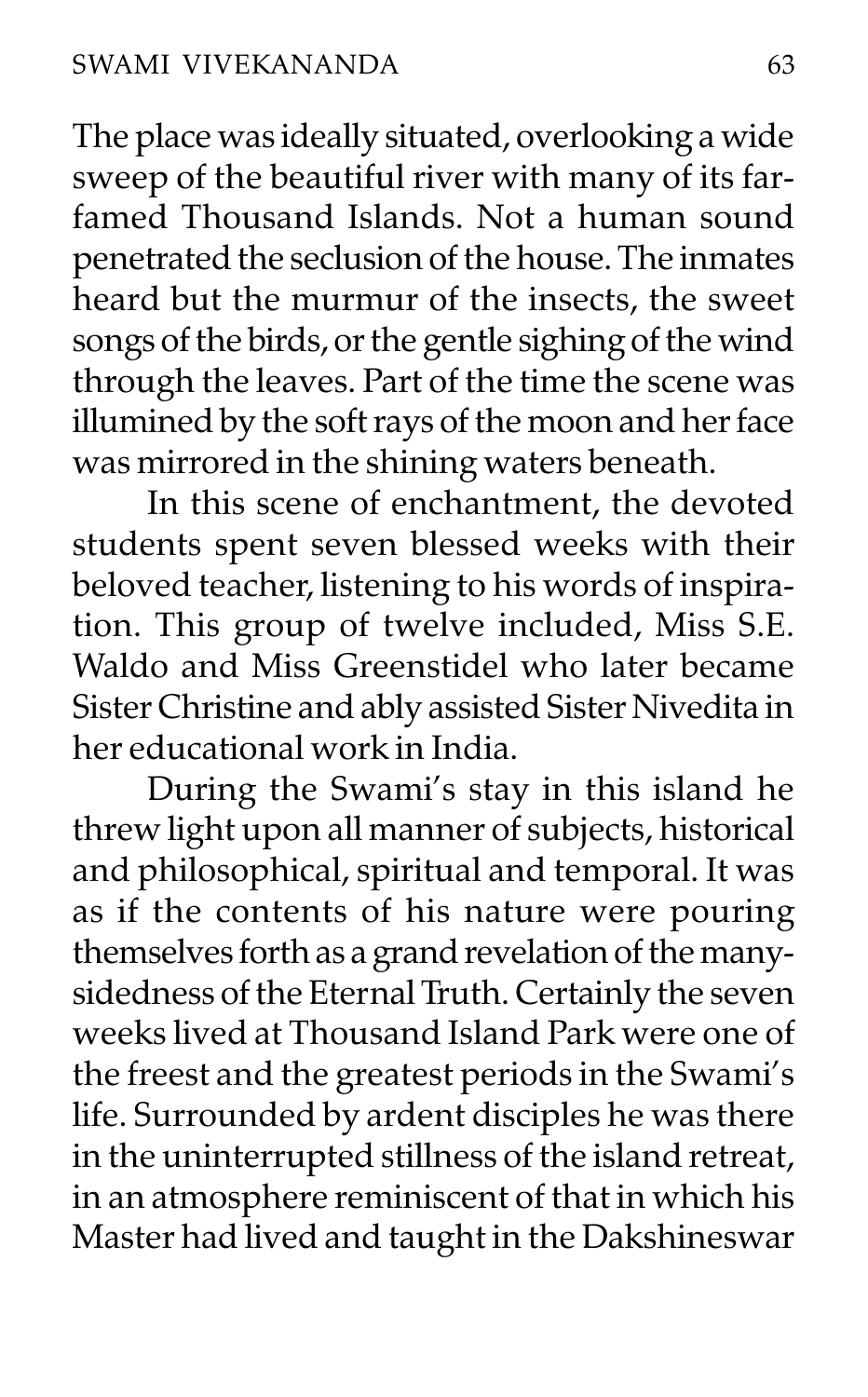days of old. The whirlwind of spiritual rhapsody and ecstasy that had swept the souls of devotees in Dakshineswar on the bank of the Ganga, swept here anew the souls of other devotees in this lonely region. Some glimpses of his ecstatic utterances of this period can be had in Inspired Talks, a book which owes not a little to the sedulous care and industry of Miss Waldo, one of this enthusiastic group of students on the island. It was in the silence of this retreat that the Swami wrote also the immortal Song of the Sannyasin, which has now become one of the most precious legacies to spiritually-minded souls.

Having fulfilled his great work of training and initiating disciples into Brahmacharya and Sannyasa at Thousand Island Park, the Swami returned to New York, from where he soon sailed to England to carry to the British people the same message which he had preached in America. During his absence the work of spreading Vedanta was carried on uninterrupted by the group of his trained disciples. But the Swami's presence was greatly needed in the New World for the consolidation of the various work started there. So he soon returned.

With a view to giving a concrete shape to his Vedantic work on the American soil, the Swami after the close of his public lectures in the latter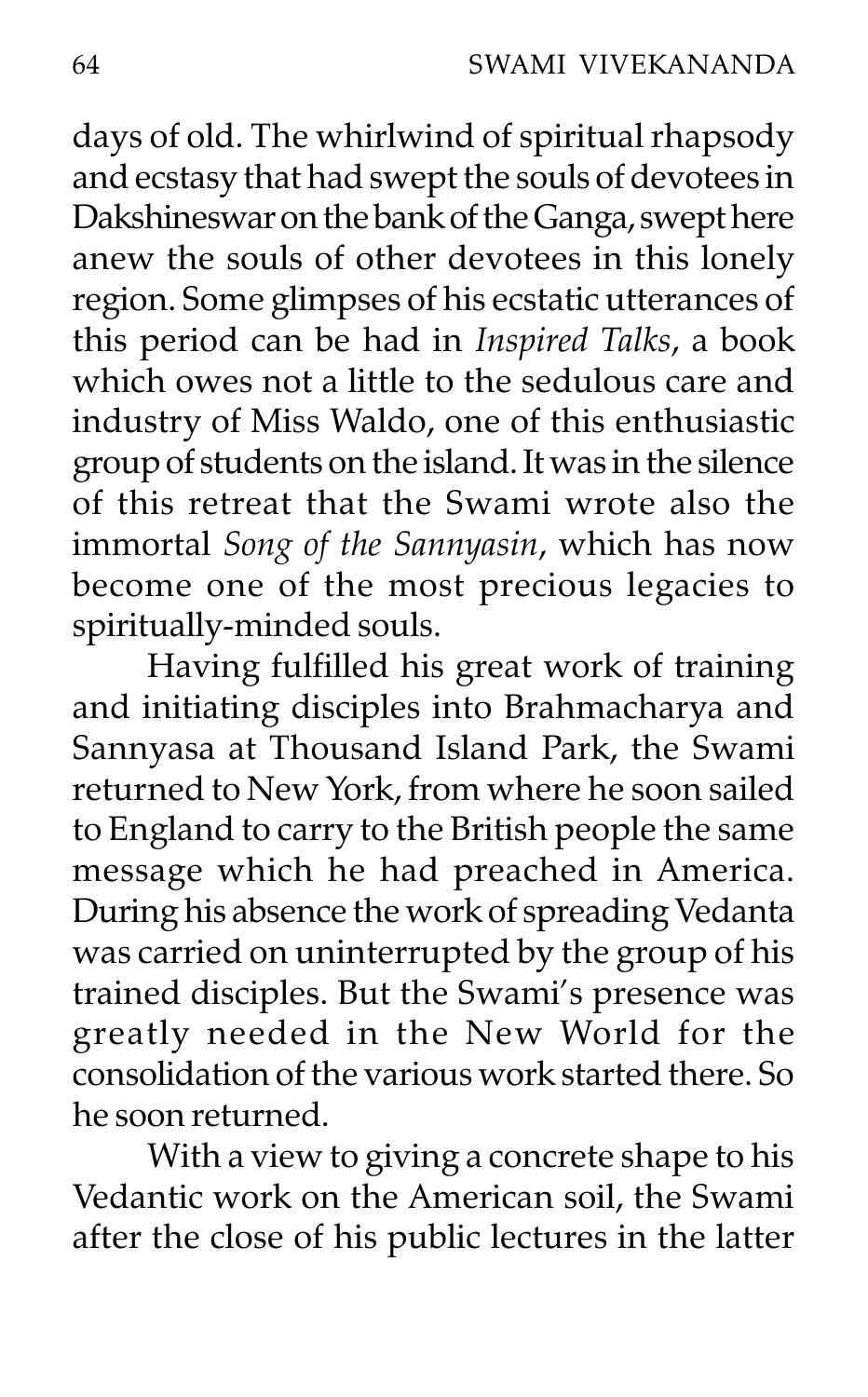part of February 1896, organized the Vedanta movement into a definite society and began to issue his teachings in book form. Thus came into existence The Vedanta Society of New York, a nonsectarian body with the aim of preaching and practising Vedanta and applying its principles to all faiths. Its members met regularly at appointed times for the purpose of carrying on co-operative and organized work, and for the study and propaganda of Vedanta literature. Some of the great works like Raja-Yoga, Bhakti-Yoga, and Karma-Yoga had already been published and aroused a interest among some of the great savants and thinkers of America.

One of the principal purposes of the Swami in organizing his classes into this Society was particularly to bring about an interchange of ideas and ideals between the East and the West. Already he had in his mind the plan of bringing from India some of his brother-disciples to teach and preach in America, and also of having some of his American, and English disciples in India to teach and preach there. In America it would be religious teaching, and in India it would be practical training—a message of science, industry, economics, applied sociology, organization, and co-operation. The Indian needed that energy, that dexterity in action, that thirst for improvement which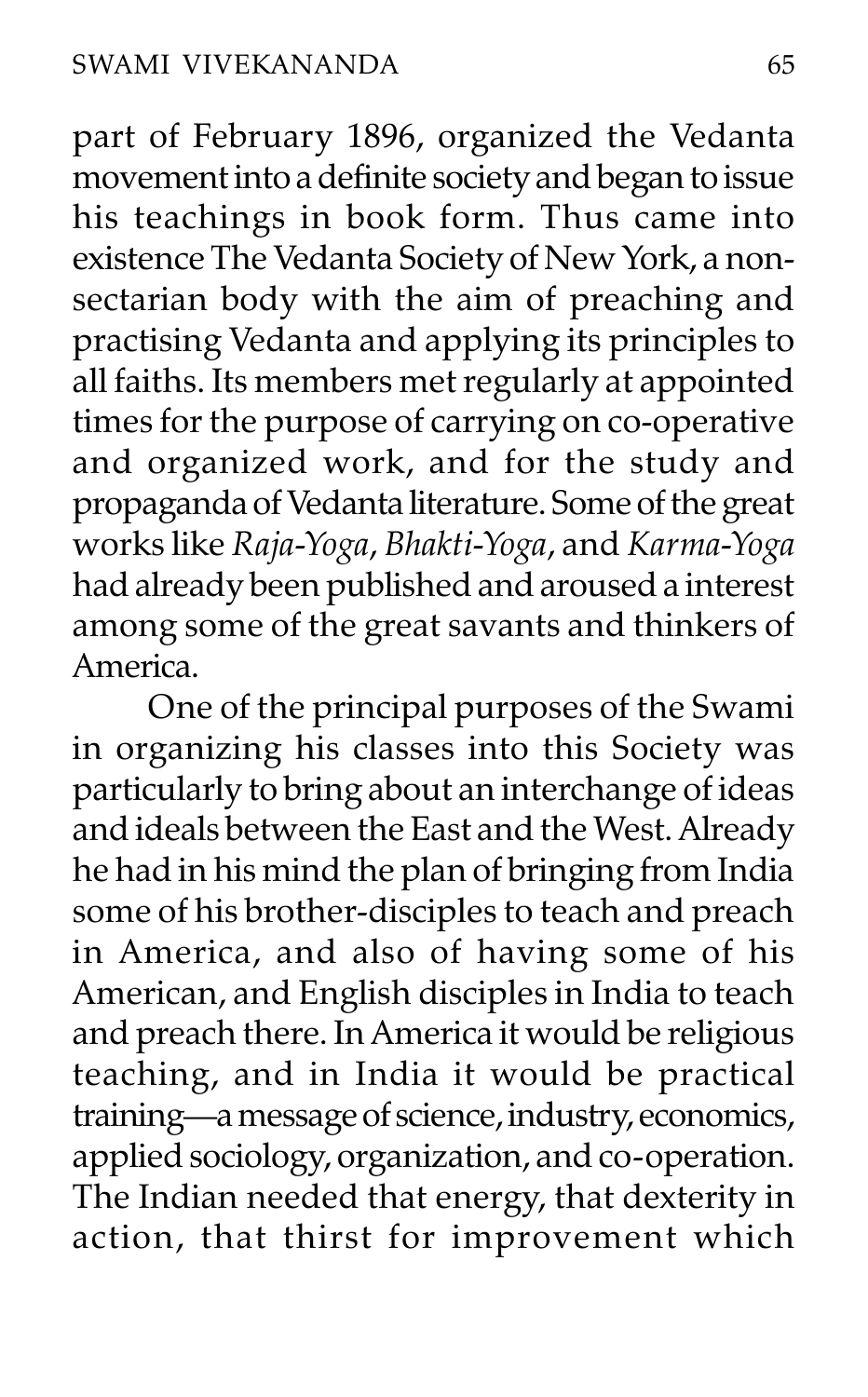characterized the freedom-loving people of the active West. In the opinion of the Swami, the Orient would be benefited by greater activity and energy like that of the West, as the latter would profit by a mixture of Eastern introspection and the meditative habit. The Swami made Mr. Francis H. Leggett, one of the wealthy and influential residents of the city of New York, the President of this newly formed Vedanta Society.

The universal teachings and profound learning of the Swami made a deep impression upon the minds of the American intelligentsia. He was even offered the Chair of Oriental Philosophy at Harvard university and at Columbia the Chair of Sanskrit. Besides the distinguished psychologists and philosophers, influential persons of other fields of thought also were charmed with his erudition and knowledge of science and arts. The fearless outspokenness of the Swami often alienated that general approval for which so many public workers slave and sacrifice their true views and their principles. But, after all, he found that the American public, though at first it might appear to resent, would afterwards regard with great admiration one who dared to speak openly of what he felt were the drawbacks of its civilization. At the end of his American work the Swami was thoroughly tired. Everything he did, said, or wrote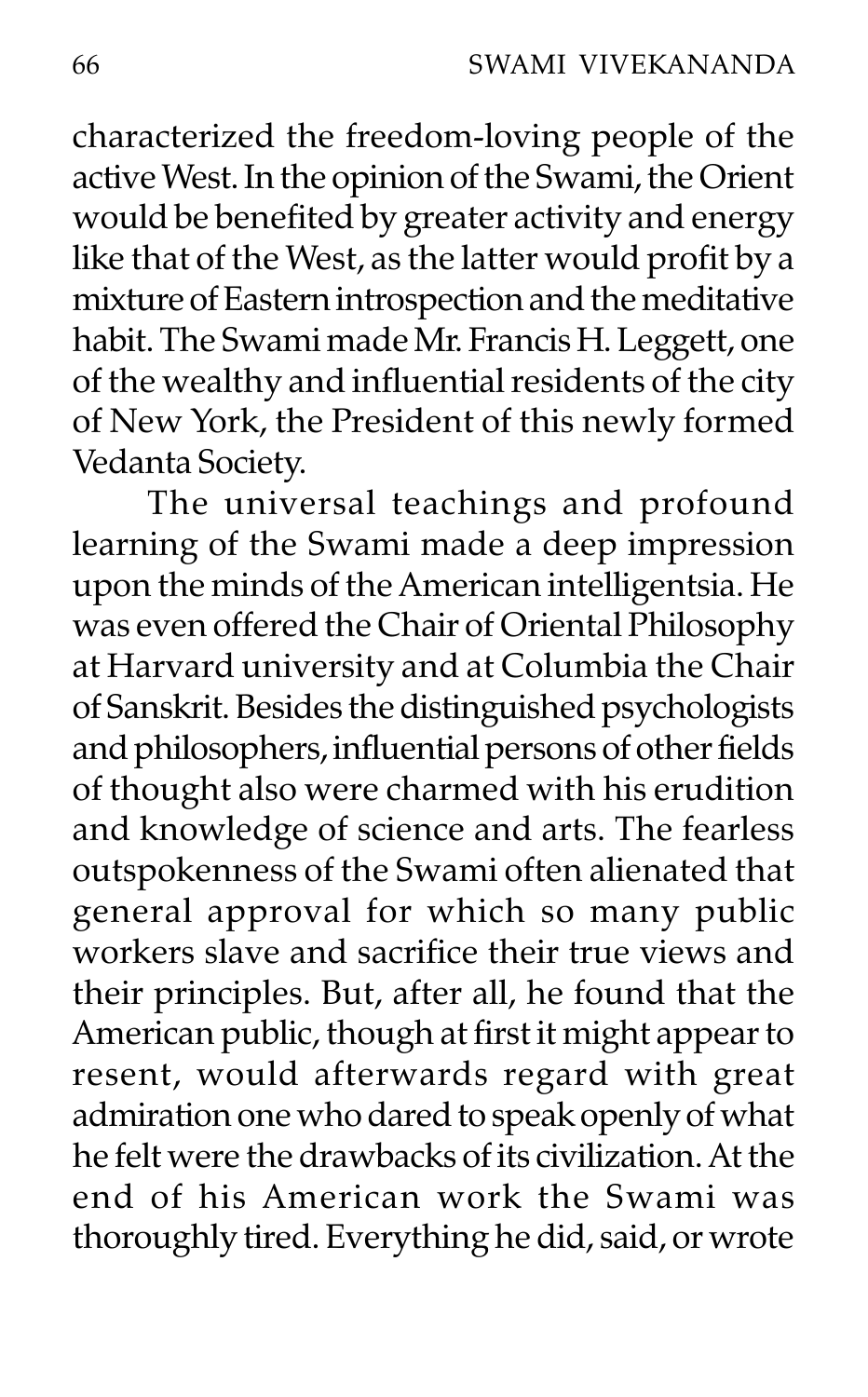was at the white heat of intensity; and this undoubtedly undermined even his strong constitution. His friends knew that he had given himself wholly and unstintedly for the good of those who made his message the gospel of their lives.

#### IN ENGLAND

We have already seen that Swami Vivekananda, after closing his teaching work in Thousand Island Park, visited England in the latter part of 1895. As a matter of fact, he made three visits there; from September to the end of November 1895; from April to the end of July 1896; and from October to December 16, 1896. From the moment he set foot in England he breathed a quite different atmosphere of culture and tradition. He discovered here a nation of heroes, brave and steady. But while he admired the English people, he never lost sight of his Indian mission. He once wrote to Mr. Leggett in America, 'The British Empire with all its drawbacks is the greatest machine that ever existed for the dissemination of ideas. I mean to put my ideas in the centre of this machine, and they will spread all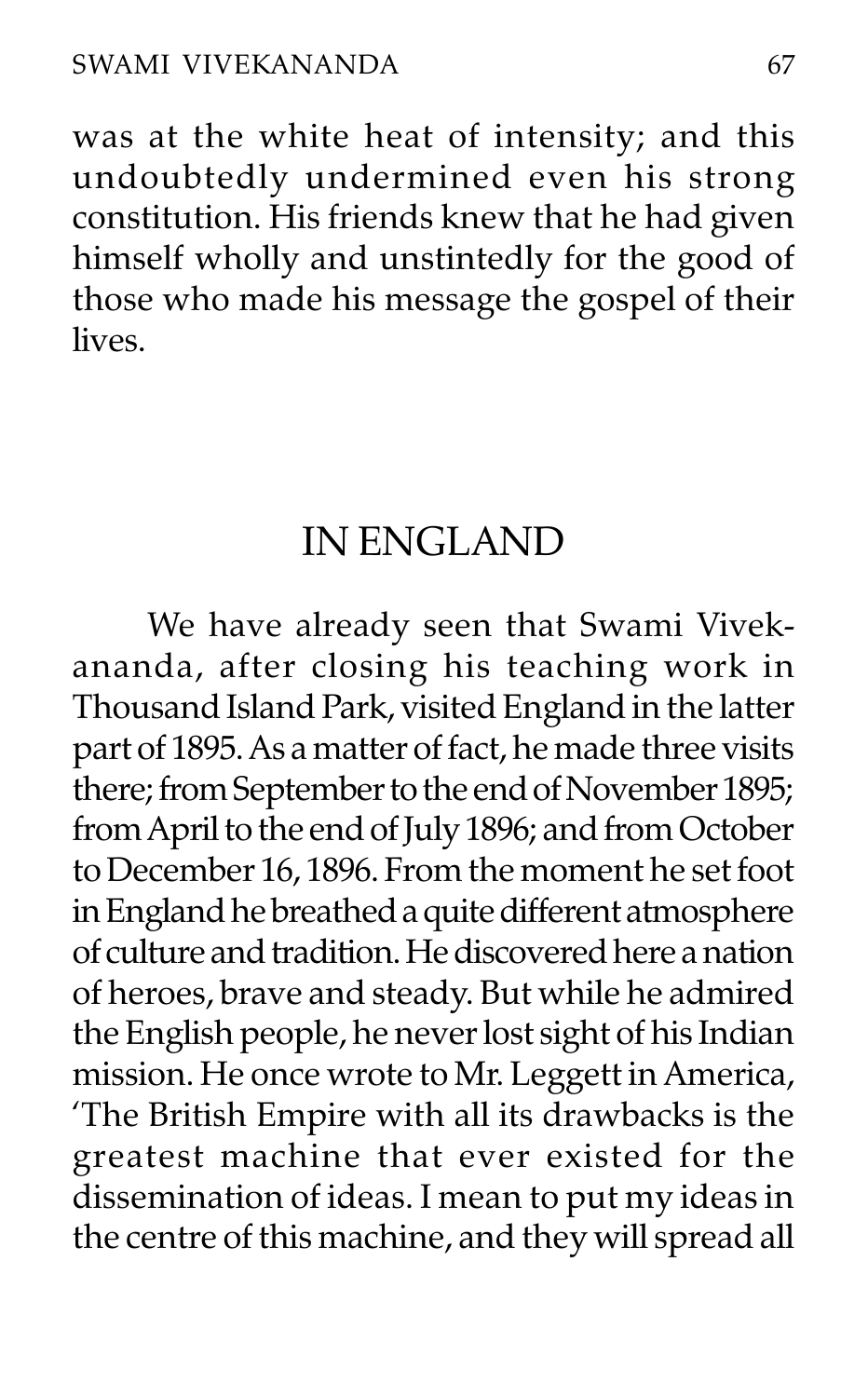over the world.' On the way the Swami visited Paris, the centre of European culture, and was delighted to see the museums, churches, cathedrals, art galleries, and other artistic wealth of the nation. He was introduced in Paris to some of the enlightened friends of his host, with whom he discoursed on subjects which ranged from the most learned studies to the highest spiritual thoughts.

On his arrival in England, Swami Vivekananda was warmly received by friends, among them being Miss Henrietta Müller, who had already met him in America, and Mr. E.T. Sturdy. After a few days rest he commenced work in a quiet way. During the day he paid visits to every place of historic or artistic interest; in the mornings, and often in the late evenings, he held classes and gave interviews. His reputation spread at once, and within three weeks of his arrival he found himself engaged in strenuous activity. The Press welcomed and heralded his ideas, and some of the most select clubs of the city of London and even some leaders of its prominent clerical institutions invited him and received him with marked admiration. He was moving in the best circles of English society, and even members of the nobility were glad to recognize him as their friend. This completely revolutionized the Swami's idea of Englishmen and women. In America he found that the public was most enthu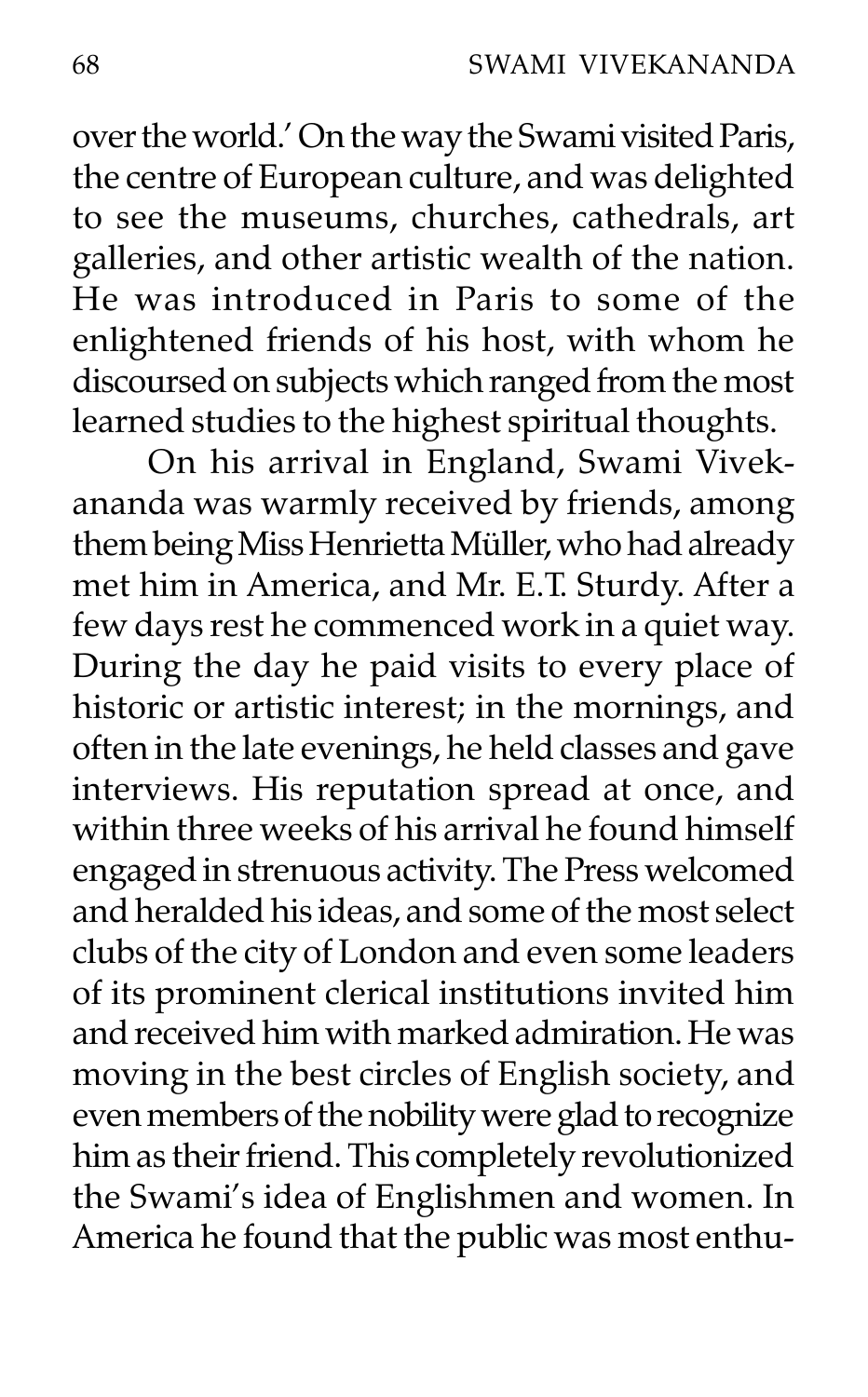siastic and responsive in taking up new ideas; but in England he discovered that, though his hearers were more conservative in their praise and declaration of acceptance, they were all the more fervent and staunch, once they had convinced themselves of the worth of a teacher and his ideas.

Though his stay in London was very short this time, he had the joyous satisfaction of being able to count many as his sincere friends and earnest supporters. Among these was Miss Margaret Noble (afterwards Sister Nivedita) who was the headmistress of an educational institution and a conspicuous member of the Sesame Club, founded for the furtherance of educational purposes. She moved in quiet but distinguished intellectual circles and was deeply interested in all modern influences and thought. She was struck with the novelty and the breadth of the Swami's religious culture and the intellectual freshness of his philosophical outlook.

Swami Vivekananda visited England for the second time in April 1896. A pleasant surprise awaited him there. Swami Saradananda, one of his brother-disciples, who had been asked by the Swami to come to England to continue the work started during his first visit, had arrived from Calcutta and was the guest of Mr. E.T. Sturdy. This time the Swami opened regular classes on Vedantic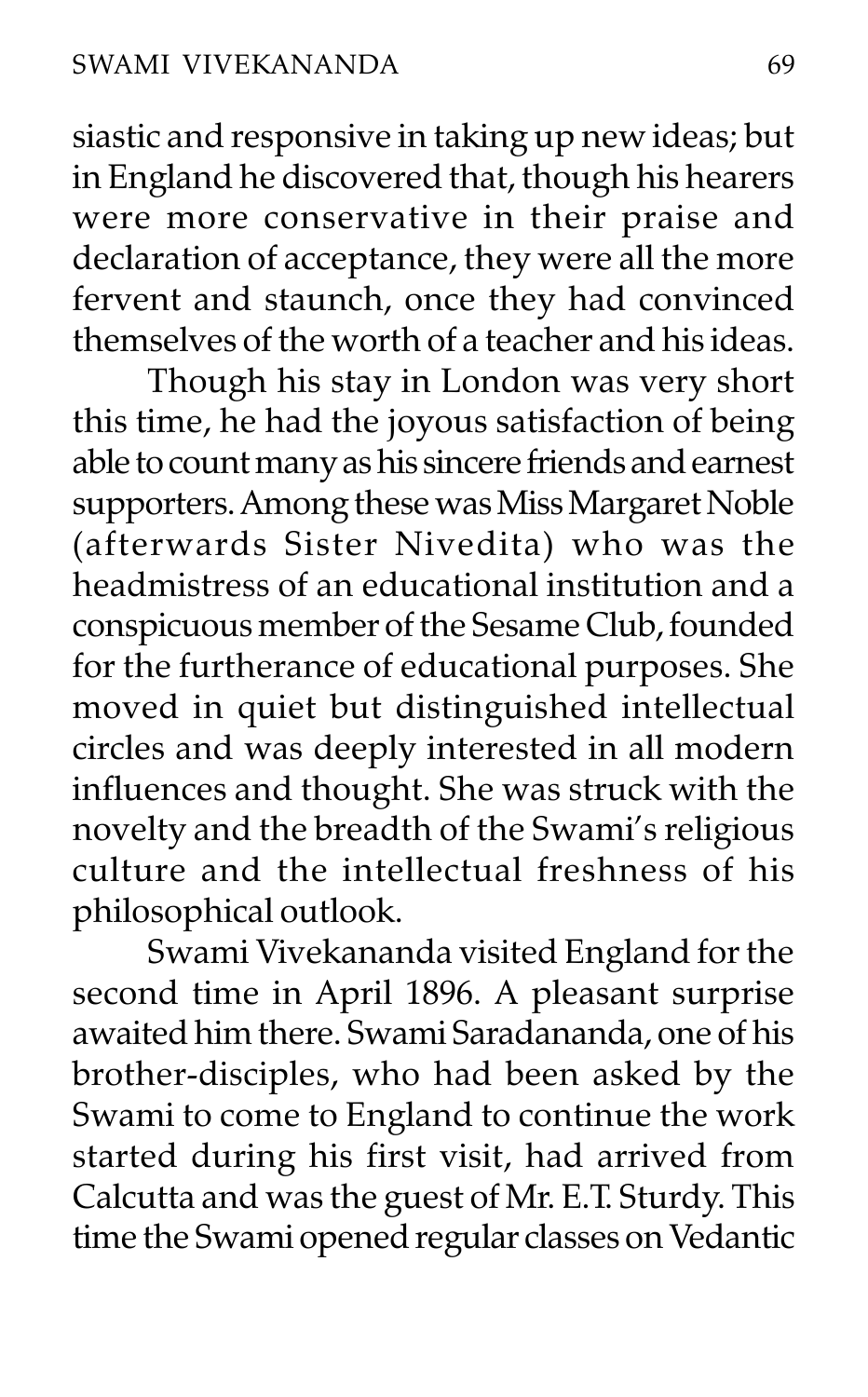thought; his illuminating lectures on Jnana-Yogathe Path of Wisdom—which were as brilliant as impressive, made a direct appeal to the most intellectually gifted people of England and created a very good atmosphere for the spread of Hindu thought and culture in their purest form. He also gave several courses of lectures in public as well as to private circles.

One of the memorable events during the Swami's stay in London was his meeting with the great Orientalist, Professor Max Müller of Oxford University, at his residence, by special invitation, on May 28, 1896. To quote the Swami's own words: 'The visit was really a revelation to me. The nice little house, in its setting of a beautiful garden, the silver-headed sage, with a face calm and benign, and forehead smooth as a child's in spite of seventy winters, and every line in that face speaking of a deep-seated mine of spirituality somewhere behind.?' Max Müller was anxious to know from the Swami more than what he had already gathered about Sri Ramakrishna, and told him that he would be glad to write a larger and fuller account of his Master's life and teachings. The facts, as far as available, were placed very soon by the Swami at the disposal of this venerable Professor, who set to work at once and embodied them in an instructive volume which was soon published under the title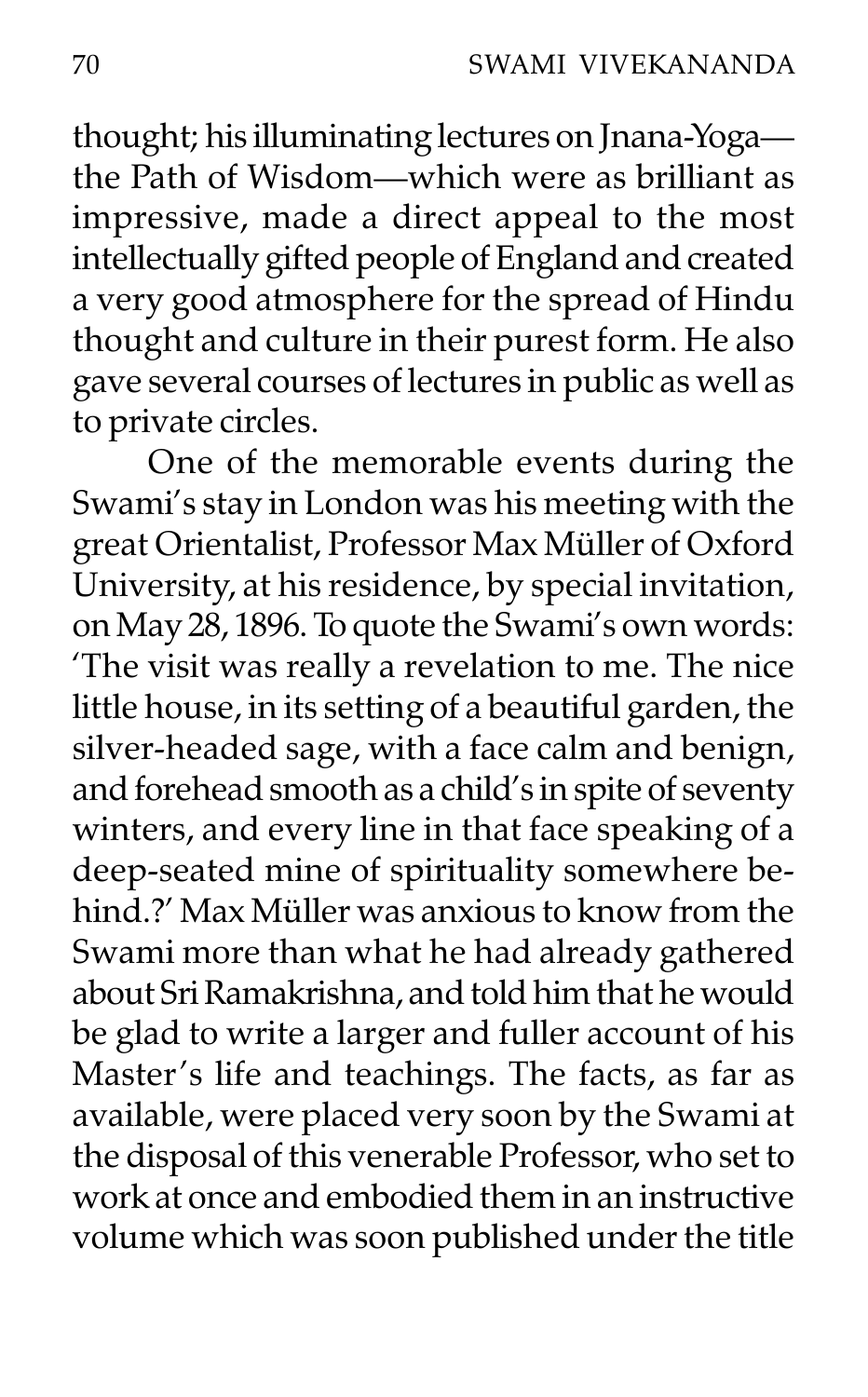Ramakrishna: His Life and Sayings. The book, aided materially in giving the Swami and his mission a firmer hold on the English-speaking world.

The Swami in his previous visit had made acquaintances, which ripened into friendship, with such talented souls as Miss Henrietta Müller, Miss Margaret Nobel, Mr. E.T. Sturdy and others. Now they became his disciples and were ready to sacrifice everything for him and his cause. To this group were soon added two of his most faithful disciples, Mr. and Mrs. Sevier. Indeed the Swami held Sister Nivedita, J.J. Goodwin, and Mr. and Mrs. Sevier as the finest fruits of his work in England.

Exhausted with the strenuous exertions of his London work, the Swami accepted the invitation of three of more intimate friends for a tour and a holiday on the Continent. He spent most of the summer of 1896 in the midst of the snowy ranges of Switzerland. It was there in a village at the foot of the Alps, between Mount Blanc and the Little St. Bernard, that he first conceived the plan of founding in the silent retreat of the Himalayas a monastery where his Western and Eastern disciples might be united. And the Seviers, who were with him, never let the idea lapse; it became their lifework. While enjoying the stillness and freshness of the mountain retreat in Switzerland, there came a letter from Professor Paul Deussen, the celebrated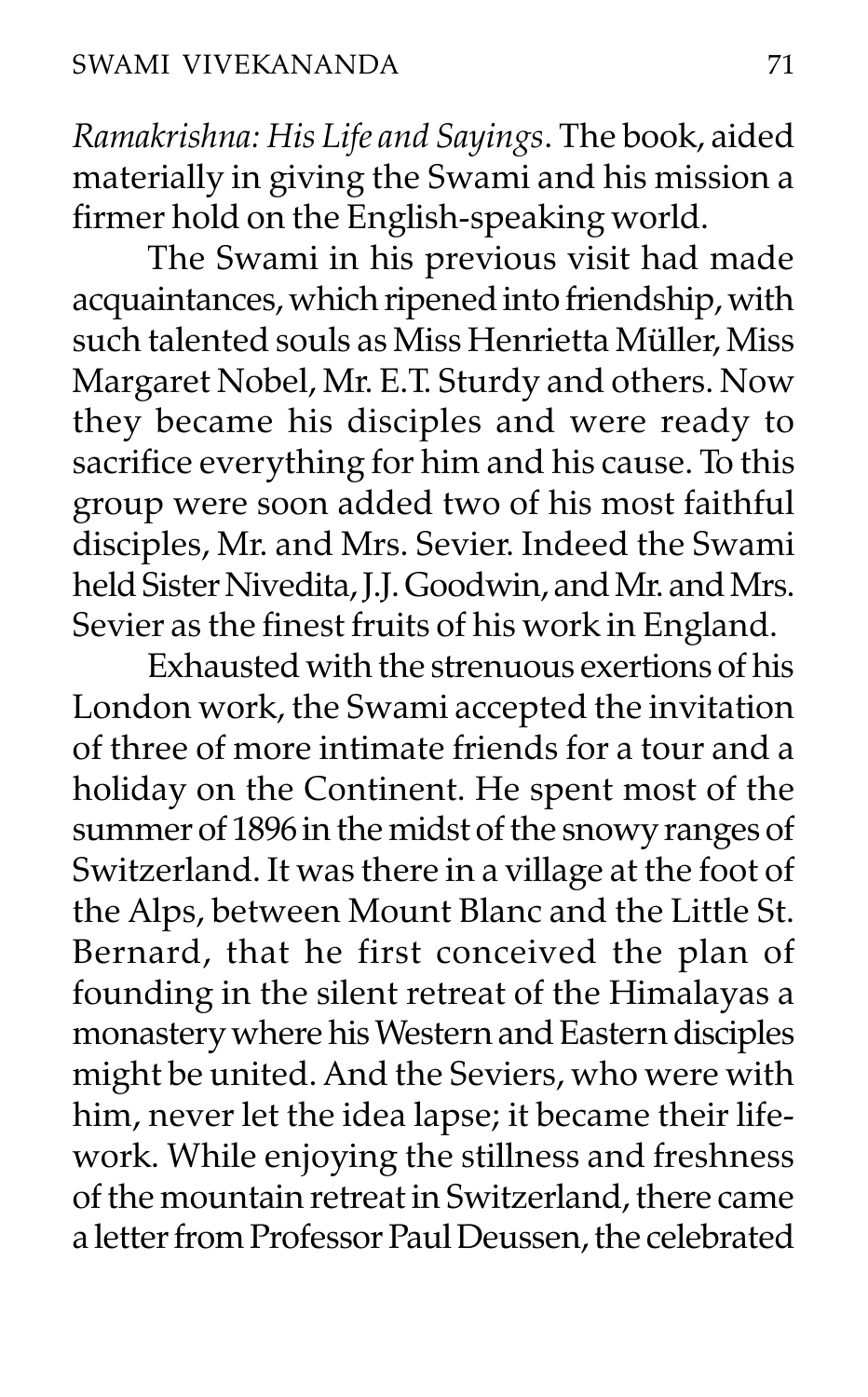Indologist of Germany, inviting him to visit him at Kiel. To see him the Swami shortened his stay at Switzerland. He, however, managed to visit Heidelberg, Coblenz, Cologne, and Berlin: for he wished to have a glimpse at least of Germany, and he was impressed by her material power and great learning. His reception at Kiel was as cordial and their relations as animated as might have been expected from such an ardent Vedantist as Paul Deussen.

After the continental tour the Swami again came to London, and Professor Paul Deussen joined him there. The Swami spent another two months here seeing Max Müller again, meeting Edward Carpenter, Frederick Meyers, Canon Wilberforce, and other celebrities, and delivering another series of lectures on the Vedanta, on the Hindu theory of Maya, and on the Advaita. This heavy strain seriously affected his health, and his friends suggested complete rest. But the voice of India was now calling him back. He began to feel that his part of the work in the West had been done, and it was time for him to fling himself passionately into the treadmill of action in India for the service of his motherland. For the management of his works in America in his absence, he soon sent Swami Saradananda to New York in response to the repeated requests of his disciples and students of Vedanta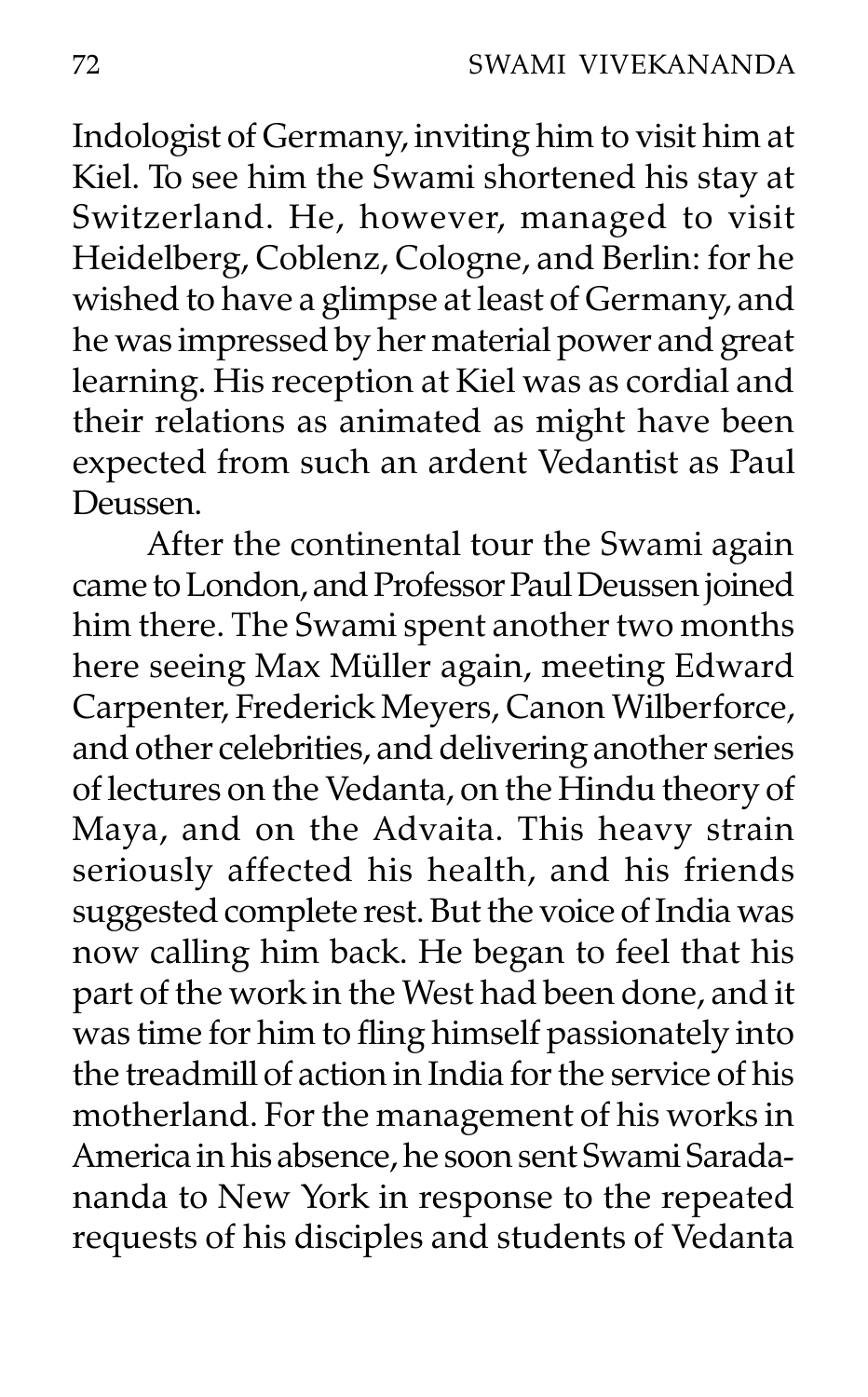there; and he brought from India Swami Abhedananda, another of his brother-disciples, for the work in London. The Swami did all in his power to impress the newcomer with the responsibilities of his new life. Day after day he trained him so that he would be able to carry on the work alone. He was eager to leave behind a worker fitted both spiritually and intellectually to take his place, and the Swami was delighted to find in him a very able exponent of the Vedanta and a capable substitute for doing the Master's work even after his departure. Thus relieved, the mind of the Swami now pointed like the needle of a compass to India, the home of poor and sunken millions for whom he had crossed the Atlantic.

## BELOVED INDIA

On December 16, 1896, the Swami with Mr. and Mrs. Sevier left London for the Continent. It was also arranged that Mr. Goodwin sailing from Southampton would meet them at Naples. The Swami rejoiced that he was free again. He said to Mr. and Mrs. Sevier, 'Now I have but one thought and that is India. I am looking forward to India!'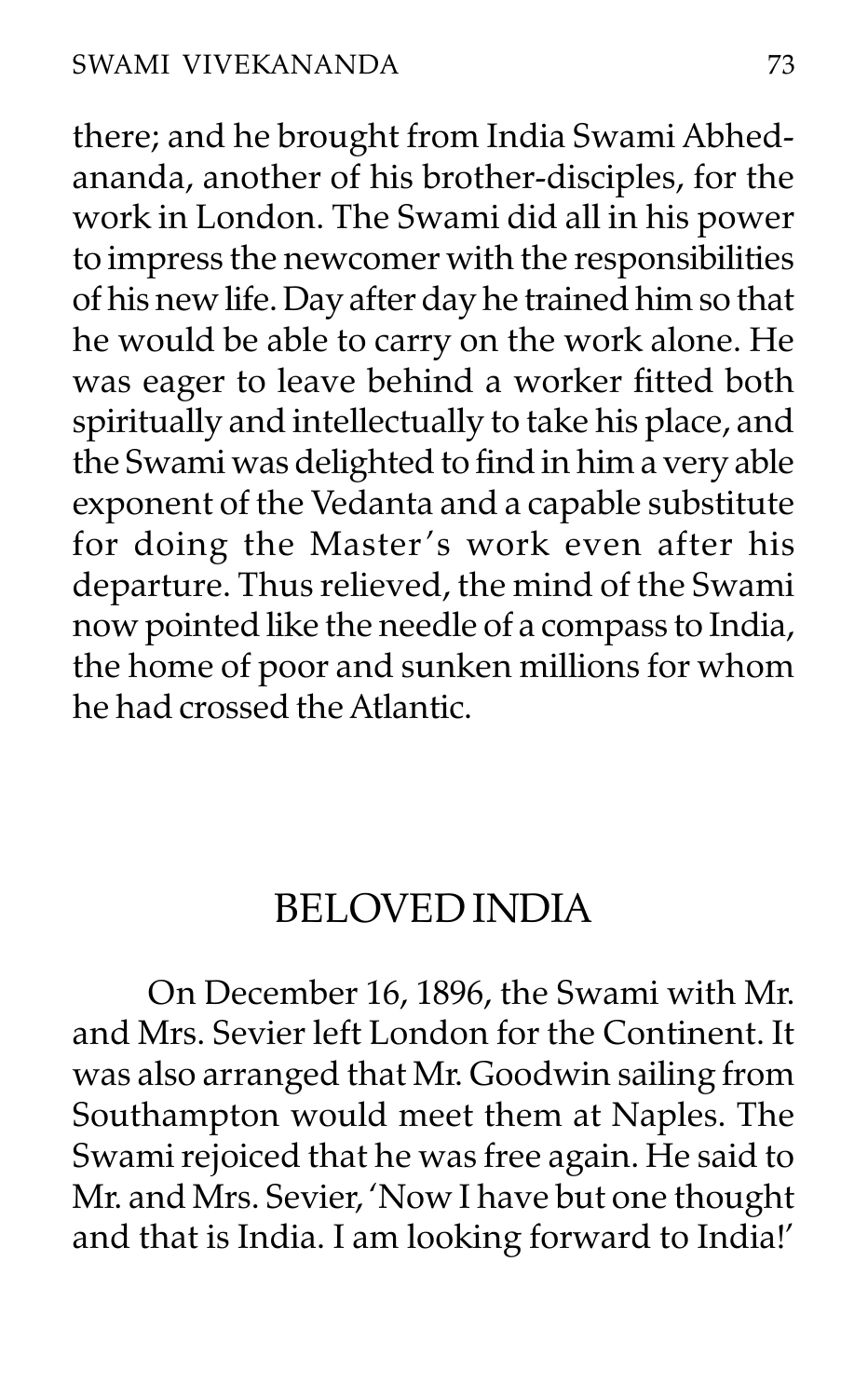On the eve of his departure an English friend asked, 'Swami, how do you like your motherland now after four years' experience of the luxurious, glorious, powerful West?' His significant reply was: 'India I loved before I came away. Now the very dust of India has become holy to me; it is now the holy land—the place of pilgrimage, the Tirtha.<sup>'</sup>

The party travelled to Milan via Dover, Calais, and the Mont Cenis, and had a short tour through Italy. As the train left Florence for Rome, the Swami was full of emotion, for of all cities in Europe he was most desirous to see Rome. One week was spent in this imperial city. At Rome the Swami was exceedingly delighted to witness the various places of historic importance—its magnificent seats of learning, arts, and religion. When the party left Rome, however, the Swami was not sad, for he realized that each day was bringing him nearer to the desired event—the departure for India. From Rome the next move was to Naples, where they were to embark. The ship arrived at last from Southampton, bringing Mr. Goodwin as one of its passengers, and left Naples for Colombo on December 30, 1896, with the Swami and his disciples among others, on board.

The home-coming of the Swami was a great event in the history of modern India, for a united India rose to do him honour. For about four years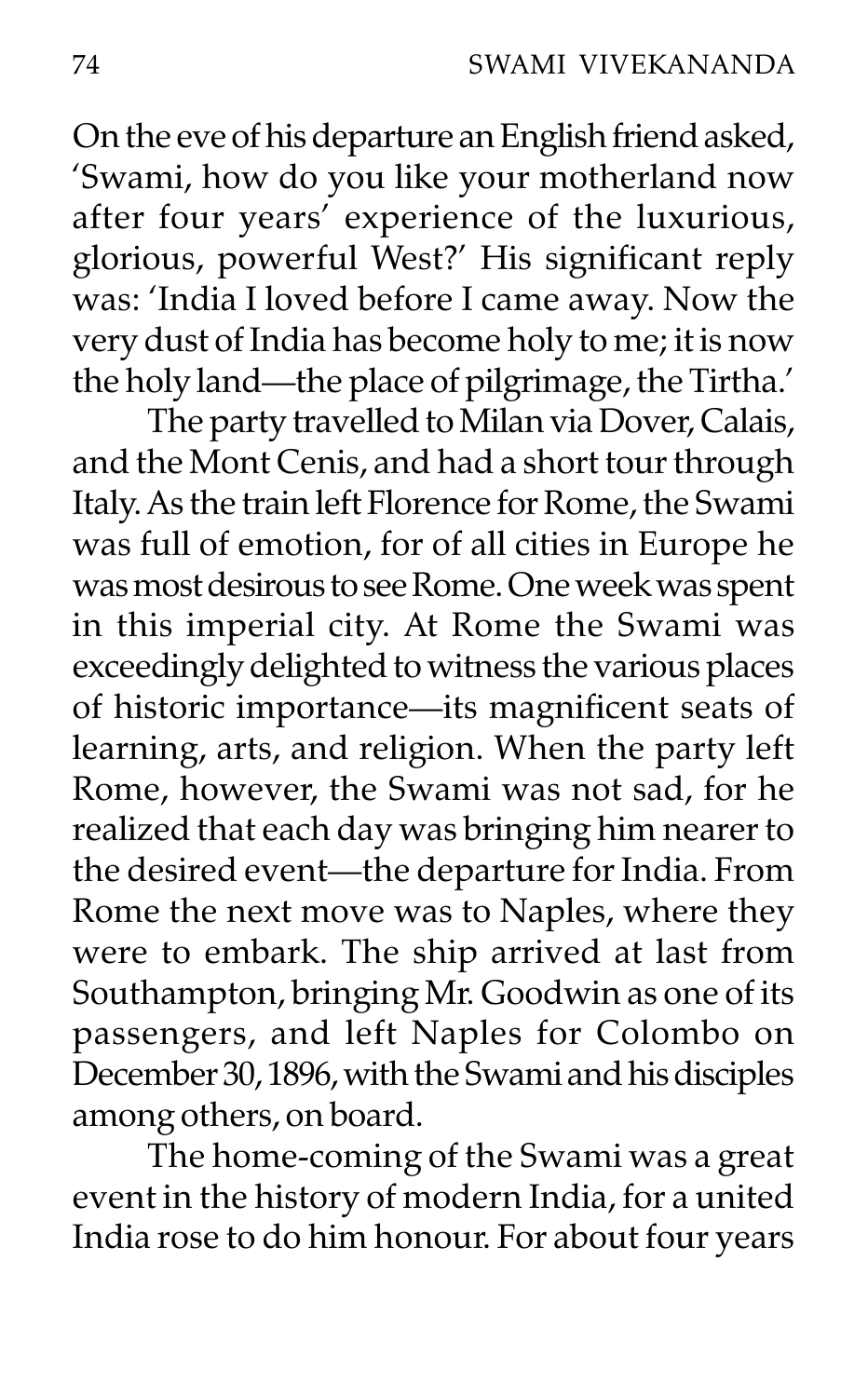the Indian public had been made aware that the Swami was doing the great work of presenting and interpreting Hinduism to the Western nations with signal success. All India looked to him as to some mighty Acharya of old, born again to revivify the fading glories of the Eternal Religion and to carry her banner throughout the whole civilized world. New forces had been at play in India ever since his triumph at the Parliament of Religions. Through the study of the Swami's lectures and utterances, the eyes of the educated Indians were opened to the hidden beauties and treasures of their religion and they came more and more to see how Vedanta alone could claim the supreme position of being a universal religion.

In the early morning, on January 15, 1897, the coast of Ceylon could be seen in the distance. It was a beautiful sight in the roseate hues of the rising sun. This was India, and the Swami was beside himself with excitement. But he was totally unaware that he was going to meet representatives of all religious sects and social bodies who had come to welcome him. One of his brother-disciples had come to Ceylon to meet him; others were on the way. In Madras and in Calcutta there was great excitement over his impending arrival. He was to find that he had become the 'man of the hour' in India.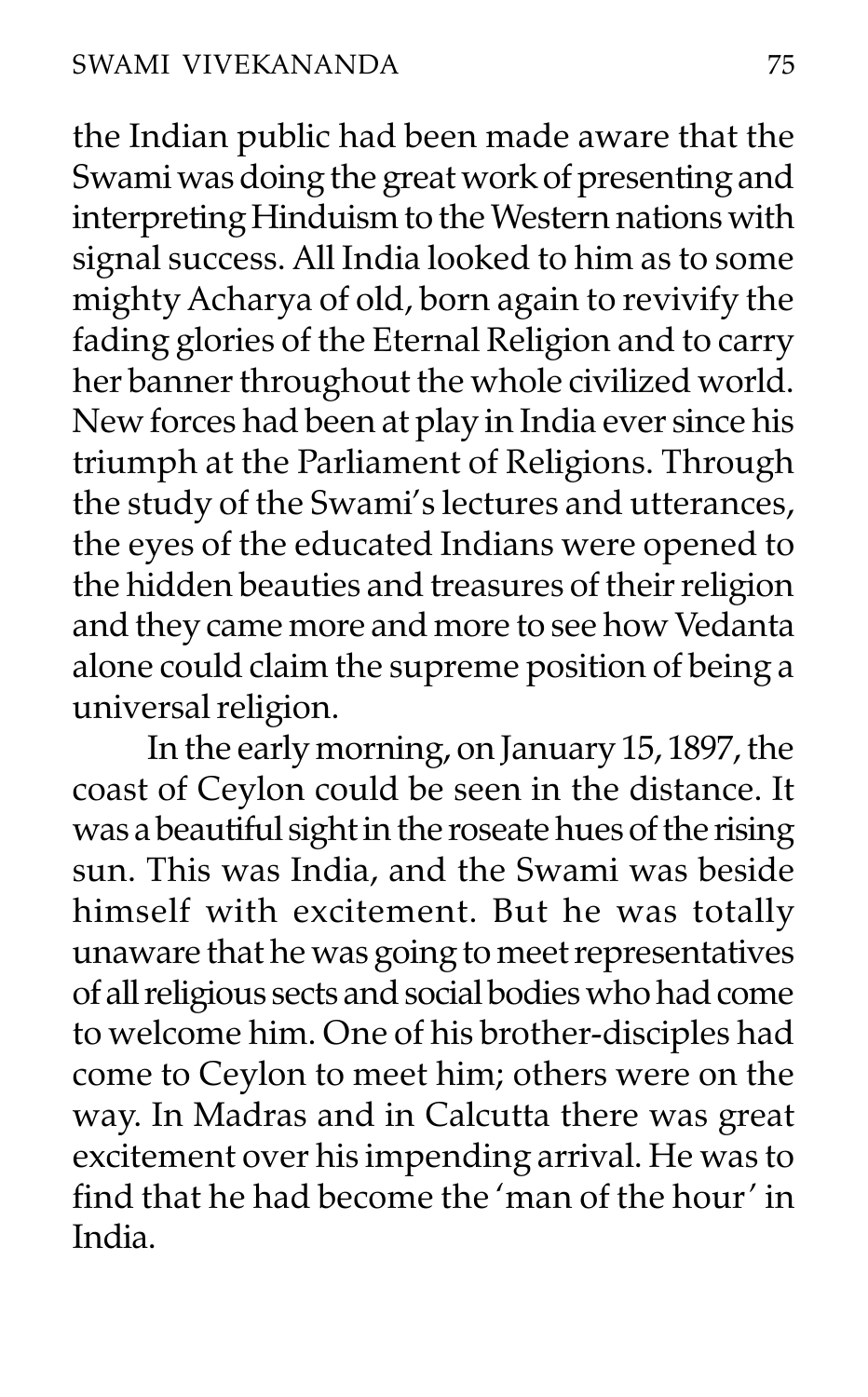When he arrived at Colombo, jubilant shouts arose from the seething mass of humanity covering the quays. A multitude flung itself upon him to touch his feet. A huge procession was formed with flags at its head. Religious hymns were intoned and flowers strewn before his path. Hundreds of visitors, rich and poor, brought him offerings. The cynosure of all eyes, the Swami appeared in the midst of that procession like a conqueror returning from his victory, crowned with glory-not a conqueror of earthly dominions, but a conqueror of hearts, both Eastern and Western.

In Ceylon he had to address several meetings in response to the welcome from the public. He stayed in the island for about ten days. As he crossed the sea and proceeded towards the north, everywhere he was received with most enthusiastic greetings. Triumphal processions were organizedbands played, cannons boomed, rockets shot forth as a mark of welcome, Rajas drew his carriage, and people vied with one another to show him honour and respect.

What a great difference now from the events of five years back! Then the Swami passed through these places footsore and weary - an unknown wanderer with a begging bowl in his hand. But the Swami knew that the extraordinary reception given to him was but a spontaneous expression of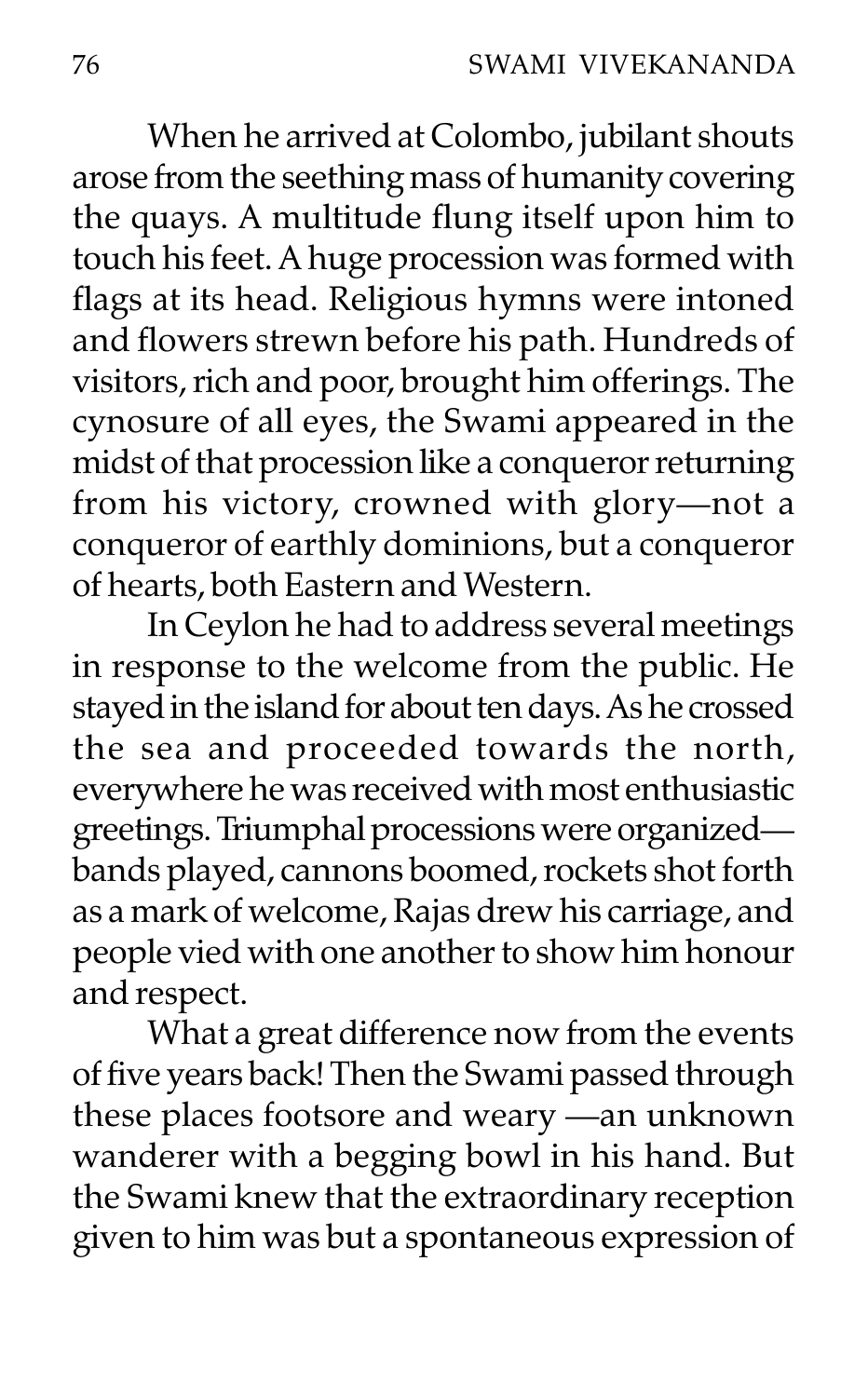love of the people for the Ideal which he represented. He was now all the more convinced that religion represented the very heart of Indian national life, and all along the way he broadcasted his ideas about the regeneration of India in a series of brilliant speeches.

# MESSAGE TO HIS COUNTRYMEN

Enthusiasm reached its height at Madras. The city erected for him seventeen triumphal arches, presented him with twenty-four addresses in various languages, and suspended her whole public life at his arrival. Here he gave an eloquent utterance to his message to India in a series of magnificent lectures comprising 'My Plan of Campaign', 'The Mission of Vedanta', and 'The Future of India'. 'Each nation, like each individual', he said, 'has one theme in this life, which is its centre, the principal note with which every other note mingles to form the harmony. If any nation attempts to throw off its national vitality, the direction which has become its own through the transmission of centuries, that nation dies. In India religious life forms the centre, the keynote of the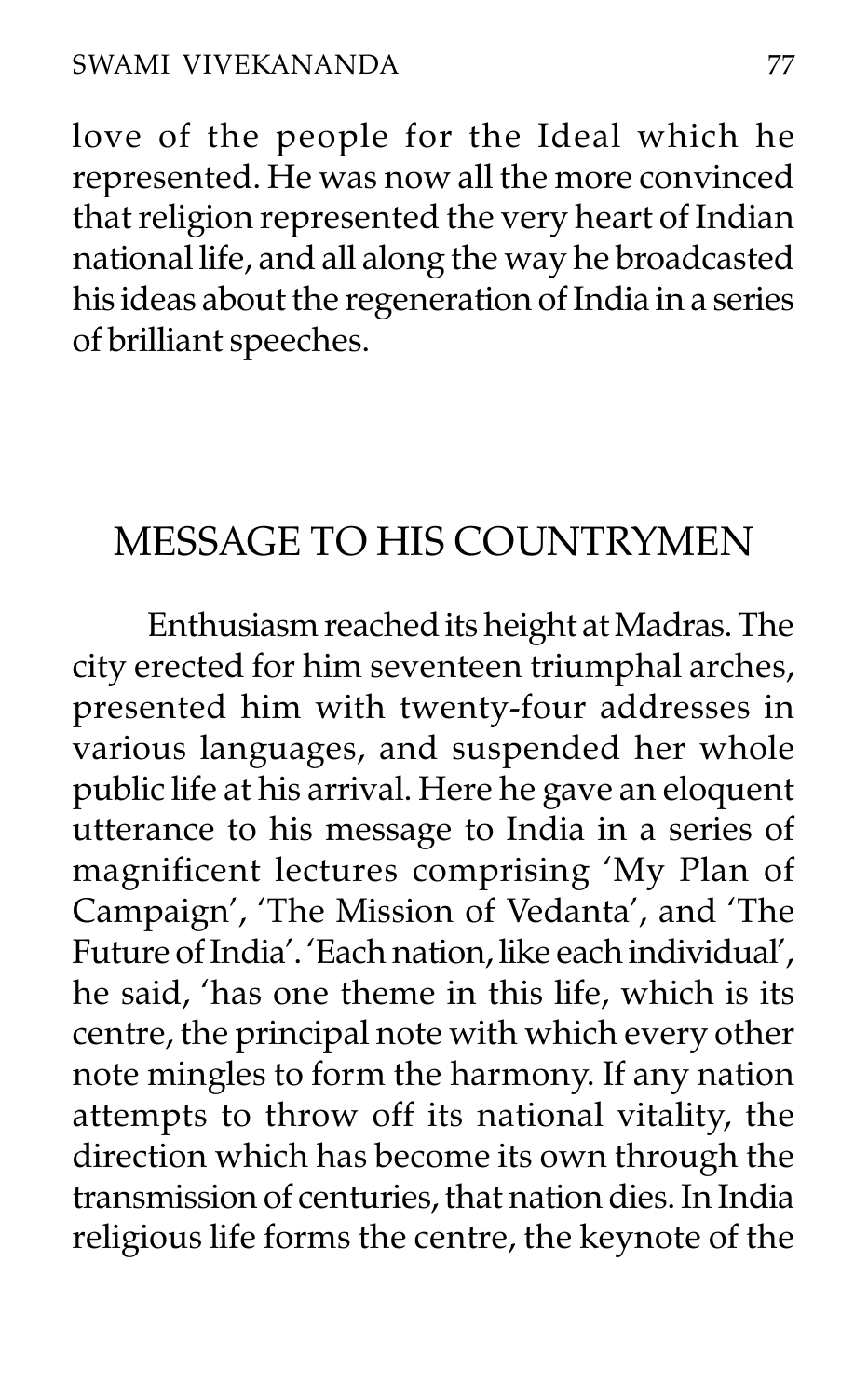whole music of national life. Social reform has to be preached in India by showing how much more spiritual a life the new system will bring, and politics has to be preached by showing how much it will improve the one thing that the nation wants-its spirituality. Therefore before flooding India with socialistic or political ideas the land should first be deluged with spiritual ideas. The first work that demands our attention is that the most wonderful truths confined in our Upanishads, in our scriptures and Puranas, must be brought out from the books, the monasteries, and the forests and scattered broadcast over the land so that these truths many run like fire all over the country, from north to south, and east to west, from the Himalayas to Cape Comorin, from the Indus to the Brahmaputra.'

'Ay, let every man and woman and child without respect of caste or birth, weakness or strength, hear and learn that behind the strong and the weak, behind the high and the low, behind everyone, there is that Infinite Soul, assuring the infinite possibility and the infinite capacity of all to become great and good. Let us proclaim to every soul: Arise, awake, and stop not till the goal is reached. Arise, awake! Awake from this hypnotism of weakness. None is really weak; the soul is infinite, omnipotent, and omniscient. Stand up, assert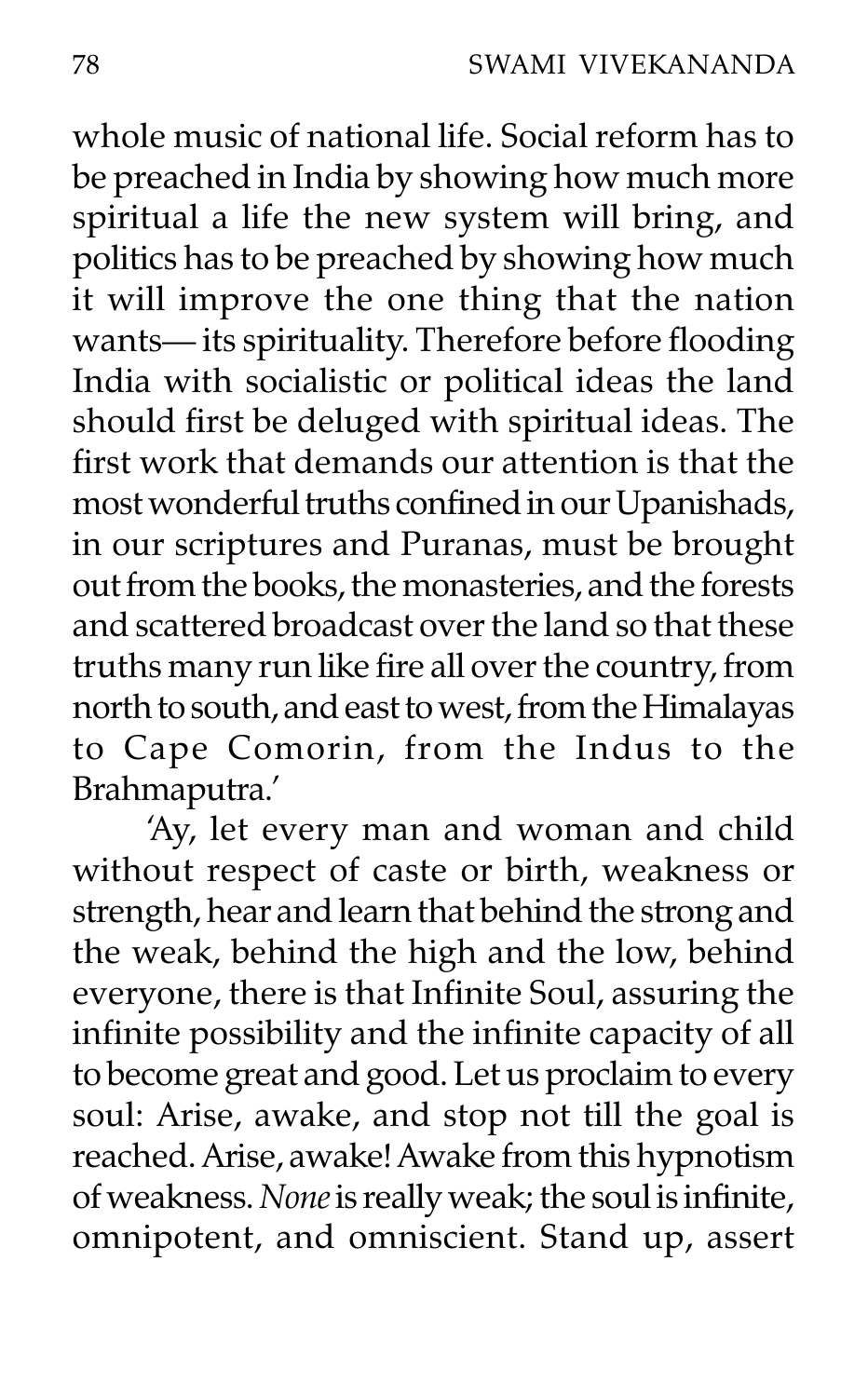yourself, proclaim the God within you, do not deny Him.' 'It is a man-making religion that we want.? It is man-making education all round that we want. It is man-making theories that we want. And here is the test of Truth: Anything that makes you weak physically, intellectually, and spiritually, reject as poison; there is no life in it, it cannot be true. Truth is strengthening. Truth is purity, truth is all knowledge.?Give up weakening mysticisms, and be strong?the greatest truths are the simplest things in the world, simple as your own existence.'

While delivering this inspiring message to his countrymen the Swami was not oblivious of his duty to emphasize the need of uplifting the sunken millions from the slough of torpor and degradation. He struck a sharp note of warning to his compatriots and gave vent to his own ideal of patriotism in the following stirring words:

'It is we who are responsible for all our degradation. Our aristocratic ancestors went on treading the common masses of our country underfoot, till they became helpless, till under this torment the poor people nearly forgot that they were human beings. They have been compelled to be merely hewers of wood and drawers of water for centuries.?Feel, therefore, my would-be reformers, my would-be patriots! Do you feel? Do you feel that millions and millions of the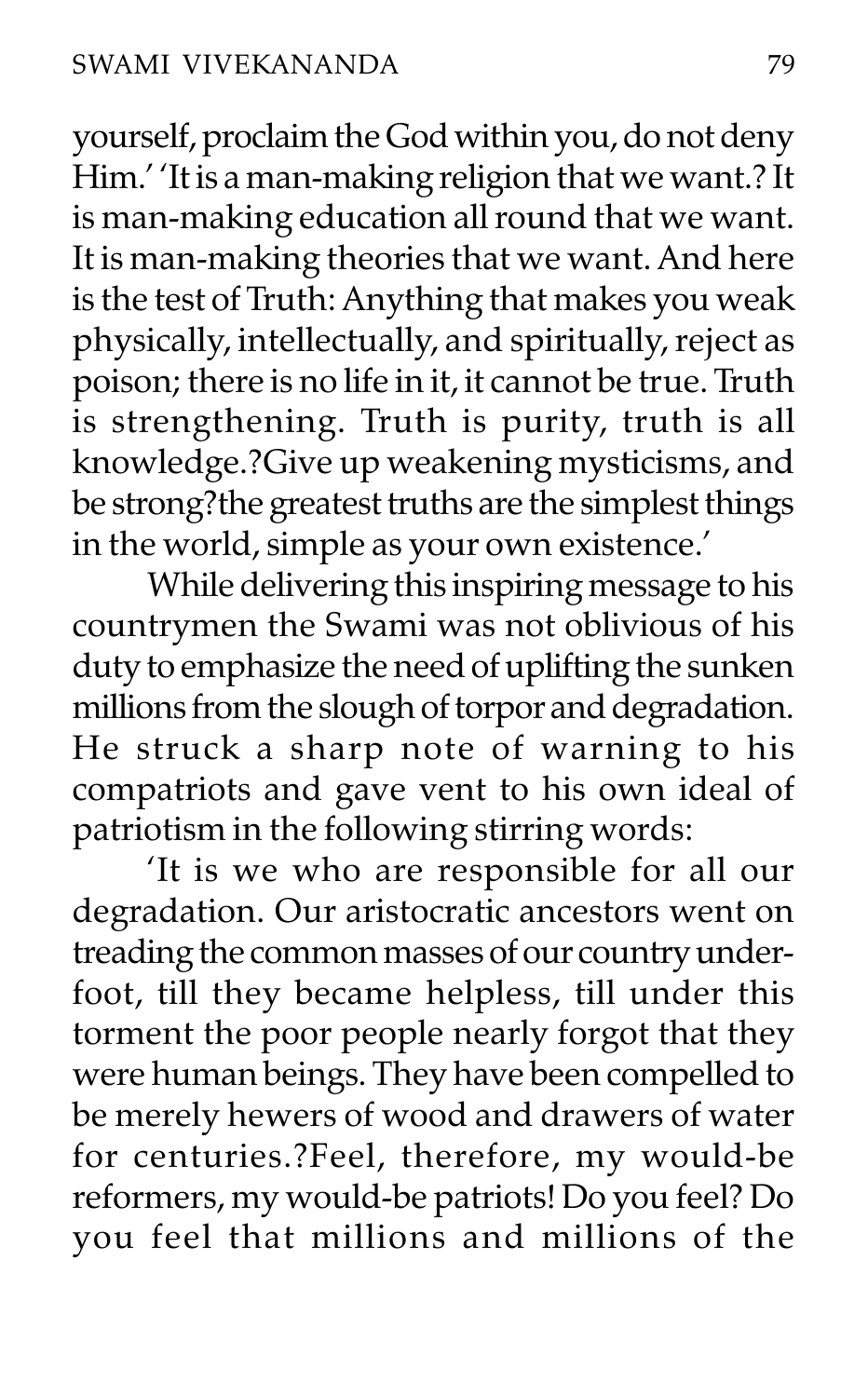descendants of gods and of sages have become nextdoor neighbours to brutes? Do you feel that millions are starving today, and millions have been starving for ages? Do you feel that ignorance has come over the land as a dark cloud? Does it make you restless? Does it make you sleepless??Have you forgotten all about your name, your fame, your wives, your children, your property, even your own bodies? Have you done that? That is the first step to become a patriot-the very first step.?Instead of spending your energies in frothy talk, have you found any way out, any practical solution, some help instead of condemnation, some sweet words to soothe their miseries, to bring them out of this living death? Yet, that is no all. Have you got the will to surmount mountain-high obstructions? If the whole world stands against you, sword in hand, would you still dare to do what you think right??If you have these three things, each one of you will work miracles.'

'For the next fifty years?let all other vain gods disappear?from our minds. This is the only God that is awake, our own race: everywhere His hands, everywhere His feet, everywhere His ears, He covers everything. All other gods are sleeping. What vain gods shall we go after and yet cannot worship the God that we see all round us—the Virat??The first of all worship is the worship of the Virat-of those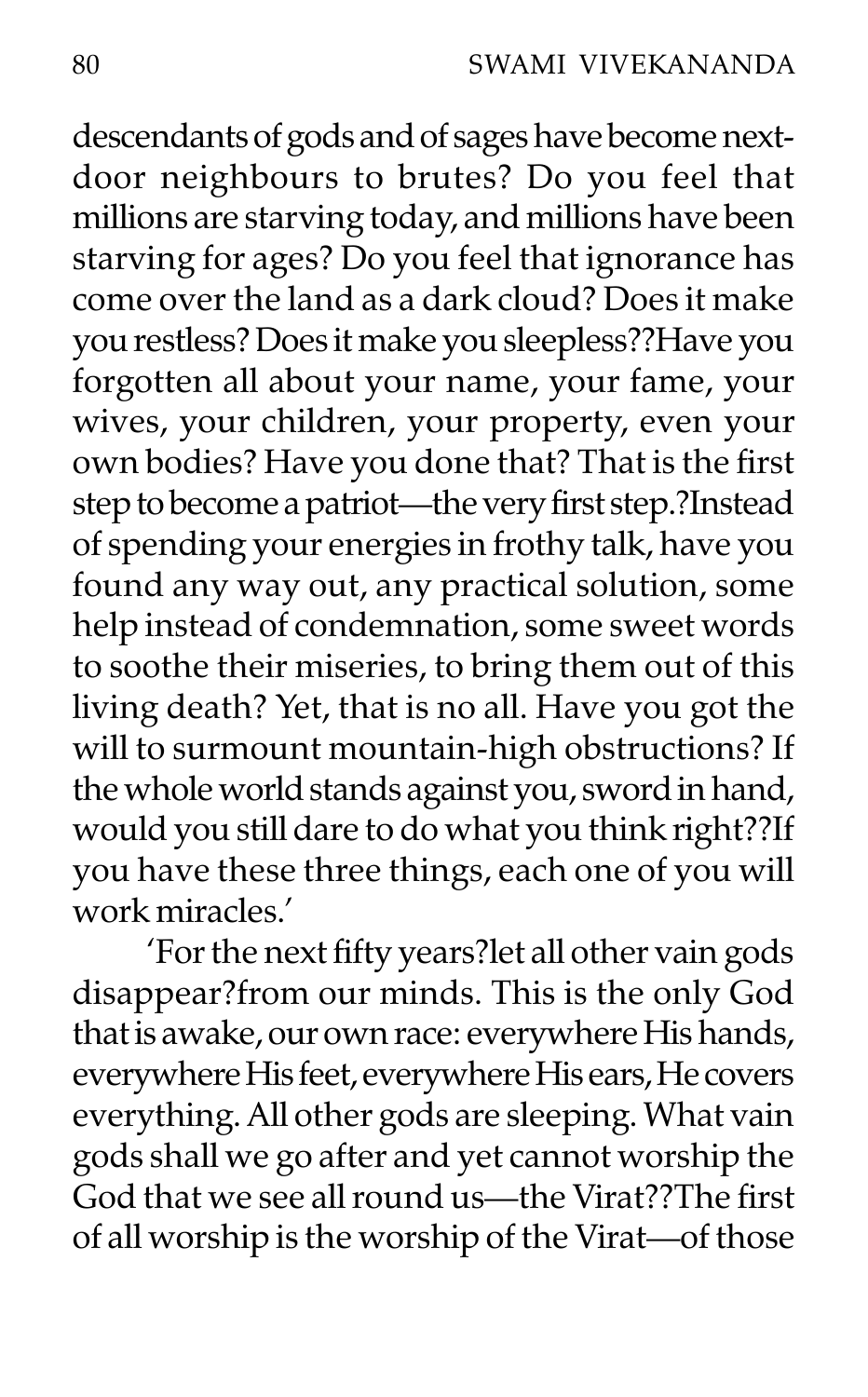all around us.?These are our Gods—men and animals—and the first gods we have to worship are our own countrymen.?'

Bengal did not lag behind. She also vied with other provinces in giving a fitting reception to her favourite and distinguished son. Hardly had the Swami reached Calcutta when hundreds of people came to pay their personal respects to him and to hear his exposition of Vedanta. In the day-time he made his headquarters generally in the palatial building of Gopal Lal Seal at Baranagore and at night he stayed at the Math which was then at Alambazar. The City's Address of Welcome took place on 28 February 1897, at the magnificent residence of Raja Sir Radhakanta Dev Bahadur at Shobhabazar. The meeting was presided over by Raja Binoy Krishna Dev Bahadur, who introduced the Swami as the foremost national figure in the life of India. There were present Rajas and Maharajas, Sannyasins, a group of distinguished Europeans, many well-known Pandits, illustrious citizens, and hundreds of college students. The speech which the Swami gave in reply to the address of welcome has become famous as a masterpiece of oratory and of fervent patriotism.

During the Swami's stay in Calcutta he was constantly visiting one devotee of Sri Ramakrishna or another. Many distinguished people, persons of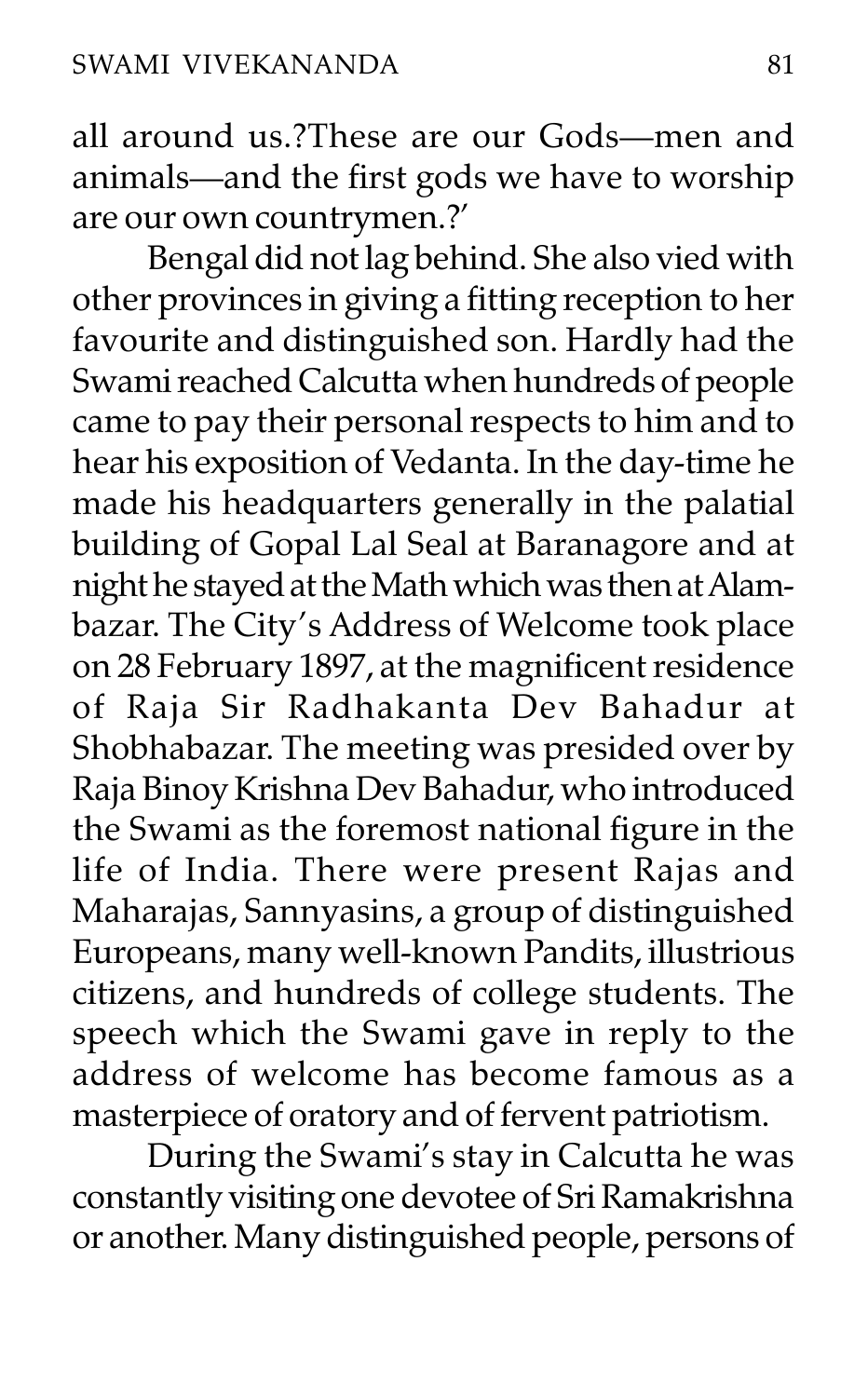various professions and callings as well as hundreds of enthusiastic youths used to come daily to the Seal garden. The questioners were invariably charmed with his knowledge and interpretation of the Shastras, and even great masters of philosophy and university professors were amazed at his genius. But his heart was with the educated, unmarried youths, with whom he was never tired of speaking. He was consumed with the desire of infusing his own spirit into them and to train some of the more energetic and religious among them, so that they might devote their lives to the salvation of their own souls and to the good of the world. He deplored their physical weakness, denounced early marriage, admonished them for their lack of faith in themselves and in their national culture and ideals. But all this was done with such unmistakable love and kindness that they became his staunchest disciples and followers.

It goes without saying that the main interest of the Swami's stay in Calcutta centred round the Alambazar monastery. No words can describe the joy of the monks when their beloved leader was with them again. Memories of the olden days were revived, the days with the Master (Sri Ramakrishna) and the innumerable experiences of the wandering life of everyone were recalled, and the Swami entertained his Gurubhais (brother-disciples) and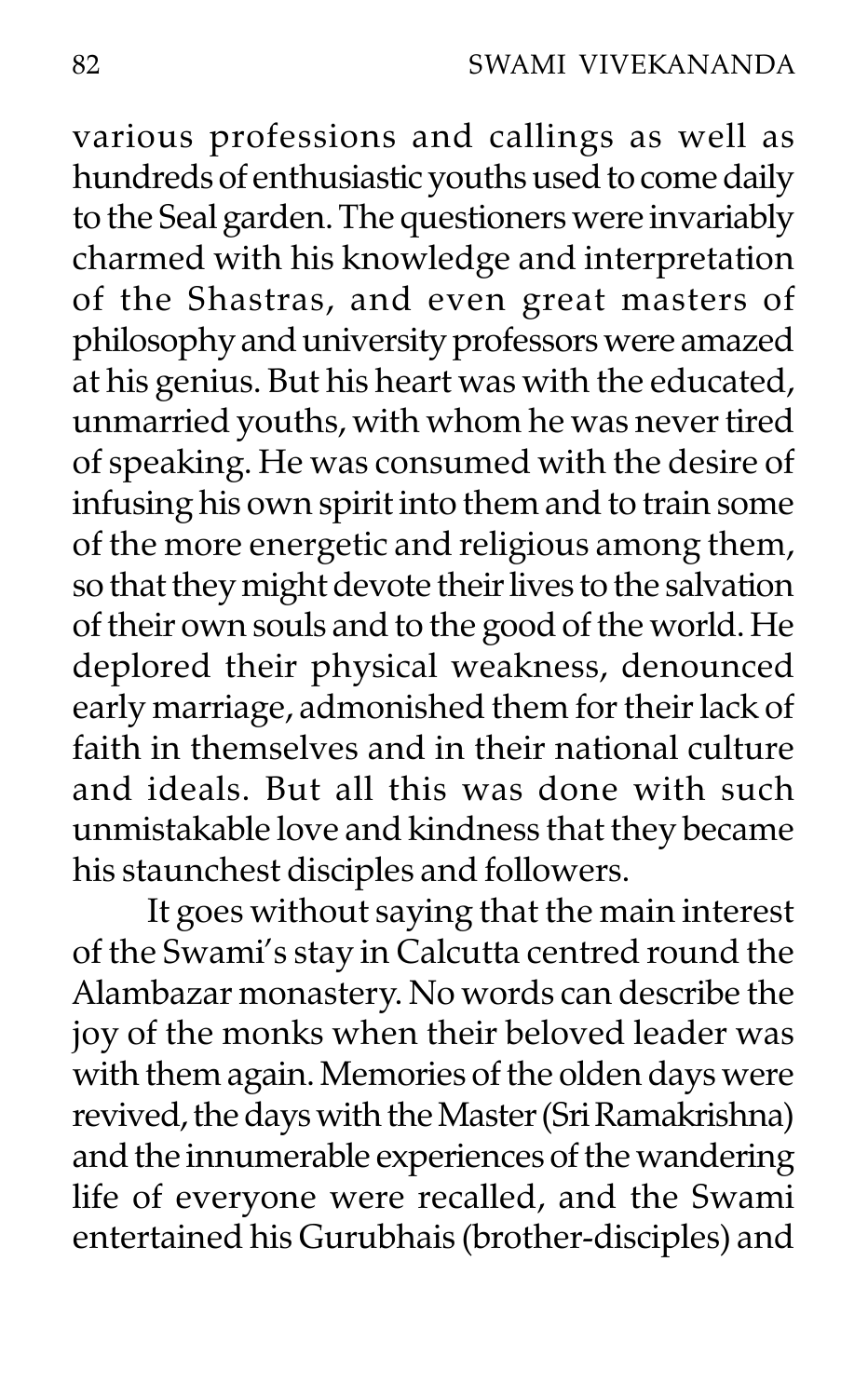the devotees of the Master with hundreds of tales and episodes of his life and work in the distant West.

Of the Swamiís numerous achievements one of the greatest was the conversion of his Gurubhais from the individualistic to the universal idea of religious life in which public spirit and service to fellow-men occupied a prominent place. Up to this time the ideal of the monks of the Math was to strive for personal Mukti (liberation) and realization of the Supreme Atman by severe penance and meditation, remaining as much as possible aloof from the world, its cares and sorrows, in consonance with the old conception of monastic life. But with the appearance of the Swami among them a new order of things was inaugurated. He railed at them for their lack of faith in themselves and in the great mission of the Master, for their failure to organize themselves into an active body, and for their neglect in preaching the gospel of liberation to others. The age demanded, he said, that they should carry the new light unto others, that they themselves should show by their example how to serve the poor, the helpless, and the diseased, seeing God in them, and that they should inspire others to do the same. The mission of his life, he declared, was to create a new order of Sannyasins in India who would dedicate their lives to help and serve others. Thus the Swami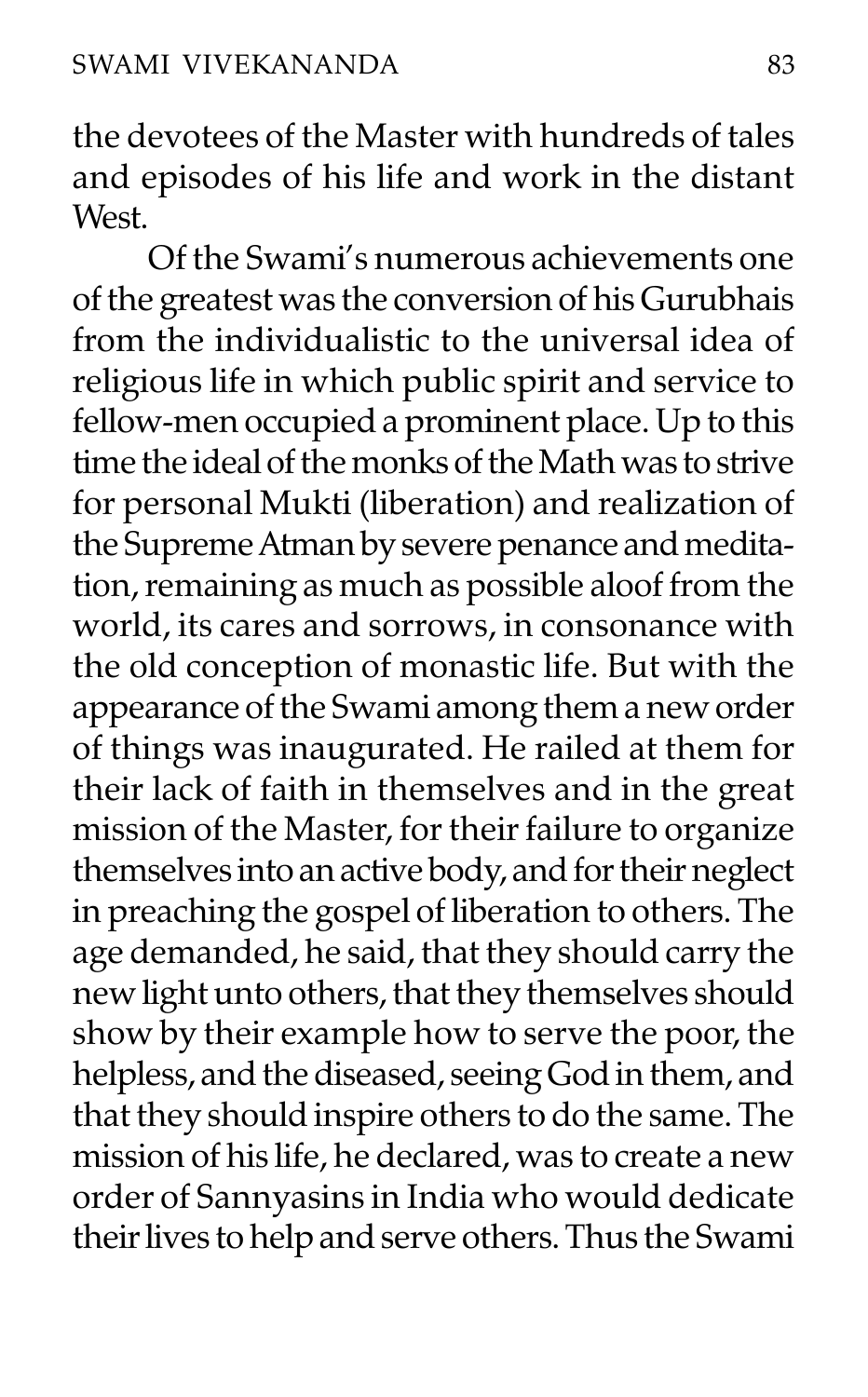interpreted his Master's message in a new light, showing them that their supreme duty lay in the carrying on of the Master's mission, the bringing about of a religious rejuvenation by raising the condition of the masses through loving service, and spreading the life-giving ideas of the Master over the entire world. Even while in the West he had conveyed to his Gurubhais this message again and again through his inspiring letters. Now, his personal presence and passionate appeals as also his brilliant exposition of his Master's mission completely bore down all opposition and he electrified their imagination with the synthetic ideal which combined in it a life of renunciation and service - a course of strict moral discipline, contemplation, and study as also of self-dedication at the altar of humanity for the attainment of the highest goal of human existence.

Out of their profound faith in their leader, his brother-disciples bowed their heads in acquiescence, knowing his voice to be the voice of their Master; all girded up their loins to do anything and to go anywhere, for the good of their fellowbeings at the bidding of the Swami. Swami Ramakrishnananda, who had never left the precincts of the Math for twelve years, went to Madras at the behest of Swami Vivekananda to open a centre there to propagate the teachings of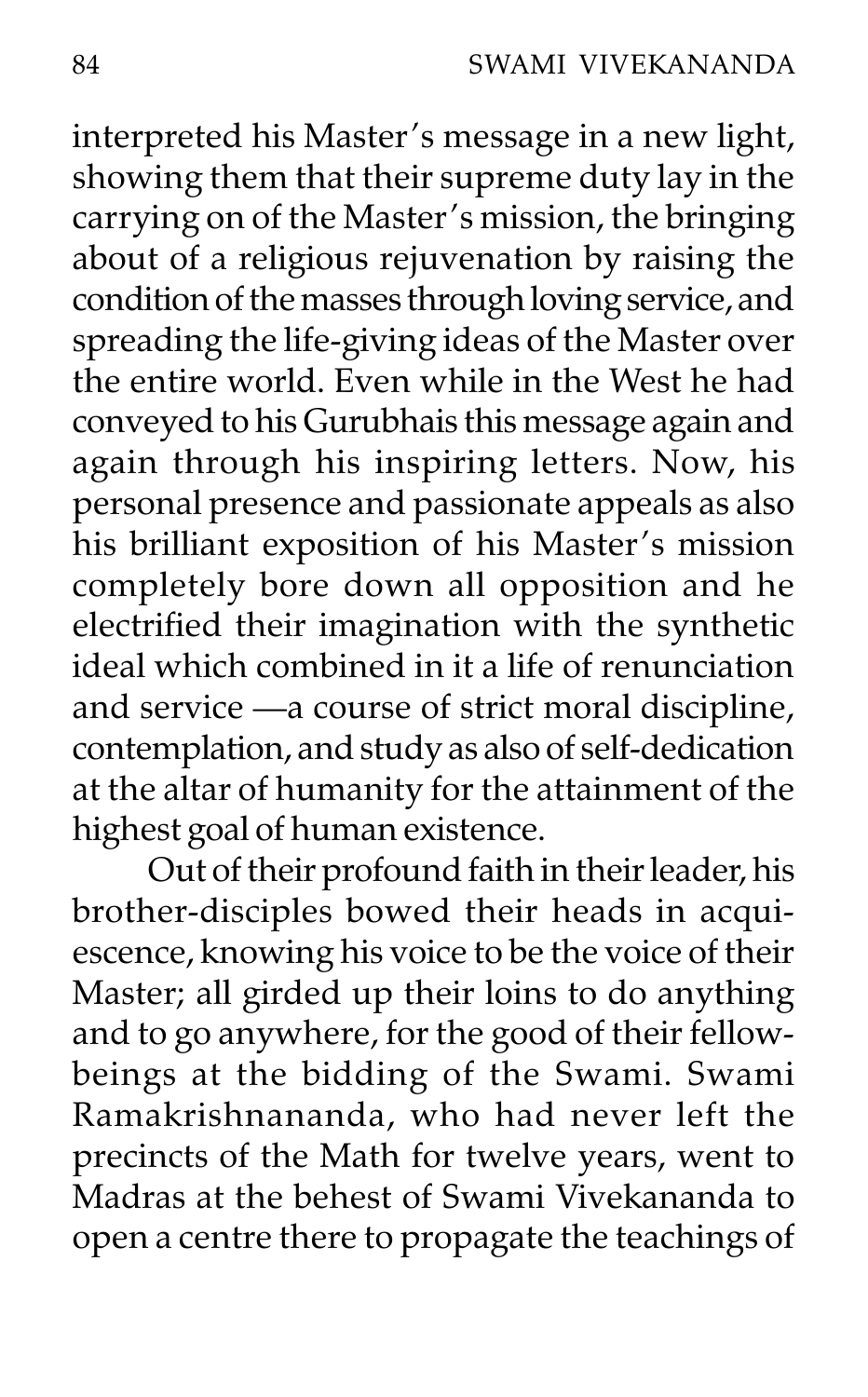the Vedanta in Southern India. Swamis Saradananda and Abhedananda had already gone to the West at the call of the Swami to help him in the work there. And full of the same spirit, Swami Akhandananda went to the district of Murshidabad to start famine relief work for the people dying from starvation in the villages. The other Gurubhais of the Swami were also ready to take up, as occasion demanded, any work of religious and philanthropic utility launched by him, or to further his ideas and plans of work in India and abroad. A brilliant group of young men inspired by the Swami's life and teachings soon joined the Order and now gallantly stood by his side to sacrifice their lives for others, to provide the ignorant and the depressed masses with the ways and means for the struggle for existence and make them stand on their own feet, to preach the highest message of the scriptures to one and all. Gradually there came into existence the various monastic centres, Homes of Service, and the relief centres in times of plague, famine, and flood, under the charge and with the co-operation of his Gurubhais and his disciples.

The Swami had long thought of bringing about a co-operative effort among the monastic and the lay disciples of Sri Ramakrishna, and of organizing in a systematic way the activities, both spiritual and philanthropic, of his Gurubhais. In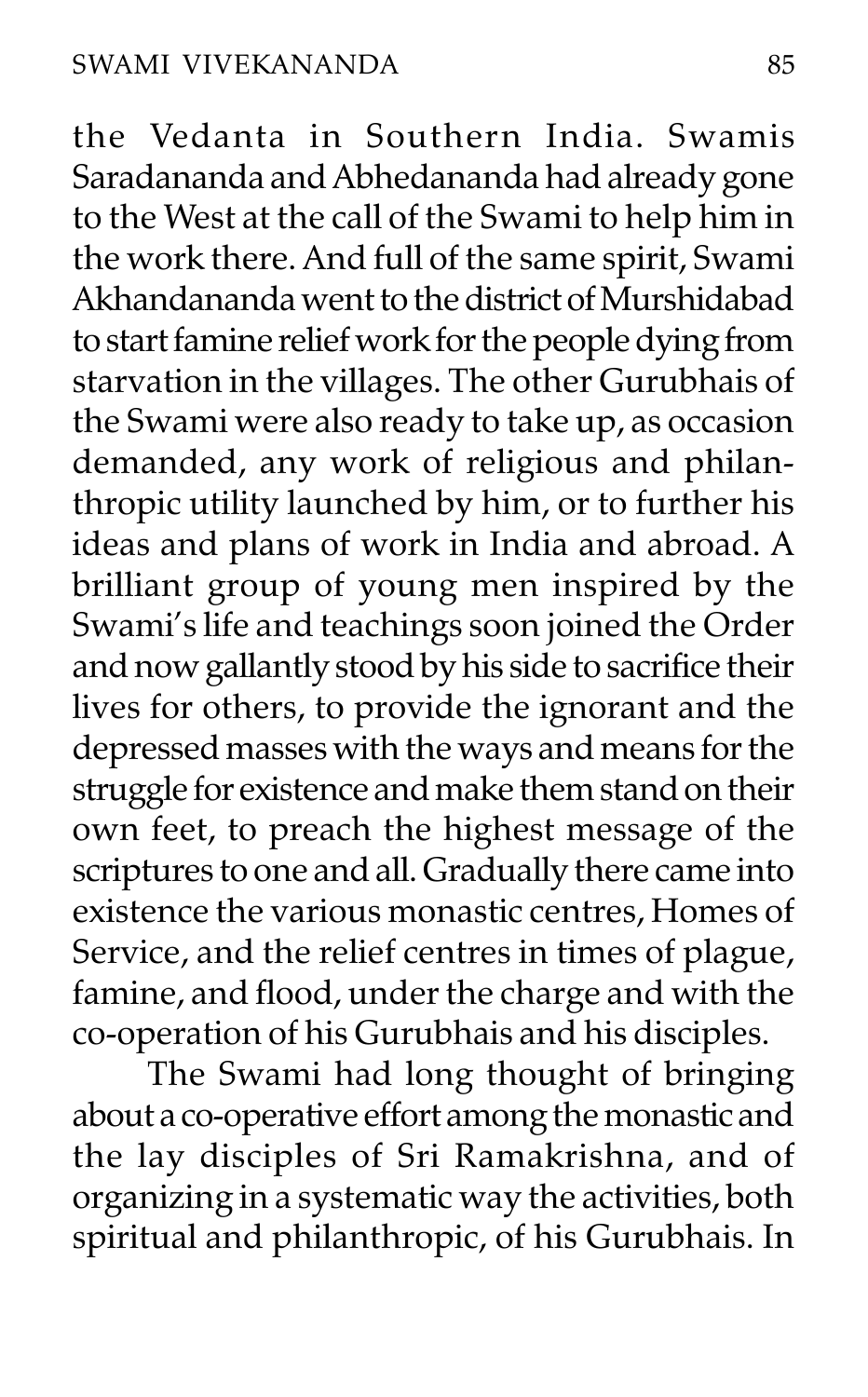response to the Swami's intimation of his desire to hold a meeting for the purpose of founding an association, a representative gathering of all the monastic and lay disciples of Sri Ramakrishna took place at the house of a devotee-Balaram Bose-in the afternoon of 1 May 1897. With the unanimous consent of the assembled devotees an organization was formed under the name of the Ramakrishna Mission Association.

The duty of the Mission would be to conduct in the right spirit the activities of the movement inaugurated by Sri Ramakrishna for the establishment of fellowship among the followers of different religions, knowing them all to be so many forms only of one underlying Eternal Religion. Its methods of action would be (1) to train men so as to make them competent to teach such knowledge or sciences as are conducive to the material and spiritual welfare of the masses; (2) to promote and encourage arts and industries; (3) to introduce and spread among the people in general Vedantic and other religious ideas in the way in which they were elucidated in the life of Sri Ramakrishna. It was further resolved that the activities of this Mission should be directed to the establishment of Maths and Ashramas in different parts of India for the training of Sannyasins and such of the householders as may be willing to devote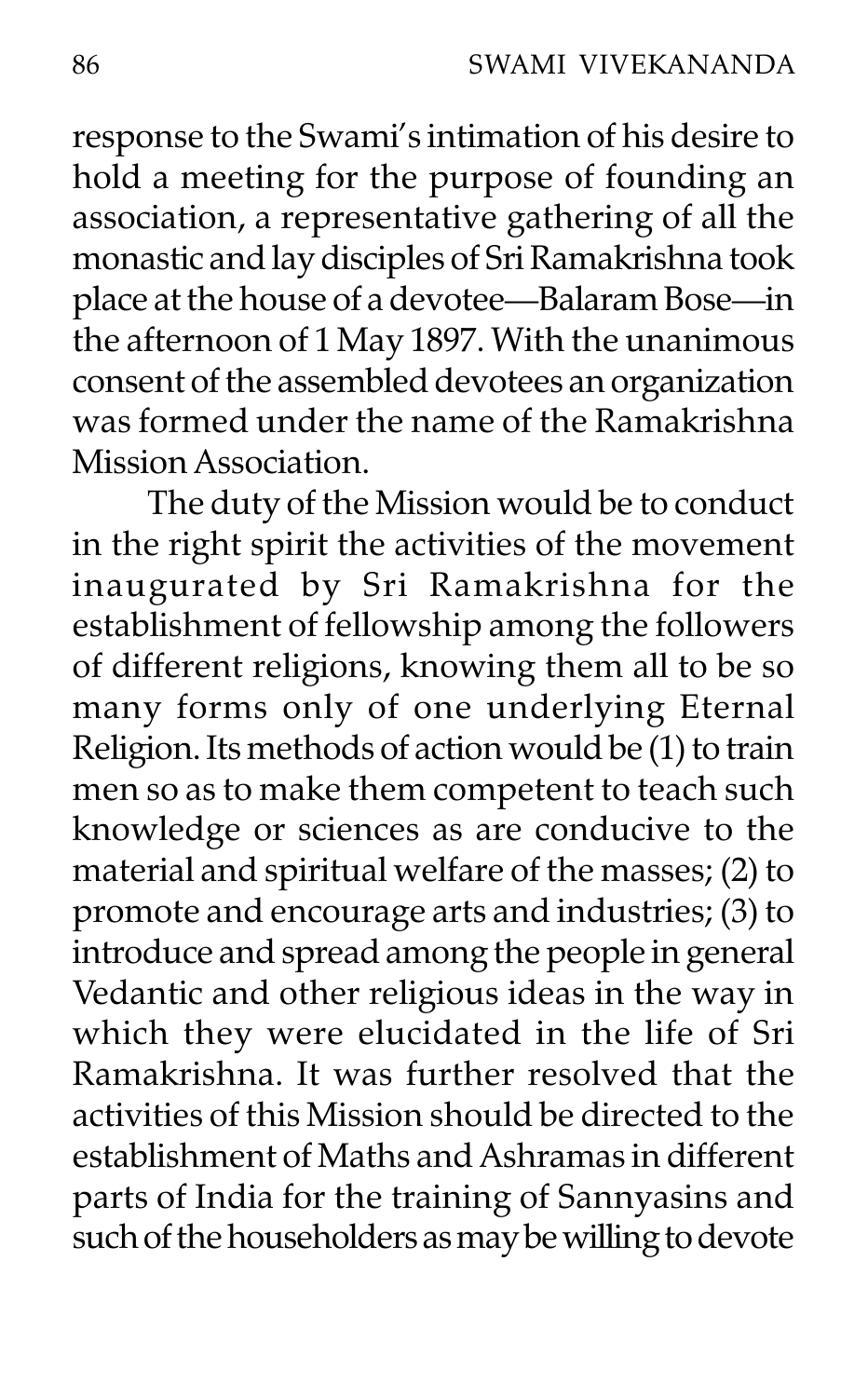their lives to educate others. Its work in the foreign department should be to send trained members of the Order to countries outside India to start centres there for the preaching of Vedanta in order to bring about a close relation and better understanding between India and foreign countries.<sup>3</sup>

A practical Vedantist, Swami Vivekananda wanted one and all to translate the Upanishadic doctrines into action in everyday life. The Swami himself practised the ideal in his own life; he flung himself whole-heartedly into the whirlpool of activity and thus inspired others to follow in his footsteps and render service to the suffering humanity even under the most trying circumstances.

From May 1897 to January 1898, he went like a whirlwind through the historic cities of Northern India, sowing the seed with his characteristic boldness and zeal. Whether at Almora, Kashmir, and the Punjab, or at Khetri, Alwar, Ajmer, and other principal states of Rajputana in every place the Swami was the recipient of spontaneous homage of his countrymen from the highest to the lowest. He mixed and talked as freely and intimately with the Rajas and Maharajas as with other sections of the Indian people-always placing before them the vital needs of their motherland.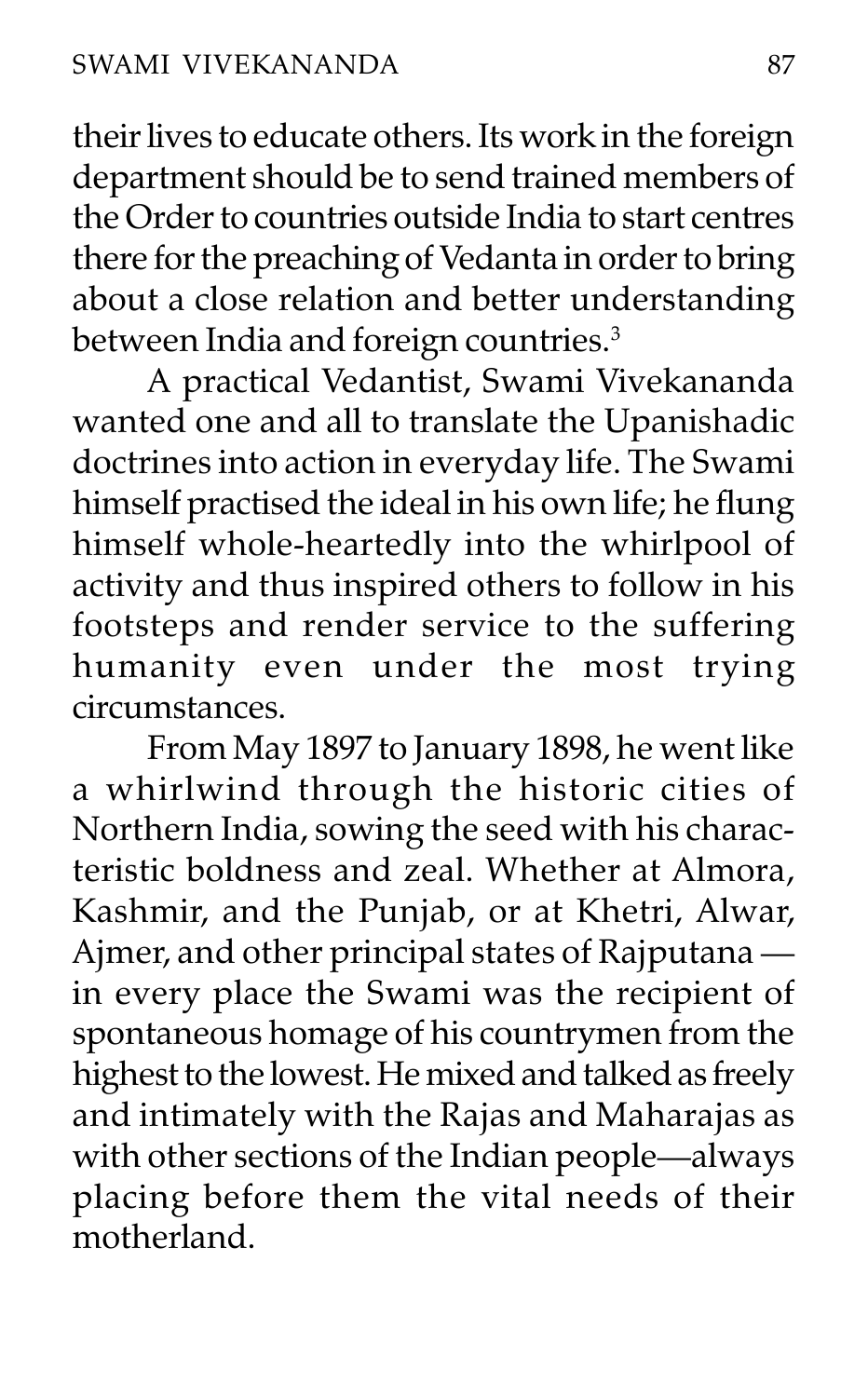He was never tired of showing to his countrymen the value and significance of the culture they had inherited from their ancestors-a culture in comparison with which any other civilization, past or present, paled into insignificance—till their hearts throbbed at the very name of India. He clearly pointed out that Indian nationalism was to be based on the greatness of the past though various new ideas also had to be assimilated in the process of growth. If we have to be true to the genius of the race, if we have to appeal to the soul of the nation, we have to drink deep of the fountain of the past and then proceed to build the future. This heritage from the past, he pointed out, was essentially a religious heritage. The fundamental problem in India, therefore, was to organize the whole country round the spiritual ideal. By religion he meant the eternal life-giving principles as taught by the Shrutis and not the mass of superstitions and local customs, which are mere accretions requiring a weeding out with a strong hand. Above all, he showed that the nation depended upon the character and qualities of its individual members. On the strength of the individuals lay the strength of the whole nation. So each individual, he urged, if he desired the good of the country as a whole, should try, whatever might be his walk of life, to build character and acquire such virtues as courage,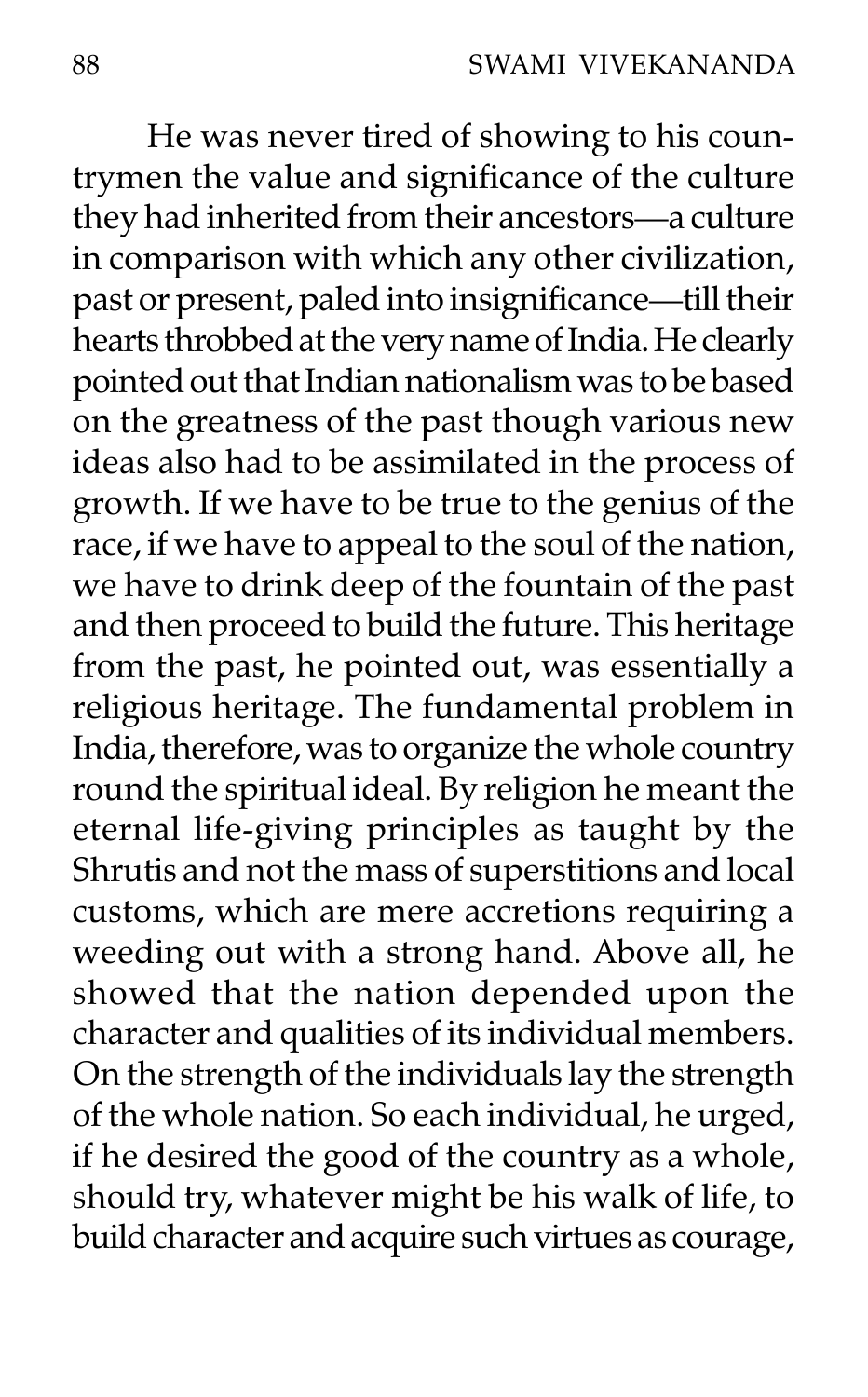strength, and self-respect, and practice the national ideals of renunciation and service.

## IN THE COMPANY OF WESTERN AND EASTERN DISCIPLES

Having finished his lecture tour Swami Vivekananda returned to Calcutta about the middle of January 1898. The Math was transferred in February from Alambazar to Nilambar Mukherjee's gardenhouse on the western bank of the Ganga in the village of Belur. For some time the Swami devoted himself to certain important aspects of his Mission-notably the training of his own disciples, both Eastern and Western, so as to enable them to carry into practice his plans for the regeneration of his motherland. His Western disciples had come to India at his call: Miss Margaret Noble at the end of January, to found in conjunction with Miss Henrietta F. Müller model institutions for the education of Indian women; Mrs. Ole Bull and Miss Josephine MacLeod in February. In March, Margaret Noble took the vow of Brahmacharya and the name of Nivedita, the Consecrated One. Vivekananda introduced her in warm terms to the Calcutta public as a gift of England to India.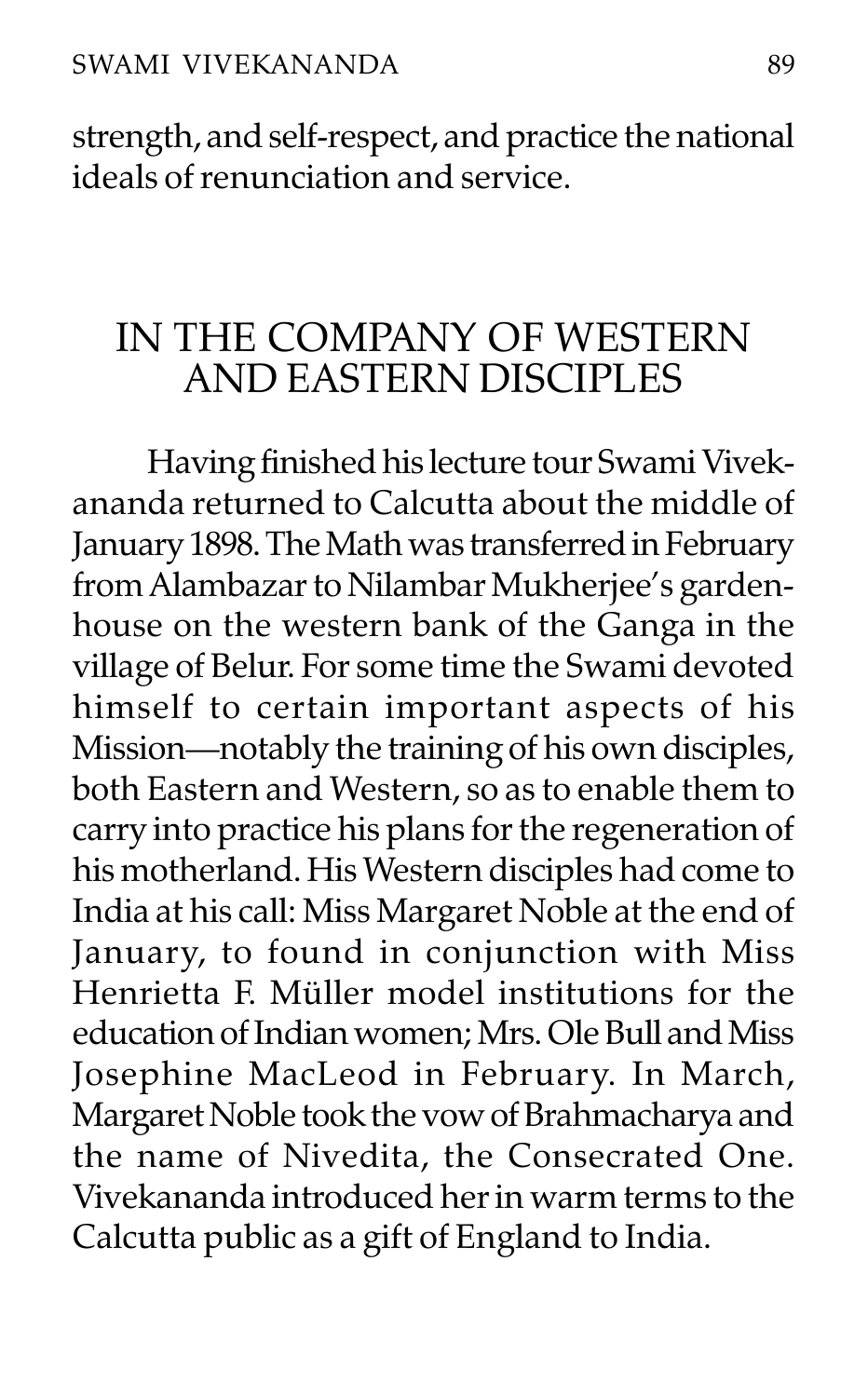The training of these Western disciples was of momentous concern to the Swami as a spiritual teacher. Among the Western disciples he particularly chose Nivedita in whom he had great hope and trust; and as such, his illuminating discourses were mainly directed to her. The Swami was anxious that his Western disciples should make an impartial study of Indian problems. They were not only to see the glories, but also to have special and clear understanding of the problems of the land and to bring the ideals and methods of Western scientific culture to bear upon the task of finding a solution.

The Swami then set out on a journey through India with a select group of his disciples. After a stay at Almora, were the Seviers were already established, and then after a journey to Kashmir up the river Jhelum through the Vale of Srinagar, the Swami undertook, at the end of July 1898, the great pilgrimage to the cave of Amarnath in the glacial gorge of the Western Himalayas. Only Sister Nivedita was permitted to accompany him to that holy place. On August 2, the day of the annual festival, they arrived at the sacred cave where there was the famous ice-Shiva. Behind the other pilgrims, Swami Vivekananda, trembling with emotion, entered the sanctuary in an almost semiconscious condition. A great mystical experience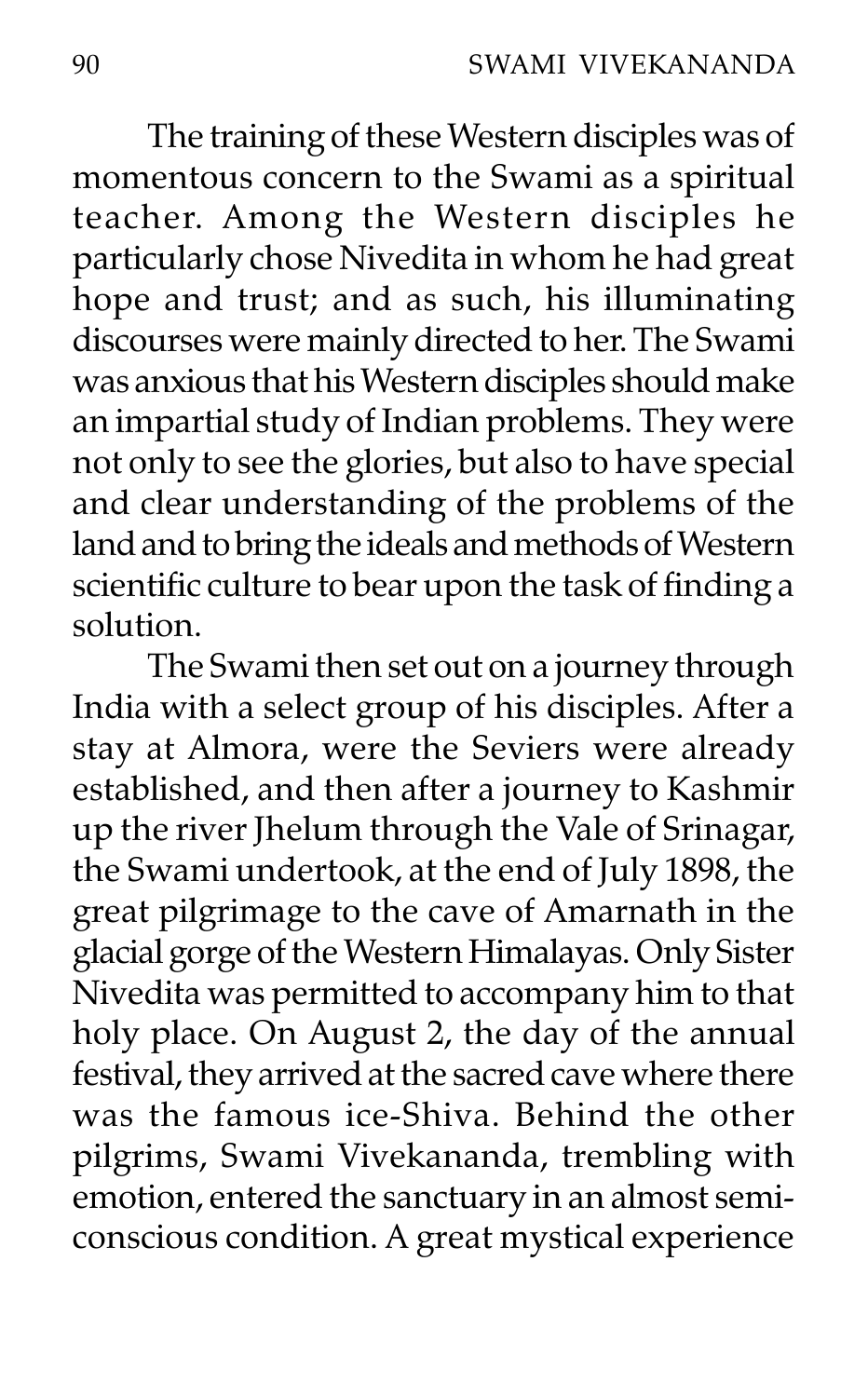came to him. So saturated became his personality with the Presence of the Lord that for days afterwards he could speak of nothing but Shivathe Eternal One, the Great Monk, rapt in meditation, aloof from all worldliness.

Following the pilgrimage to Amarnath the Swami's devotion concentrated itself on the Mother, and he was soon blessed with a wonderful vision of Kali the Divine Mother. While his vision was most intense he wrote 'Kali the Mother'—a poem, where he is seen at his best. After this experience he retired alone abruptly on September 30 to the Coloured Springs of Kshir Bhavani where he practised severe austerities. He was found completely transfigured when he returned to his disciples after a few days. All thought of leader, worker, or teacher was gone. He was now only the Monk—in all nakedness of pure Sannyasa. So, he feelingly said to them, 'It is all ?Mother? now! All my patriotism is gone. Everything is gone. Now it is only ?Mother, Mother?!' The party then came back to Lahore. The Swami's health was so much undermined that he had to be brought back to Bengal by Swami Sadananda, who had hurried down from Almora after learning of the Swami's poor health.

They arrived at Belur, where the new monastery was under construction, in the month of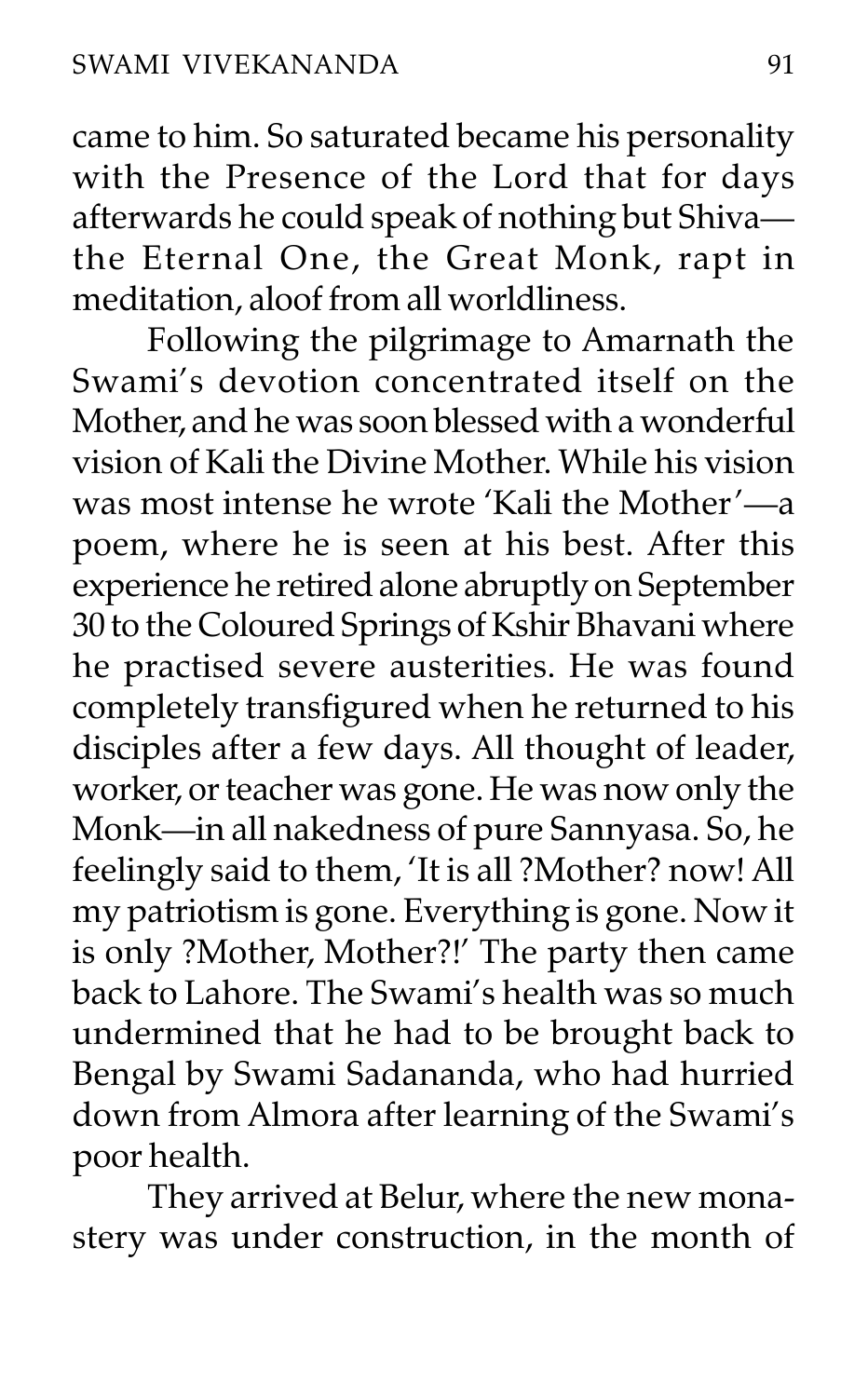October. The Swami, in spite of his failing health, resumed his old life with the monks and performed the consecrating ceremony of the monastery on December 9. From January 2, 1899, this place, now known as Belur Math, became the permanent headquarters of the monks of the Ramakrishna Order. Gathering together his disciples, the Swami began from now to impress on them the duties and responsibilities of their monastic life. Hours were spent in religious conversation; scriptures were read and commented upon; and strict regulations and monastic discipline were instituted along with spiritual and intellectual work for certain hours of the day. Addressing the disciples, the Swami would point out, 'The history of the world is the history of a few men who had faith in themselves. That faith calls out the divinity within. You fail only when you do not strive sufficiently to manifest infinite power. As soon as a man loses faith in himself, death comes. Believe first in yourself, and then in God. A handful of strong men will move the world. It is the salvation of others that you must seek; and even if you have to go to hell in working for others, that is worth more than to gain heaven by seeking your own salvation.'

In spite of illness, the Swami continued with the organization of the Ramakrishna Mission with Swami Saradananda who had been called back from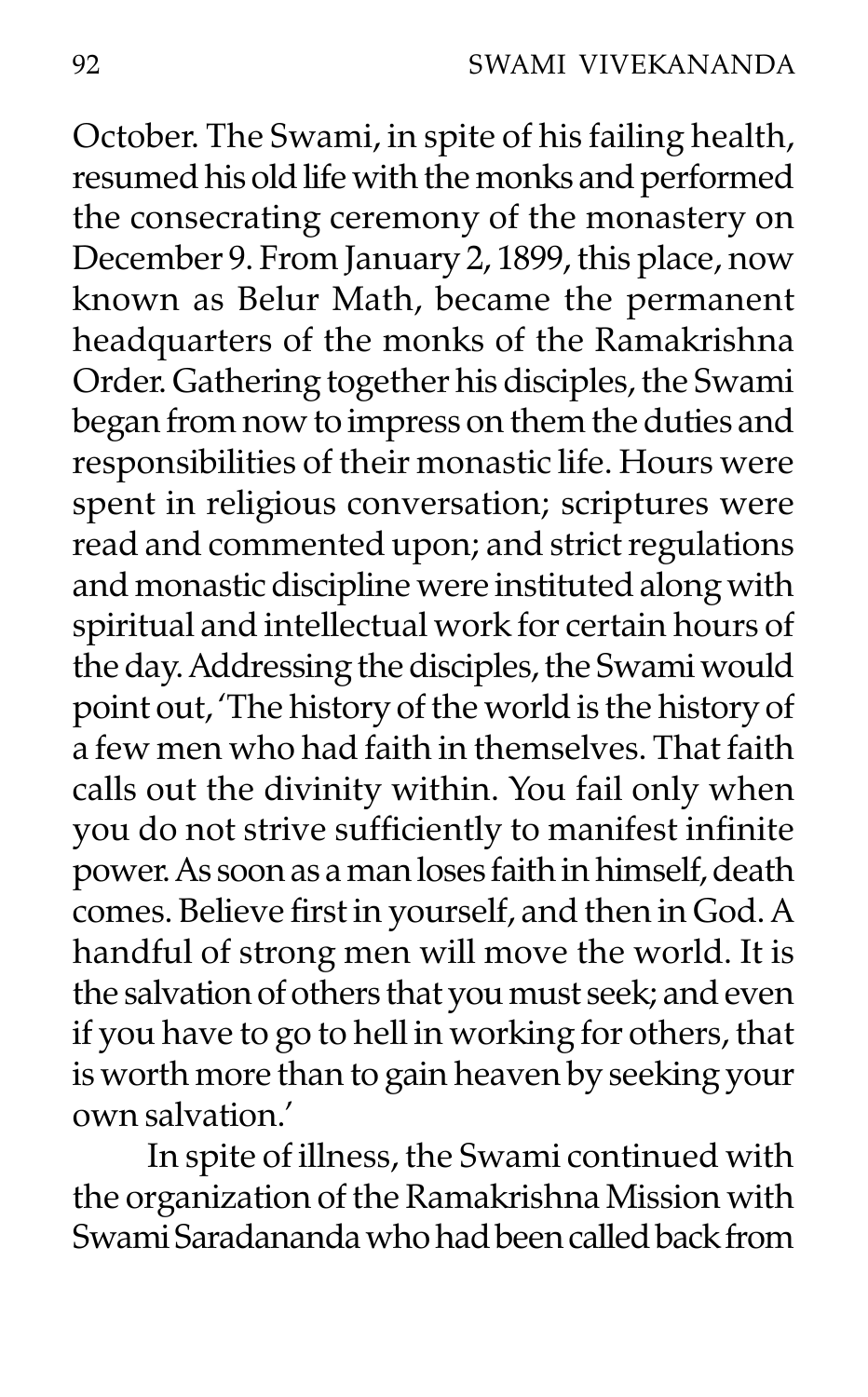America for this work. He soon built up a strong band of 'the sappers and miners in the army of religion' for the reconstruction of Indian life, as also for the diffusion of Vedantic ideas throughout the length and breadth of the world. Very soon, his dream of starting a monastery in a cool, secluded region of the Himalayas, where the East and the West could meet on an equal footing of love and unity, exchange the highest ideals of each, and practise the Advaita philosophy, was also realized. Mr. and Mrs. Sevier with the help of Swami Swarupananda, founded the Advaita Ashrama in March 1899, under the guidance of Swami Vivekananda at Mayavati from where one can command a magnificent view of the charming ranges of perpetual snow. Other service institutions also sprang into existence under his directions in different parts of India, and the Swami had the satisfaction of seeing his lofty ideal rooted deep in the soil of his birth.

#### SECOND VISIT TO THE WEST

The Swami announced his intention of going to the West in order to see the work he had founded as well as to give fresh impetus to them. He was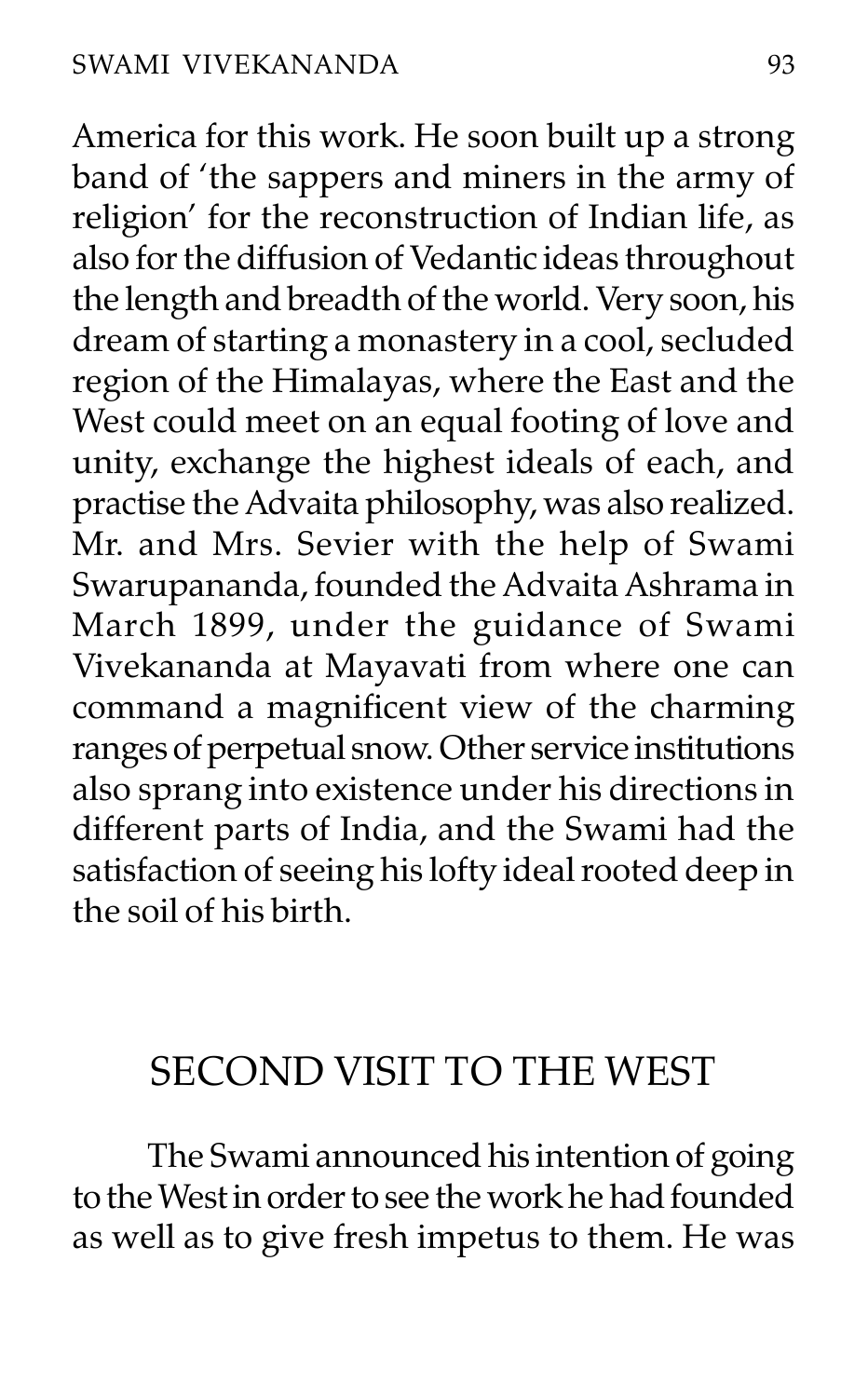urged also by his friends and physicians to do so at once as his health was very poor. This time he took with him Sister Nivedita and a brother monk, Swami Turiyananda, and boarded the steamer on June 20, 1899. In regard to taking Swami Turiyananda to America, the Swami said, 'They have seen the Kshatriya power-now I want to show them the Brahmin!' He meant that in himself the West had seen the combative spirit and energy in the defence of the Eternal Religion, Sanatana Dharma; and now the time had come when the people should have before them the example of a man of meditation in his Gurubhai, born and bred in the best traditions and rigorous discipline of Brahminhood. After having broken his journey in London, he went to the United States and stayed for almost a year. There he found Abhedananda actively engaged in the Vedantic work. Turiyananda settled down at Mont Clair near New York, and he himself went to California, where he founded the Vedanta Society at San Francisco. Besides, he received the gift of a property of one hundred and sixty acres of forest land in the district of Santa Clara, where an Ashrama was established by Swami Turiyananda to train a select band of students in the monastic life. Thus the work prospered and the ideas spread.

But though the Swami was full of merriment even while busy consolidating his work in America,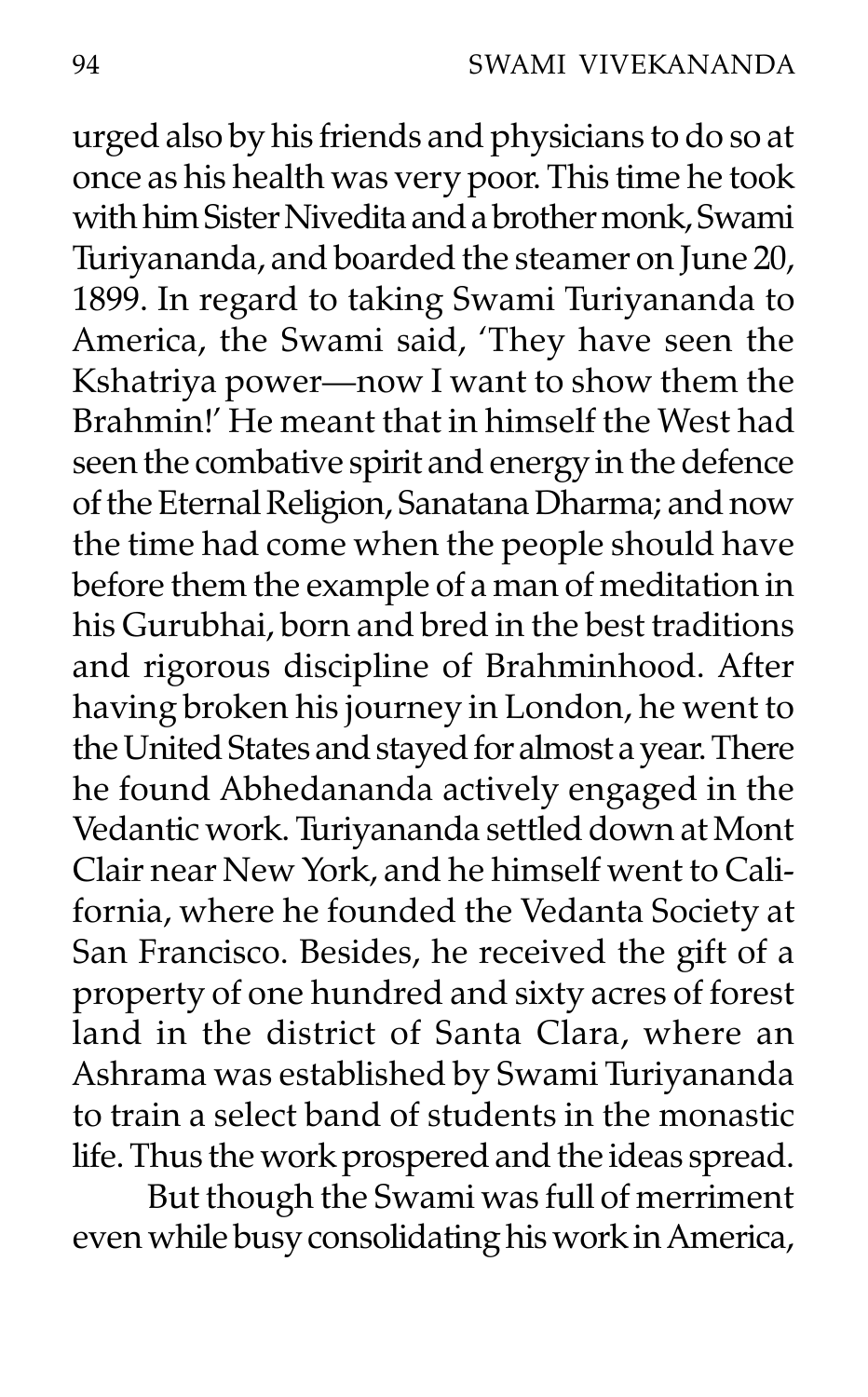there was always in him the undertone of serious states of mind. Throughout his Western experience this time one notices in him a deep yearning for the Absolute. In one of his letters he definitely says, ë?pray for me?that my works may stop for ever, and my whole soul be absorbed in the Mother.?The battles are lost and won. I have bundled my things, and am waiting for the Great Deliverer.?I am only the boy who used to listen with rapt wonderment to the wonderful words of Ramakrishna under the banyan of Dakshineswar. That is my true nature; works and activities, doing good and so forth are all superimpositions. Now, I again hear his voice; the same old voice thrilling my soul. Bonds are breaking, love dying, work becoming tasteless; the glamour is off life. Now only the voice of the Master calling??Let the dead bury the dead, follow thou Me.? ?I come, my Beloved Lord, I come??Nirvana is before me. I feel it at times, the same infinite ocean of peace, without a ripple, a breath.'

Towards the end of July 1900, the Swami started for Paris, where he had been invited to the Congress of the History of Religions. He stayed in Paris for about three months and left for Egypt via Vienna, Constantinople, and Athens. The meditative habit, which had revealed itself ever since his second visit to the West in intense forms, now reached a veritable climax. In Paris, oftentimes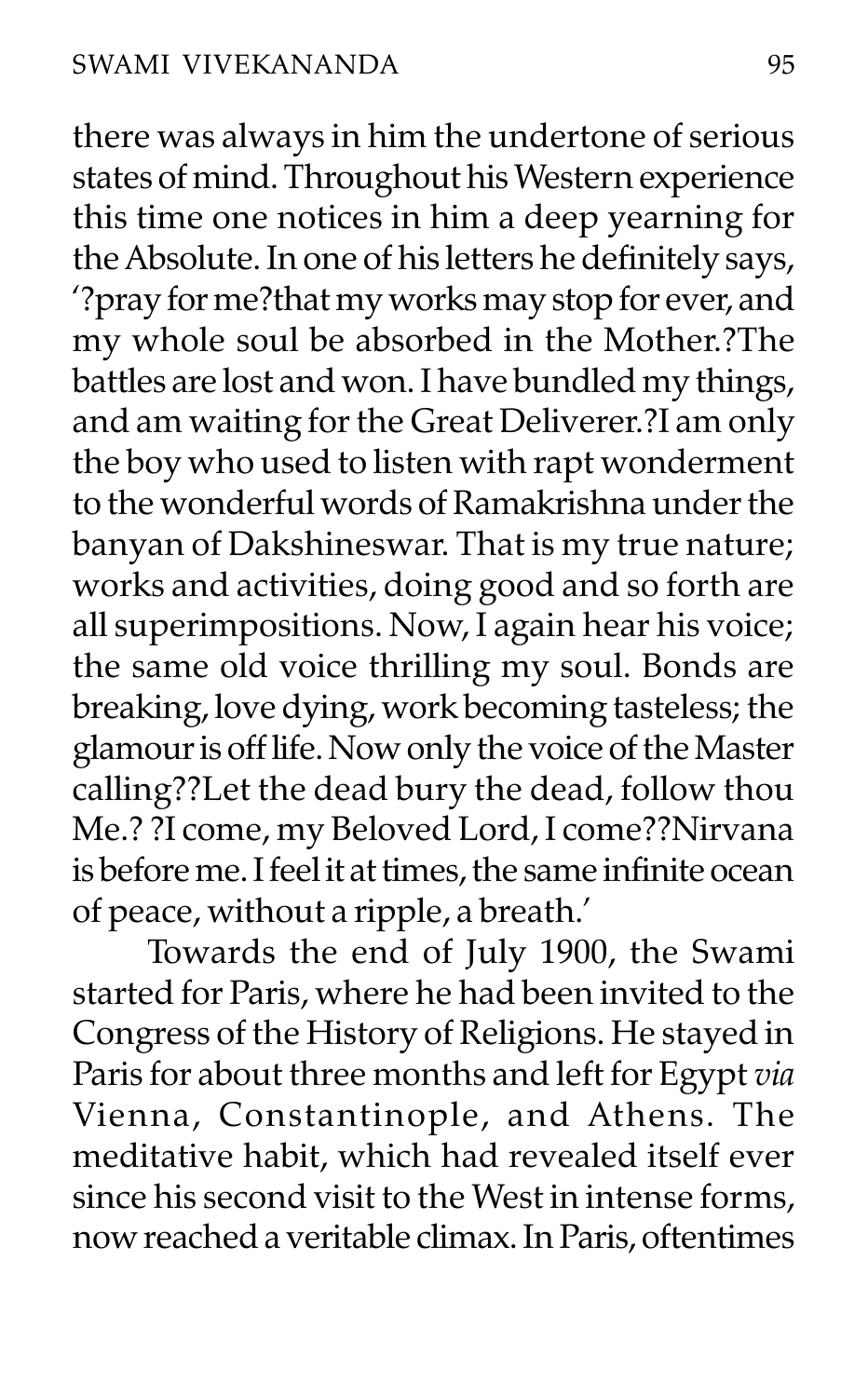his mind had been far aloof from his environment; and here in Egypt it seemed as if he were turning the last pages in the Book of Experience. He seemed world-weary.

Suddenly he felt a strong desire to return to India. There in the far-off Himalayan Ashrama, Mr. Sevier, his great friend and disciple, had given up his body—a martyr to his cause. The Swami had, as it were, a presentiment of this. He became restless to return to India. So without waiting a single day he took the first steamer and came back alone to his motherland at the beginning of December 1900. The joy of his brother-monks knew no bounds when they unexpectedly found their leader present in their midst.

About his impression of this visit to the West the Swami said that during his first journey he had been caught by the power, the organization, and the apparent democracy of America and Europe. But now he had discovered the spirit of lucre, of greed, of Mammon, with its enormous combinations and ferocious struggle for supremacy. Material brilliance no longer deceived him. He saw the hidden tragedy, the weariness under the forced expenditure of energy—the deep sorrow under the frivolous mask. 'Social life in the West,' he said to Nivedita, 'is like a peal of laughter: but underneath it is a wail. It ends in a sob. The fun and frivolity are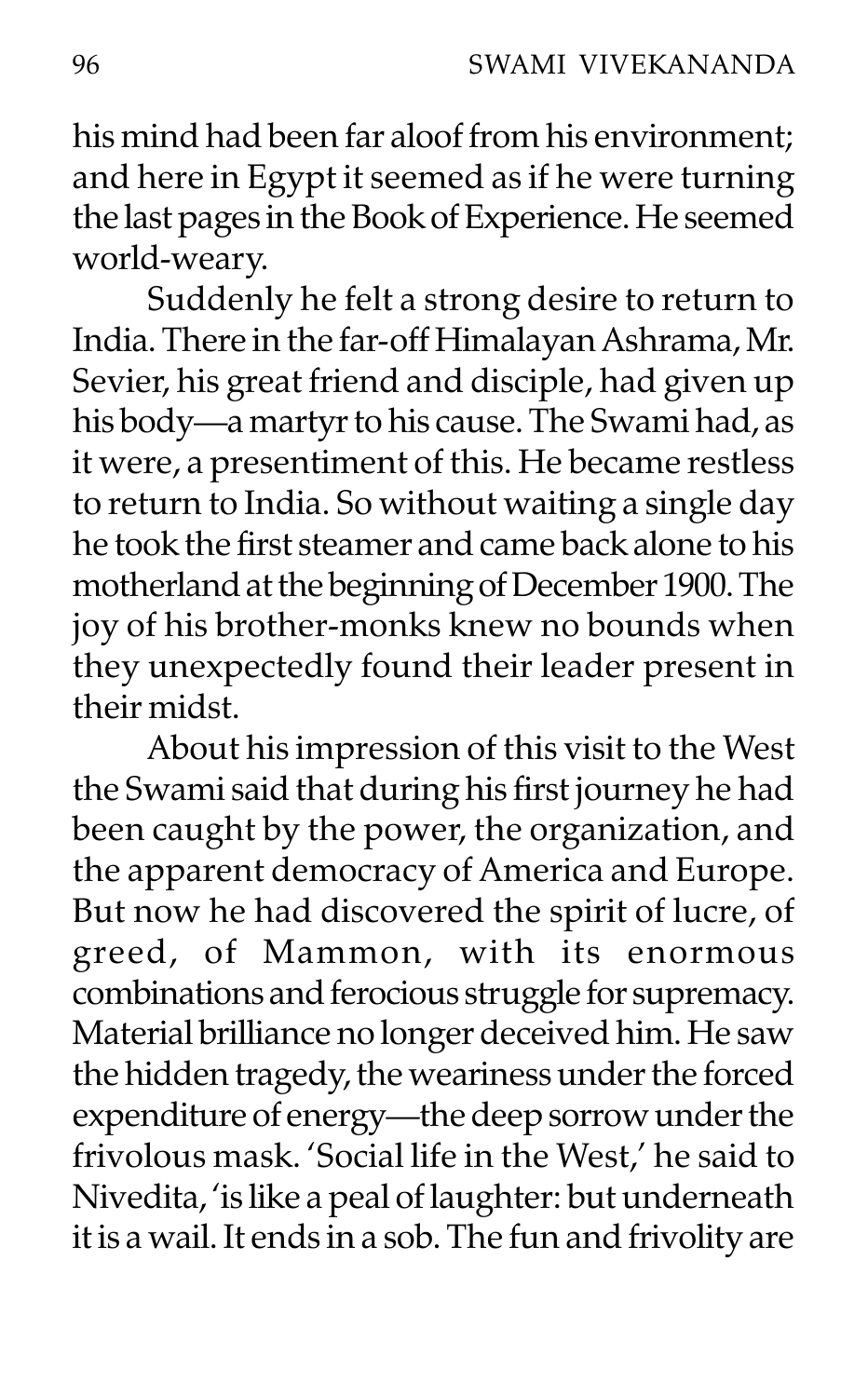all on the surface; really it is full of tragic intensity.?Here (in India) it is sad and gloomy on the surface, but underneath are carelessness and merriment.'

# PARTING GLIMPSES

Before taking up the work that awaited him on his return to India, the Swami's first object was to visit Mrs. Sevier at the Advaita Ashrama, in Mayavati. On his arrival at the Belur Math, he had the confirmation of his premonition of the passing away of his beloved disciple, Mr. Sevier, which had occurred on October 28, 1900. Without stopping to rest at Belur, he telegraphed to Mayavati that he was coming to the Ashrama. He arrived on January 3, 1901, and despite the mingled joy and emotion he felt at meeting Mrs. Sevier again, in seeing the work finished, and in contemplating the beauty of the Ashrama perched on the mountain-slope he could stay there only for a fortnight; asthma suffocated him. The Swami had to come back to the Belur Math on January 24. Apart from a last pilgrimage that he made with his mother to the holy places of Eastern Bengal and Assam, to Dacca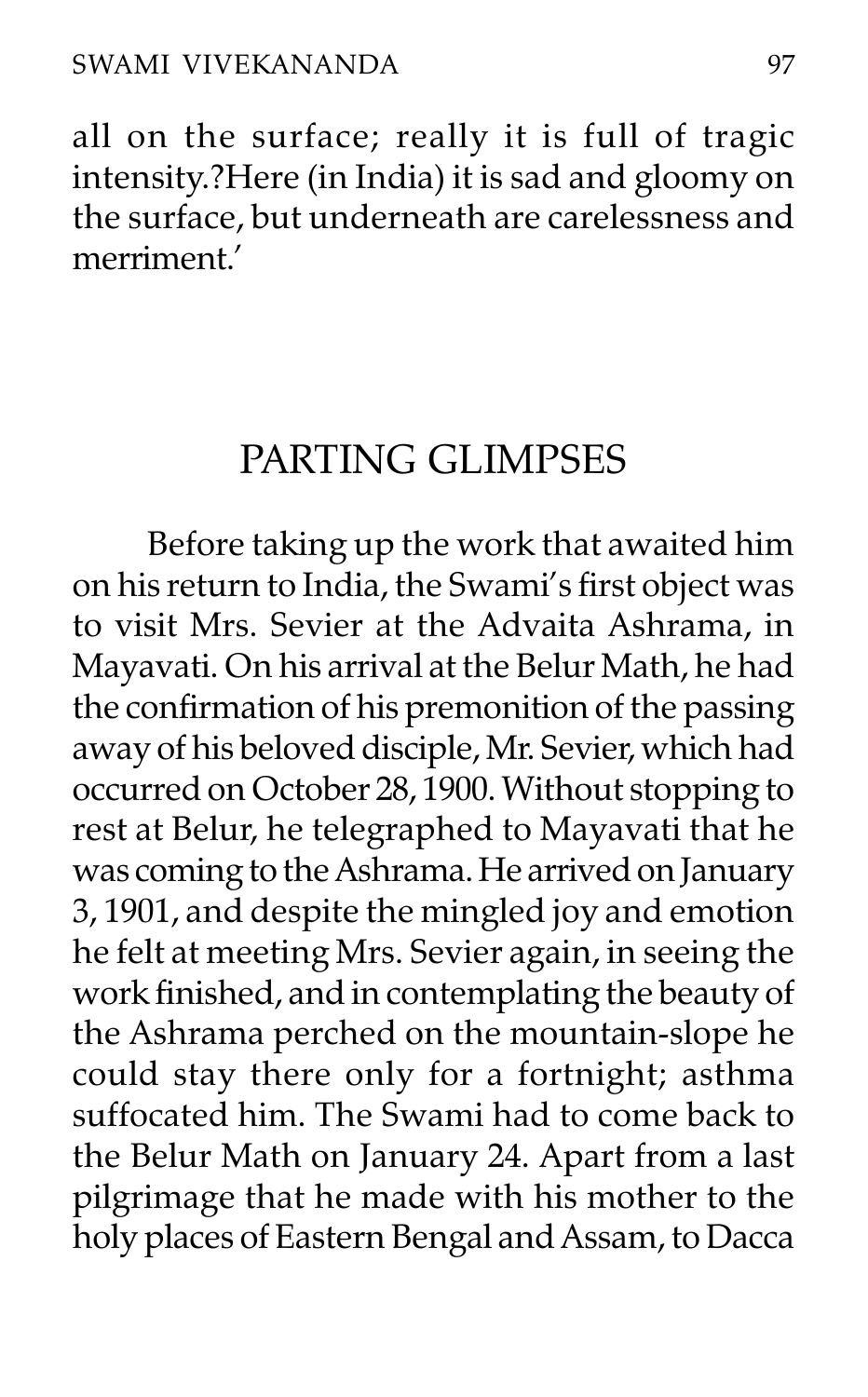and Shillong, which left him exhausted, he left Belur only for a short stay at Varanasi at the beginning of 1902. The great journey of his life was soon to end.

After his return from the tour in East Bengal and Assam, which was the last public tour undertaken by the Swami, his health was much worse. The monks were greatly concerned. They now urged him to have complete rest; they begged him to give up all thought of appearing before the public until he should be perfectly well. But as was his wont, he gave frequent interviews to all who flocked to the Belur Math in these days from all parts of India to receive his blessings and instructions.

At the monastery he lived a simple life, free from the monotony of society and its tiresome conventionalities. He was a 'Sannyasin free'. He would freely walk about barefooted or with plain slippers on and sometimes with a staff in hand full of mirth like a boy. Here he was free of the necessity to dress according to the dictates of society. With a kaupin or a piece of Gerua (ochre) cloth on, he could live in a world of his own in monastic silence and seclusion. At times he would be found taking interest in the garden or experimenting in cooking or finding delight in the company of his pet animals— 'Bagha' the dog,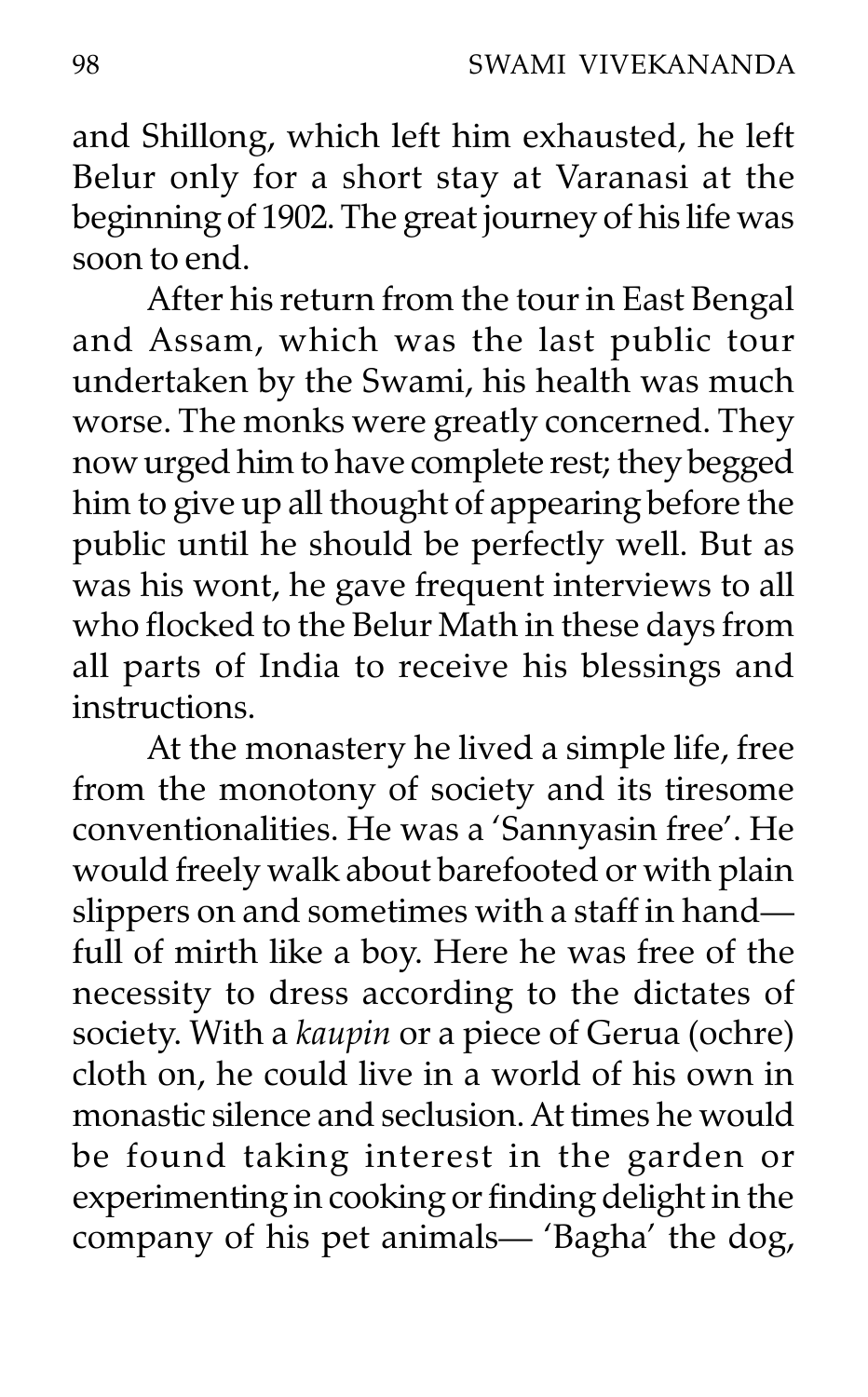'Hansi' the she-goat, 'Matru' the kid, an antelope, a stork, cows, and so on. At this time who could recognize in him the world-renowned Swami Vivekananda! At other times he would instruct or help the members of the Math in their difficulties, always manifesting the greatest tenderness. Almost daily until his passing, he held Vedantic classes to teach the novices the methods of meditation, inspired the workers with a spirit of virile confidence in themselves, paid strict attention to discipline and cleanliness, drew up a weekly timetable and kept a watchful eye over the regularity of all the daily activities. No negligence escaped the vigilance of the Swami. He always maintained an atmosphere of serene peace and holiness. He was the irresistible magnet and the inmates of the Ashrama were as so many iron filings drawn towards him, often without understanding why, but always loving him. Every word of this great teacher was instinct with life and vigour and acted with telling effect on all who listened.

Once when he saw some monks and Brahmacharins going for worship to the temple, he said to them, 'Where shall you go to seek Brahman? He is immanent in all beings. Here, here is the visible Brahman! Shame on those who, neglecting the visible Brahman, set their minds on other things. Here is the Brahman before you as tangible as a fruit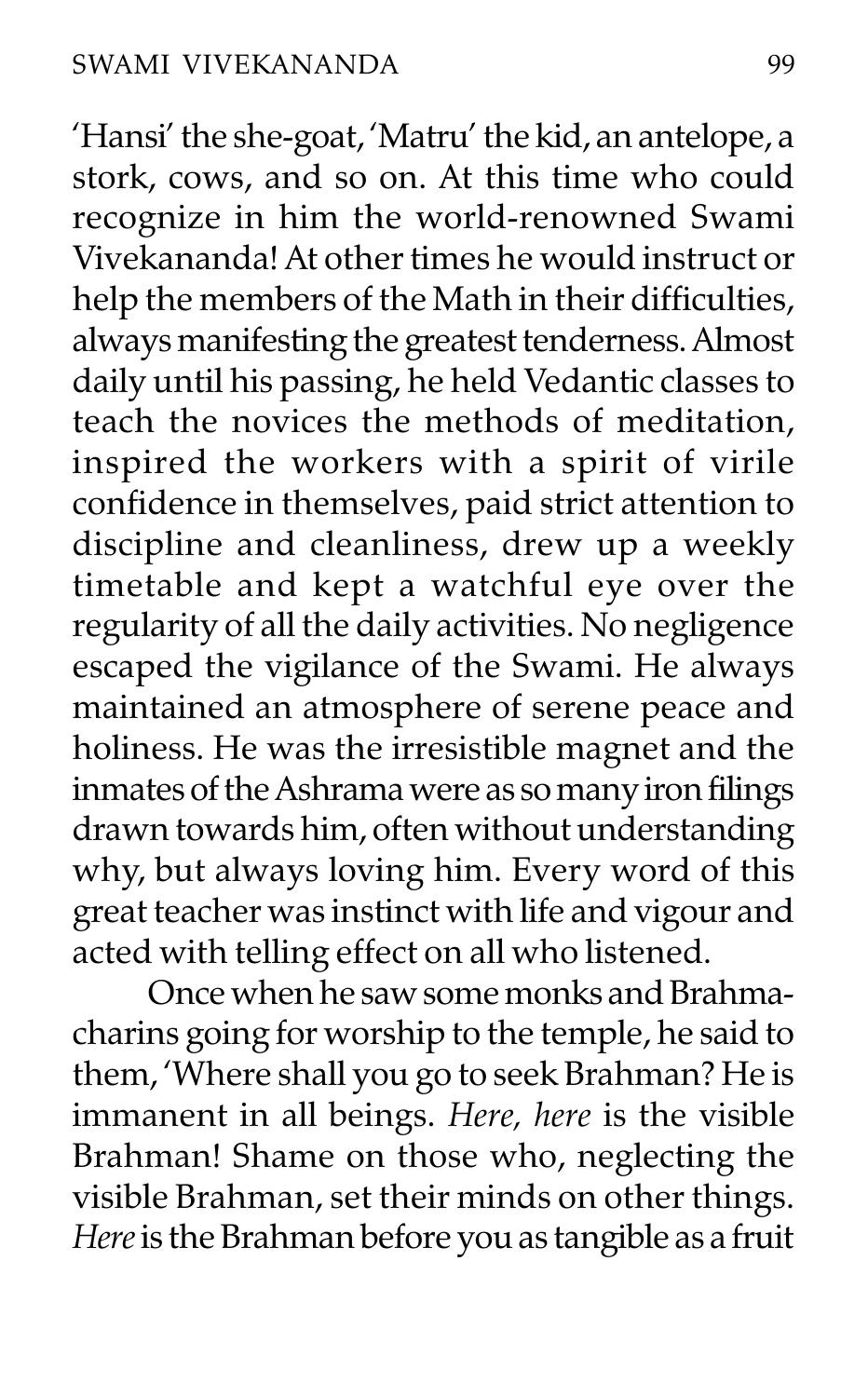in one's hand!' So forceful was his utterance that everyone felt an ineffable peace and remained for nearly a quarter of an hour rooted to the spot. The scene was unforgettable. Everyone in the monastery was struck with amazement at the wonderful power of the beloved Leader who with but one word could raise the minds of all to the heights of Supreme Insight.

About the latter part of the year 1901, a number of Santal labourers used to work in the Math grounds. One day he served a beautiful feast for them at which he said, 'You are Narayanas; today I have entertained Narayana Himself.' Then turning towards his disciples, he said to them, 'See how simple-hearted these poor illiterate people are. Will you be able to relieve their miseries to some extent at least? Otherwise, of what use is our wearing the Gerua (the ochre robe of the Sannyasin)??How can we have the heart to put a morsel into our mouths when our countrymen have not enough wherewith to feed or clothe themselves??Let us throw away all pride of learning and study of the Shastras and all Sadhanas for the attainment of personal Mukti-and going from village to village devote our lives to the service of the poor, and by convincing the rich men about their duties to the masses, through the force of our character and spirituality and austere living, get money and the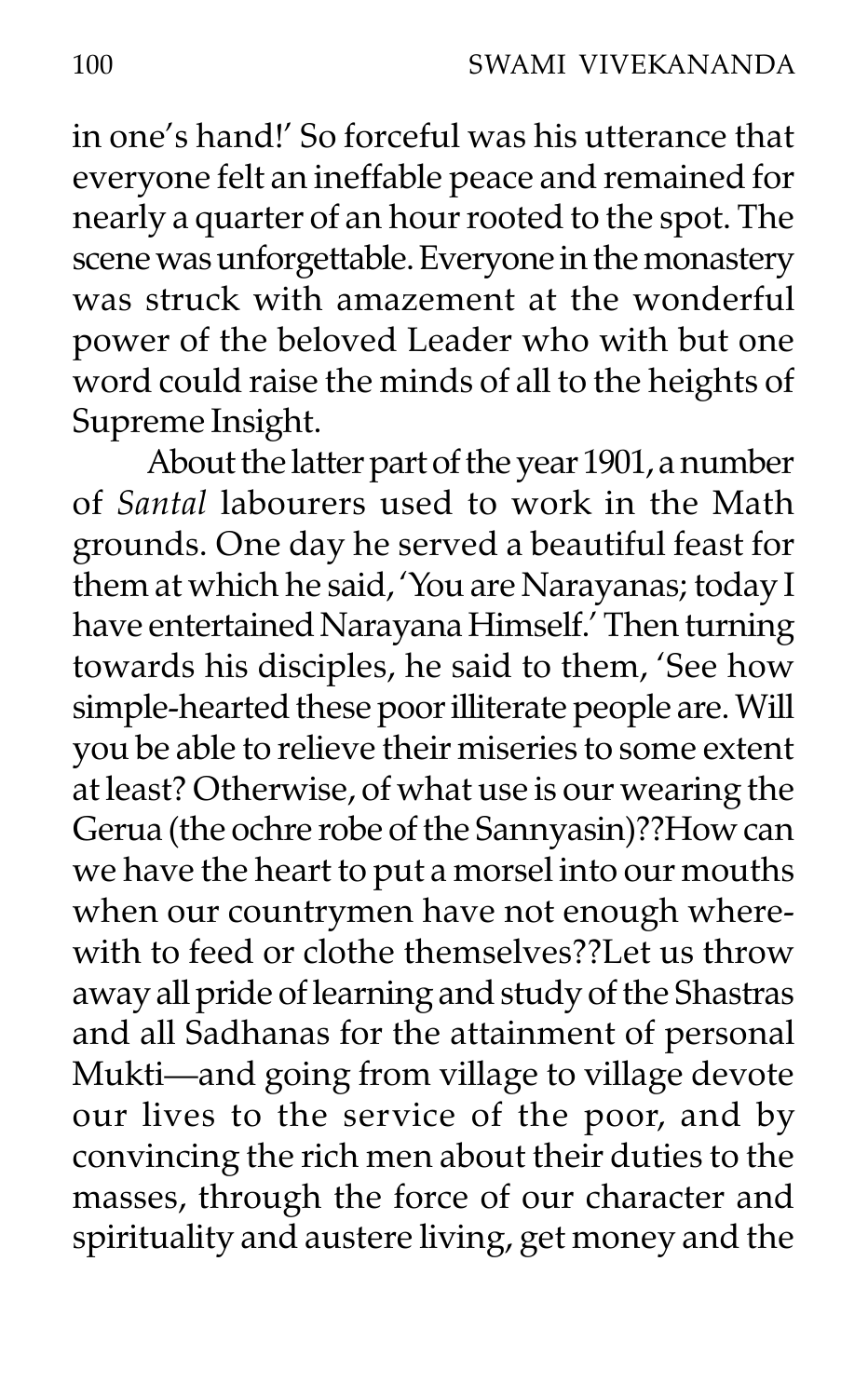means wherewith to serve the poor and the distressed. Alas! Nobody in our country thinks for the low, the poor, and the miserable! Those that are the backbone of the nation, whose labour produces food, those whose one day's strike from work raises a cry of general distress in the city-where is the man in our country who sympathizes with them, who shares in their joys and sorrows??Unless they are elevated, the great Mother (India) will never awake!?What I see clear as daylight is that the same Brahman, the same Shakti is in them as in me! Only there is a difference in the degree of manifestationthat is all. In the whole history of the world have you ever seen a country rise unless there was a uniform circulation of the national blood all over its body? Know this for certain, that no great work can be done by that body, one limb of which is paralysed.?After so much Tapasya (asceticism) I have known that the highest truth is this: He is present in every being! These are all the manifold forms of Him. There is no other God to seek for! He alone is worshipping God who serves all beings!'

The days glided by in the Math as if they were hours. Whatever the mood in which the Swami might be, for his Gurubhais and disciples his presence was in itself a constant source of joy and inspiration. Whether he was impatient, whether he reprimanded, whether he was the teacher or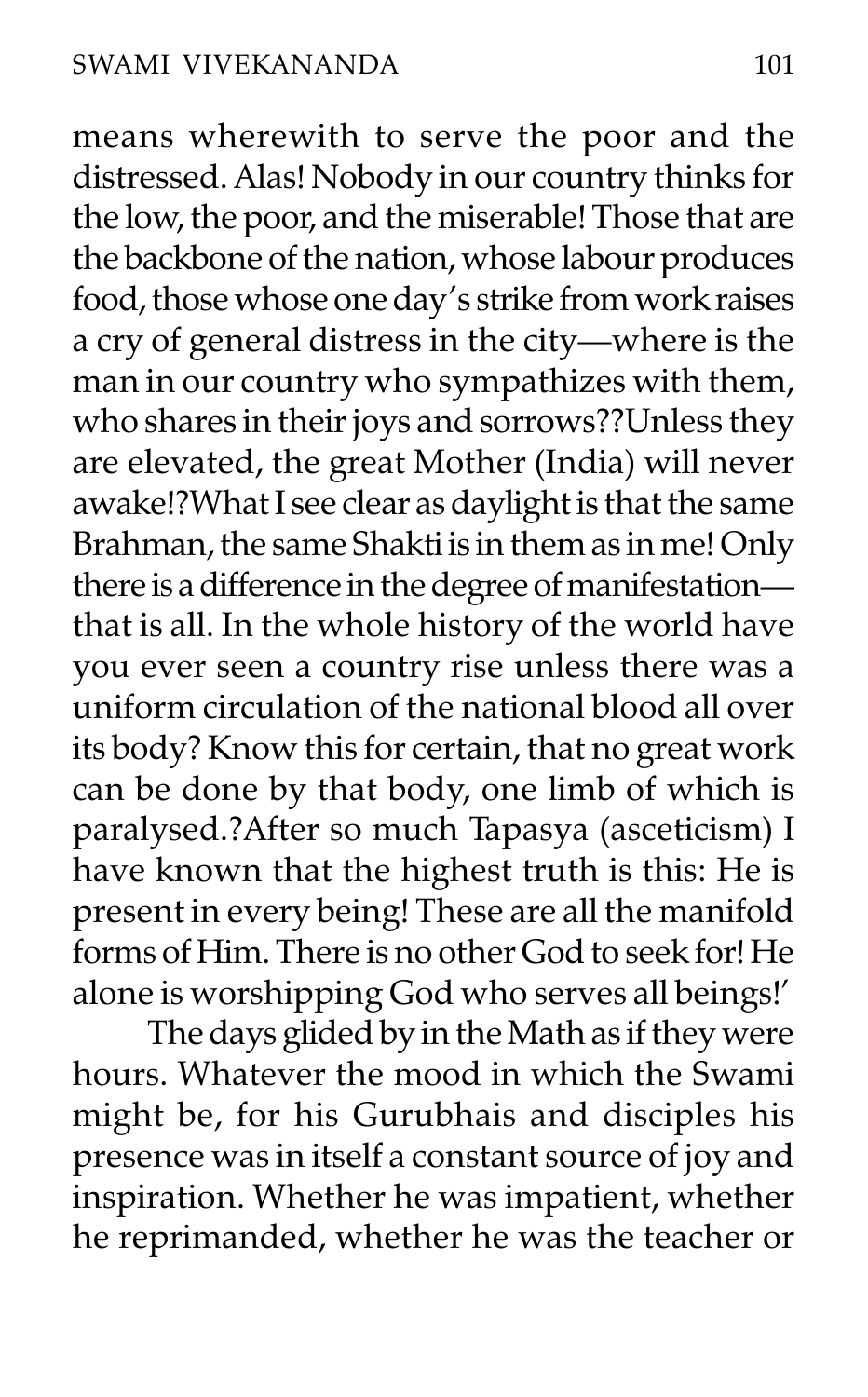the meditating sage, whether he was full of mirth or grave-to his Gurubhais he was always the beloved 'Naren', and to his disciples the blessed and incomparable Guru. The joy of the Swami was great when meditation and austerities were in full swing in the Math. Whenever his health permitted, he joined in the morning meditation in the chapel. His presence in the meditation room invariably lent an added power and intensity to the meditations of those who sat with him.

In spite of his physical ailment, the Swami was eager till the end to receive friends and visitors and instruct his disciples. Everything must be sacrificed, even the body itself. Sometimes hearing of the plight of earnest seekers who were refused admission to his presence by the monks, he would be so deeply moved with pity that he would say, 'Look here! Did not the Master preach unto the very end? And shall I not do the same? I do not care a straw if the body goes! You cannot imagine how happy I am when I find earnest seekers after truth to talk to. In the work of waking up the Atman in my fellow-men I shall gladly die again and again!' But on some other occasions, in the midst of his talks his face would assume a dreamy far-away look and then all would leave him, knowing that he wished to be left alone with his thoughts.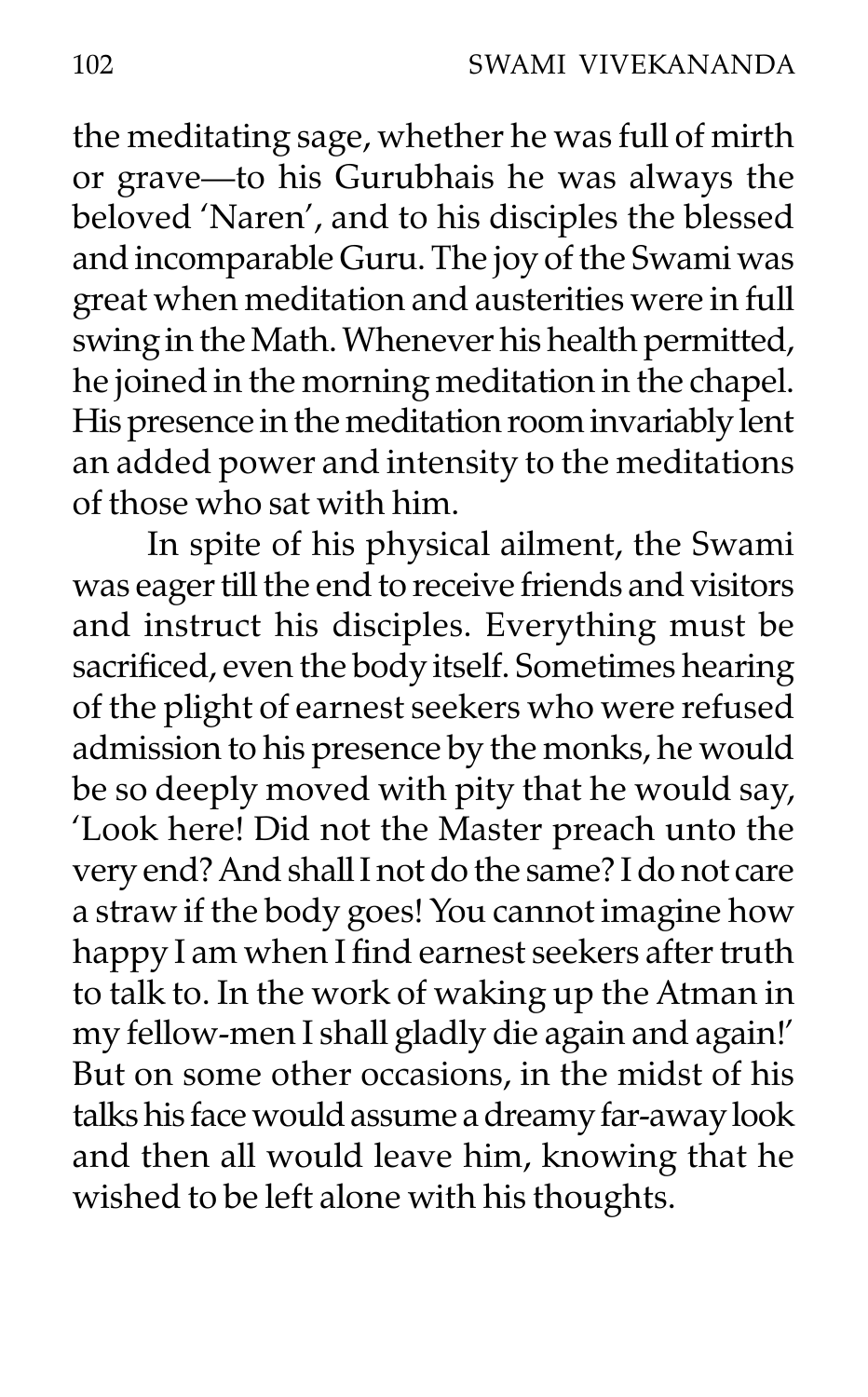#### THE PASSING

The last two months which the Swami passed on earth were full of events foreshadowing the approaching end, though at times these events passed by unsuspected by those around him. As days passed the Swami felt more and more the necessity of withdrawing himself from the task of directing the affairs of the Math. 'How often,' he said, 'does a man ruin his disciples by remaining always with them? When men are once trained, it is essential that their leader leaves them, for without his absence they cannot develop themselves!' Work and all other bonds were dropping off; more than ever did he withdraw himself from all outer concerns. Meditation became his one great occupation. His Gurubhais and disciples were alarmed at seeing him retire into such an atmosphere of austerity and meditation. The prophecy of Sri Ramakrishna that Naren would merge in Nirvikalpa Samadhi at the end of his works constantly haunted their memory.

It seemed he was looking forward to a certain day on which to throw off the bondage of the body. It was Friday, the fourth of July 1902. On that day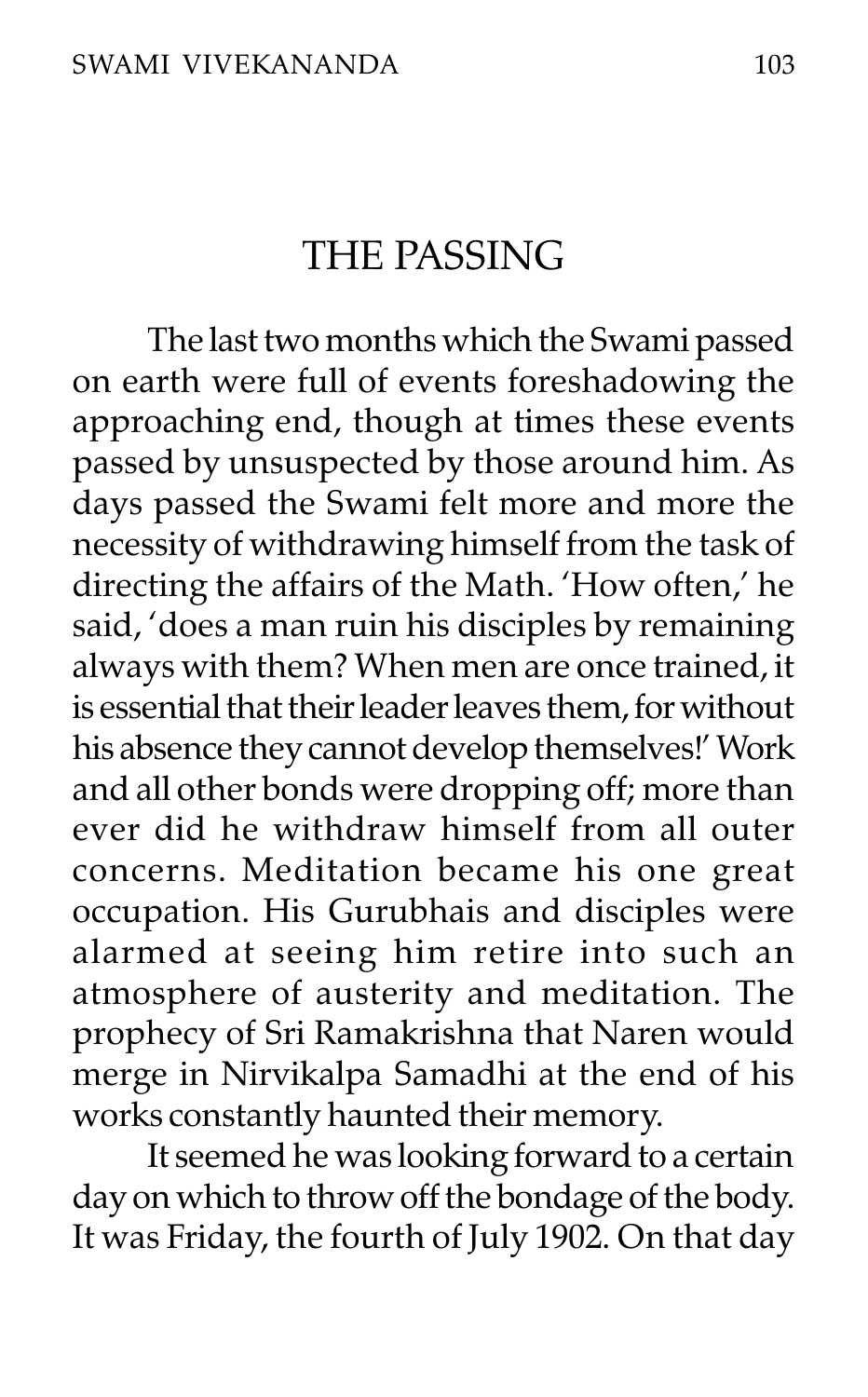he went to the chapel in the morning, and after closing the windows and bolting the doors, spent three hours in meditation. Then he broke forth in a touching song of the Divine Mother. The monks below were charmed to hear the sweet strains of it coming from the shrine-room.

Descending the stairs of the shrine, he paced up and down in the courtyard of the monastery, his mind withdrawn. He was heard muttering to himself: 'If there were another Vivekananda, he would have understood what Vivekananda has done! And yet, how many Vivekanandas shall be born in time!' The Gurubhai who, unnoticed, heard these words was startled, for never did the Swami speak in this manner.

At noon he took his food along with all in the refectory—contrary to his practice during these days. After the meal he took a Sanskrit class with his disciples for about three hours. Then in the afternoon he took a walk with one of his Gurubhais and expressed his particular desire to establish a Vedic College in the Math. In the evening, as the service bell in the shrine rang, he went to his room and remained absorbed in meditation for nearly an hour. Then he laid himself down on his bed. He had his rosary still in his hand. About an hour later, he changed sides and took a deep breath. Another long deep breath like the preceding one, and then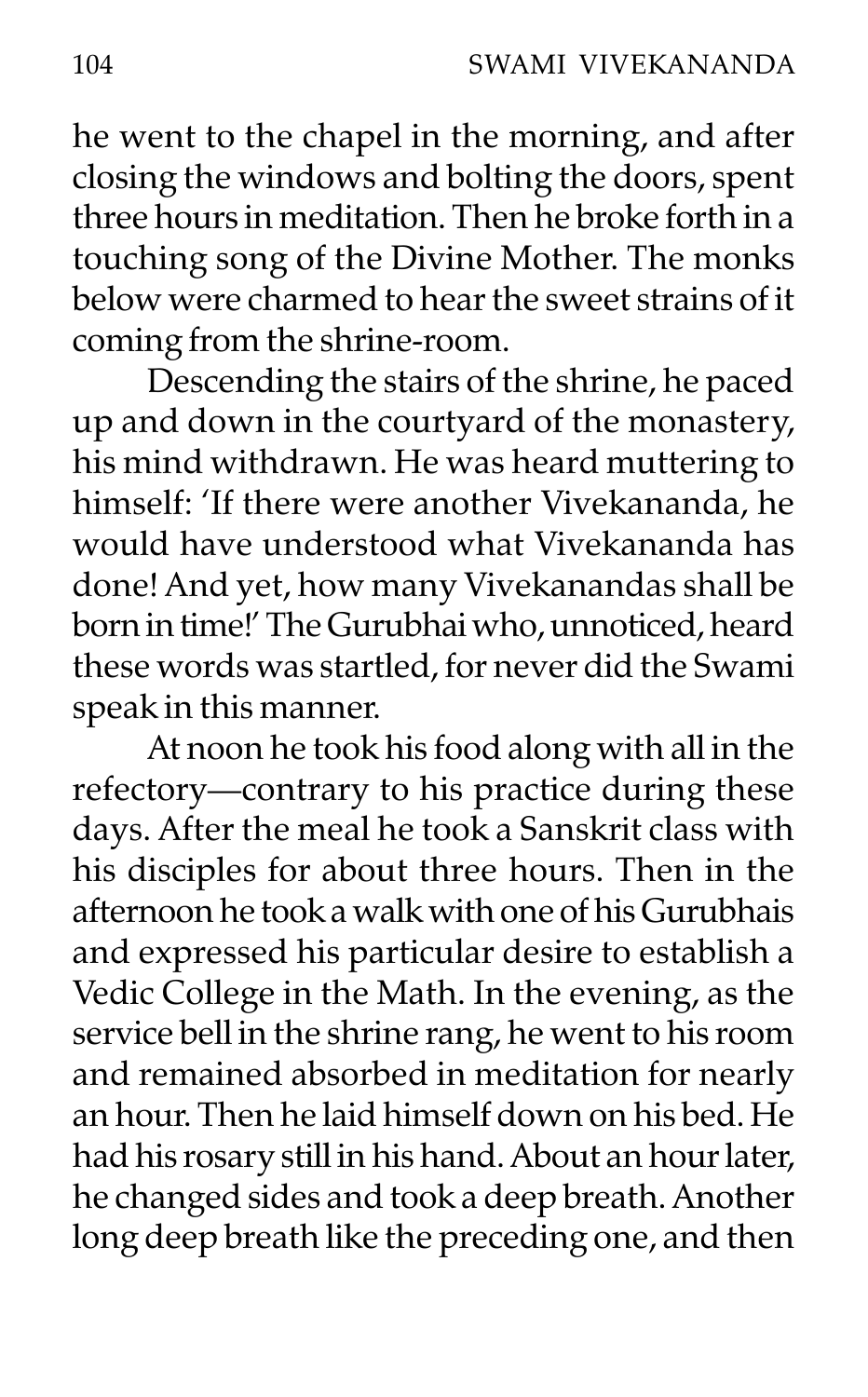all was calm and still. The tired child slept in the lap of the Mother, whence there was no awakening to this world of Maya.

The Swami was thirty-nine years and a few months, thus fulfilling a prophecy which was frequently on his lips, 'I shall never live to see forty.' But with the passing of days, as one observes how the number of his disciples, devotees, and admirers in the two hemispheres is rapidly increasing, how he is silently influencing thousands of lives all over the world, how his fiery message is supplying direct and indirect inspiration to hundreds of movements in his own motherland and throughout the world for the uplift of which he thought so much and worked so hard—one remembers the words he spoke long before his death: 'It may be that I shall find it good to get outside my body-to cast it off like a worn-out garment. But I shall not cease to work! I shall inspire men everywhere, until the world shall know that it is one with God!'

## SOME UTTERANCES

Ye divinities on earth—sinners! It is a sin to call a man so; it is a standing libel on human nature.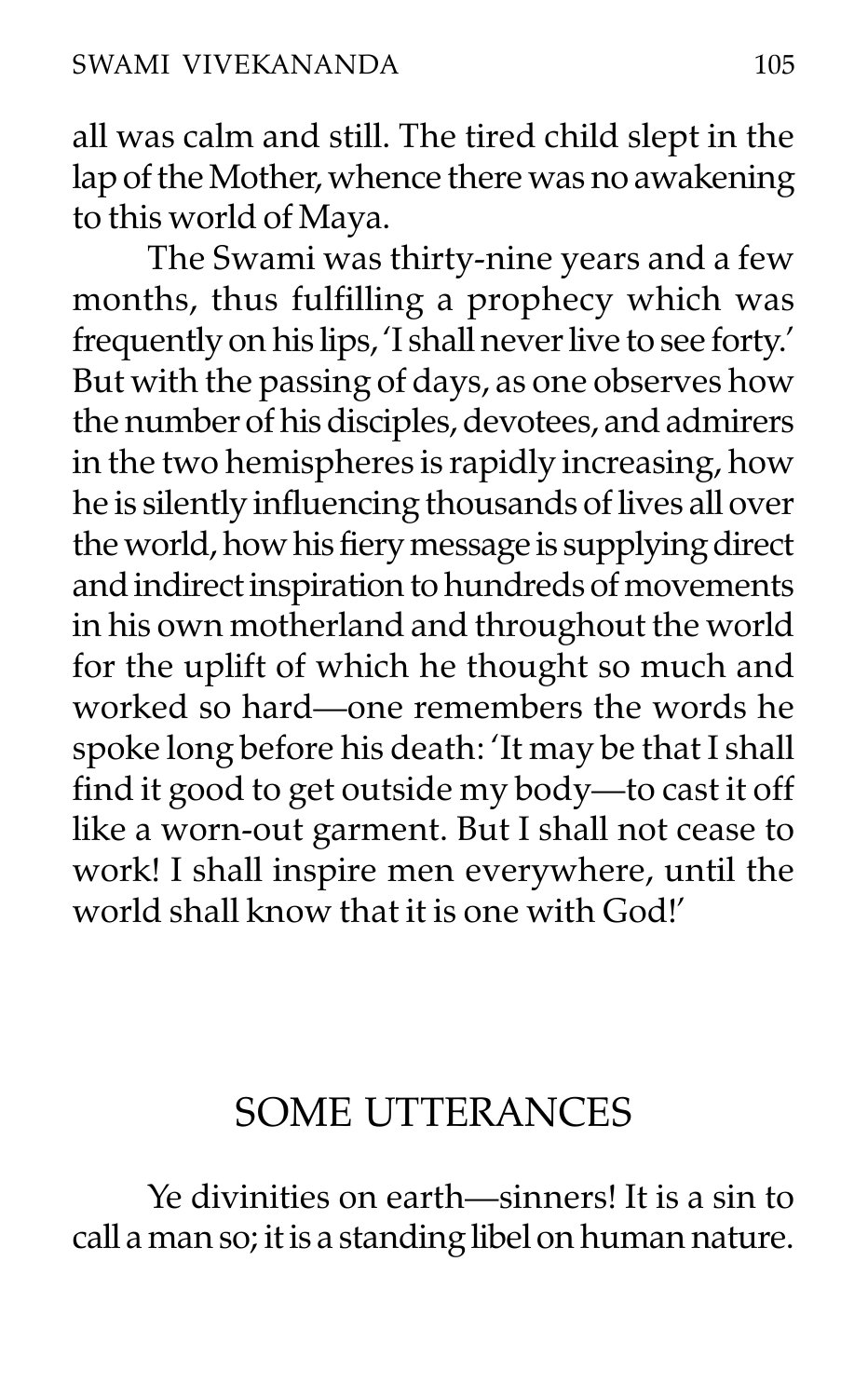Come up, O lions, and shake off the delusion that you are sheep; you are souls immortal, spirits free, blest and eternal; ye are not matter, ye are not bodies; matter is your servant, not you the servant of matter.

 $(\circ)$  –

If you have faith in the three hundred and thirty millions of your mythological gods, and in all gods which foreigners have introduced into your midst, and still have no faith in yourselves, there is no salvation for you. Have faith in yourselves and stand up on that faith.

 $(\circ)$  –

The history of the world is the history of a few men who had faith in themselves. That faith calls out the Divinity within. You can do anything. You fail only when you do not strive sufficiently to manifest infinite power. As soon as a man or a nation loses faith in himself or itself, death comes. Believe first in yourself, and then in God.

 $(\circ)$  –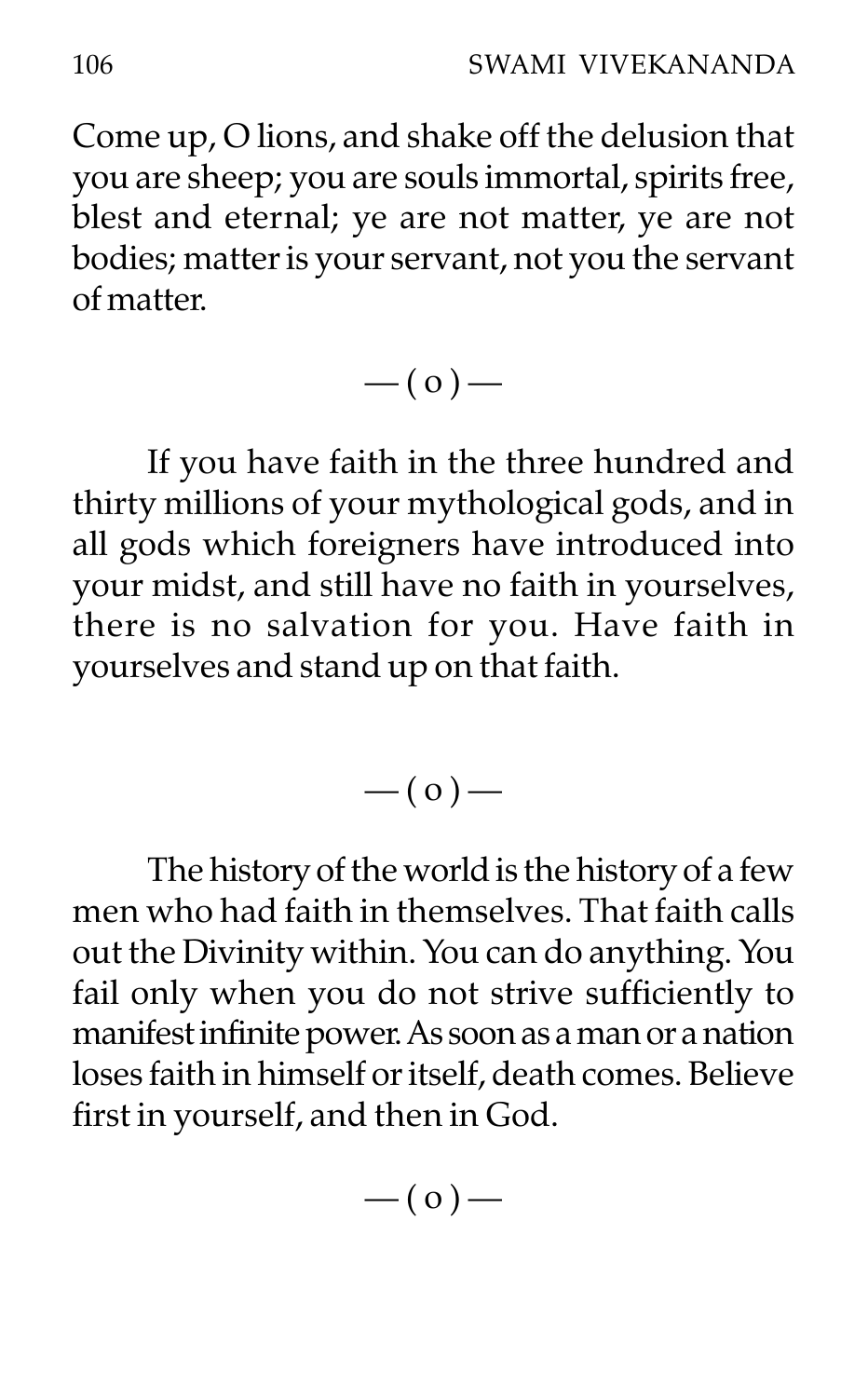He is an atheist who does not believe in himself. The old religions said that he was an atheist who did not believe in God; the new religion says that he is the atheist who does not believe in himself.

 $(\circ)$  –

The Voice of Asia has been the voice of religion. The Voice of Europe is the voice of politics.

 $(\circ)$  –

India is immortal, if she persists in her search for God.

 $(\circ)$  –

I do not mean to say that political or social improvements are not necessary, but what I mean is this, and I want you to bear it in mind, that they are secondary here, and that religion is primary.

 $\overline{\phantom{a}}$  $\overline{\phantom{a}}$  $\overline{\phantom{a}}$  $\overline{\phantom{a}}$  $\overline{\phantom{a}}$  $\overline{\phantom{a}}$  $\overline{\phantom{a}}$  $\overline{\phantom{a}}$  $\overline{\phantom{a}}$ 

None can resist her (India) any more; never is she going to sleep any more; no outward powers can hold her back any more; for the infinite giant is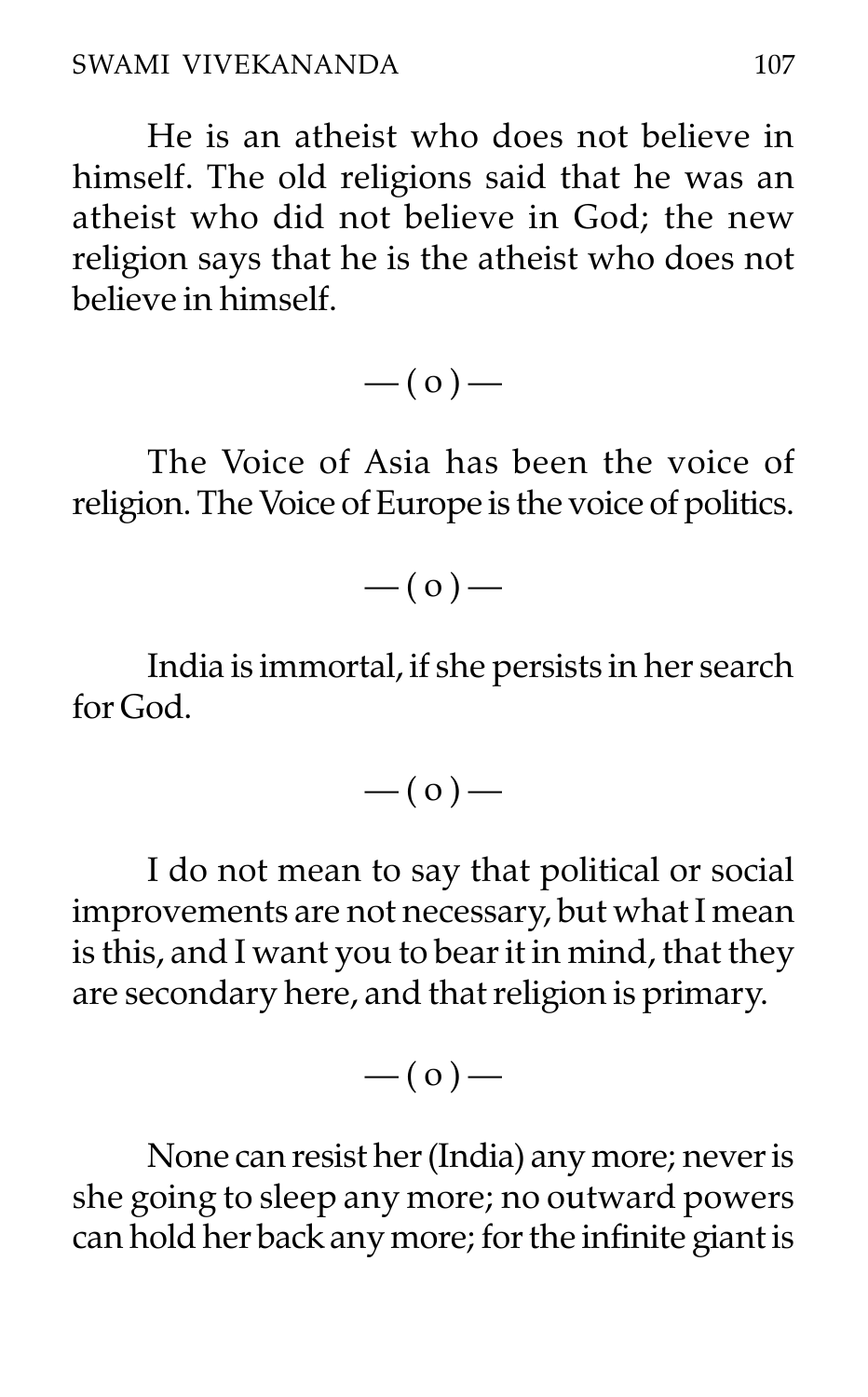rising to her feet.

 $\overline{\phantom{a}}$  $\overline{\phantom{a}}$  $\overline{\phantom{a}}$  $\overline{\phantom{a}}$  $\overline{\phantom{a}}$  $\overline{\phantom{a}}$  $\overline{\phantom{a}}$  $\overline{\phantom{a}}$  $\overline{\phantom{a}}$ 

If you seek your own salvation, you will go to hell. It is the salvation of others that you must seek; and even if you have to go to hell in working for others, that is worth more than to gain heaven by seeking your own salvation.

So long as the millions die in hunger and ignorance, I hold every man a traitor who, having been educated at their expense, pays not the least heed to them!

 $(\circ)$  –

 $(\circ)$  –

So long as even a single dog in my country is without food, my whole religion will be to feed it.

 $(\circ)$  –

Where should you go to seek for God? Are not all the poor, the miserable, the weak, gods? Why not worship them first? Why go to dig a well on the shores of the Ganga? Let these people be your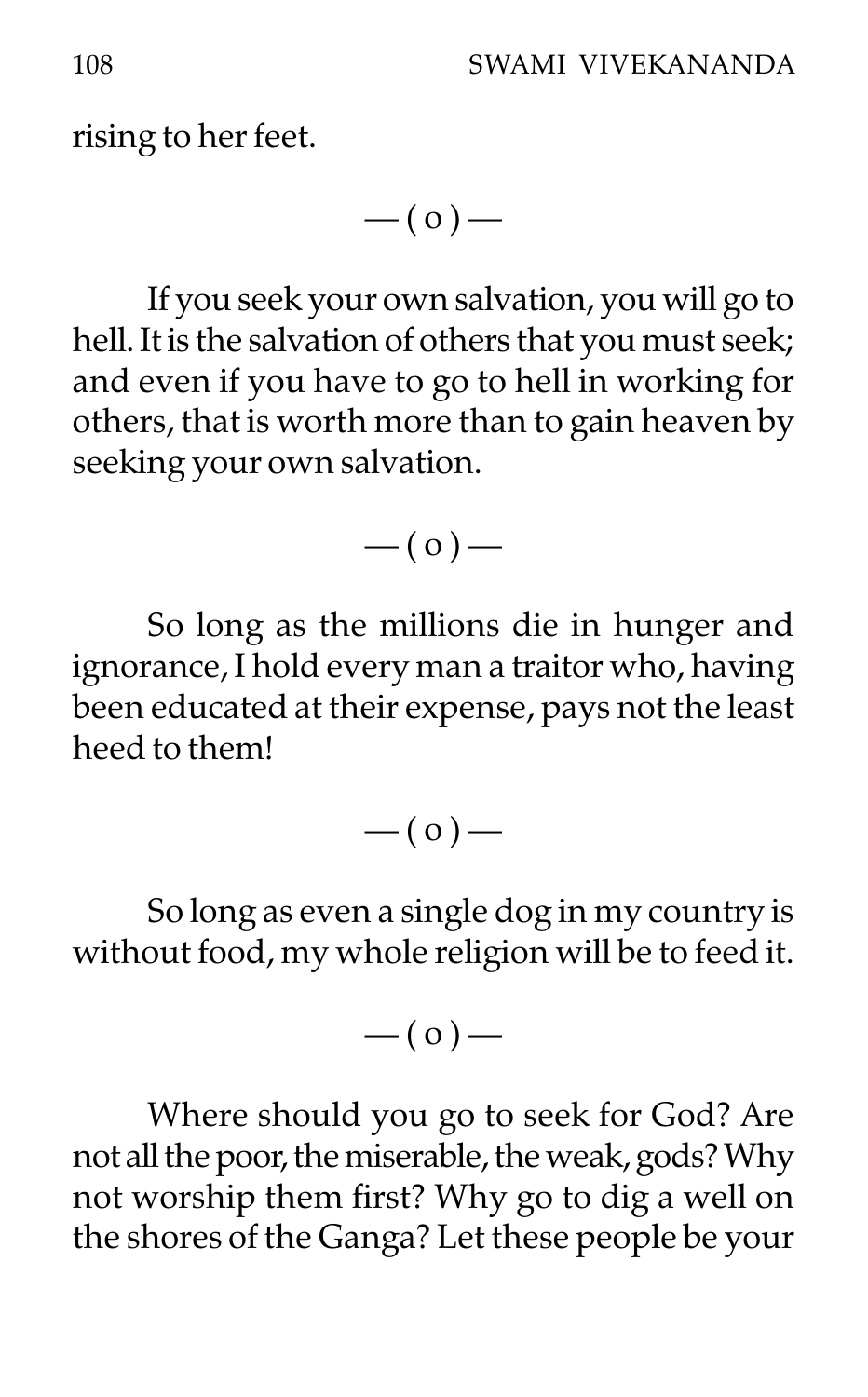God—think of them, work for them, pray for them incessantly—the Lord will show you the way.

 $\overline{\phantom{a}}$  $\overline{\phantom{a}}$  $\overline{\phantom{a}}$  $\overline{\phantom{a}}$  $\overline{\phantom{a}}$  $\overline{\phantom{a}}$  $\overline{\phantom{a}}$  $\overline{\phantom{a}}$  $\overline{\phantom{a}}$  $\overline{\phantom{a}}$ 

Religion deals with the truths of the metaphysical world, just as chemistry and the other natural sciences deal with the truths of the physical world.

Take religion from human society and what will remain? Nothing but a forest of brutes. Sense happiness is not the goal of humanity; wisdom (Jnana) is the goal of all life.

 $(\circ)$  –

 $(\circ)$  –

The ultimate goal of all mankind, the aim and end of all religions, is but one-reunion with God, or, what amounts to the same, with the divinity which is every man's true nature.

 $\overline{\phantom{a}}$  $\overline{\phantom{a}}$  $\overline{\phantom{a}}$  $\overline{\phantom{a}}$  $\overline{\phantom{a}}$  $\overline{\phantom{a}}$  $\overline{\phantom{a}}$  $\overline{\phantom{a}}$  $\overline{\phantom{a}}$  $\overline{\phantom{a}}$ 

Can religion really accomplish anything? It can. It brings to man eternal life. It has made man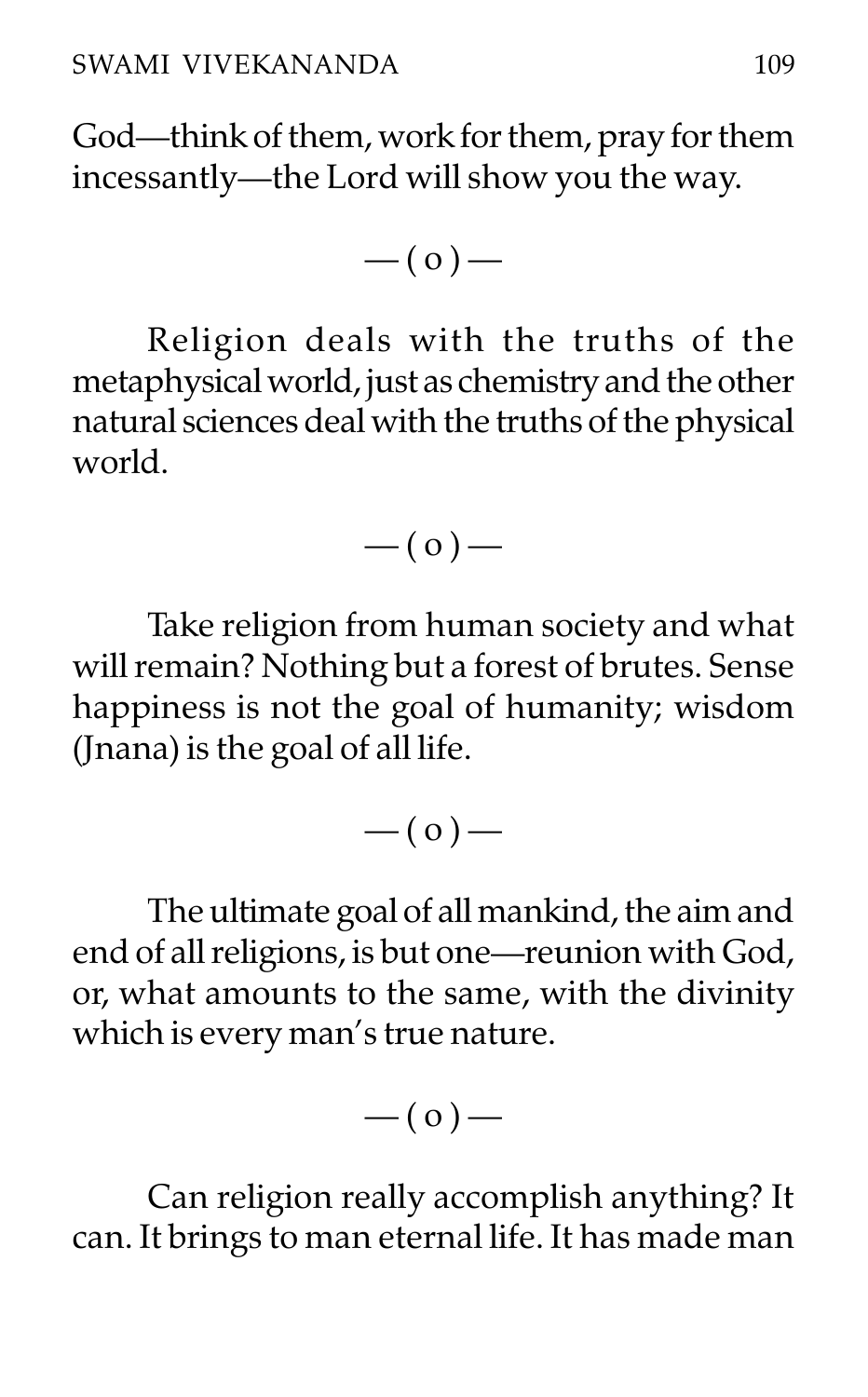what he is and will make of this human animal, a God. That is what religion can do. The ideal of all religions, all sects, is the same-the attaining of liberty, the cessation of misery.

 $(\circ)$  –

I claim that no destruction of religion is necessary to improve the Hindu society, and that this state of society exists not on account of religion, but because religion has not been applied to society as it should have been.

 $(\circ)$  –

Let there be but a dozen lion-souls in each country, lions who have broken their own bounds, who have touched the Infinite, whose whole soul is gone to Brahman, who care neither for wealth, nor power, nor fame, and these will be enough to shake the world.

 $(\circ)$  –

My ideal indeed can be put into a few words, and that is: to preach unto mankind their divinity, and how to make it manifest in every movement of life.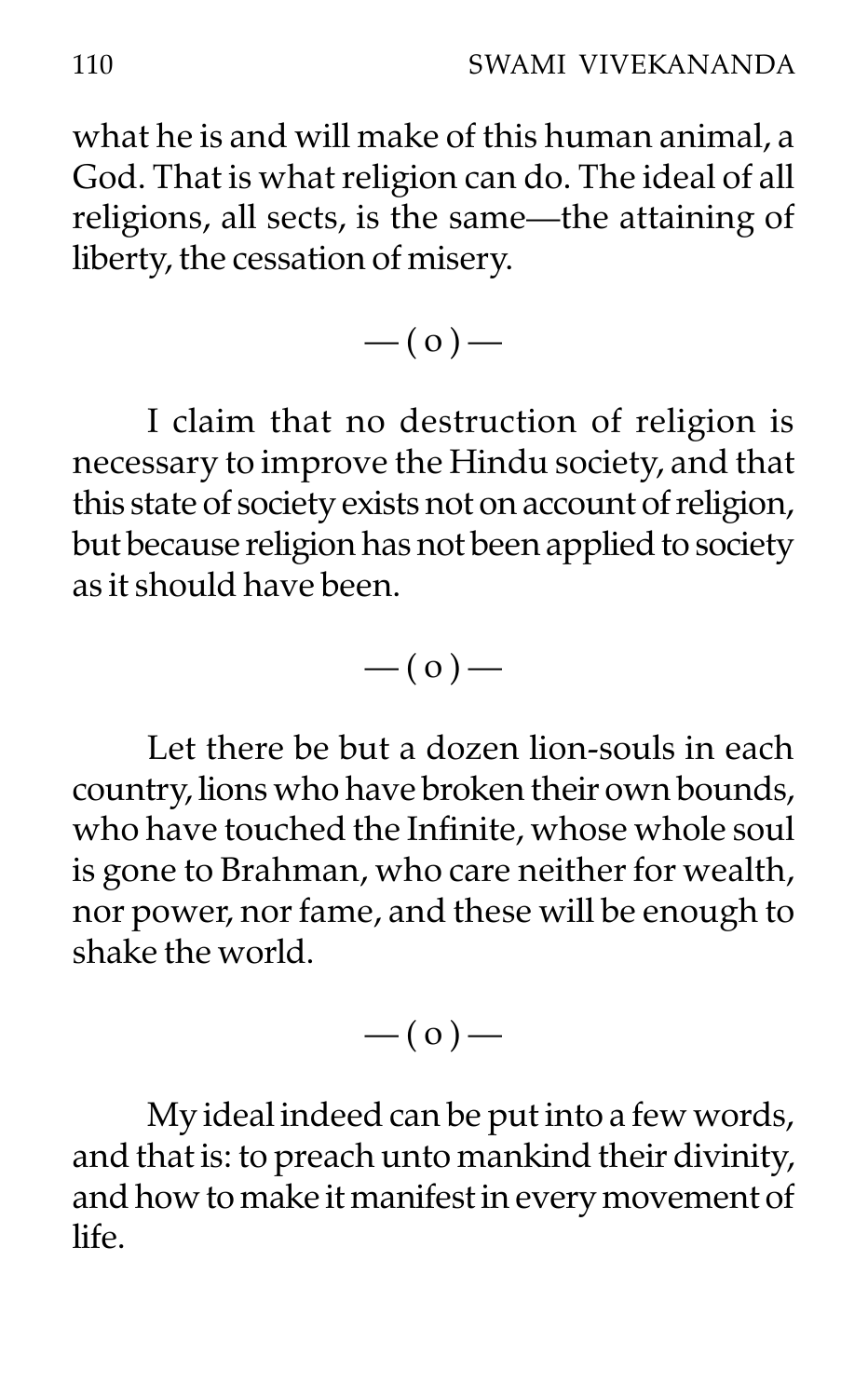$\overline{\phantom{a}}$  $\overline{\phantom{a}}$  $\overline{\phantom{a}}$  $\overline{\phantom{a}}$  $\overline{\phantom{a}}$  $\overline{\phantom{a}}$  $\overline{\phantom{a}}$  $\overline{\phantom{a}}$  $\overline{\phantom{a}}$  $\overline{\phantom{a}}$ 

Those who give themselves up to the Lord do more for the world than all the so-called workers.

 $(\circ)$  –

What we need today is to know that there is a God, and that we can see and feel Him here and now.

 $(\circ)$  –

Not a drop will be in the ocean, not a twig in the deepest forest, not a crumb in the house of the god of wealth, if the Lord is not merciful. Streams will be in the desert and the beggar will have plenty if He wills it. He seeth the sparrow's fall. Are these but words or literal, actual life?

 $(\circ)$  –

This life is short, the vanities of the world are transient, but they alone live who live for others, the rest are more dead than alive.

 $(\circ)$  –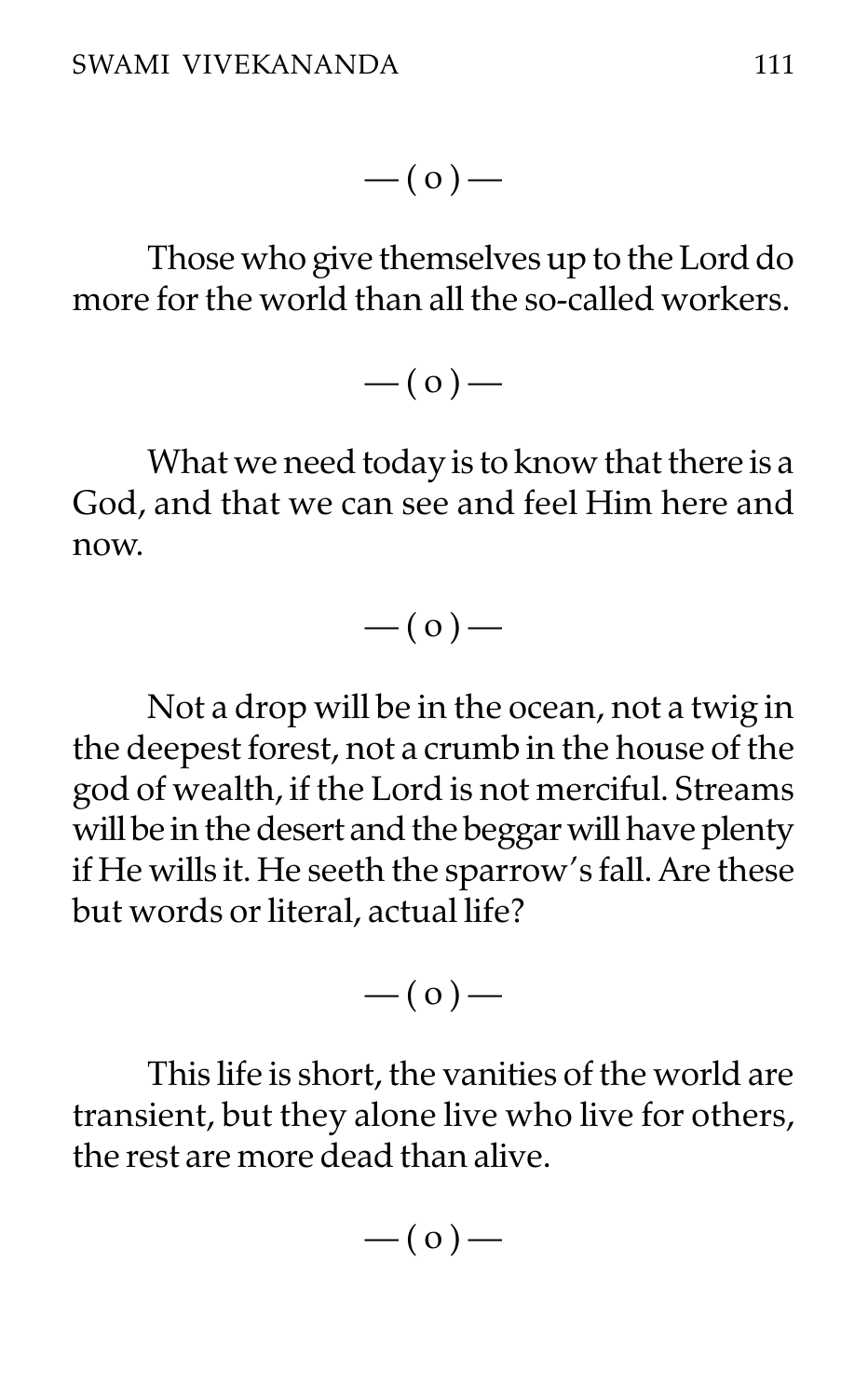These prophets were not unique; they were men as you or I. They were great Yogis. They had gained this superconsciousness, and you and I can get the same. The very fact that one man ever reached that state, proves that it is possible for every man to do so. Not only is it possible, but every man must, eventually, get to that state, and that is religion.

The only true duty is to be unattached and to work as free beings, to give up all work unto God. All duties are His.

 $(\circ)$  –

No work is secular. All work is adoration and worship.

 $(\circ)$  –

 $(\circ)$  –

As I grow older I find that I look more and more for greatness in little things. Anyone will be great in a great position. Even the coward will grow brave in the glare of the footlights. The world looks on! More and more the true greatness seems to me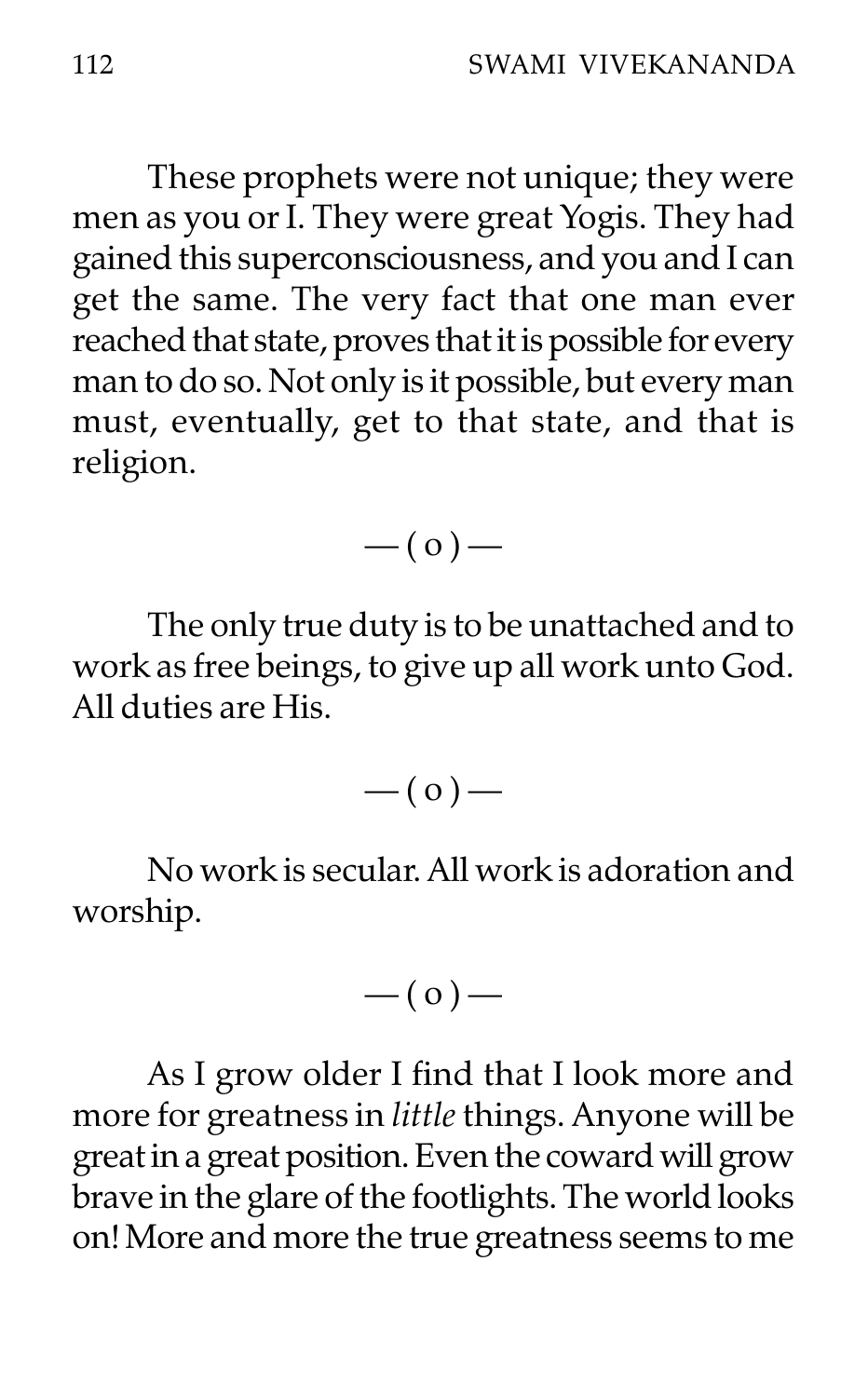that of the worm doing its duty silently, steadily from moment to moment and hour to hour.

 $\overline{\phantom{a}}$  $\overline{\phantom{a}}$  $\overline{\phantom{a}}$  $\overline{\phantom{a}}$  $\overline{\phantom{a}}$  $\overline{\phantom{a}}$  $\overline{\phantom{a}}$  $\overline{\phantom{a}}$  $\overline{\phantom{a}}$ 

We want everything but God, because our ordinary desires are fulfilled by the external world. So long as our needs are confined within the limits of the physical universe, we do not feel any need for God; it is only when we have had hard blows in our lives and are disappointed with everything here that we feel the need for something higher; then we seek God.

 $(\circ)$  –

Life is the unfoldment and development of a being under circumstances tending to press it down.



There must be no fear. No begging, but demanding—demanding the Highest. The true devotees of the Mother are as hard as adamant and as fearless as lions. They are not the least upset if the whole universe suddenly crumbles into dust at their feet! Make Her listen to you. None of that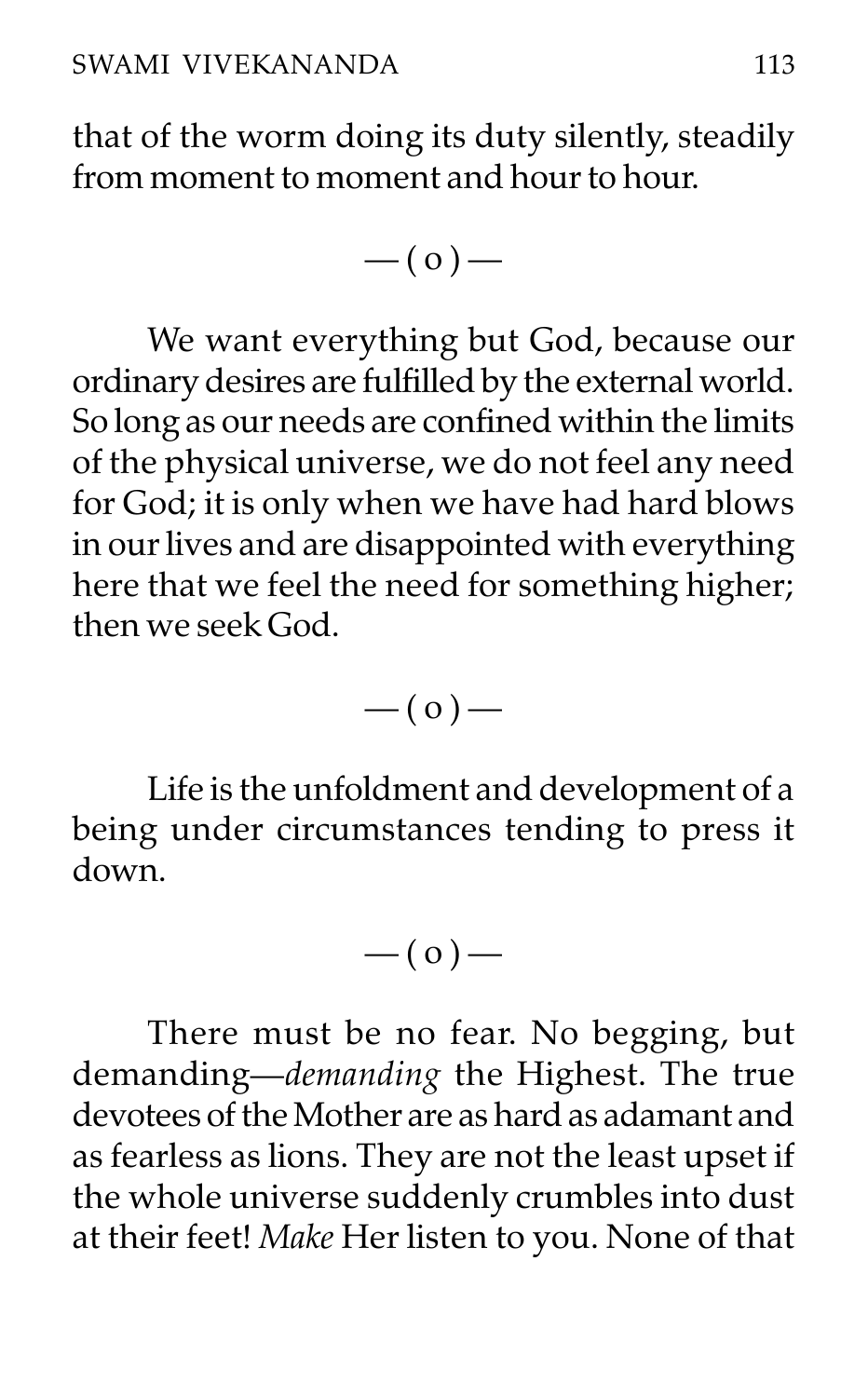cringing to Mother! Remember, She is all-powerful. She can make heroes even out of stones!

 $\overline{\phantom{a}}$  $\overline{\phantom{a}}$  $\overline{\phantom{a}}$  $\overline{\phantom{a}}$  $\overline{\phantom{a}}$  $\overline{\phantom{a}}$  $\overline{\phantom{a}}$  $\overline{\phantom{a}}$  $\overline{\phantom{a}}$ 

Each soul is potentially divine. The goal is to manifest this divinity within by controlling nature, external and internal. Do this either by work, or worship, or psychic control, or philosophy-by one or more or all of these—and be free. This is the whole of religion. Doctrines or dogmas or rituals or books or temples or forms are but secondary details.

 $(\circ)$  –

Each soul is a star, and all stars are set in that infinite azure, that eternal sky, the Lord. There is the root, the reality, the real individuality of each and all. Religion began with the search after some of these stars that had passed beyond our horizon, and ended in finding them all in God, and ourselves in the same place.